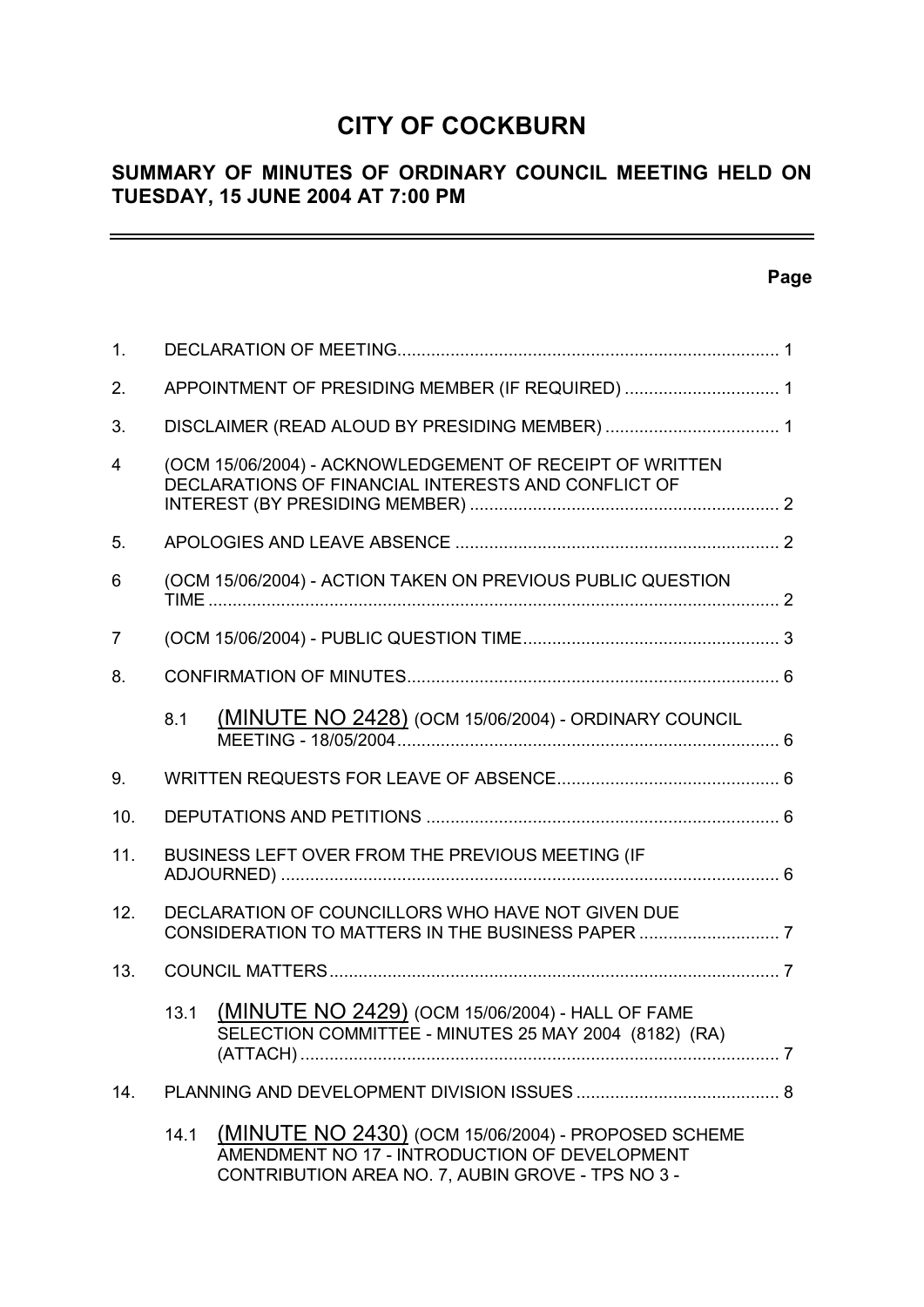|      | DEVELOPMENT AREA NO. 11 (9324) (JLU) (ATTACH)  8                                                                                                                                                                                                                                  |    |
|------|-----------------------------------------------------------------------------------------------------------------------------------------------------------------------------------------------------------------------------------------------------------------------------------|----|
| 14.2 | (MINUTE NO 2431) (OCM 15/06/2004) - FARRINGTON ROAD                                                                                                                                                                                                                               |    |
| 14.3 | (MINUTE NO 2432) (OCM 15/06/2004) - PROPOSED<br>CLOSURE OF PORTION OF WRIGHT ROAD, HENDERSON                                                                                                                                                                                      |    |
| 14.4 | <b>(MINUTE NO 2433)</b> (OCM 15/06/2004) - DIALOGUE WITH THE<br>CITY COMMUNITIES PROGRAM - ROUND 1 APPLICATION -<br>COMMUNITY CONSULTATION (9165) (SMH) (ATTACH) 29                                                                                                               |    |
| 14.5 | (MINUTE NO 2434) (OCM 15/06/2004) - SINGLE HOUSE -<br>PATIO - REDUCED SIDE SETBACK - LOT 601; 37 WAUHOP<br>CIRCLE, BEELIAR - OWNER: G VIOLA & M SMITH - APPLICANT:                                                                                                                |    |
| 14.6 | (MINUTE NO 2435) (OCM 15/06/2004) - AMENDMENT NO. 9<br>TO TOWN PLANNING SCHEME NO. 3 AND PROPOSED<br>STRUCTURE PLAN - PROPOSED GROUP HOUSING SITE - LOT<br>501 TROODE STREET, MUNSTER - APPLICANT: ROBERTS DAY                                                                    |    |
|      | 14.7 (MINUTE NO 2436) (OCM 15/06/2004) - SINGLE HOUSE -<br>RETROSPECTIVE APPROVAL - SHED - WAIVE PLANNING FEE -<br>LOT 16; 39 LACHLAN WAY, BIBRA LAKE - OWNER/APPLICANT: R                                                                                                        |    |
| 14.8 | (MINUTE NO 2437) (OCM 15/06/2004) - PROPOSED<br>RETAINING WALLS AND RETROSPECTIVE APPROVAL FOR<br>EXISTING RETAINING WALLS - LOT 507; 5 PROVINCIAL MEWS,<br>BIBRA LAKE - OWNER/APPLICANT: D NICHOLSON & K GEDDES                                                                  | 40 |
| 14.9 | (MINUTE NO 2438) (OCM 15/06/2004) - NEW PRIMARY<br>RESIDENCE, RECLASSIFICATION OF EXISTING RESIDENCE TO<br>ANCILLARY ACCOMMODATION AND OUTBUILDING - LOT 15; 17<br>LORIMER ROAD, WATTLEUP - OWNER: L DAMJANOVICH -<br>APPLICANT: DA COSTA DRAFTING & DESIGN (4411160) (ACB)<br>44 |    |
|      | 14.10 (MINUTE NO 2439) (OCM 15/06/2004) - RETROSPECTIVE<br>PLANNING APPLICATION (ANCILLARY ACCOMMODATION) - LOT<br>531; 8 LEASIDE WAY, SPEARWOOD - OWNER: R J SMITH -<br>APPLICANT: B J MAGRO (2205626) (ACB) (ATTACH) 48                                                         |    |
|      | 14.11 (MINUTE NO 2440) (OCM 15/06/2004) - GROUPED (R-CODE)<br>DWELLING - RETROSPECTIVE APPROVAL OF EXISTING PATIO -<br>STRATA LOT 2; 11B ORSULICH LOOP, SPEARWOOD - OWNER:<br>C SALVADORE & L PAVANA - APPLICANT: N GOHRT & EL                                                    |    |
|      |                                                                                                                                                                                                                                                                                   |    |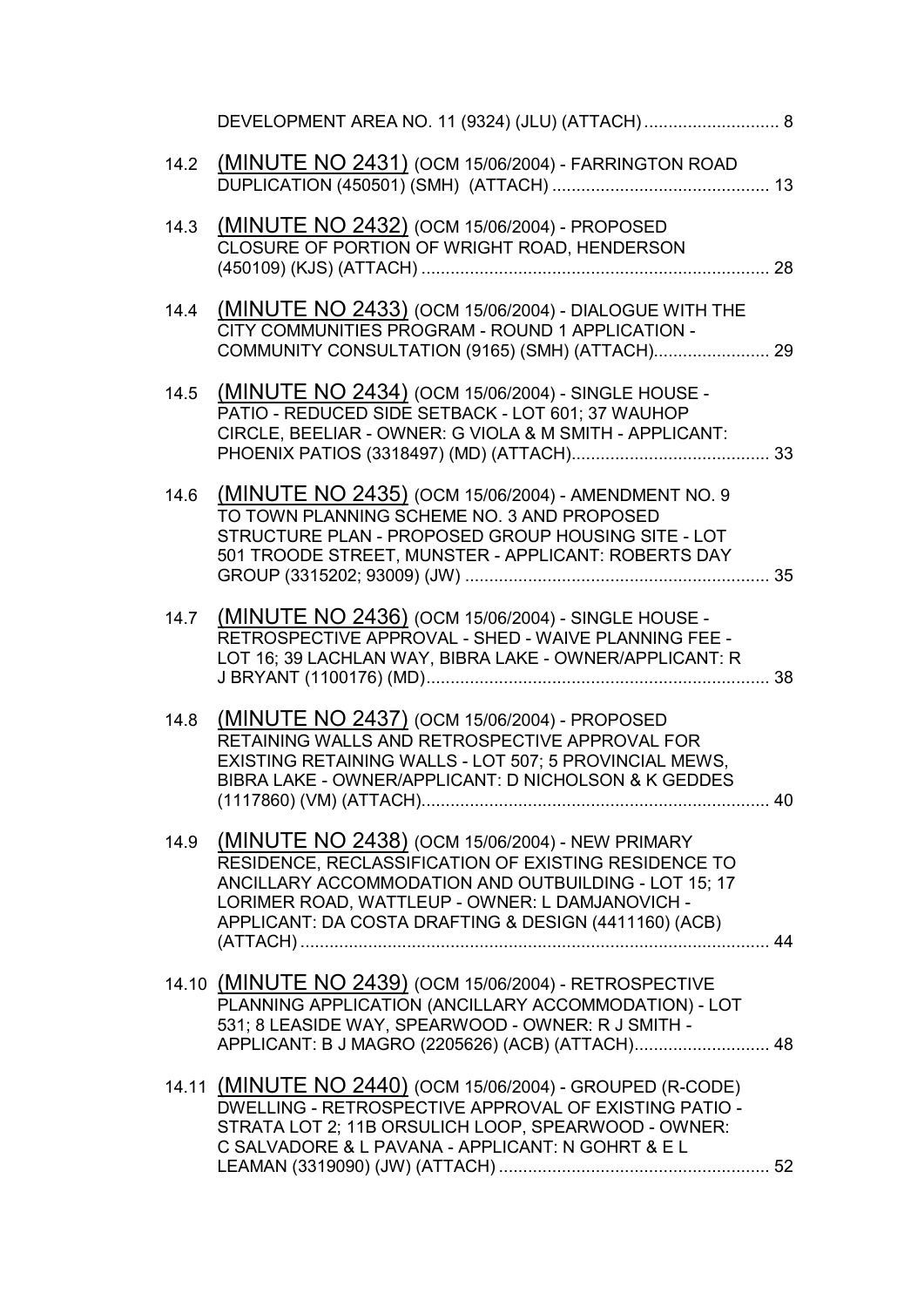|     |      | 14.12 (MINUTE NO 2441) (OCM 15/06/2004) - EXISTING ABRASIVE<br>BLASTING AND SPRAY PAINT WORKSHOP - LOT 150 CUTLER<br>ROAD, JANDAKOT - OWNER/APPLICANT: COOK INDUSTRIAL                                                                                                                   |  |
|-----|------|------------------------------------------------------------------------------------------------------------------------------------------------------------------------------------------------------------------------------------------------------------------------------------------|--|
|     |      | 14.13 (MINUTE NO 2442) (OCM 15/06/2004) - PROPOSED<br>CLOSURE OF PORTION OF ROAD RESERVE BETWEEN 31 AND<br>32 HARING GREEN, ATWELL (451031) (KJS) (ATTACH)  59                                                                                                                           |  |
|     |      | 14.14 (MINUTE NO 2443) (OCM 15/06/2004) - PROPOSED<br>CLOSURE OF PORTION OF TAPPER ROAD, ATWELL (450053)                                                                                                                                                                                 |  |
|     |      | 14.15 (MINUTE NO 2444) (OCM 15/06/2004) - SOUTHERN<br>METROPOLITAN REGIONAL COUNCIL COMMUNITY<br>GREENHOUSE GASES PROJECT (9132) (PS/AJB) (ATTACH) 63                                                                                                                                    |  |
|     |      | 14.16 (MINUTE NO 2445) (OCM 15/06/2004) - EXISTING<br>RETAINING WALL - RETROSPECTIVE APPROVAL - LOT 64; 4<br>CHRISTINE CRESCENT, COOGEE - OWNER/APPLICANT: K J & D                                                                                                                       |  |
|     |      | 14.17 (MINUTE NO 2446) (OCM 15/06/2004) - SECOND STAGE -<br>GATEWAYS SHOPPING CENTRE EXTENSION AND<br>MASTERPLAN CHANGES - LOT 203;816 BEELIAR DRIVE,<br>SUCCESS - OWNER: PERRON INVESTMENTS PTY LTD -<br>APPLICANT: TAYLOR BURRELL BARNETT (5518344) (MR)<br>(ATTACH) 70                |  |
|     |      | 14.18 (MINUTE NO 2447) (OCM 15/06/2004) - COOGEE BEACH<br>CAFE/KIOSK - RESERVE 46664R POWELL ROAD, COOGEE -                                                                                                                                                                              |  |
|     |      | 14.19 (MINUTE NO 2448) (OCM 15/06/2004) - PROPOSED<br>INDUSTRIAL SUBDIVISION (REVISED PLAN) - LOT 502 SUDLOW<br>RD, PHOENIX RD AND NORTH LAKE ROAD, BIBRA LAKE -<br>OWNER: LANDCORP - APPLICANT: WA LAND AUTHORITY<br>(LANDCORP) C/- MASTERPLAN CONSULTANTS (113648) (MR)<br>(ATTACH) 87 |  |
|     |      | 14.20 (MINUTE NO 2449) (OCM 15/06/2004) - BIBRA LAKE<br>CAFE/KIOSK - LOT 309 PROGRESS DRIVE, BIBRA LAKE -<br>OWNER: CITY OF COCKBURN (1114553) (CP) (ATTACH)  107                                                                                                                        |  |
|     |      | 14.21 (MINUTE NO 2450) (OCM 15/06/2004) - LOCAL PLANNING<br>POLICY FOR THE COCKBURN SOUND CATCHMENT (SPD8)                                                                                                                                                                               |  |
| 15. |      | FINANCE AND CORPORATE SERVICES DIVISION ISSUES 116                                                                                                                                                                                                                                       |  |
|     | 15.1 | (MINUTE NO 2451) (OCM 15/06/2004) - LIST OF CREDITORS                                                                                                                                                                                                                                    |  |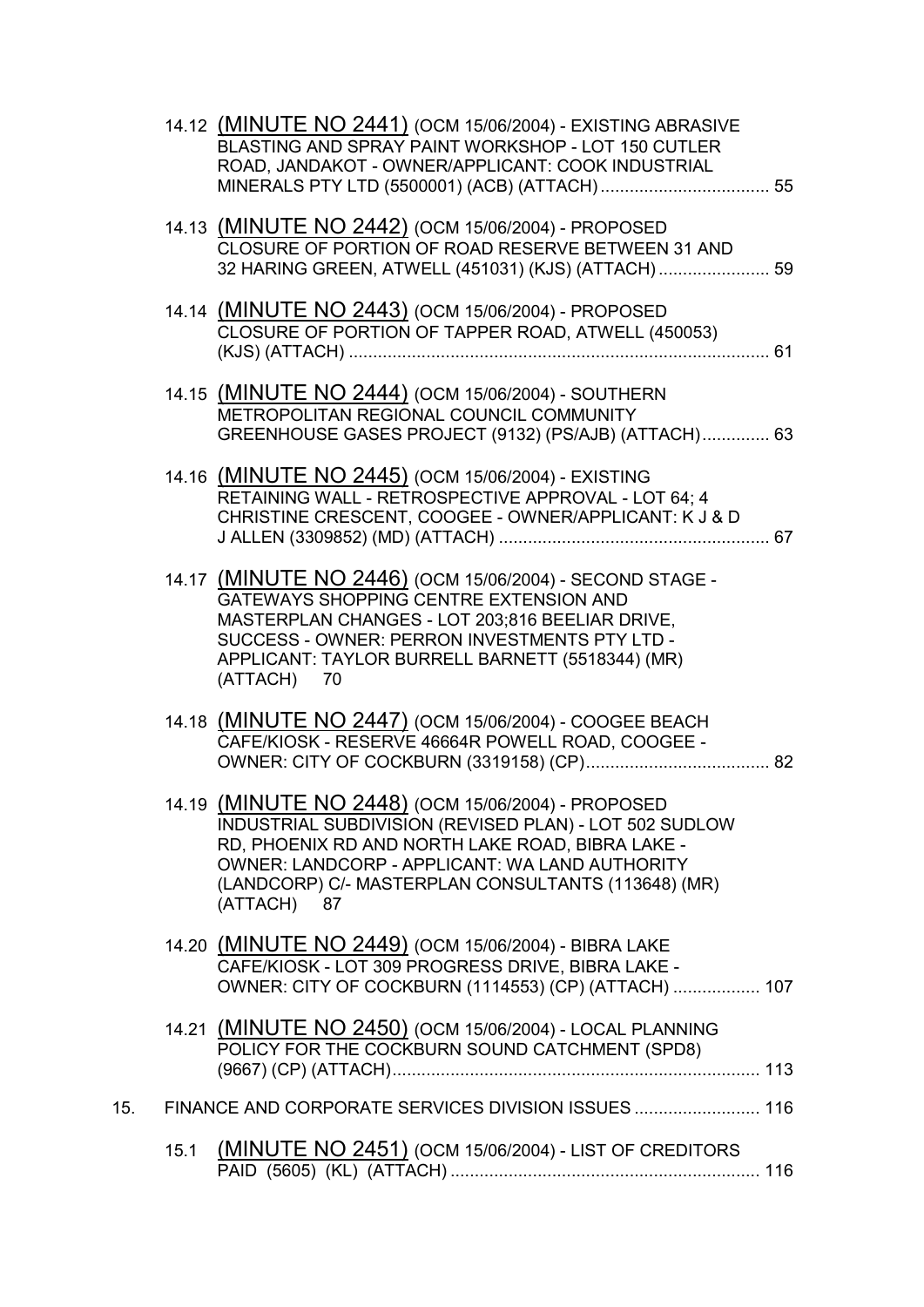|     |      | 15.2 (MINUTE NO 2452) (OCM 15/06/2004) - TENDER NO. 02/2004<br>- AUDITING SERVICES - INTERNAL (5017) (DMG) ATTACH)  117                           |  |
|-----|------|---------------------------------------------------------------------------------------------------------------------------------------------------|--|
| 16. |      |                                                                                                                                                   |  |
|     | 16.1 | (MINUTE NO 2453) (OCM 15/06/2004) - REQUEST TO<br>REMOVE TREE GROWING ON VERGE - 3 PAUSIN CRESCENT,                                               |  |
|     | 16.2 | (MINUTE NO 2454) (OCM 15/06/2004) - PROPOSED TRAFFIC<br>TREATMENT AT PROGRESS DRIVE, NORTH LAKE (450691) (SL)                                     |  |
|     | 16.3 | (MINUTE NO 2455) (OCM 15/06/2004) - TENDER NO. RFT<br>11/2004 - SUPPLY AND DELIVERY OF PRE-MIXED CONCRETE                                         |  |
| 17. |      |                                                                                                                                                   |  |
|     | 17.1 | (MINUTE NO 2456) (OCM 15/06/2004) - HAMMOND ROAD,<br>SUCCESS RECREATION FACILITIES (4621) (RA) (ATTACH) 131                                       |  |
|     |      | 17.2 (MINUTE NO 2457) (OCM 15/06/2004) - MEMORIAL HALL                                                                                            |  |
|     | 17.3 | (MINUTE NO 2458) (OCM 15/06/2004) - STRATEGIC<br>BUSINESS PLAN FOR COCKBURN WETLANDS EDUCATION<br>CENTRE AND HARVEST LAKES RESOURCE CENTRE (4617) |  |
|     | 17.4 | (MINUTE NO 2459) (OCM 15/06/2004) - MINUTES -<br>COCKBURN SECURITY SERVICES COMMITTEE 3 JUNE, 2004                                                |  |
| 18. |      |                                                                                                                                                   |  |
| 19. |      | MOTIONS OF WHICH PREVIOUS NOTICE HAS BEEN GIVEN  150                                                                                              |  |
| 20. |      | NOTICES OF MOTION GIVEN AT THE MEETING FOR CONSIDERATION                                                                                          |  |
| 21  |      | (OCM 15/06/2004) - NEW BUSINESS OF AN URGENT NATURE                                                                                               |  |
|     |      | (MINUTE NO 2460) (OCM 15/06/2004) - MEETING BEHIND CLOSED                                                                                         |  |
|     | 21.1 | (MINUTE NO 2461) (OCM 15/06/2004) - APPOINTMENT OF A<br>NEW CHIEF EXECUTIVE OFFICER (2612) (ATC) (ATTACH) 150                                     |  |
|     | 21.2 | (MINUTE NO 2462) (OCM 15/06/2004) - CLAIM FOR<br>REIMBURSEMENT OF VEHICLE DAMAGE - CATHY HATTE (5511)                                             |  |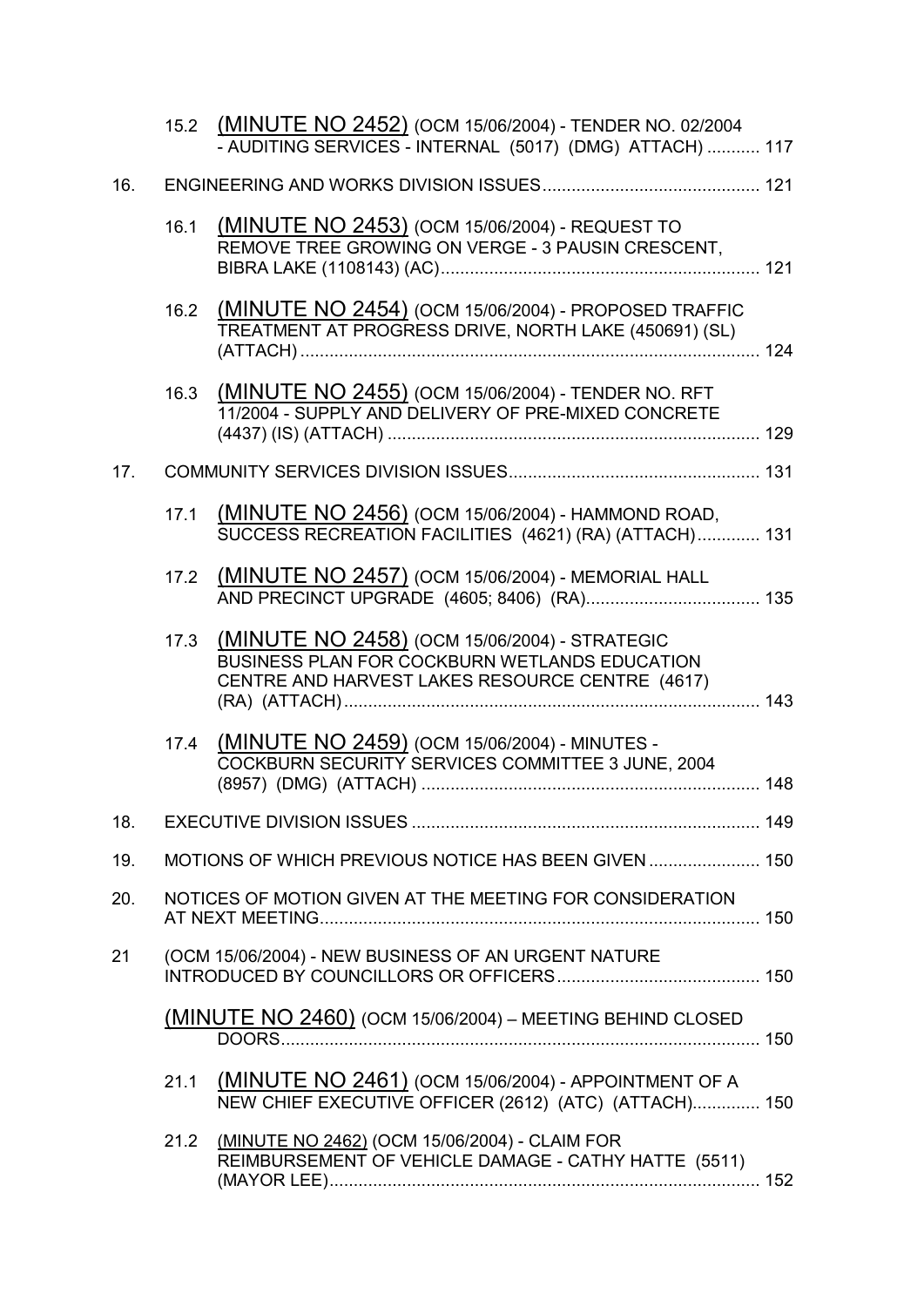|                 | (MINUTE NO 2463) (OCM 15/06/2004) - MEETING OPEN TO THE<br><b>PUBLIC</b>                                          |  |
|-----------------|-------------------------------------------------------------------------------------------------------------------|--|
|                 | 21.3 (MINUTE NO 2464) (OCM 15/06/2004) - CAR PARK<br>SECURITY - COUNCIL OFFICES AND ELECTED MEMBERS               |  |
| 22 <sub>2</sub> | (OCM 15/06/2004) - MATTERS TO BE NOTED FOR INVESTIGATION,                                                         |  |
| 23.             |                                                                                                                   |  |
| 24.             | (MINUTE NO 2465) (OCM 15/06/2004) - RESOLUTION OF<br>COMPLIANCE (SECTION 3.18(3), LOCAL GOVERNMENT ACT 1995)  155 |  |
| 25              |                                                                                                                   |  |
|                 |                                                                                                                   |  |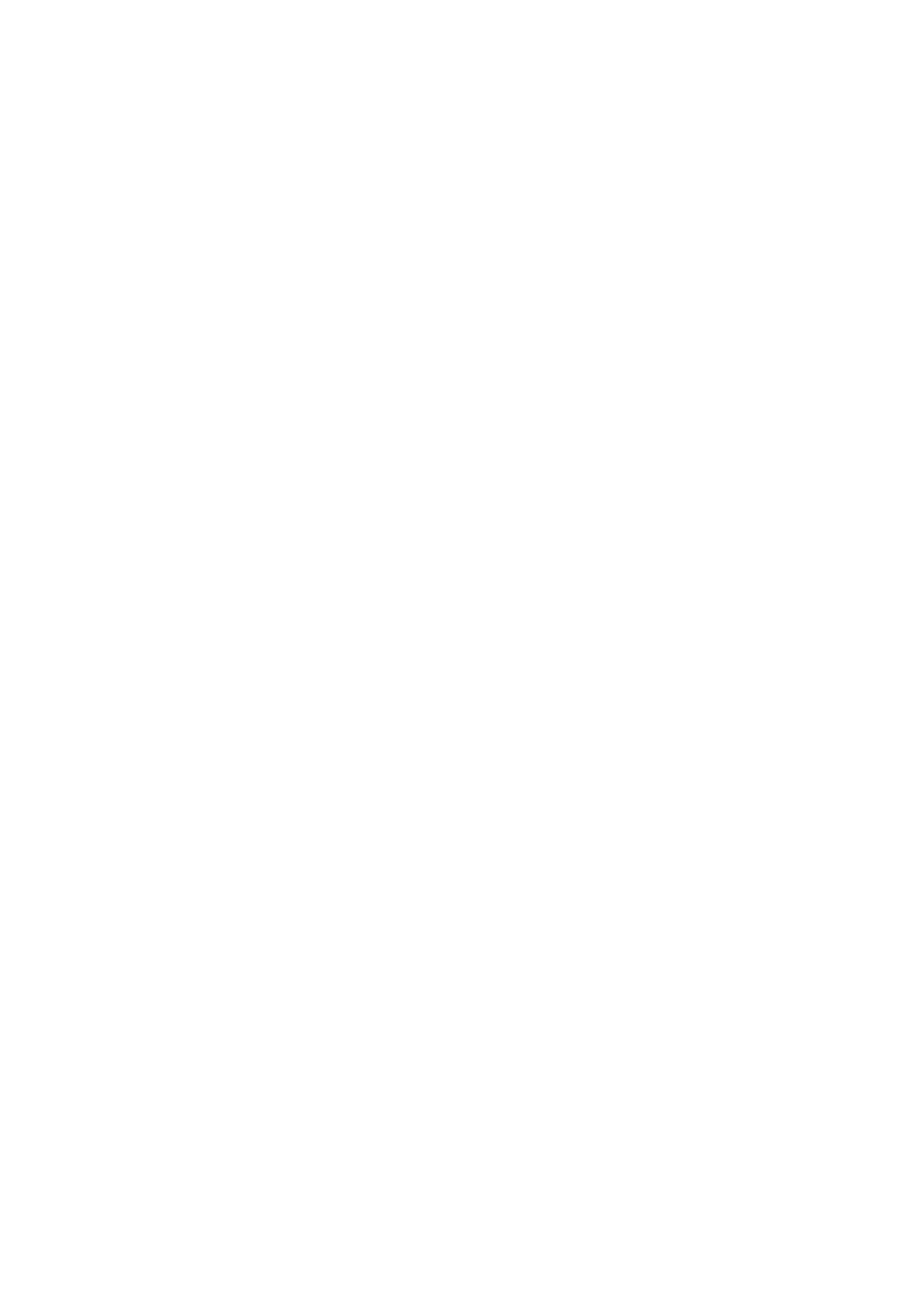# **CITY OF COCKBURN**

# **MINUTES OF ORDINARY COUNCIL MEETING HELD ON TUESDAY, 15 JUNE 2004 AT 7:00 PM**

#### **PRESENT:**

#### **ELECTED MEMBERS**

| Mr S Lee            | Mayor        |
|---------------------|--------------|
| Mr R Graham         | Deputy Mayor |
| Ms A Tilbury        | Councillor   |
| Mr I Whitfield      | Councillor   |
| Mr A Edwards        | Councillor   |
| Mr K Allen          | Councillor   |
| Ms L Goncalves      | Councillor   |
| Mrs S Limbert       | Councillor   |
| Mr M Reeve-Fowkes - | Councillor   |
| Mrs V Oliver        | Councillor   |

### **IN ATTENDANCE**

| Mr R. Brown    | $\sim 100$      | <b>Chief Executive Officer</b>                  |
|----------------|-----------------|-------------------------------------------------|
| Mr D. Green    | $\sim 100$      | Director, Community Services (Dep. 8.15 pm)     |
| Mr A. Crothers | $\sim 100$      | Director, Finance & Corporate Services          |
| Mr S. Hiller   | $\blacksquare$  | Director, Planning & Development (Dep. 8.15 pm) |
| Mr B. Greay    | $\sim$ 10 $\pm$ | Director, Engineering & Works (Dep. 8.15 pm)    |
| Mrs B. Pinto   | $\sim$ $-$      | Secretary/PA, Finance & Corporate Services      |
| Mr C. Ellis    |                 | Communications Manager (Dep. 8.15 pm)           |
|                |                 |                                                 |

# **1. DECLARATION OF MEETING**

The Presiding Member declared the meeting open at 7.00 pm.

### **2. APPOINTMENT OF PRESIDING MEMBER (If required)**

#### **3. DISCLAIMER (Read aloud by Presiding Member)**

Members of the public, who attend Council Meetings, should not act immediately on anything they hear at the Meetings, without first seeking clarification of Council's position. Persons are advised to wait for written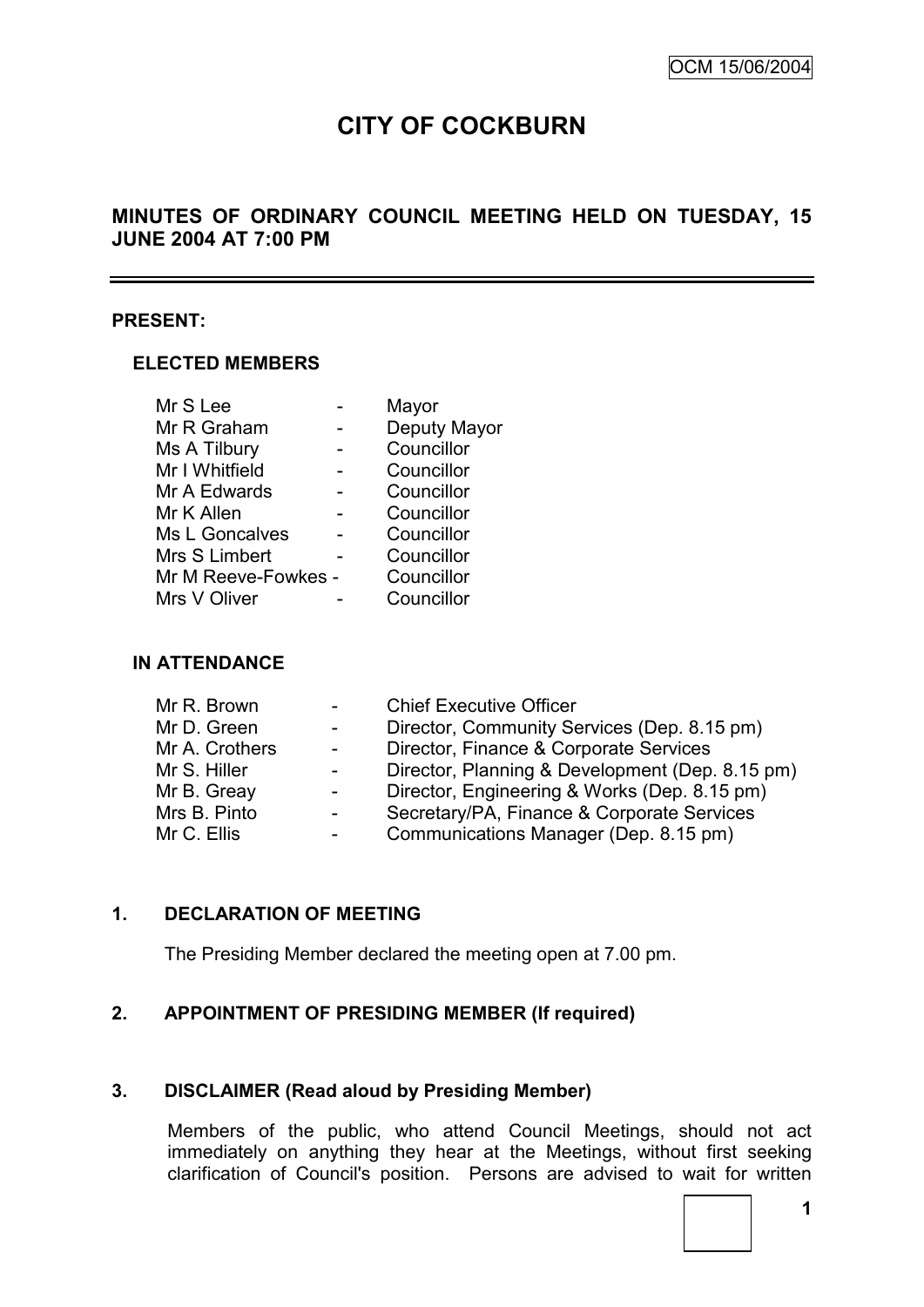advice from the Council prior to taking action on any matter that they may have before Council.

### **4 (OCM 15/06/2004) - ACKNOWLEDGEMENT OF RECEIPT OF WRITTEN DECLARATIONS OF FINANCIAL INTERESTS AND CONFLICT OF INTEREST (BY PRESIDING MEMBER)**

The Presiding Member advised the meeting that he had received a written declaration of conflict of interest from Clr Allen, which would be read at the appropriate time.

### **5. APOLOGIES AND LEAVE ABSENCE**

Nil

#### **6 (OCM 15/06/2004) - ACTION TAKEN ON PREVIOUS PUBLIC QUESTION TIME**

**Ordinary Council Meeting – 20 April 2004 – Public Question Time –** Ron Kimber provided the following questions via email with regard to Cockburn Cement"s \$15 million environmental upgrades plan as reported in the Cockburn Herald, which were answered in a letter dated 4 May 2004 as follows:

- *Q What is the Council"s position in regards to progress on the licence and environmental program which CCL and the DoE has released, initially through the regular meetings of the Cockburn Cement Working Group?*
- A Council has no formal position on this matter.
- Q *If the Council has no position on the progress being made through the Community Working Group, will the Council be adopting a position on behalf of the people of this City? If not, why not?*
- A There is no requirement for the Council to adopt a position on this matter. The working group and licensing issues are overseen by the Department of Environment, it is up to the Department to determine satisfaction with any progress being made.
- Q *The Council has appointed an elected member and a Council officer to attend the Working Group Meetings on its behalf. Do these people report back to the full Council?*
- A No. Copies of meeting minutes are provided to all Elected Members through the Councillors Newsletter.
- Q *Where can their reports back to Council be obtained?*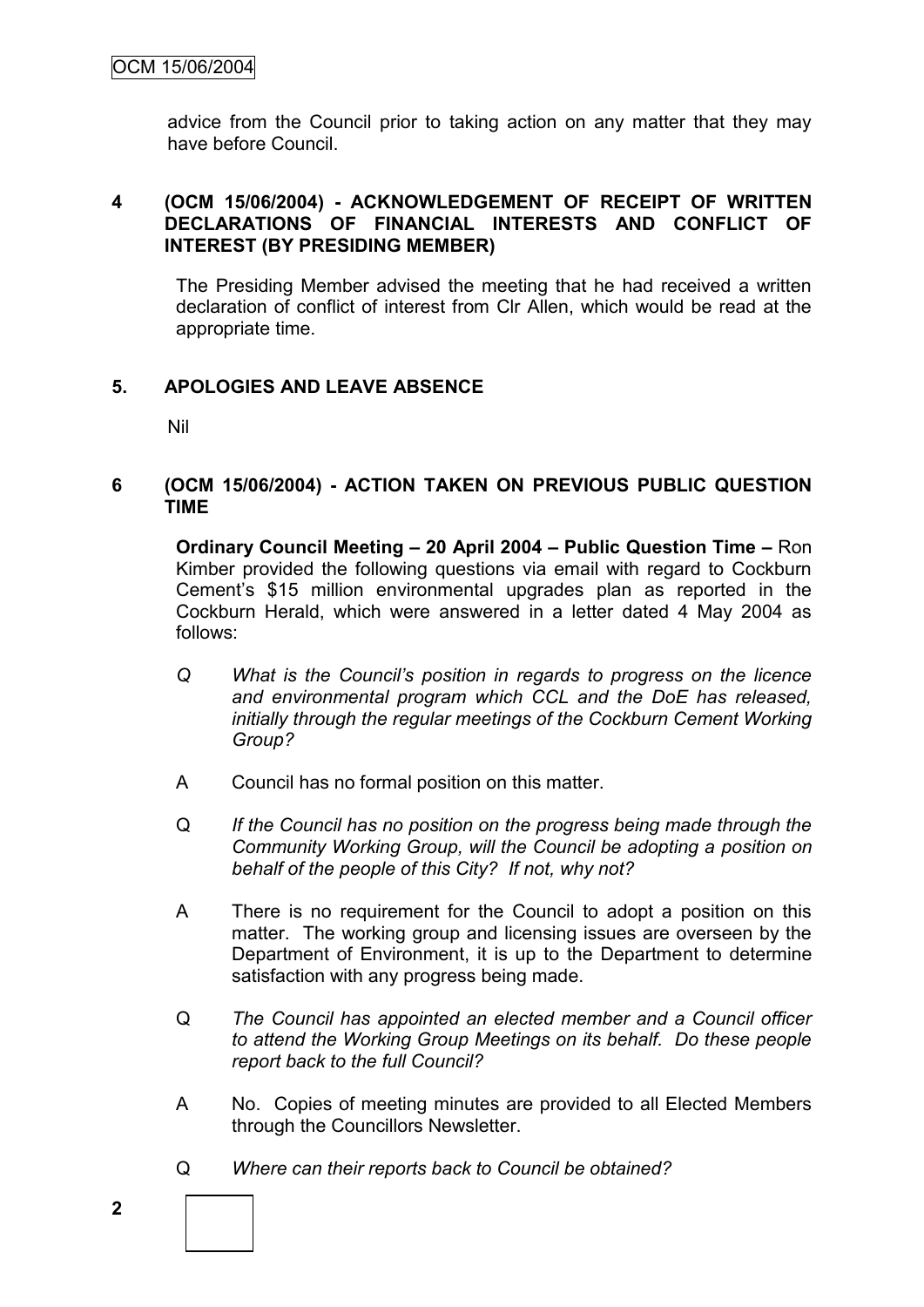- A Not applicable.
- Q *Do they speak for Council?*
- A Where Council has a formal position on a matter, the Elected Member is obliged to communicate that position. The Officer attends these meetings to provide advice to the Elected Member and comment to the group on relevant technical matters as required. Neither the Elected Member nor the officer speak on behalf of the Council except where Council has adopted a formal position, relating to a matter which may be raised at the meetings.
- Q *Is the Council aware of and does the Council fully endorse the input to the working group from its appointed representatives on the Cockburn Cement Community Working Group?*
- A All Elected Members receive copies of the minutes of the Working Group through Councillors Newsletter. Council has not formally endorsed the contribution of its representatives on the Working Group. It is not formal practice to do so.
- Q *With regard to alternative fuels. What is Council"s position on alternative fuels? Does the Council believe that all alternative fuels are nasty? Hypothetically, if there were an alternative fuel found, such as say bio-oils, which was environmentally beneficial and helped conserve non-renewable resources, would this Council support and endorse its use? Is the Council aware that Natural Gas was originally an alternative fuel to Coal and Oil?*
- A Council does not have a formal position on alternative fuels.

### **7 (OCM 15/06/2004) - PUBLIC QUESTION TIME**

**Patrick Thompson**, Spearwood raised concern that there were too many Aussie rules pitches around Cockburn. The district desperately needs a soccer pitch. He also raised concern with regard to the old rusty barbed wire fence adjacent to the footpath, near the railway track between Edeline Street and Goldsmith Road. He asked if it was possible for it to be removed. Mayor Lee clarified with Director, Engineering and Works whether the City is in a position to remove this fence? Mayor Lee asked if it was the property of Council or Westnet Rail? Director, Engineering and Works replied that he would need to investigate whether it was Council property or land owned by the railways.

Mayor Lee gave the assurance that every endeavour would be made to replace the rusty fence.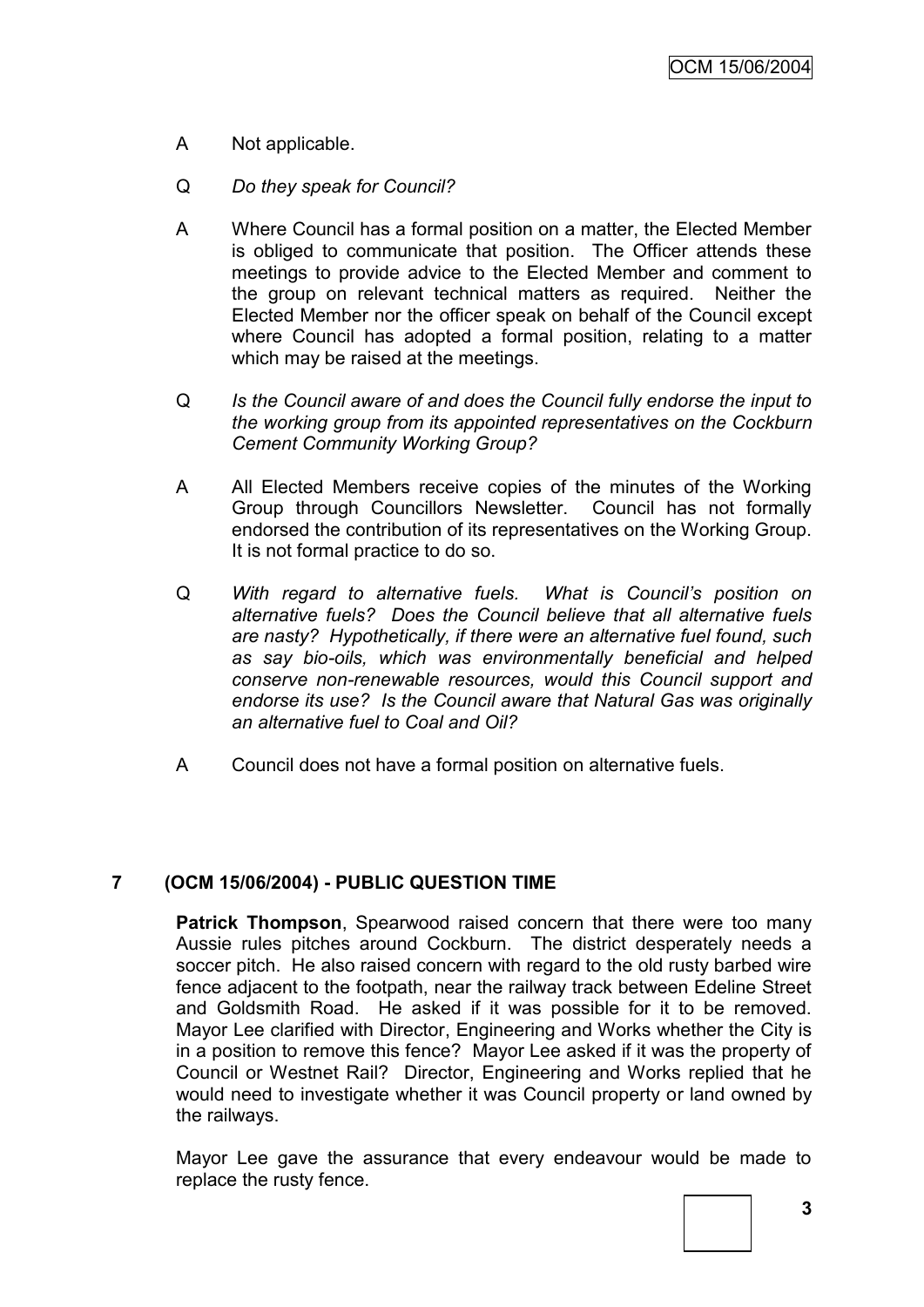**Logan Howlett**, North Lake spoke in relation to the 40 km/hr precinct zones. He wanted to make Council aware that these precinct zones are being increasingly introduced across WA and Australia and particularly being located on busy roads near shopping centres where there is high degree of pedestrians and vehicular movement. He requested Council give consideration to reviewing the possibility of introducing these 40 km/hr precinct zones on Rockingham Road between Phoenix Road and Spearwood Avenue and other shopping precincts throughout the City, which has improved road safety issues.

Mayor Lee replied that work is being carried out on Rockingham Road. Director, Engineering and Works stated that consultants have prepared some concept designs which have been out for consultation with businesses and residents. Feedback has been received and being collated and will be presented in the form of a report to Council.

Mayor Lee thanked Mr Howlett.

**Fred Pound**, resident of North Lake in relation to Item 16.2 – Traffic treatment on Progress Drive. He spoke on behalf of the residents that live on Progress Drive between Hope Road and Farrington Road, in reference to a petition that was presented to Council, when it met with the community members on 14 May. Their concerns were increasing volume of traffic, excessive speed and usage of Progress Drive by heavy traffic. The Group"s main concern was the lack of road design over 18 years to cope with the present day usage. He said letters were sent to the Chief Executive Officer in the last 3 years requesting that there only be local traffic and to install "Slow-Down" signs. There were no responses to these letters. Also, there is no pedestrian footpath. The point Mr Pound was making was when it was proved that the traffic was excessive, upgrade of North Lake Road should have occurred.

Mayor Lee thanked Mr Pound and mentioned that the matter is the subject of a recommendation before Council tonight.

**Joe Branco**, North Lake Residents Association read some questions in relation to Item 14.2 – Duplication of Farrington Road. The questions were as follows:

Q1. Considering the well documented past history of Farrington Road, and documented evidence that exists of Aboriginal registered sites for the area of North Lake in which Farrington Road cuts through two sites, sites DIA 3294 and DIA 3709, why has the Council report Item 14.2 on the Farrington Road Duplication failed to inform the Elected councillors of Cockburn of its legal obligation under Aboriginal Heritage Act, 1972-80, when the combined local communities were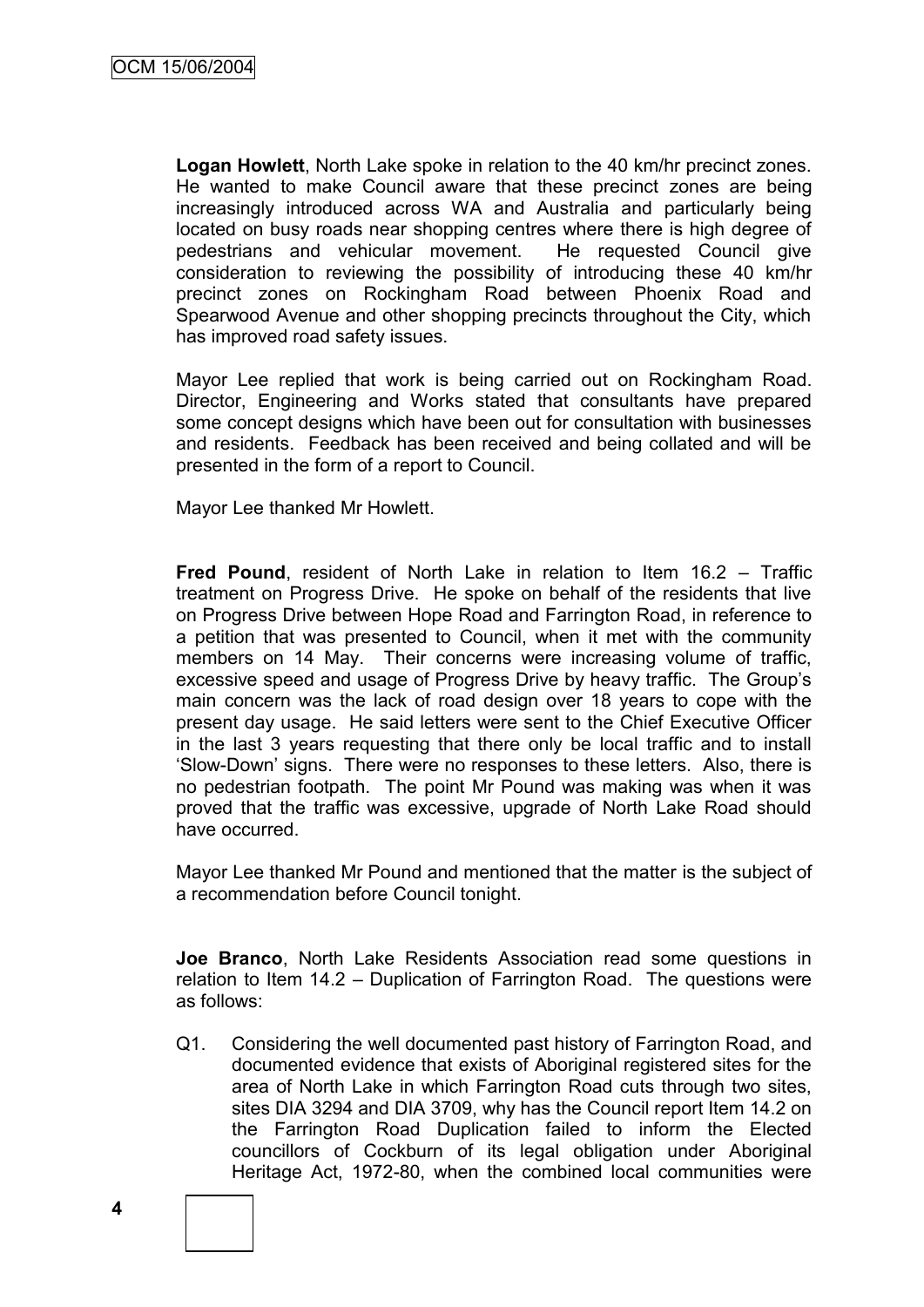able to obtain information which supports the fact that, Council does have a legal obligation to inform the Department of Indigenous Affairs of the proposal put forward in item 14.2, and if there are legal obligations as we believe there are, will the Council inform the Authors of the report 14.2 to make a public apology to the indigenous community of Cockburn for not informing you the Councillors about their cultural heritage sites?

Q2. Now that you all are aware about the Indigenous cultural Heritage sites and the significance of what they mean to the indigenous community, will you now face your community, media and just as importantly the indigenous community of Cockburn, and lead the way in maintaining your responsibility in protecting the indigenous cultural and heritage sites and reject the recommendation 14.2 which would further destroy these important archaeological sites, or will you simply ignore your legal obligations and bypass the indigenous community as Council did in 1984 when it first built Farrington Road?

Mayor Lee thanked Mr Branco and stated that the response to his questions were too detailed and a reply would be forwarded in writing.

**Logan Howlett**, North Lake spoke in relation to Item 16.2. The North Lake Residents Association"s outcomes from the Community Development Forums clearly supported the need for traffic calming on Progress Drive. The Association is seeking to remove the existing calming devices, the existing road surface relayed as it is deteriorating and is the subject of flooding at several points, the construction of median islands and associated white line-markings on the road and a dual use path on the eastern side of Progress Drive. Mr Howlett urged Council to approve the traffic treatment on Progress Drive and other associated works.

Mayor Lee thanked Mr Howlett for his comments.

**Rob Bryant**, Bibra Lake referred to Item 14.7. Mr Bryant outlined that when application was made for a building licence for the shed, the officers had not picked up the excessive height of the shed walls. Subsequently, the neighbour had complained and further to this Council officers investigated the matter, and found that the walls were higher than the required limit. Since the officers, did not recognised this oversize, it was recommended that a \$100.00 fee for retrospective approval be waived. At the Council Meeting of May 2004, Council decided not to waive the fee. Mr Bryant felt that he had gone through the right procedure and due to an oversight by the officers of Council in approving the application, he should never have been penalised in such a situation.

Mayor Lee thanked Mr Bryant for bring the matter to Council"s attention.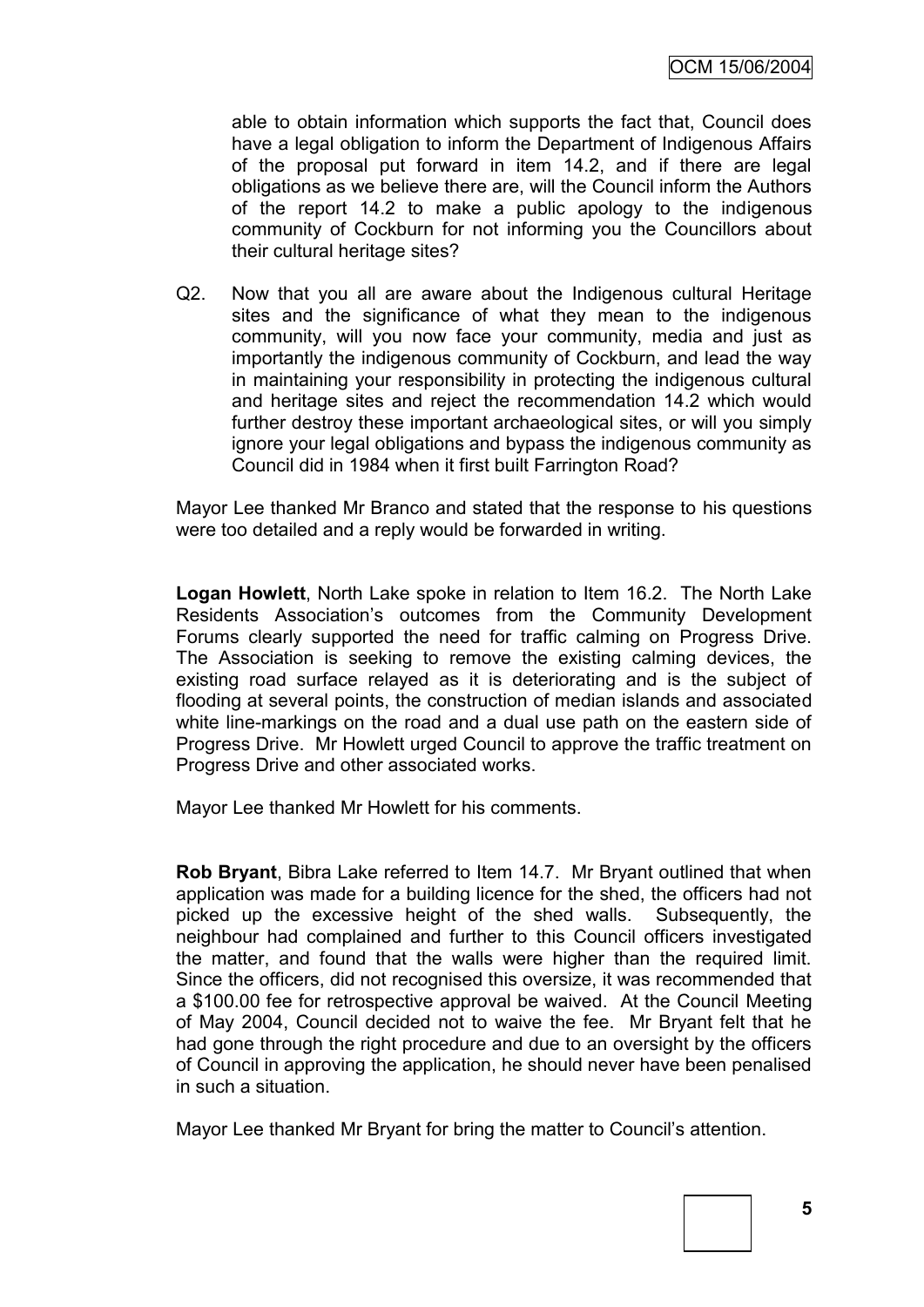**Alisdair Wardle**, Coolbellup made note in support of Mr Branco"s comments about the idea of duplicating Farrington Road. The Coolbellup Community Association was one of the community groups that supported the plan about the traffic calming proposal. They were opposed to duplicating Farrington Road, as it would detract from the environmental values of the area and create a much busier intersection at North Lake Road.

Mr Wardle also referred to Item 17.3. The Coolbellup Community Association met the previous night and passed a motion that the Association fully supports the Wetlands Education Centre at Bibra Lake and Council"s ongoing support of that Centre. It urges the City to continue to allocate funds for that Centre. Coolbellup residents value that Centre and see it as a unique environmental precinct which the City should promote and develop in consultation with the community. The Association requests Council to agree to the additional funding which is before Council tonight.

Mayor Lee thanked Mr Wardle for his comments.

### **8. CONFIRMATION OF MINUTES**

### **8.1 (MINUTE NO 2428) (OCM 15/06/2004) - ORDINARY COUNCIL MEETING - 18/05/2004**

### **RECOMMENDATION**

That the Minutes of the Ordinary Council Meeting held on Tuesday, 18 May 2004, be accepted as a true and accurate record.

### **COUNCIL DECISION**

MOVED Clr M Reeve-Fowkes SECONDED Clr S Limbert that the recommendation be adopted.

**CARRIED 10/0**

# **9. WRITTEN REQUESTS FOR LEAVE OF ABSENCE**

Nil

### **10. DEPUTATIONS AND PETITIONS**

Nil

### **11. BUSINESS LEFT OVER FROM THE PREVIOUS MEETING (If adjourned)**

Nil

**6**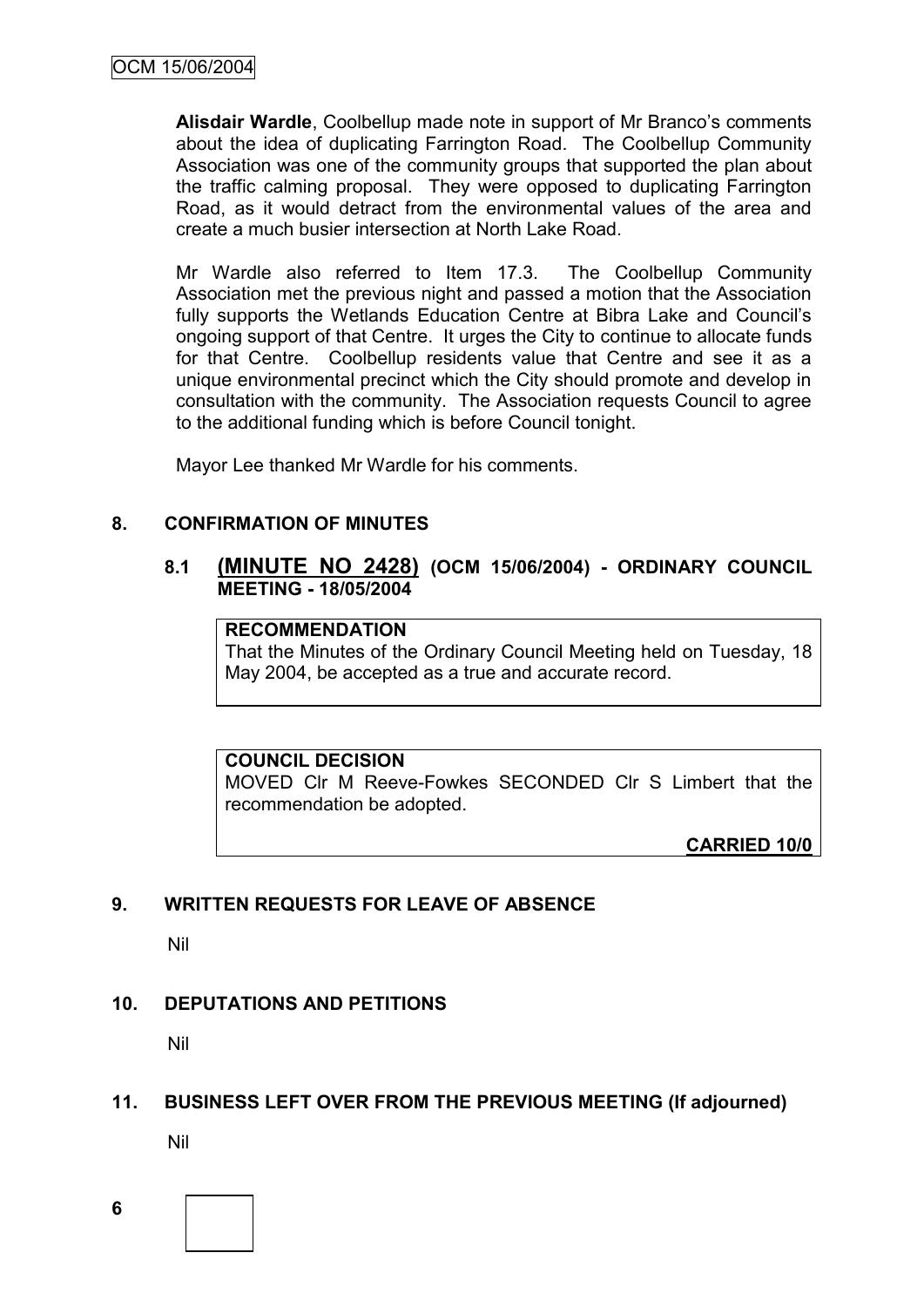### **12. DECLARATION OF COUNCILLORS WHO HAVE NOT GIVEN DUE CONSIDERATION TO MATTERS IN THE BUSINESS PAPER**

Nil

#### **13. COUNCIL MATTERS**

THE PRESIDING MEMBER PRESENTED THE MINUTES OF THE HALL OF FAME SELECTION COMMITTEE MEETING FOR CONSIDERATION BY COUNCIL

### **13.1 (MINUTE NO 2429) (OCM 15/06/2004) - HALL OF FAME SELECTION COMMITTEE - MINUTES 25 MAY 2004 (8182) (RA) (ATTACH)**

#### **RECOMMENDATION**

That Council receive the Minutes of the Hall of Fame Selection Committee Meeting, as attached to the Agenda, dated 25 May, 2004, and adopts the recommendation therein.

### **COUNCIL DECISION**

MOVED Clr M Reeve-Fowkes SECONDED Clr A Tilbury that the recommendation be adopted.

**CARRIED 10/0**

### **Background**

Council, at its Meeting of the 17 December 2002, resolved to establish a Sport Hall of Fame for the City of Cockburn. Further, Council at its meeting of the 16 December 2003, increased the Sports Hall of Fame budget by \$5,000 to allow for the construction of the wall subject to consideration by the Sports Hall of Fame Committee and a decision of Council.

#### **Submission**

N/A

#### **Report**

The Committee considered a number of alternative locations for the Sports Hall of Fame wall. The decision of the Committee was for the

**7**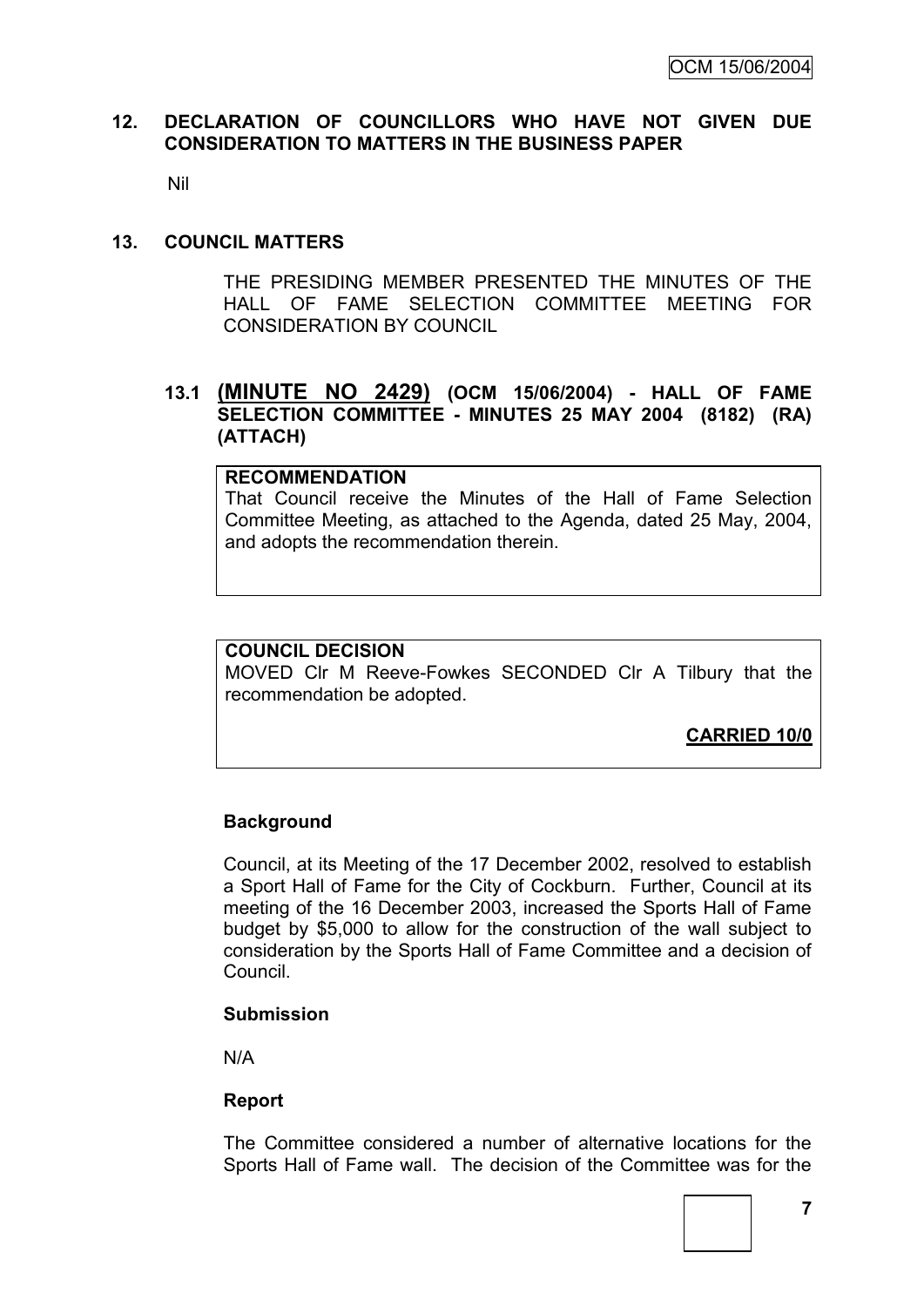plaques commemorating inductees to the Hall of Fame be placed on the colonnade pillars along the east side of the administration building.

### **Strategic Plan/Policy Implications**

N/A

### **Budget/Financial Implications**

An additional \$5,000 was placed on the budget for the construction of the wall should it be required. It is proposed that the Hall of Fame current budget of \$30,500 be retained to cover and contingencies that may arise as the project proceeds.

### **Legal Implications**

N/A

#### **Community Consultation**

There has been extensive consultation through advertising for nominees for the Hall of Fame.

### **Implications of Section 3.18(3) Local Government Act, 1995**

Nil.

### **14. PLANNING AND DEVELOPMENT DIVISION ISSUES**

**14.1 (MINUTE NO 2430) (OCM 15/06/2004) - PROPOSED SCHEME AMENDMENT NO 17 - INTRODUCTION OF DEVELOPMENT CONTRIBUTION AREA NO. 7, AUBIN GROVE - TPS NO 3 - DEVELOPMENT AREA NO. 11 (9324) (JLU) (ATTACH)**

RECOMMENDATION That Council:

(1) adopt the following amendment:-

TOWN PLANNING AND DEVELOPMENT ACT 1928 (AS AMENDED) RESOLUTION DECIDING TO AMEND CITY OF COCKBURN TOWN PLANNING SCHEME – DISTRICT ZONING SCHEME NO. 3

AMENDMENT NO. 17

Resolved that Council, in pursuance of Section 7 of the Town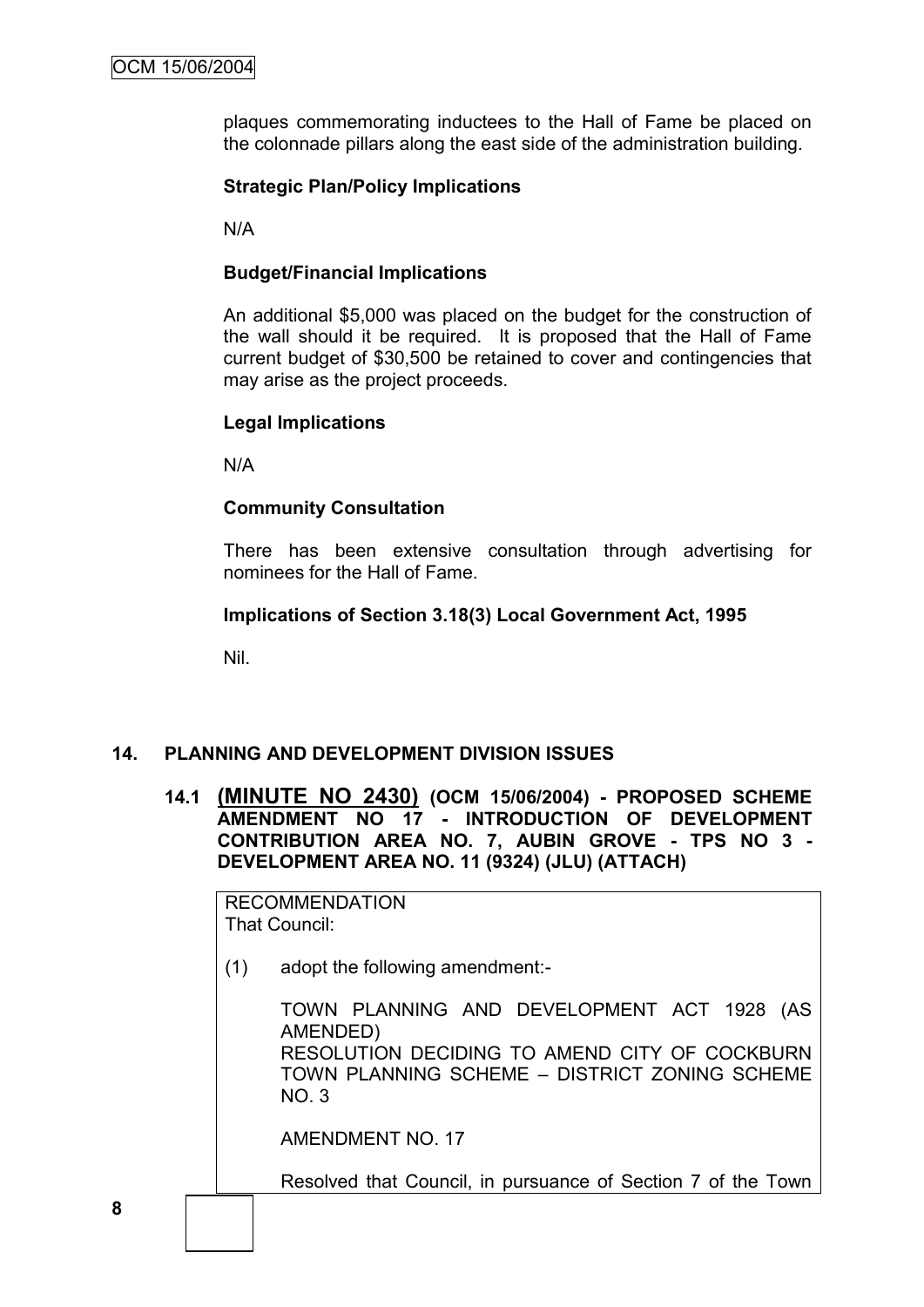| Planning and Development Act 1928 amend the above Town<br>Planning Scheme by:                             |                                                                                                                                                                                                                                                                                                                                                                                                                                                                                                                                                                                                                                                                    |  |  |
|-----------------------------------------------------------------------------------------------------------|--------------------------------------------------------------------------------------------------------------------------------------------------------------------------------------------------------------------------------------------------------------------------------------------------------------------------------------------------------------------------------------------------------------------------------------------------------------------------------------------------------------------------------------------------------------------------------------------------------------------------------------------------------------------|--|--|
| Including the following in Schedule $12 -$ Development<br>$1_{\cdot}$<br>Contribution Plan of the Scheme: |                                                                                                                                                                                                                                                                                                                                                                                                                                                                                                                                                                                                                                                                    |  |  |
| Ref No:                                                                                                   | DCA <sub>7</sub>                                                                                                                                                                                                                                                                                                                                                                                                                                                                                                                                                                                                                                                   |  |  |
| Area:                                                                                                     | <b>Aubin Grove</b>                                                                                                                                                                                                                                                                                                                                                                                                                                                                                                                                                                                                                                                 |  |  |
| Provisions:                                                                                               | Landowners within DCA 7 with the exception of Part<br>of Lot 199 Gaebler Road identified as Bush Forever<br>Site No. 492 and the Water Corporation bore sites<br>shall make a proportional contribution to the cost of<br>common infrastructure. Lot 448 Lyon Road, Aubin<br>Grove has been identified for a primary school, if<br>this site is not developed for a primary school a<br>proportional contribution to the cost of common<br>infrastructure will be required.                                                                                                                                                                                        |  |  |
|                                                                                                           | The proportional contribution is to be determined in<br>accordance with the provisions of clause 6.3 and<br>contained on the Development Contribution Plan.                                                                                                                                                                                                                                                                                                                                                                                                                                                                                                        |  |  |
|                                                                                                           | Contributions shall be made towards the following<br>items:                                                                                                                                                                                                                                                                                                                                                                                                                                                                                                                                                                                                        |  |  |
|                                                                                                           | Full earthworks;<br>٠<br>Provision of drainage infrastructure;<br>٠<br>Boring under the Kwinana Freeway;<br>$\bullet$<br>Servicing<br>infrastructure<br>relocation<br>where<br>$\bullet$<br>necessary;<br>Landscaping of the linear swale adjacent to the<br>$\bullet$<br>high voltage power line;<br>Costs to purchase the land for the linear swale<br>adjacent to the high voltage power line on the<br>west side of the Freeway between Gaebler Road<br>and Baler Court;<br>Costs to administer cost sharing arrangements -<br>$\bullet$<br>preliminary engineering design and costings,<br>valuations, annual reviews and audits and<br>administration costs. |  |  |
| Participants and<br>Contributions:                                                                        | In accordance with the cost Contribution Schedule<br>adopted by the local government for DCA 7.                                                                                                                                                                                                                                                                                                                                                                                                                                                                                                                                                                    |  |  |
| 2.<br>Amending the Scheme Map to include Development<br>Contribution Area No. 7 accordingly.              |                                                                                                                                                                                                                                                                                                                                                                                                                                                                                                                                                                                                                                                                    |  |  |
| Dated this  day of  2004.                                                                                 |                                                                                                                                                                                                                                                                                                                                                                                                                                                                                                                                                                                                                                                                    |  |  |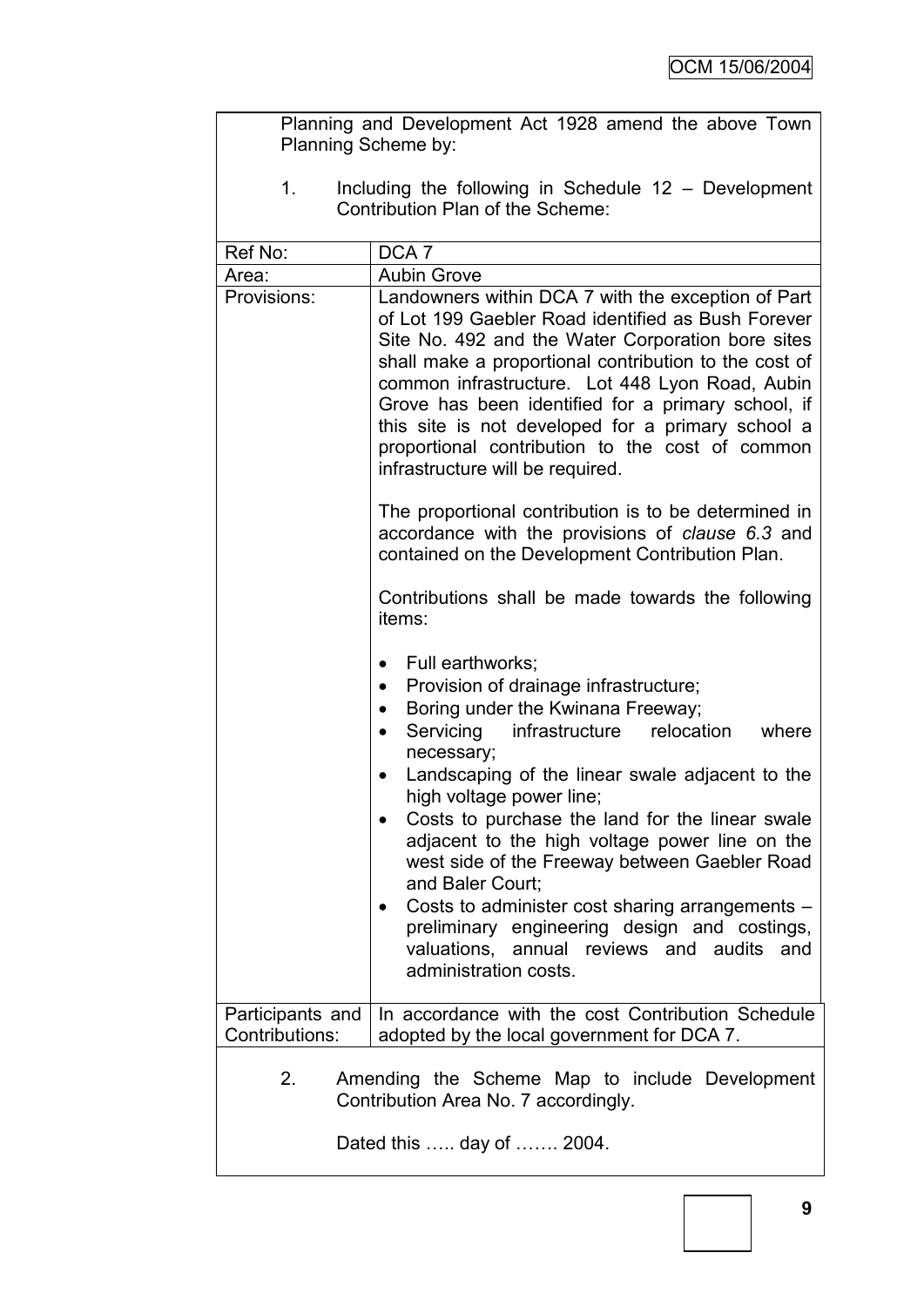Chief Executive Officer

- (2) sign the amending documents, and advise the WAPC of Council"s decision;
- (3) forward a copy of the signed documents to the Environmental Protection Authority in accordance with Section 7(A)(1) of the Town Planning and Development Act;
- (4) following receipt of formal advice from the Environmental Protection Authority that the Scheme Amendment should not be assessed under Section 48A of the Environmental Protection Act, advertise the Amendment under Town Planning Regulation 25 without reference to the WAPC;
- (5) notwithstanding (4) above, the Director of Planning and Development may refer a Scheme or Scheme Amendment to the Council for its consideration following formal advice from the Environmental Protection Authority that the Scheme Amendment should not be assessed under Section 48A of the Environmental Protection Act, as to whether the Council should proceed or not proceed with the Amendment;
- (6) following formal advice from the Environmental Protection Authority that the Scheme Amendment should be assessed or is incapable of being environmentally acceptable under Section 48(A) of the Environmental Protection Act, the Amendment be referred to the Council for its determination as to whether to proceed or not to proceed with the Amendment.

# **COUNCIL DECISION**

MOVED Clr I Whitfield SECONDED Clr L Goncalves that the recommendation be adopted.

# **CARRIED 10/0**

### **Background**

In May 2003 the Western Australian Planning Commission adopted the Southern Suburbs District Structure Plan – Stage 3, Banjup. With the adoption of the Structure Plan and the lifting of the "Urban Deferred" zoning from the MRS for this land, subdivision and development of the area has begun.

### **Submission**

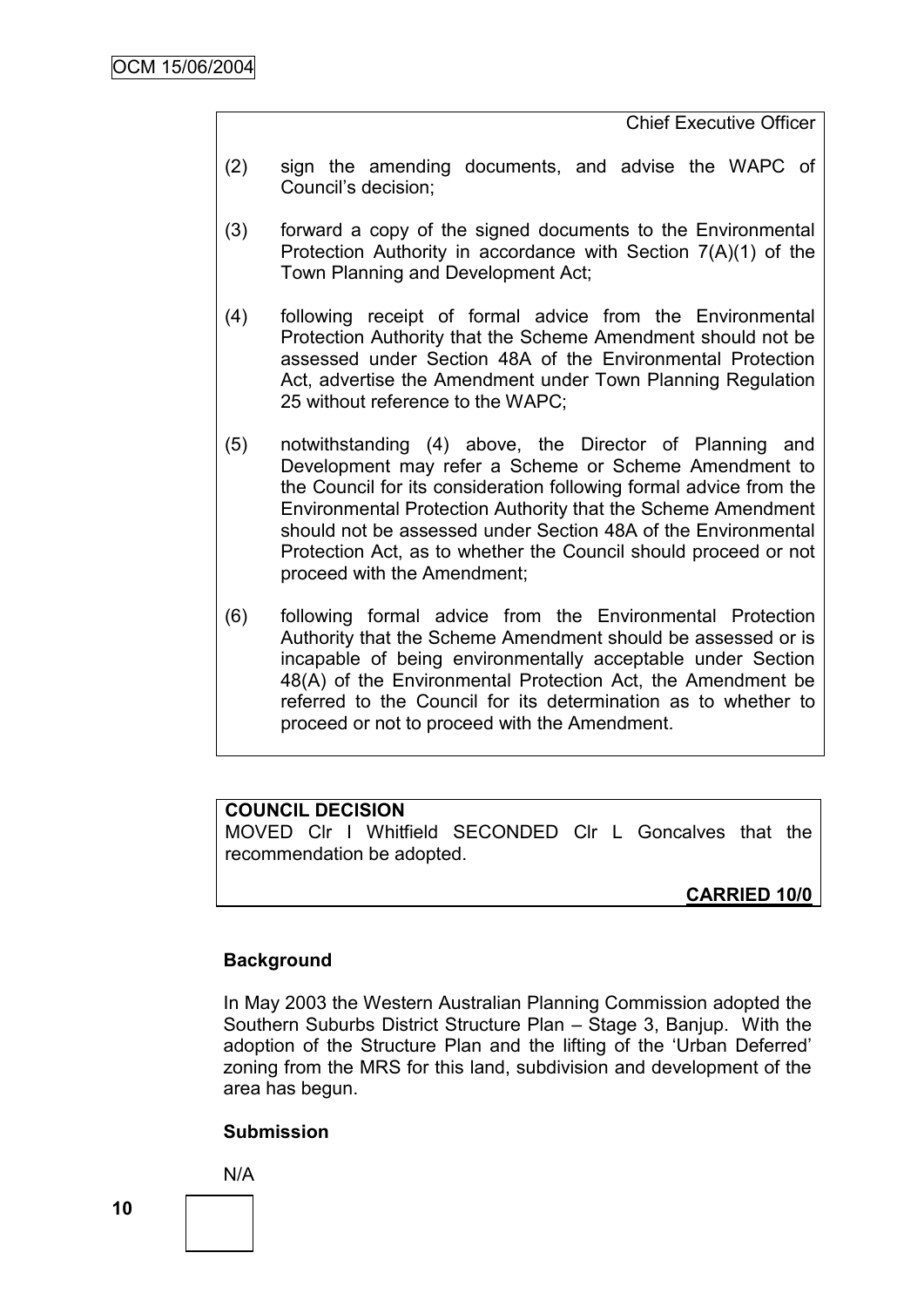### **Report**

David Wills and Associates prepared the "Southern Suburbs District Structure Plan Area – Russell Road Arterial Drain Scheme" for the City. This report has been prepared to assist the City to resolve technical issues associated with the provision of a stormwater drainage system to service the Southern Suburbs District Structure Plan area. (See plan of area within the Agenda Attachments)

The main points of the Wills Drain Scheme are:

- Provision of four compensation basins connected to the Water Corporation"s Russell Road Buffer Lake (Lake Copulup); a 800m partially piped and partially open linear swale adjacent to the high voltage power lines on the western side of the Kwinana Freeway between Russell and Gaebler Roads; a compensation basin within Lot 199 Lyon Road; a compensation basin within Lot 412 Gaebler Road;
- Basins will be constructed to retain a 1 in 5 year storm event except for the linear swale which will retain a 1 in 100 year event. Events greater than 1 in 5 will flow over land and discharge into wetlands/nature reserves nearby;
- Connection of the basins and swale will be via open channels and some piped sections;
- Subsoil drainage is to be provided throughout the area;
- The Drain Scheme does not cover nutrient stripping requirements and there will be a need for Drainage and Nutrient Management Plans to be approved by the City"s Environmental Services Team at the subdivision stage. The normal requirements for nutrient stripping will be required throughout the area.

(See Agenda Attachments for the proposed Arterial Drainage Scheme)

Funding for the construction of the proposed integrated regional drainage infrastructure should be contributed to by all developers within the area. It is proposed that Development Contribution Area No. 7 require contributions for the construction of the compensation basin within Lot 199 Lyon Road and the open linear swale adjacent to the high voltage power lines on the western side of the Kwinana Freeway between the northern boundary of Lot 80 Barfield Road and Baler Court. The cost of the works has been estimated to be \$510,784.37, this does not include the purchase of the land for the open linear swale. Contributions will be required to be made towards the following items:

- Full earthworks:
- Provision of drainage infrastructure;
- Boring under the Kwinana Freeway;
- Servicing infrastructure relocation where necessary;
- Landscaping of the linear swale adjacent to the high voltage power line;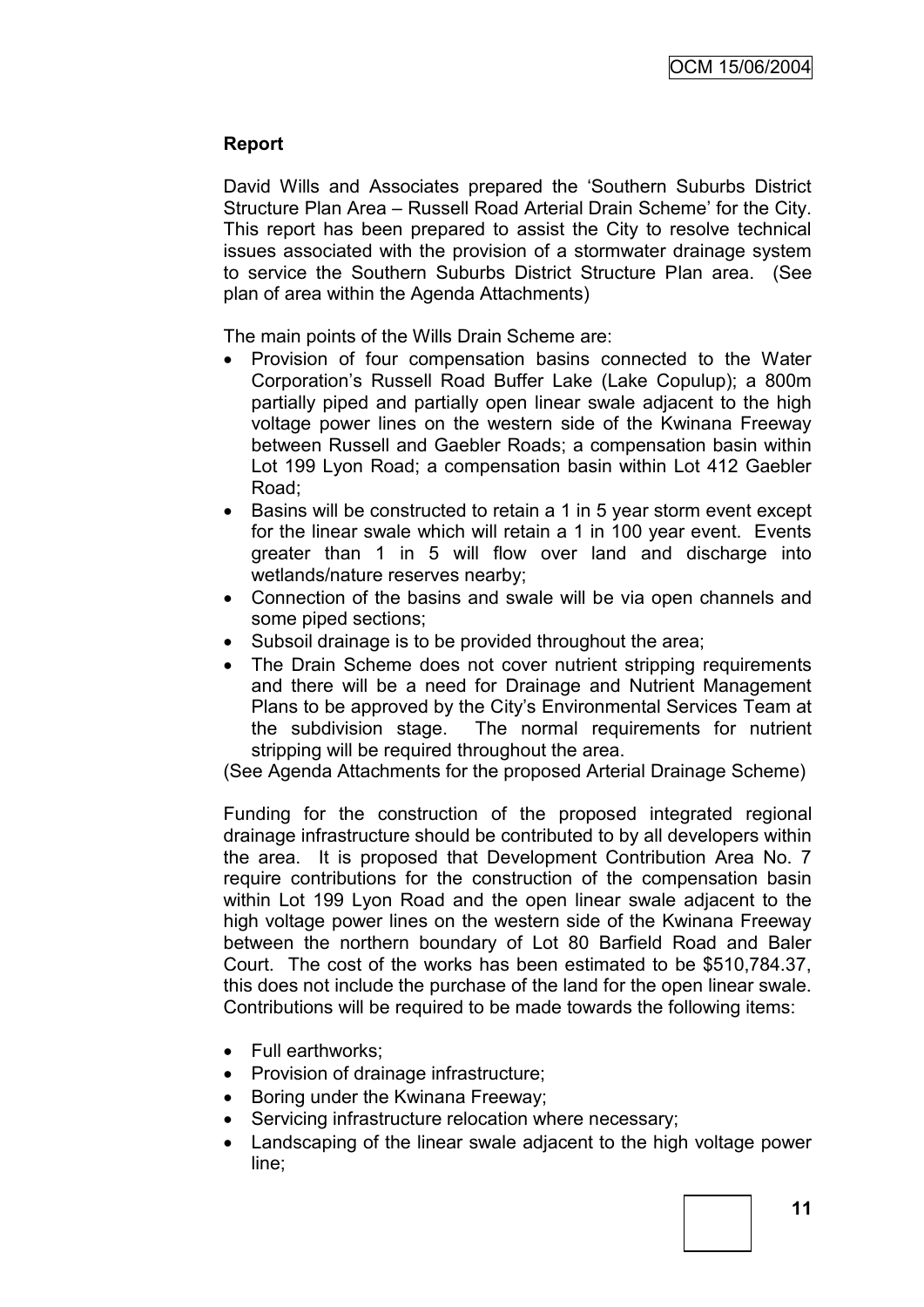- Costs to purchase the land for the linear swale adjacent to the high voltage power line;
- Costs to administer cost sharing arrangements preliminary engineering design and costings, valuations, annual reviews and audits and administration costs.

All other works associated with the integrated regional drainage infrastructure will be developed as part of subdivision approvals.

The introduction of "Development Contribution Area No. 7" to Town Planning Scheme No. 3 will require contributions towards the proposed integrated regional drainage infrastructure be made by all developers. Without the drainage system, groundwater could rise uncontrolled and create significant problems in the future for the area.

The City already has six (6) other Development Contribution Areas within the Town Planning Scheme which are used to collect contributions from developers within the designated area for similar purposes as proposed above. The required provisions to manage Development Contribution Areas already exist within the Scheme and Amendment No. 17 proposes to introduce "Development Contribution Area No. 7" into Schedule 12 and amend the Scheme Map to identify the area. Western Australian Planning Commission Planning Bulletins No. 18 and 37 outline the requirements for the application of Development Contribution Areas and the works that can be included in the contributions. The above proposed works comply with both Planning Bulletins.

The introduction of "Development Contribution Area No. 7" to Schedule 12 of Town Planning Scheme No. 3 will ensure that a coordinated approach is taken to the regional drainage in the Southern Suburbs Area with all developers contributing to the provision of the drainage infrastructure.

### **Strategic Plan/Policy Implications**

N/A

### **Budget/Financial Implications**

There will be costs involved in the administration of the Development Contribution Plan however these costs are no different from the costs that are already incurred by Council for the other Development Contribution Plans within the City. These administration costs are to be recouped through the Contribution Plan.

# **Legal Implications**

N/A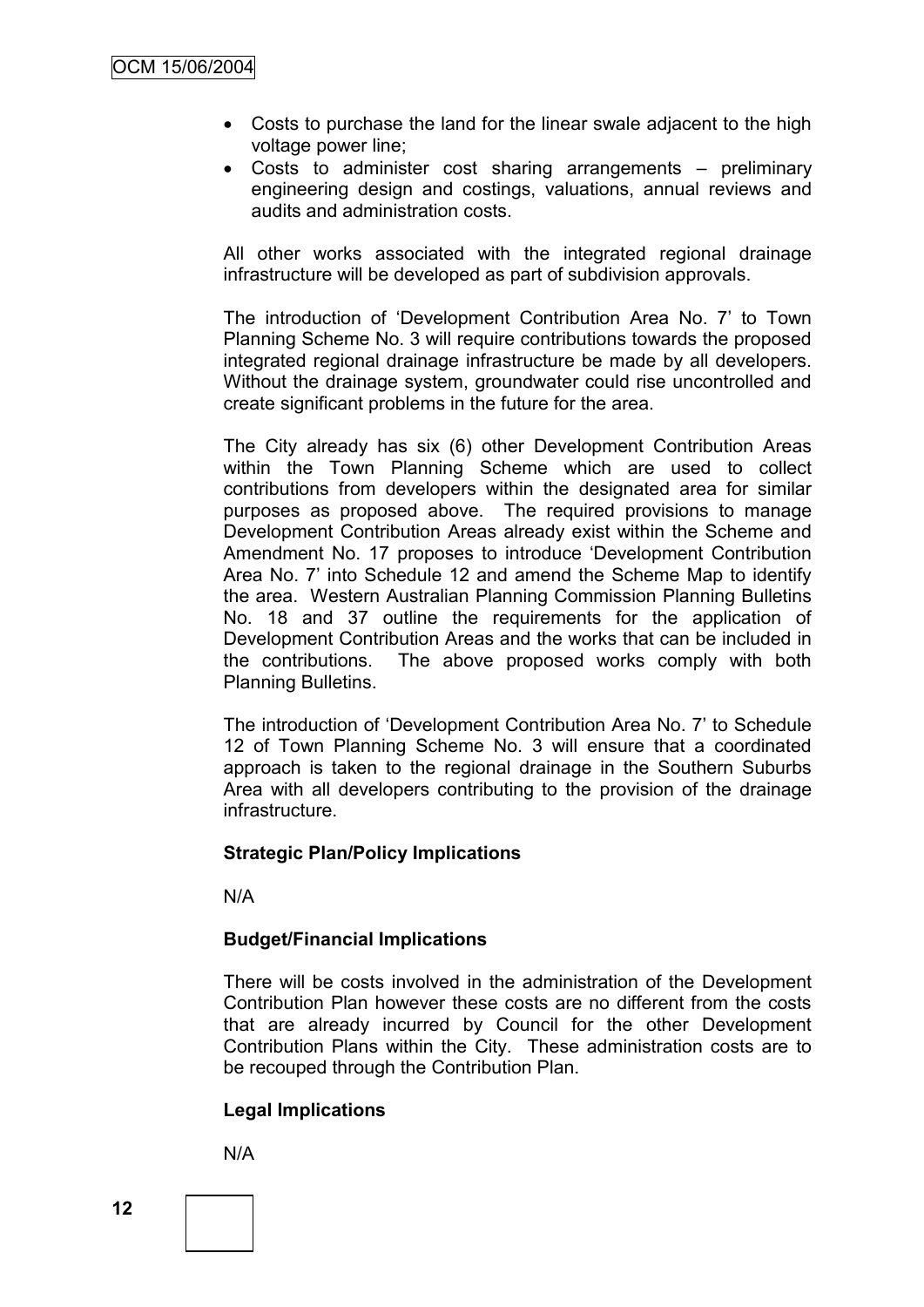# **Community Consultation**

The amendment will be advertised in accordance with the Town **Planning** and Development Act (1928) as amended.

### **Implications of Section 3.18(3) Local Government Act, 1995**

Nil.

# **14.2 (MINUTE NO 2431) (OCM 15/06/2004) - FARRINGTON ROAD DUPLICATION (450501) (SMH) (ATTACH)**

# **RECOMMENDATION**

That Council:

- (1) receive the report;
- (2) proceed with the planning and design of the duplication of Farrington Road between North Lake Road and Bibra Drive, on the basis that it could be constructed in 2005/06, subject to funding under the Metropolitan Regional Road Group Road Improvement Program;
- (3) following completion of (2) above and adoption by Council, refer the proposal to the Department of Environment (DoE) for assessment under Section 38 of the Environmental Protection Act;
- (4) depending on the DoE advice, advertise the proposal for public comment prior to making any decision to proceed with construction; and
- (5) reaffirm its support for the full connection of Karel Avenue to Berrigan Drive over the Roe Highway and the standard gauge railway line by a common traffic bridge, to be constructed as part of the Roe Highway Stage 7 and that the Council confirm that it would be prepared to seek Federal funds towards this work in conjunction with the State Government and Jandakot Airport Holdings, and that the Roe Highway Stage 7 Alliance be advised accordingly.

# **COUNCIL DECISION**

MOVED Clr V Oliver SECONDED Clr M Reeve-Fowkes that Council:

(1) receive the report;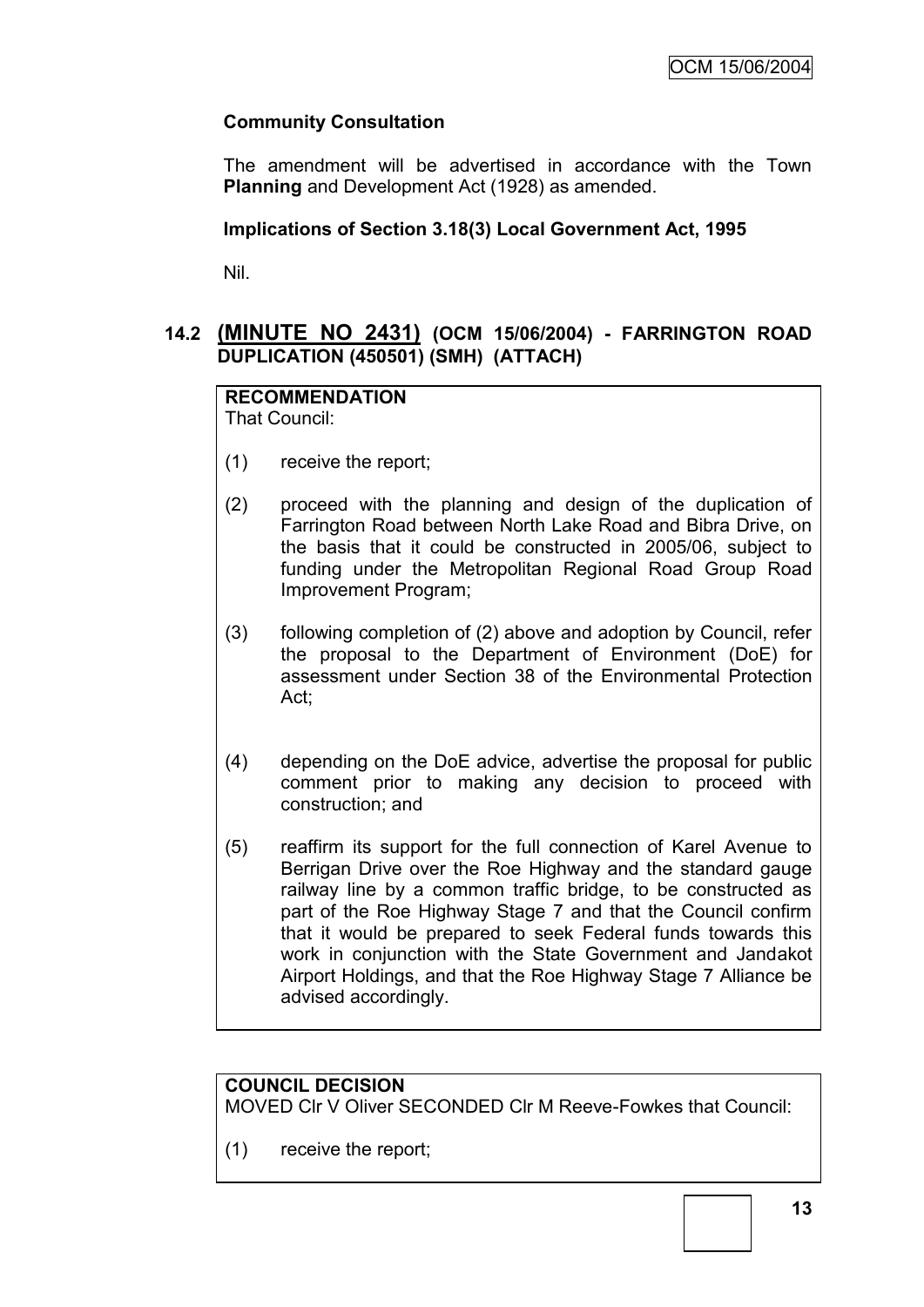- (2) adopt the position that Farrington Road should not be duplicated between Bibra Drive and North Lake Road for environmental reasons; and
- (3) liaise with the Minister to identify other viable options for land set aside for development of Roe Highway Stage 8 reservation.

# **MOTION LOST 3/7**

MOVED Clr M Reeve-Fowkes SECONDED Clr A Tilbury that Council:

- (1) receive the report;
- (2) does not proceed with the planning and design of the duplication of Farrington Road until the outcomes from the Freight Planning Congress have been formally adopted by Government;
- (3) support no increase to the current traffic volumes on Farrington Road, with a preference for South Street and Berrigan Drive as the east/west link roads;
- (4) oppose any plans to divert further traffic onto Farrington Road and Murdoch University Campus;
- (5) reaffirm its support for the full connection of Karel Avenue to Berrigan Drive over the Roe Highway and the standard gauge railway line, by a common traffic bridge, to be constructed as part of the Roe Highway Stage 7 and that Council confirm that it would be prepared to seek Federal funds towards this work in conjuction with the State Government and Jandakot Airport Holdings and that the Roe Highway Stage 7 Alliance be advised accordingly.

### **MOTION LOST 4/6**

MOVED Clr L Goncalves SECONDED Clr K Allen that Council:

- (1) receive the report;
- (2) undertake extensive community consultation to ascertain the views of the residents on the possible duplication of Farrington Road, between North Lake Road and Bibra Drive by:
	- 1. Publishing a report in Cockburn Soundings with a balance of facts and concerns in regard to the issue being provided to the residents. A tear-off strip on the bottom of the page be provided for residents to be able to voice their thoughts in regard to Farrington Road after being given the relevant facts.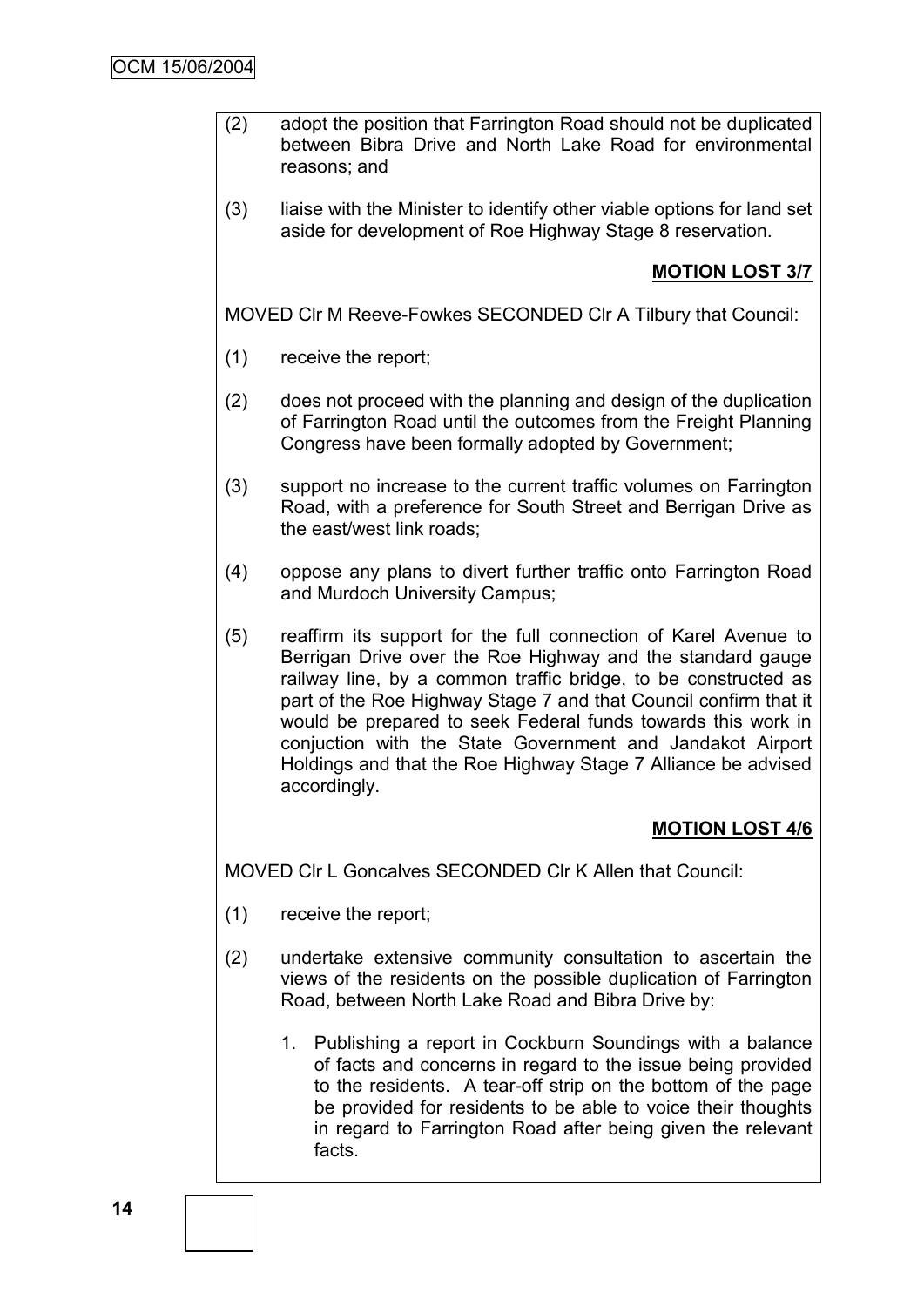- 2. Conducting a telephone survey of an equal number of residents in each Ward, investigating their opinions in regard to the duplication of Farrington Road by an independent marketing company, based on a representative and statistically valid sample as determined by the marketing company.
- (3) approach the following authorities to ascertain their view on the possible duplication of Farrington Road, based on the Council report, namely:
	- 1. City of Melville;
	- 2. Main Roads Western Australia;
	- 3. Environmental Protection Authority, under section 16(i) of the Environmental Protection Act;
	- 4. Aboriginal Advisory Committee;
- (4) reaffirm its support for the full connection of Karel Avenue to Berrigan Drive over the Roe Highway and the standard gauge railway line by a common traffic bridge, to be constructed as part of the Roe Highway Stage 7 and that the Council confirm that it would be prepared to seek Federal funds towards this work in conjunction with the State Government and Jandakot Airport Holdings, and that the Roe Highway Stage 7 Alliance be advised accordingly.

**CARRIED 6/4**

# **Explanation**

Before taking any further action, it is vital that Council investigate the feelings of both the local and wider Cockburn community on this important issue. Funds are available in Account No.OP 9761 'Community Consultation'. It is also vital to ascertain the initial opinion of the City of Melville, Main Roads WA and the Environmental Protection Authority. Moreover, it is important that the Council reaffirm its support of the full connection of Karel Avenue to Berrigan Drive over the Roe Highway and the railway line by a traffic bridge built at the same time.

### **Background**

1. Council Position

At the Council meeting held on 20 April 2004 Cr Allen, under Section 22 – Matters to be noted for Investigation Without Debate, requested:-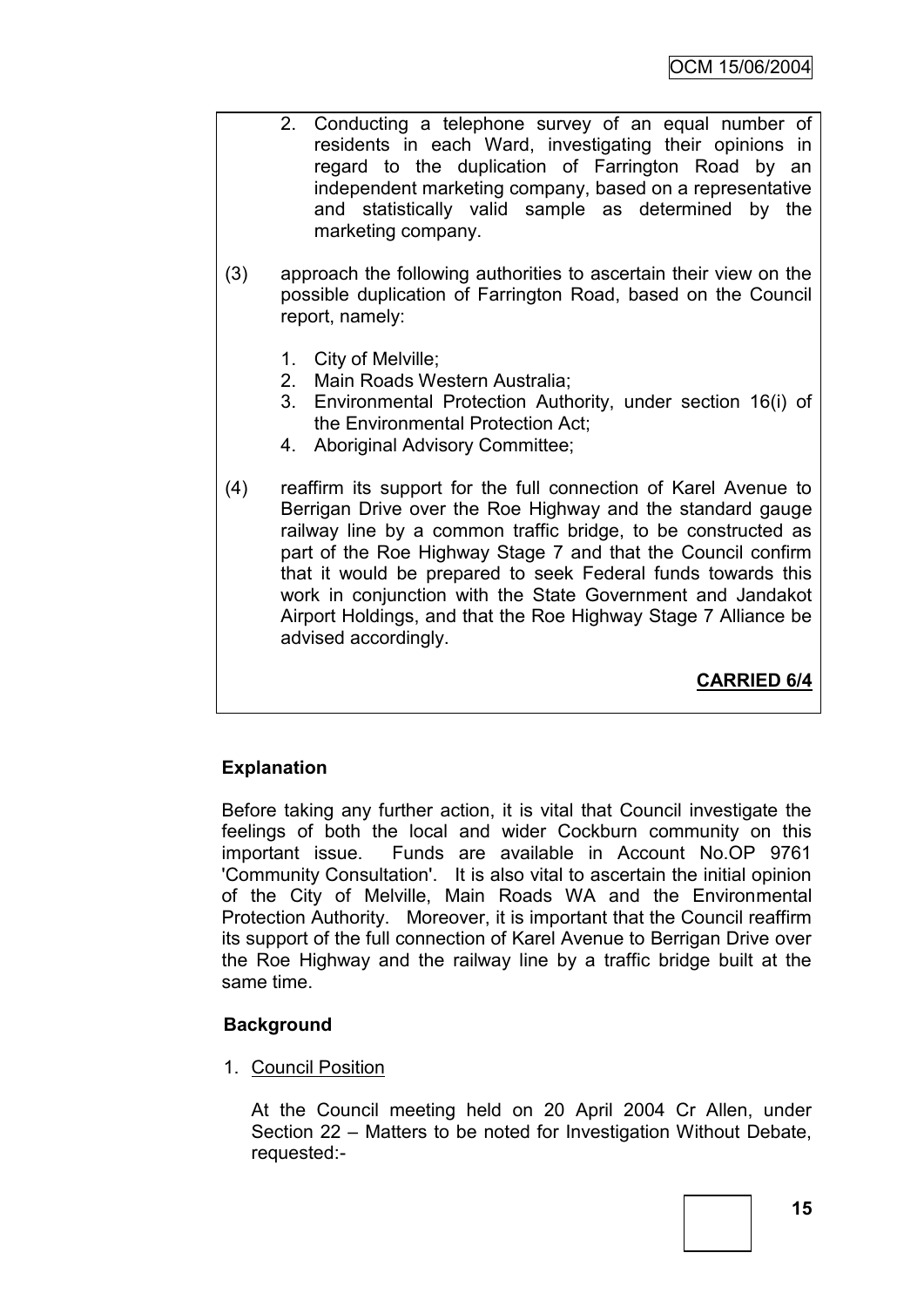"*Cr Allen requested that a report be prepared on the duplication of Farrington Road".*

The request was not supported with an explanation as to the purpose of the report, and therefore a general response has been prepared.

By way of background, there have been a number of Council decisions and reports on the future of Farrington Road over recent years.

Initially, Mayor Lee requested at the July 2001 Council meeting that a report be prepared addressing road transport issues in the vicinity of Farrington Road and Hope Road. Particularly with regards to the fact that Council"s stated position is for the Roe Highway to finish at the Kwinana Freeway. (Minute 1223, Agenda Item 22.1)

In response to the request for a report from Mayor Lee, the Council"s Planning and Development Division prepared a comprehensive report, which resulted in the following decision by the Council at its meeting held on 20 November 2001 (Minute 1356, Agenda Item 14.3):-

- *(1) "receive the report;*
- *(2) in principle, for environmental reasons, adopt the view that Farrington Road should not be duplicated between Bibra Drive and North Lake Road at this stage;*
- *(3) await the outcome of the Hon Minister for Planning and Infrastructure"s Freight Planning Congress before further considering the impact of the proposed Roe Highway on local roads; and*
- *(4) write to Main Roads WA to identify the likely alternative use of the existing regional reservation for the Roe Highway between Progress Drive, Bibra Lake and Cockburn Road, Hamilton Hill, in the event that Stage 8 of the Roe Highway is not constructed as part of the regional ring road system."*

On 19 February 2002, another report was prepared for the Council"s consideration, which dealt with the possible closure of Hope Road. In respect to this recommendation the Council resolved (Minute 1457, Agenda Item 14.1) to:-

- *"(1) receive the report; and*
- *(2) await the outcome of the Hon. Minister for Planning and Infrastructure's Freight Planning Congress before further*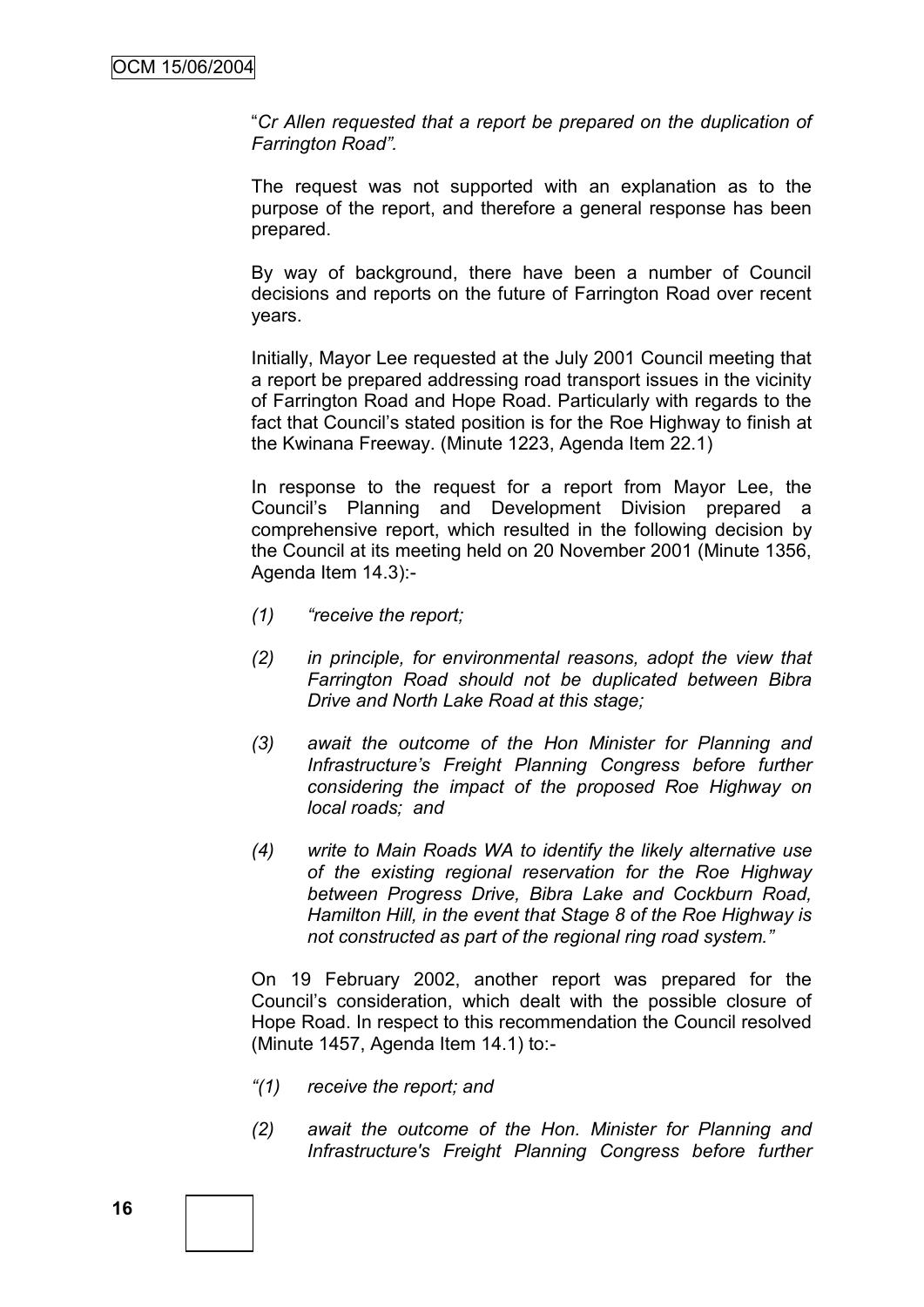*considering the future of Farrington Road, Hope Road and Dixon Road."*

Since this time no further reports have been considered by the Council relating to the duplication of Farrington Road, nor have any other decisions been made.

The reason the matter has not progressed further is because there has been no final recommendations made by the Freight Planning Congress that have been formally adopted by the Government, which would allow the Council to reconsider the future of Farrington Road, Hope Road and Dixon Road.

As an aside, in relation to Hope Road, the Council resolved in October 2003 to adopt a vision for Hope Road (between Bibra Drive and Progress Drive) and Progress Drive as gateways into the North Lake and Bibra Lake Regional Parklands and appoint a consultant to prepare an improvement plan for Hope Road and Progress Drive into attractively landscaped roadways, similar to Fraser Avenue in Kings Park, together with cost schedules and an implementation program.

The improvement plan is to include traffic and speed reduction options.

In addition the Council decided not to proceed with the closure of Hope Road Bibra Lake, so that traffic access between Bibra Drive and Progress Drive is maintained.

This is a relevant decision as it confirms that the Council has decided to retain Hope Road, and therefore it will continue to provide an alternative east-west crossing of the North Lake/Bibra Lake wetland reserves. This will therefore, have the effect of marginally reducing the volume of traffic using Farrington Road.

#### 2. Farrington Road

Farrington Road was built in 1984. It is a major east-west connecting road to the Kwinana Freeway and allows Cockburn residents, especially those in Spearwood, Hamilton Hill, Coolbellup and Coogee to have easy access to the Kwinana Freeway and ultimately the Roe Highway (Stage 7).

In 1974 there were objections from the residents of Kardinya to the construction of Farrington Road which went between their properties and North Lake. This resulted in the road alignment being moved closer to the lake and away from the houses to accommodate the residents requests.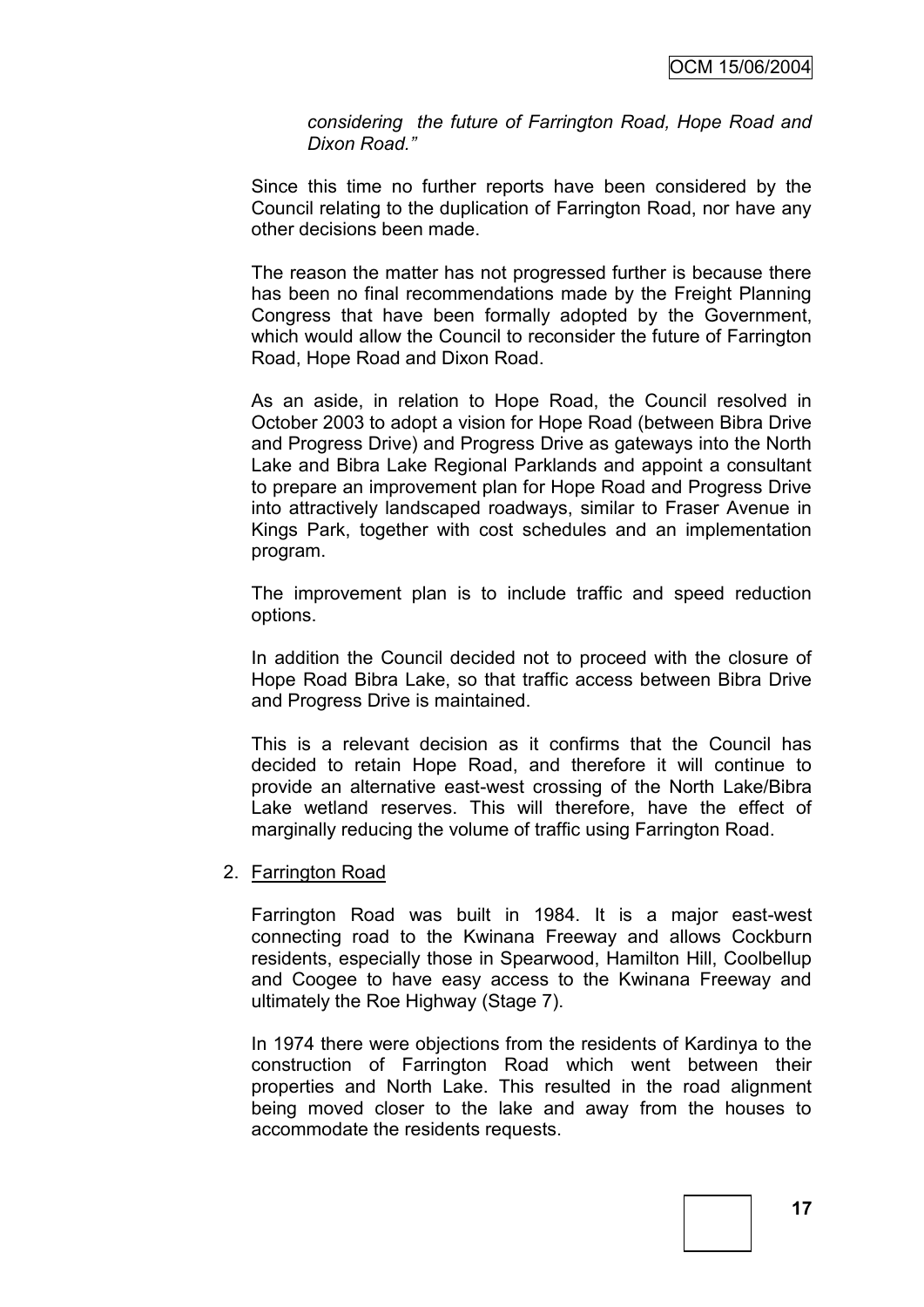The residents in North Lake who were also close to Farrington Road, objected to its construction because of the potential increase in traffic noise which could have a detrimental effect on their neighbourhood.

A sand noise bund was constructed to try and ameliorate the potential noise, but was not fully installed because residents requested this not occur.

There was also a lot of concern about the environmental damage that would result from the work. The most significant impact could have been the extension of Bibra Drive through Roe Swamp, however, this route was realigned east to avoid the swamp.

The construction of Farrington Road between Progress Drive and Bibra Drive did not encroach on North Lake. It did not involve any extensive clearing of natural vegetation for the majority of the route, because it followed a cleared firebreak constructed on the boundary of the Murdoch University land.

A man-made drain had been constructed from the Murdoch University Veterinary School paddocks into North Lake. It carried a very high nutrient load to the lake. When the road was built, the residents insisted culverts be installed to guarantee that this drain would remain functional. Photos and videos that are shown of the Farrington Road construction, sometimes show the excavation work in the drain to install the culverts.

At a later date the Department of Environment (DoE) determined that the drain outlet into North Lake from the Veterinary School paddocks was degrading the water quality of the lake and the University was requested to close it. Since then the water quality in North Lake has improved.

The residential and industrial development has continued in the western sector of Cockburn and the traffic has continued to increase on the regional roads.

Farrington Road is a regional road. It was designated as a District Distributor "A" by the Council in May 1997. It continues to be an important regional road for Cockburn residents and businesses.

A District Distributor "A" is described as:-

- an important link road in the regional road network
- carries traffic flow of above 8000 vehicles per day
- preferably has no residential access
- has controls for safety of pedestrians
- operating speed is usually 60-70 kph
- used as a bus route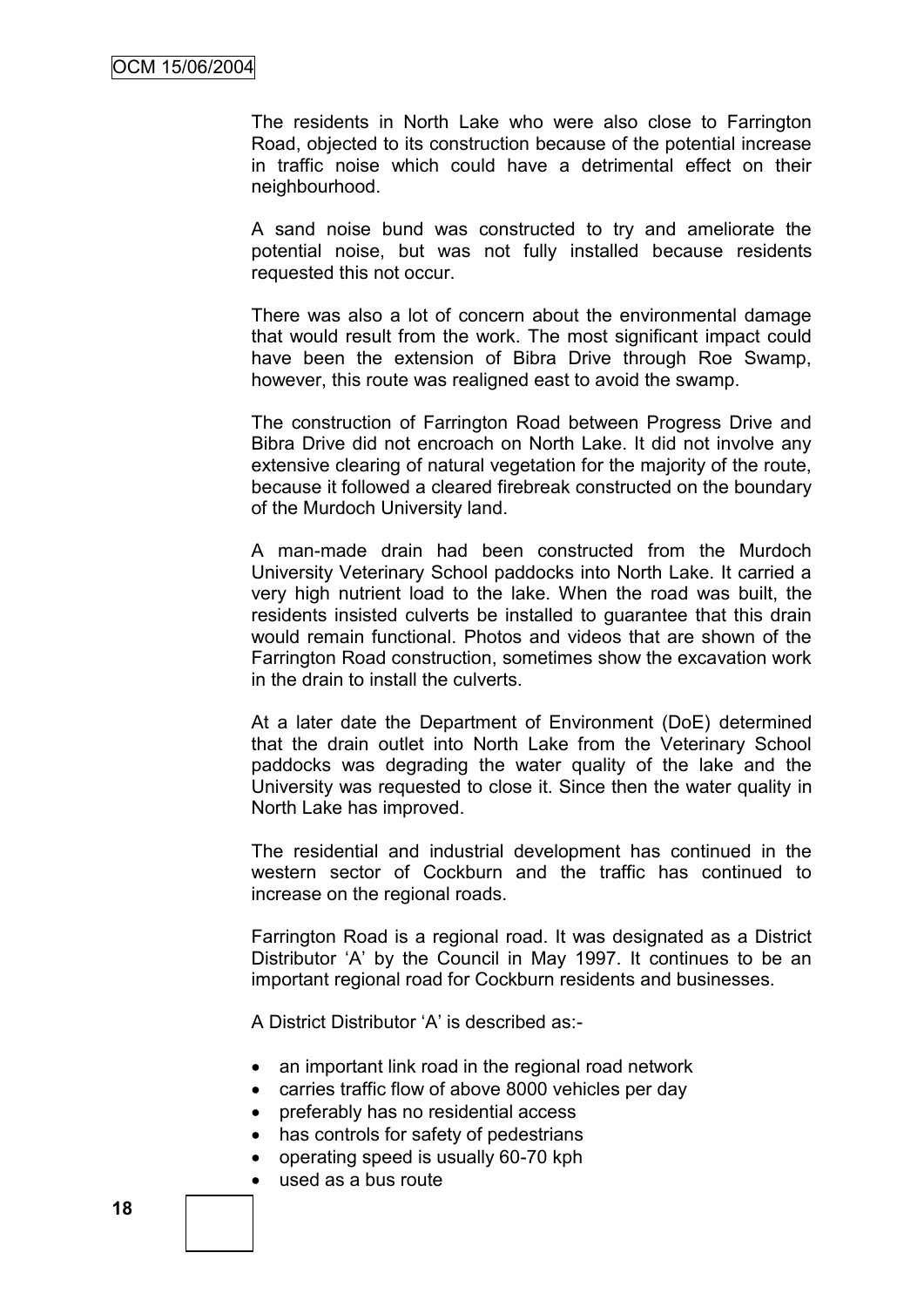- parking is usually not allowed
- an acceptable truck route

Because of the importance of Distributor "A" roads in the road hierarchy they are commonly constructed as either a 4 lane undivided or 4 land divided road.

When it was first opened Farrington Road was used by regional traffic because the Kwinana Freeway only went to Forrest Road, so it was a convenient route to travel to Rockingham and beyond. Today the Freeway has been built to Mandurah so Farrington Road is used less by regional traffic and more by local residents and businesses in Cockburn.

The construction of the second carriageway of Farrington Road has always been planned, since its creation as a 35m wide road reserve to ultimately accommodate a four lane divided road. The duplication of Farrington Road is included in the Council's 10 Year Plan.

A points system devised by Main Roads WA to enable a quantitative assessment of road upgrades, which is used as the basis for prioritising and allocating funding to local government, has been applied to major district roads, including Farrington Road, which resulted in:-

• Farrington Road construction of the dual carriageway 514

Progress Drive to Bibra Drive

• North Lake Road construction of dual carriageway 485

Railway line to Bibra Drive

• Hammond Road construction of dual carriageway 432

Beeliar Drive to Bartram Road

This means that of the major roads assessed for upgrading, Farrington Road has the highest priority.

#### **Submission**

This report has been prepared at the request of Cr Kevin Allen.

### **Report**

This report should be read in conjunction with the previous reports prepared on this subject.

Farrington Road is a district road which forms the boundary between the Murdoch University Campus in the City of Melville and the North Lake/Bibra Lake Beeliar Regional Park Reserve. Farrington Road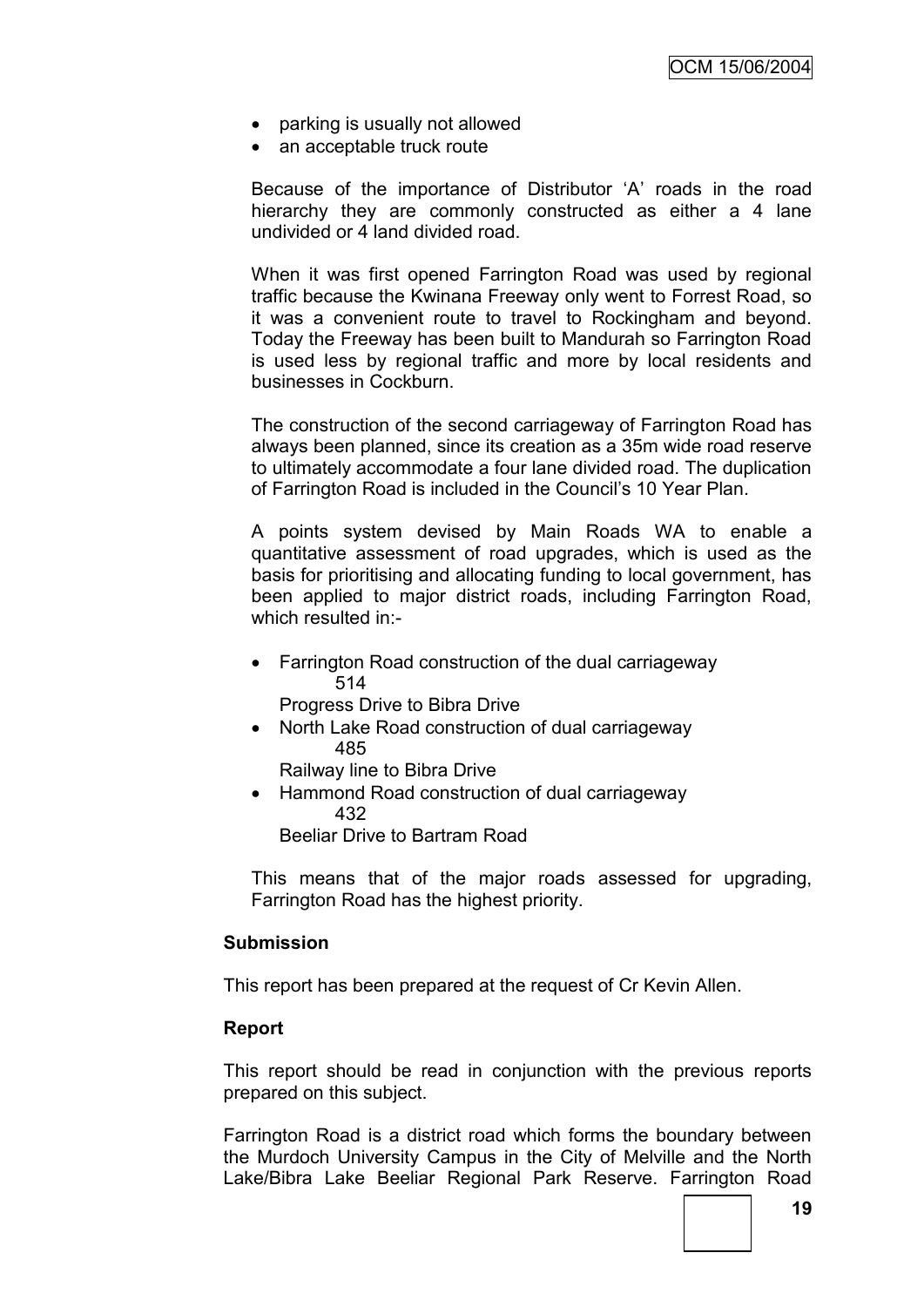directly connects North Lake Road to the Kwinana Freeway and to Karel Avenue in Leeming.

Farrington Road is predominantly built as a divided dual carriageway between the Kwinana Freeway ramps and Bibra Drive. The balance of the road to the west of Bibra Drive is constructed as an undivided two lane road.

Farrington Road is located in a 35m road reserve, which is designed to accommodate a second set of carriageways on the northern side (Murdoch University side) of the existing carriageway.

Farrington Road is not an "Other Regional Road" (Blue Road) under the Metropolitan Region Scheme, therefore it is a district road, for which the City is responsible.

According to reports to Freight Network Review prepared by HGM, Traffic Engineers, it was estimated in 1996 that Farrington Road was carrying 22,000 vehicles per day (vpd).

By comparison, the report showed on other roads in the vicinity of Farrington Road that:-

| • South Street    | 37,000 vpd (6 lane divided) |
|-------------------|-----------------------------|
| • North Lake Road | 26,000 vpd (5 lane divided) |
| • Stock Road      | 23,000 vpd (6 lane divided) |
| • Phoenix Road    | 19,000 vpd (4 lane divided) |

In 1996 Farrington Road carried about 70% of the traffic volume on South Street, between the Kwinana Freeway and North Lake Road.

It is estimated that by 2011, in 7 years time, Farrington Road could be carrying 32,000 vpd or 74% of the traffic volumes on South Street.

Currently (2004) it is estimated that Farrington Road is carrying about 24,000 vehicles per day.

There appears to be a concern and conjecture by some members of the Local Impacts Committee (LIC) about the likely impact that the construction of Roe Highway Stages 6 and 7 will have on Karel Avenue and Farrington Road without the construction of Roe Highway Stage 8.

The following extracts are from e-mails received by the City between 11 May and 15 May 2004 on a "non-confidential" basis, and contain the following comments relevant to the future role of Farrington Road which demonstrate the depth of concern:-

 $\bullet$  On 11 May 2004 -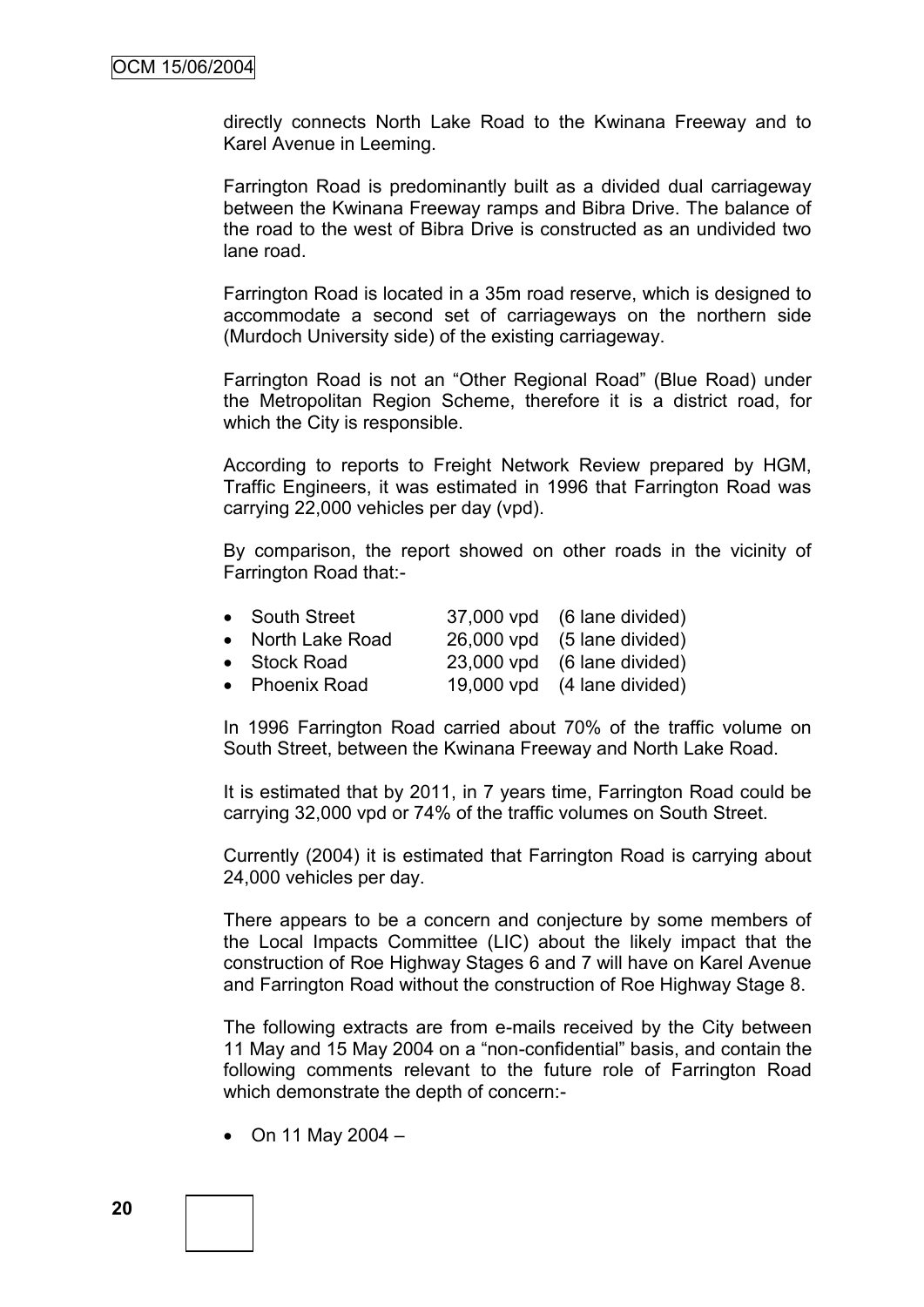*"… my concerns about the impacts on Farrington Road with an interchange at Karel…"*

• on 12 May 2004  $-$ 

*"The figures quite clearly show a 40% increase in the traffic volume along Farrington Road, after the construction of Roe 7…"*

and

*"…over a year that we have significant concerns over the volumes of traffic that will be likely on Farrington Road, after the construction of Roe 7, if the full interchange at Karel Avenue proceeds. These figures not only support these concerns, but indicated that (based on current volumes of 16,000 vehicles per day), that there could be as many as 22,500 vehicles per day travelling along Farrington Rd, after Roe 7 is completed @ +40%)…"*

and

*"..based on the current design, and the need to get traffic to the west of Kwinana Fwy, that it was blatantly obvious that there would be an increase on Farrington…."*

• On 13 May 2004  $-$ 

*"… The Alliance Team is confident that the current forecasts are appropriate…"*

• on 14 May 2004  $-$ 

*"..my main point was that I suspect Farrington Road is already in part acting as Stage 7, and for that matter Stage 8."*

and

"…*the answer is to find appropriate management responses for the local distributor roads, and in my view finish the highway."*

• On 15 May 2004  $-$ 

*".. During the Freight Network Review, MRWA"s own freight origin to destination studies do not show a need to link East and South, and that is what this road becomes without Stage 8 and the FEB…."*

and

"*…One such thing is the peoples awareness of the impacts on Farrington Road…."*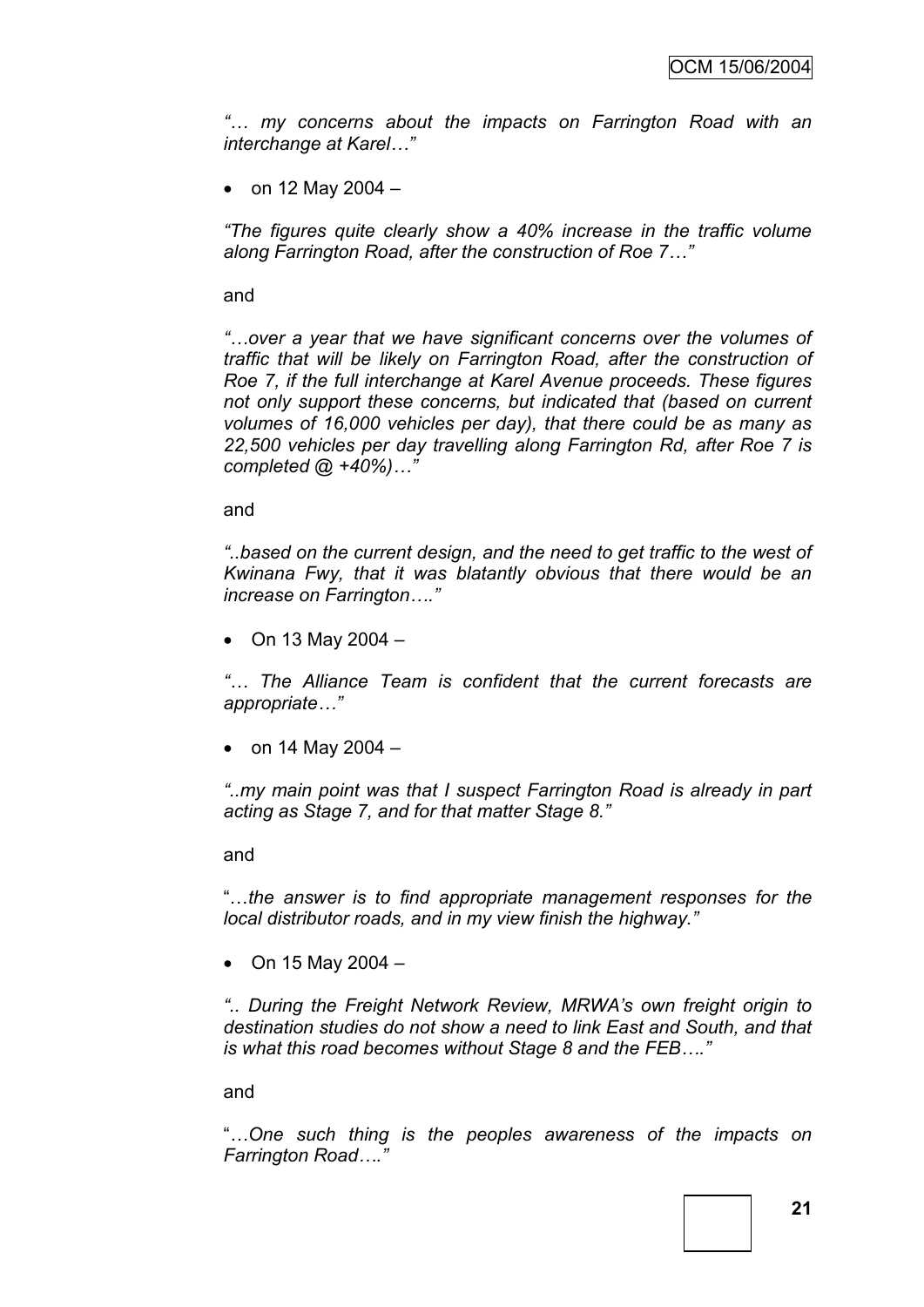and

*"Stage 7 will not give you a sustainable freight network (unless 8 and the FEB are built)…."*

and

*"….a traffic survey of the South Street/Karel Ave and Karel Ave/ Farrington would give an indication if your views were accurate and Farrington is a defacto Stage 7 & 8…."*

Only the extracts relating to Farrington Road have been highlighted from the emails, and tend to confirm that Farrington Road is likely to become an important district distributor in the road network following the completion of Roe 7.

To retain Farrington Road as a two lane divided road is not an option from a traffic and transport point of view.

From an environmental point of view, concern has been expressed in the past by the DoE in its Bulletin 179 published in 1984, which included the following management suggestions in respect to the duplication of Farrington Road:-

- "*1) The section of Farrington Road between Murdoch Drive and North Lake Road should remain a single 7.4m carriageway to rural design standards as presently proposed; and*
- *2) The second carriageway should be permanently deleted and the road reserve should be reduced to 12m width, and the area freed replanted with native species local to this area."*

In addition to this the Bulletin contained another 6 management suggestions. The suggestions were directly based on the submission, lodged at that time by the Kardinya Residents Association. The Environmental Protection Act was not gazetted until 1986.

Despite Bulletin 179, in 1991 the EPA published another Bulletin 517 which provided for the duplication of Farrington Road between the Kwinana Freeway and Bibra Drive, subject to conditions.

In Bulletin 517 it contained the following recommendation (2) in relation to Farrington Road, that:-

*"The second carriageway should be permanently deleted and the road reserve should be reduced to 12m width, and the area freed replanted with native species local to this area."*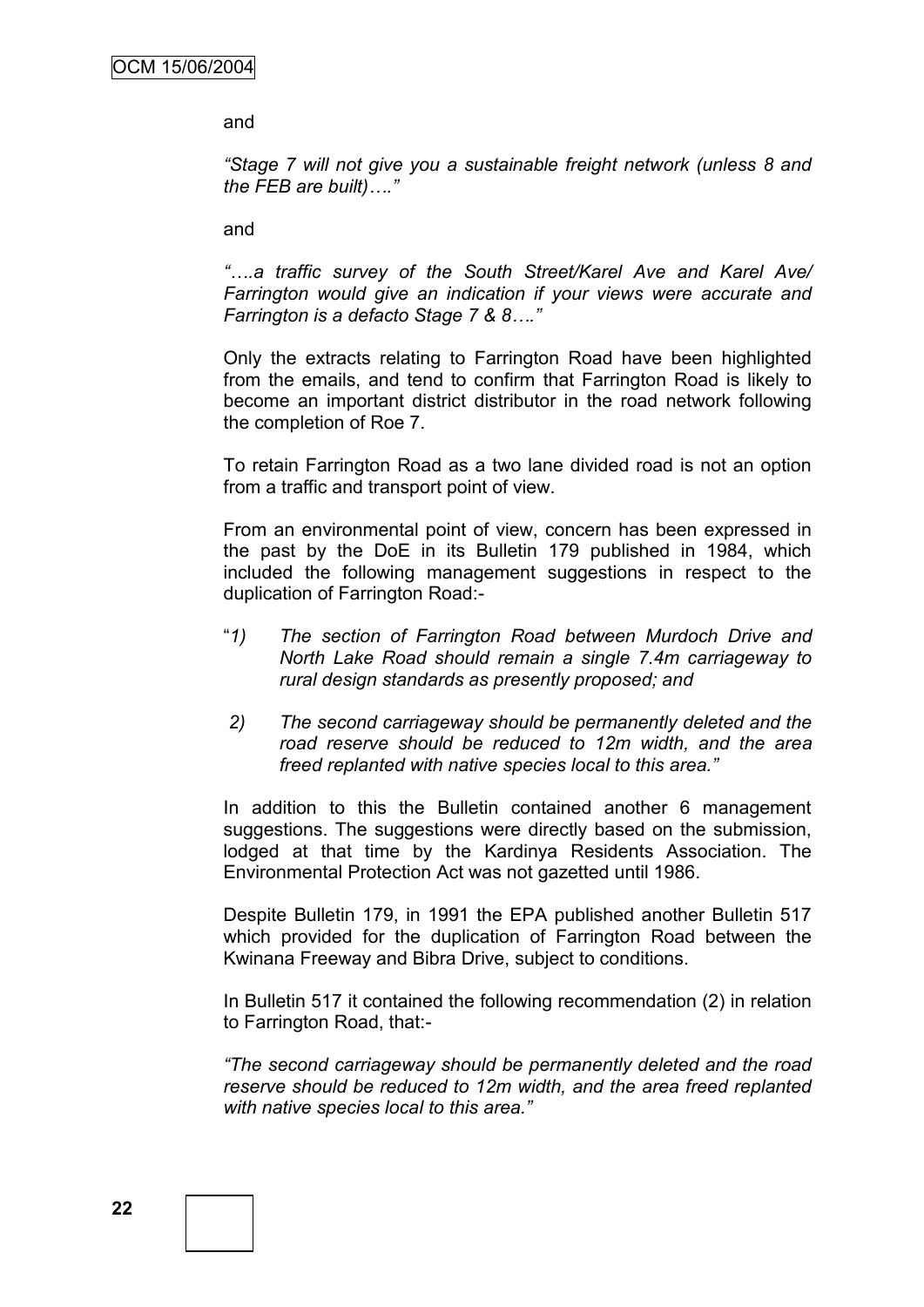This reinforced the DoE position in 1984. However, this position is not based on scientific or environmental grounds, but simply restates the submission made by the Kardinya Residents Association.

A comprehensive report was prepared for Council on the implications of Bulletins 179 and 517 in November 2001 and February 2002.

In February 2002 the Convenor of the North Lake Residents Action Association, wrote to the Minister for the Environment, Dr Judy Edwards, to solicit confirmation that the EPA was committed to the deletion of the second carriageway and the reduction of the road reserve to 12m.

In a response from the Minister in March 2002 to the Convenor, the Minister advised in part that:-

"*Thank you for your letter of 15 February 2002 regarding the proposed second carriageway at Farrington Road, North Lake. I understand that you have already received advice from the Chairman of the Environmental Protection Authority (EPA) on the EPA"s position with respect to a possible second carriageway for Farrington Road.*

*The Environmental Protection Act 1986 sets out a thorough and transparent process for assessing any proposals that may have a significant impact on the environment. Should a proposal be pursued by Main Roads WA and my involvement be required, I am obliged to consider all relevant information. I assure you that I do hold the EPA"s advice in high regard."*

This tends to indicate that 18 years on, the EPA is not committed to the recommendation contained in either Bulletin 179 or 517 and is prepared to assess any proposal to duplicate Farrington Road on its merits.

It is pointed out that in 1984 and in 1991 there was no question about the future of the Roe Highway (Stage 8) or the Fremantle Eastern Bypass. It was assumed from a transport planning point of view that these roads would carry the regional traffic and therefore the relative importance of Farrington Road in the network was less significant than today. It was not until 2001 that there was any firm indication that the Roe Highway and the FEB may not be constructed. Therefore, the role and function of Farrington Road has necessarily changed, given the deletion of the FEB from the MRS in 2004 and the possibility that Roe 8 may also be deleted.

Also since that time, traffic volumes on Farrington Road have increased substantially from 7,600 vpd (1991) to 24,000 vpd (2004).

Farrington Road is:-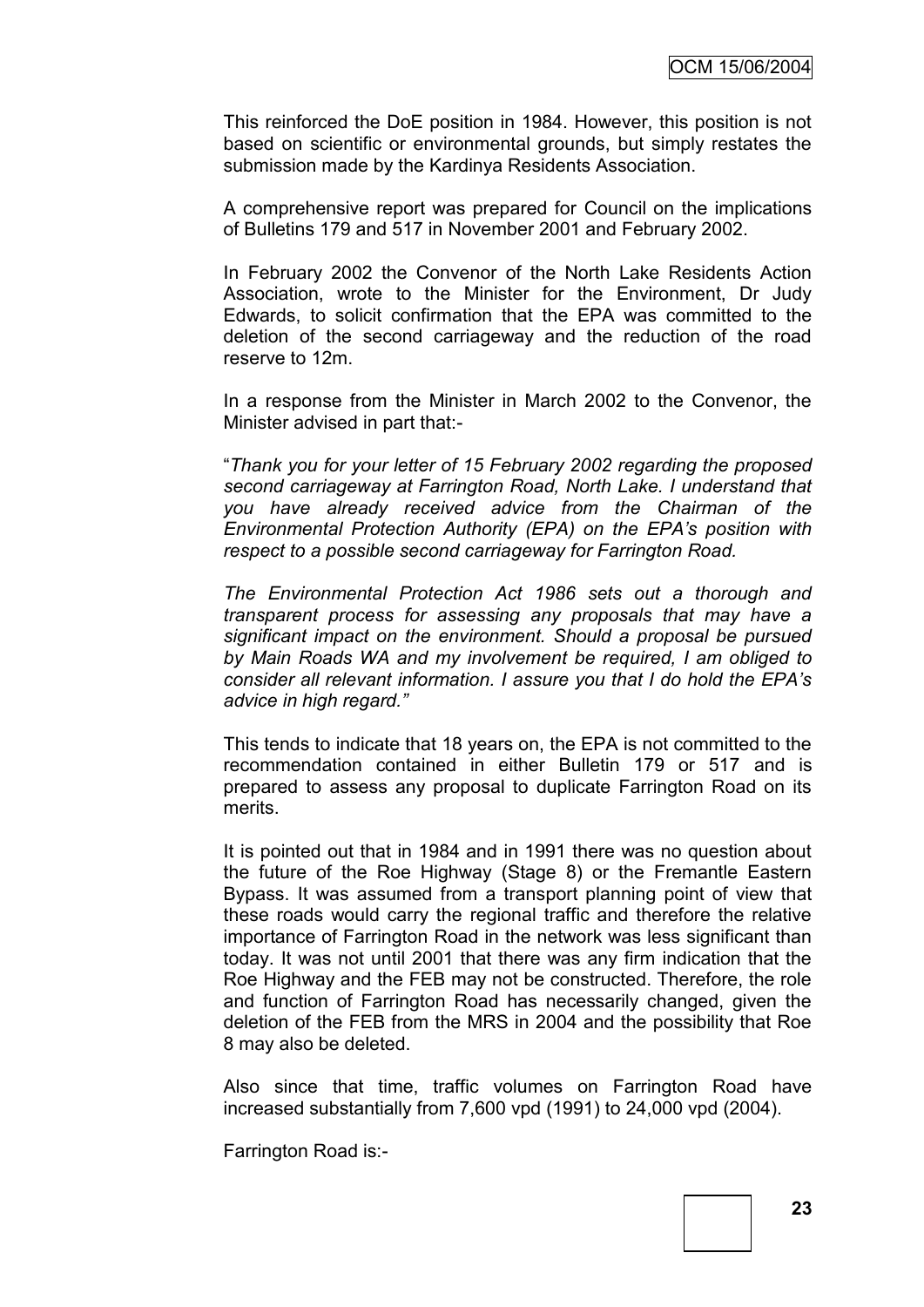- a local road under the control of the local government,
- reserved for public purposes (U) University under both the MRS and the local scheme,
- located in a 35m road reservation,
- a two lane undivided road built to rural standards on the south side of the reserve,
- used by around 24,000 vpd,
- has no direct property frontage,
- a district distributor road which is about 5 kms long and directly serves North Lake, Murdoch and Leeming,
- directly connected to the Kwinana Freeway via a north connected ramp,
- a divided dual carriageway between Bibra Drive in the west to Karel Avenue in the east. The dual carriageway is about 2.7 kms or 54% of the total length of Farrington Road. The dual carriageway east of the Kwinana Freeway carried about 15,000 vpd in 1996 (MRWA), and was built as a dual carriageway when the subdivision was created in the 1980"s.

The reasons that Farrington Road should be duplicated are:-

The Kwinana Freeway Connection

Farrington Road joins the Kwinana Freeway 1.2 kms south of the South Street junction and provides for vehicles travelling south to exit the freeway and vehicles travelling north to enter the freeway. This junction is clearly sign posted to advise freeway users of the exit and entry option. The junction has been designed to serve a district function.

Traffic Volumes (vehicles per day – vpd)

It is currently estimated that 24,000 vpd use Farrington Road west of the Kwinana Freeway.

As a general rule the Australian Standards suggest roads carrying more than 10,000 vpd should be 4 lanes and preferably divided.

Four lane divided roads are safer and more efficient and reflect their purpose in the road hierarchy.

#### Road Reservation

The Farrington Road reservation is 35m wide and provides for a 4 lane divided road, together with a verge width that can accommodate landscaping and a dual use path.

The existing 2 lanes are located on the southern side of the reserve closest to the North Lake reserve, and therefore any duplication will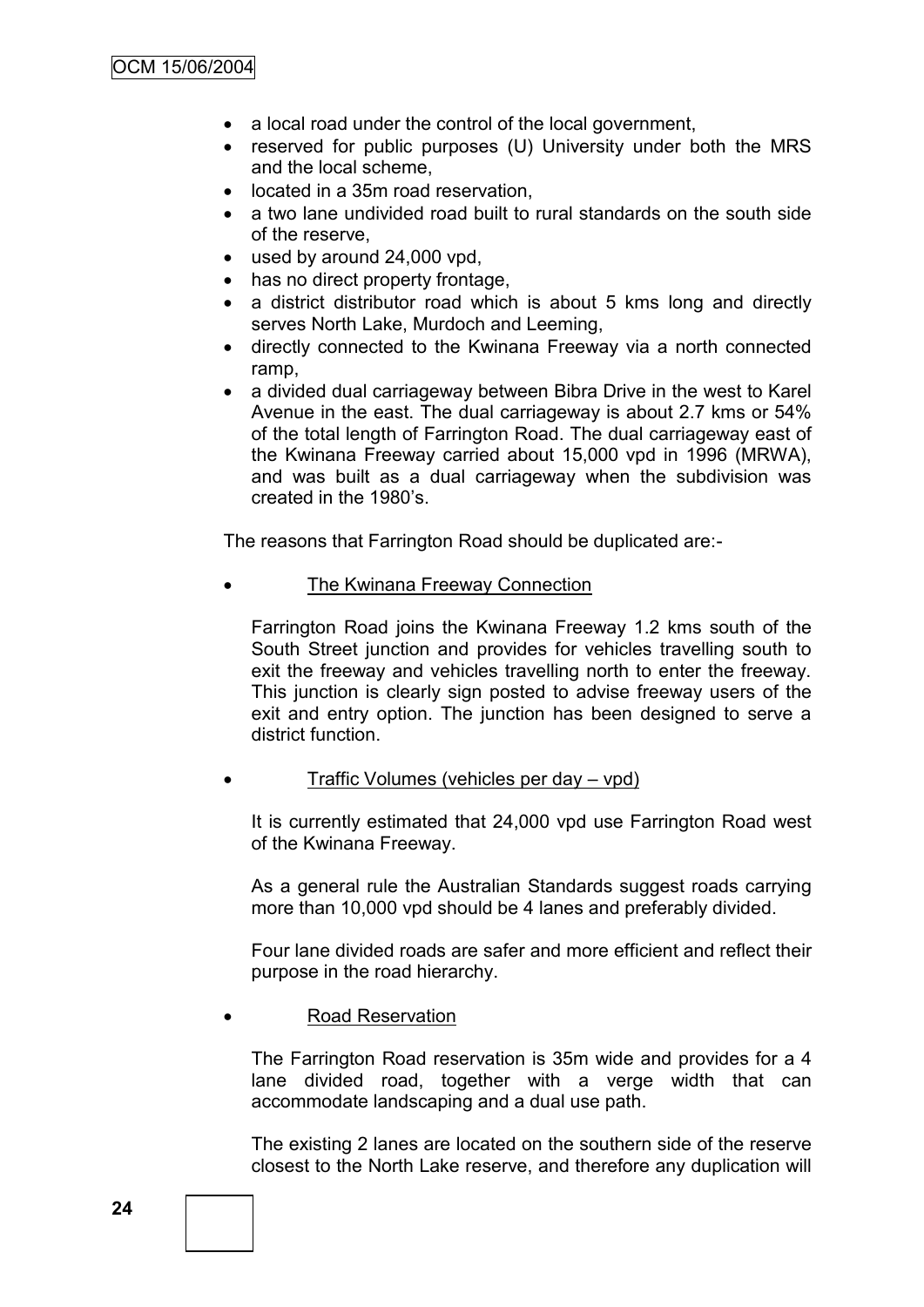be located on the northern side closest to the Murdoch University Campus.

Farrington Road has been built to rural standards with no piped drainage system except west of Progress Drive and east of Bibra Drive. The drainage outlets are caught by a sump and do not discharge directly into the Beeliar Regional Park reserve. Given this, there is no evidence of any adverse environmental impacts on the quality of North Lake or its surrounds due to the operation of Farrington Road.

This situation is unlikely to change if Farrington Road was duplicated, given that the road already carries in the order of 24,000 vpd.

#### Murdoch University

The University is currently preparing a master plan for the future development of the campus. This will provide for the expansion of the University facilities together with residential and commercial/ mixed business developments supported by an extended internal road system. The plan is likely to include new access points onto the surrounding public roads, including Farrington Road. This will generate increased traffic onto the road system. It is unlikely that the MRWA modelling for the traffic projections on Farrington Road have taken account of this additional traffic potential.

Therefore it is highly likely that the 32,000 vpd projected for Farrington Road by 2011 is an underestimate.

### Possible Deletion of Roe Highway (Stage 8)

The FEB has been deleted from the MRS and the Fremantle Town Planning Scheme.

The Roe Highway (Stage 8) Primary Regional Road Reserve remains in the MRS and the local scheme. At this stage the Government does not intend to construct Stage 8.

In the event that Stage 8 is not built, then the existing district road system will become the de facto Roe Highway, namely:-

- Farrington Road
- Forrest Road
- Phoenix Road

The Connell Wagner Report, March 2003, relating to the alternative to the FEB, indicates that Forrest Road will experience an increase in traffic volume around 350% by 2031.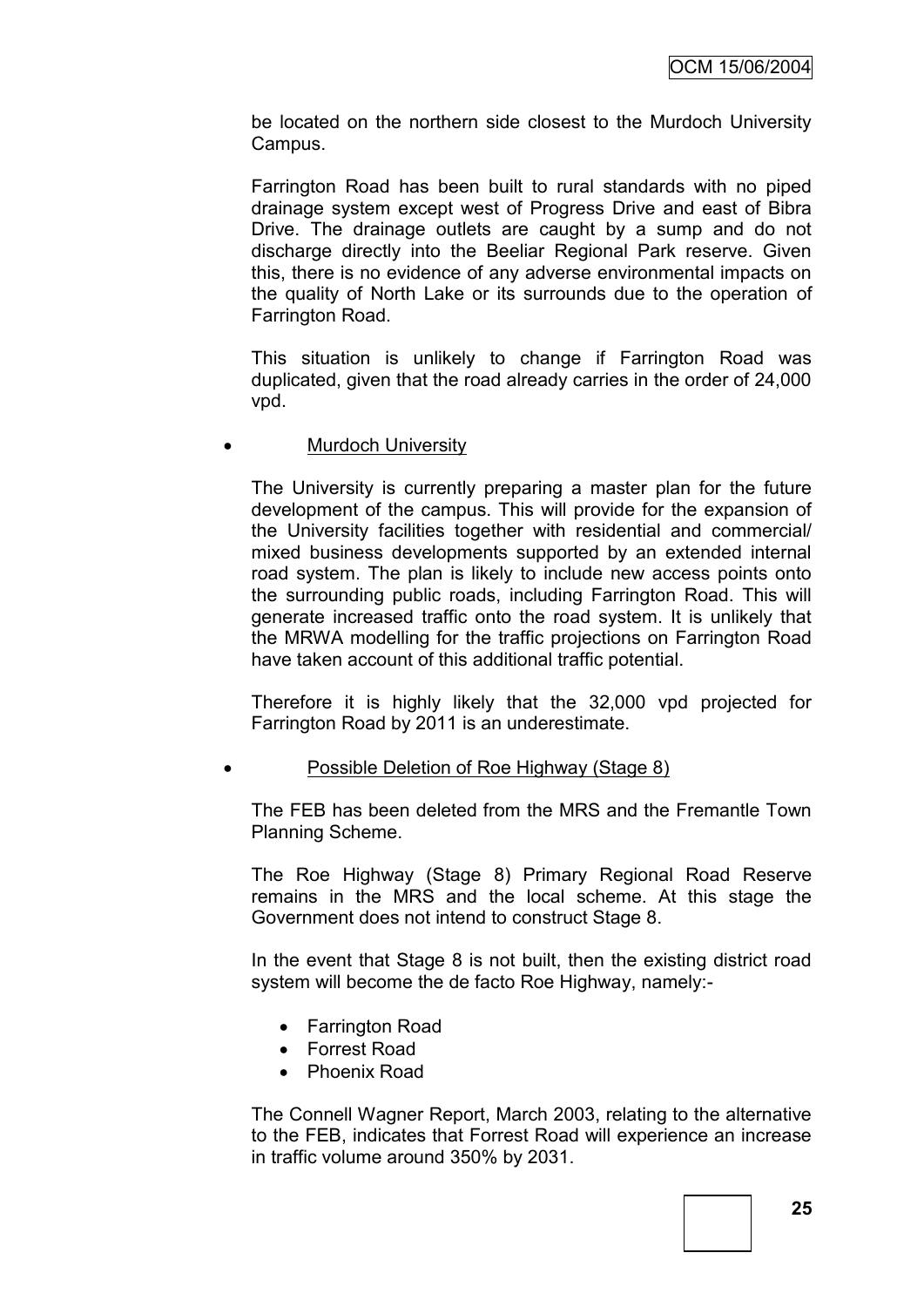#### Access to Roe 7 from the Western Suburbs

To get to and from Roe 7, which is the metropolitan ring road system from the western suburbs of Cockburn, it will be necessary to use Farrington Road and Karel Avenue. Hope Road may also attract some of this traffic, but is a less direct route and Progress Drive has a speed limit of 50 kph.

For those areas south of Spearwood Avenue it is likely that they will use Beeliar Drive to the Kwinana Freeway to access Roe 7.

Similarly, for traffic returning from Roe 7 to travel to the western suburbs, Karel Avenue and Farrington Road will be the most attractive route.

South Street and Berrigan Drive exits are not convenient options.

The Berrigan Drive/ Kwinana Freeway junction is not an effective intersection as Berrigan Drive serves a very small catchment.

• Karel Avenue/ Berrigan Drive Highway Junction

Because Farrington Road does not have exit and entry ramps onto the Kwinana Freeway to the south, traffic wanting to travel west from Roe 7 will need to exit at Karel Avenue to connect to Farrington Road in order to use North Lake Road as the distributor west of the central lake chain to serve the suburbs north of Spearwood Avenue.

For those travelling to areas west of the freeway, but south of Spearwood Avenue, they are most likely to remain on Roe 7 to the Kwinana Freeway and then exit at either Berrigan Drive or Beeliar Drive.

To make the Berrigan Drive/ Kwinana Freeway junction more effective it is important that Karel Avenue be linked directly into Berrigan Drive as provided for under the MRS.

This link will enable traffic to conveniently exit at Berrigan Drive, access the Jandakot Airport, make inter-suburb connections, South Lake to Leeming and to separate the traffic from the increased use of the Freight Rail Line which will be carrying in the order of 300,000 containers per annum by 2012, based on the Government"s 6 point freight network plan.

It is essential that the planned traffic bridge over Roe 7 be built over the railway line at the same time to maximise construction efficiencies, minimise public inconvenience by staging the development and to capitalise on the existing infrastructure at the junction of Berrigan Drive and the Kwinana Freeway.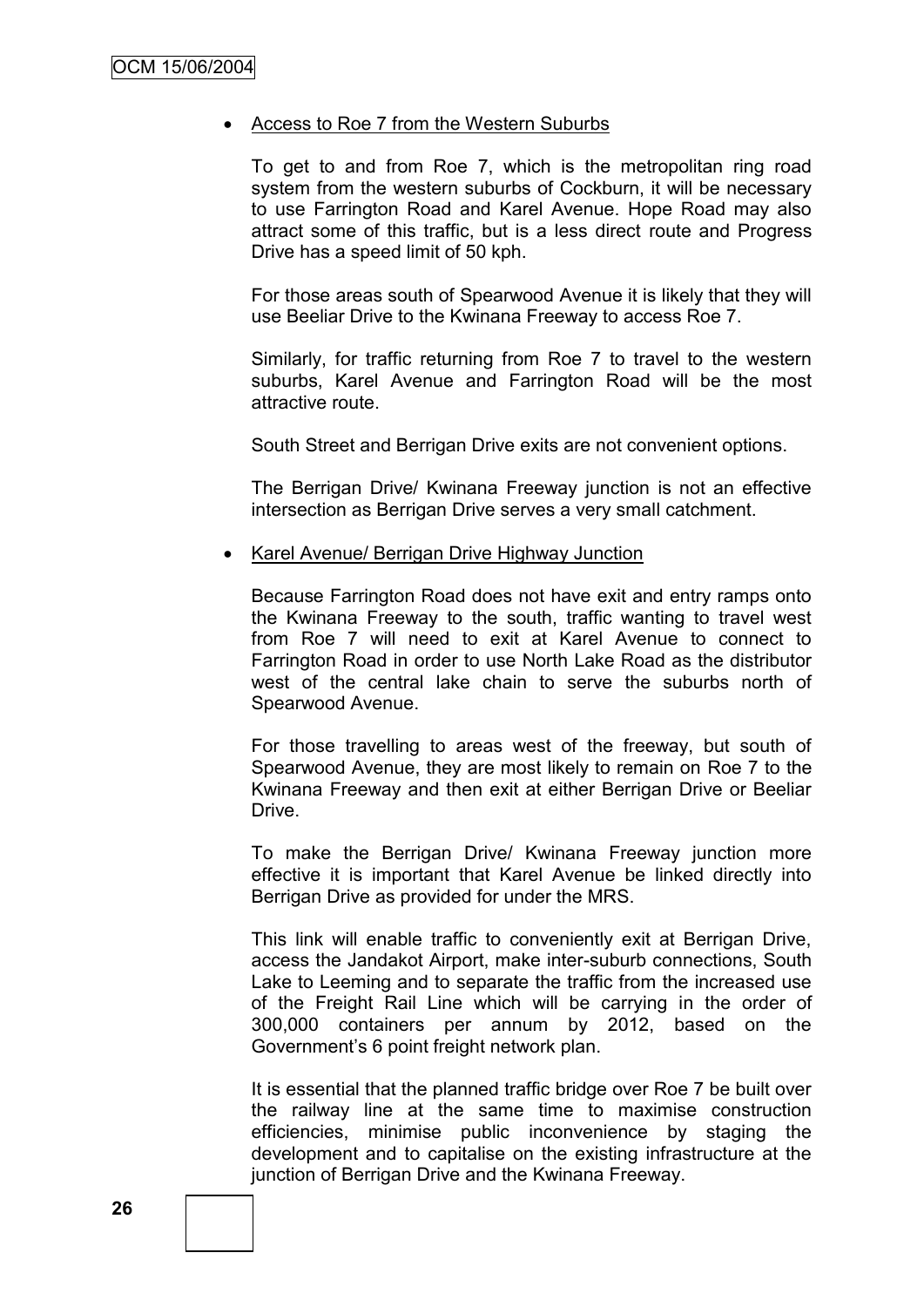Based on the foregoing it is clear that Farrington Road is a strategically important district distributor road serving the northwestern suburbs of Cockburn, and therefore should be duplicated to cater for the existing and future traffic volumes, particularly given that Roe 8 may not be constructed.

The duplication of Farrington Road will make it safer and more efficient.

In addition, the Council should reinforce the need to build the Karel Avenue/ Berrigan Drive traffic bridge to cross Roe Highway Stage 7 and the rail freight line as a single project. This would be preferable to building the traffic bridge to Hope Road with a level crossing at the railway line, which is understood to be the current intention.

### **Strategic Plan/Policy Implications**

The Corporate Strategic Plan Key Result Areas which apply to this item are:-

- 2. Planning Your City
	- *"To ensure that the planning of the City is based on an approach which has the potential to achieve high levels of convenience for its citizens."*
- 3. Conserving and Improving Your Environment
- *"To ensure that the development of the district is undertaken in such a way that the balance between the natural and human environment is maintained."*
	- 5. Maintaining Your Community Facilities
- *"To construct and maintain roads, which are the responsibility of the Council, in accordance with recognised standards, and convenient and safe for use by vehicles, cyclists and pedestrians."*

### **Budget/Financial Implications**

Based on the City of Cockburn"s Principal Activities Plan, it was estimated on 2002 prices, that the duplication of Farrington Road between Bibra Drive and North Lake Road would be in the order of \$2.25 million. Of this around \$750,000 would be sourced from Reserve Funds and \$1.5 million from Regional Road Grants.

In May 2004, the Engineering and Works Division submitted an application for funds to the Metropolitan Regional Road Group, for a Road Improvement Project Submission for the project year 2005/06, to duplicate Farrington Road from Bibra Drive to North Lake Road. This was based on a Total Weighted Score 514.34 which makes it a priority project within the district. The Council can withdraw from the funding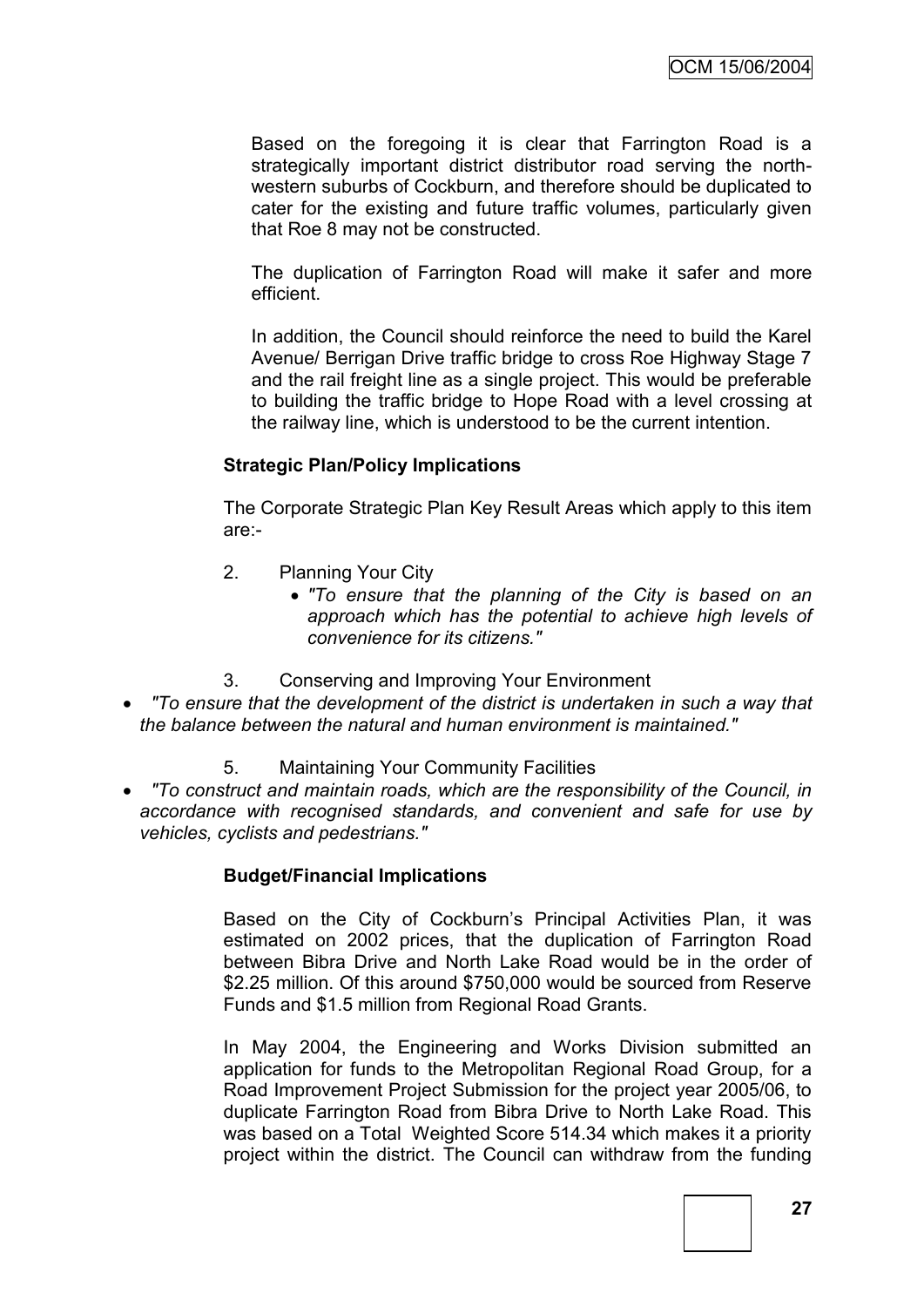and not proceed with the proposal, if following approval of the grant it decides not to proceed.

#### **Legal Implications**

Prior to proceeding to duplicate Farrington Road, between Bibra Drive and North Lake Road, the Council would be required to refer the project to the EPA for assessment under Section 38 of the EP Act.

#### **Community Consultation**

As part of the EPA assessment, Section 40 requires a project referred to it under Section 38, to advertise the proposal for public review.

#### **Implications of Section 3.18(3) Local Government Act, 1995**

Nil.

### **14.3 (MINUTE NO 2432) (OCM 15/06/2004) - PROPOSED CLOSURE OF PORTION OF WRIGHT ROAD, HENDERSON (450109) (KJS) (ATTACH)**

#### **RECOMMENDATION**

That Council request the Minister for Planning and Infrastructure close portion of Wright Road pursuant to Section 58 of the Land Administration Act 1997.

### **COUNCIL DECISION**

MOVED Clr S Limbert SECONDED Clr I Whitfield that the recommendation be adopted.

**CARRIED 10/0**

#### **Background**

Council conditionally supported subdivision of the road to be closed and adjoining land on 10 November 2003 into industrial lots.

#### **Submission**

LandCorp has written to the City requesting the closure.

#### **Report**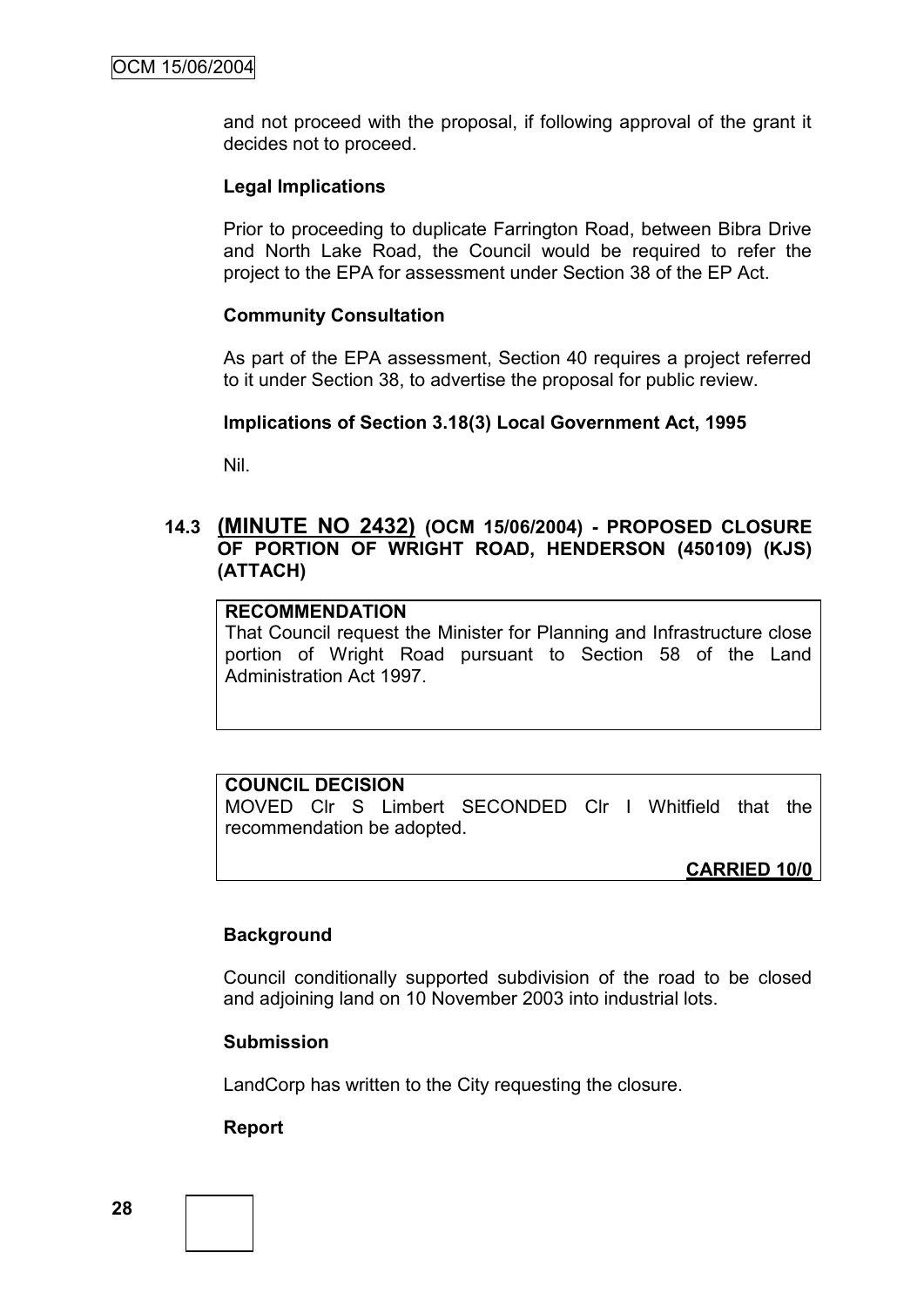Wright Road is a section of unmade road reserve south of Jesse Lee Street in Henderson. The land between the subject land and Cockburn Road is owned by Main Roads WA. Main Roads WA inform the City that they have a contract to sell this land to LandCorp. The closed road will be incorporated into the adjoining land in accordance with the conditionally approved subdivision known as Support Industry Precinct.

The extent of the closure at the southern end will be such that a cycleway can be constructed in the portion of Crane Street road reserve off Cockburn Road.

# **Strategic Plan/Policy Implications**

The Corporate Strategic Plan Key Result Areas which apply to this item are:-

- 2. Planning Your City
	- *"To ensure that the development will enhance the levels of amenity currently enjoyed by the community."*

### **Budget/Financial Implications**

N/A

# **Legal Implications**

N/A

**Community Consultation**

N/A

**Implications of Section 3.18(3) Local Government Act, 1995**

Nil.

# **14.4 (MINUTE NO 2433) (OCM 15/06/2004) - DIALOGUE WITH THE CITY COMMUNITIES PROGRAM - ROUND 1 APPLICATION - COMMUNITY CONSULTATION (9165) (SMH) (ATTACH)**

# **RECOMMENDATION**

That Council:

- (1) receive the report;
- (2) reconfirm its intention to proceed with the refurbishment of Memorial Hall in 2005/06 in accordance with the adopted plans, and that the plans be used as the basis for undertaking public consultation in respect to the preparation of a Structure Plan for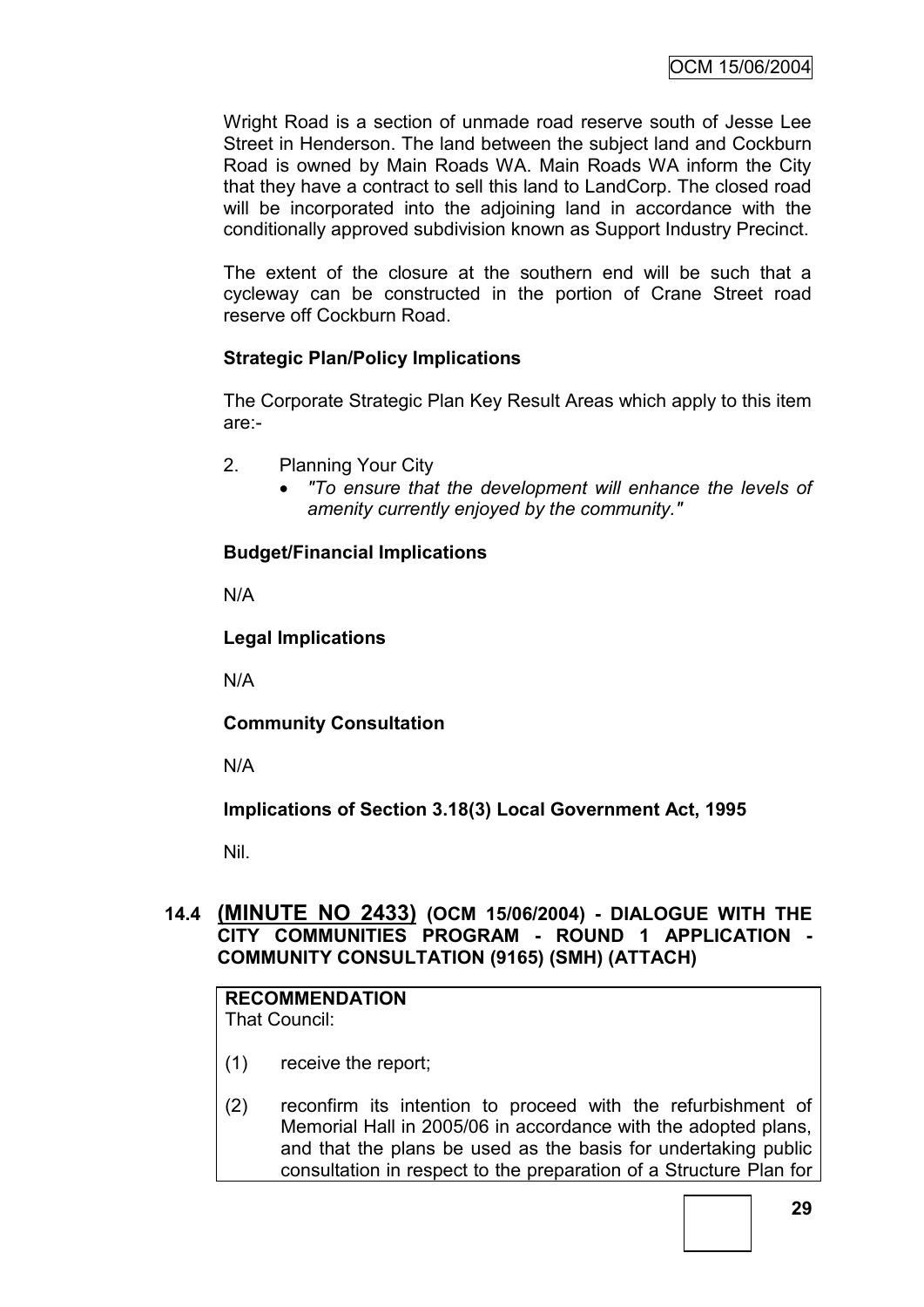the Memorial Hall Precinct;

- (3) arrange to conduct facilitated public workshops to discuss the planning and development of the Memorial Hall Precinct;
- (4) make an application for \$8,000 on a dollar for dollar basis under the Dialogue with the City Communities Program;
- (5) include for consideration on the proposed 2004/05 Budget, the sum of \$16,000 for the public workshop, subject to a \$8,000 contribution being made by the State Government; and
- (6) subject to the funding being received under (3) above and the monies being included in the 2004/05 Budget, under (5) above, the Council proceed to organise the public workshop referred to in (2) above.

#### **COUNCIL DECISION**

MOVED Clr S Limbert SECONDED Clr I Whitfield that the recommendation be adopted.

**CARRIED 10/0**

### **Background**

The State Government has initiated the "*Dialogue with the City"* which is an ongoing dialogue with the community on how to make Perth a better place.

The Mayor, Stephen Lee, is a member of the Implementation Team, chaired by the Chairman of the Western Australian Planning Commission, Mr Jeremy Dawkins, which is directly responsible to the Minister. The Mayor is also a member of the Local Government Liaison Team, and the Governance and Process Working Group, both of which are chaired by Mr Eric Lumsden, CEO of the City of Swan.

#### **Submission**

Refer to the attachment to the Agenda "*Dialogue with the City Communities Program – Round 1 Application".* 

The attachment explains the objectives of the program, funding arrangements, the scope of the projects and how to make an application.

#### **Report**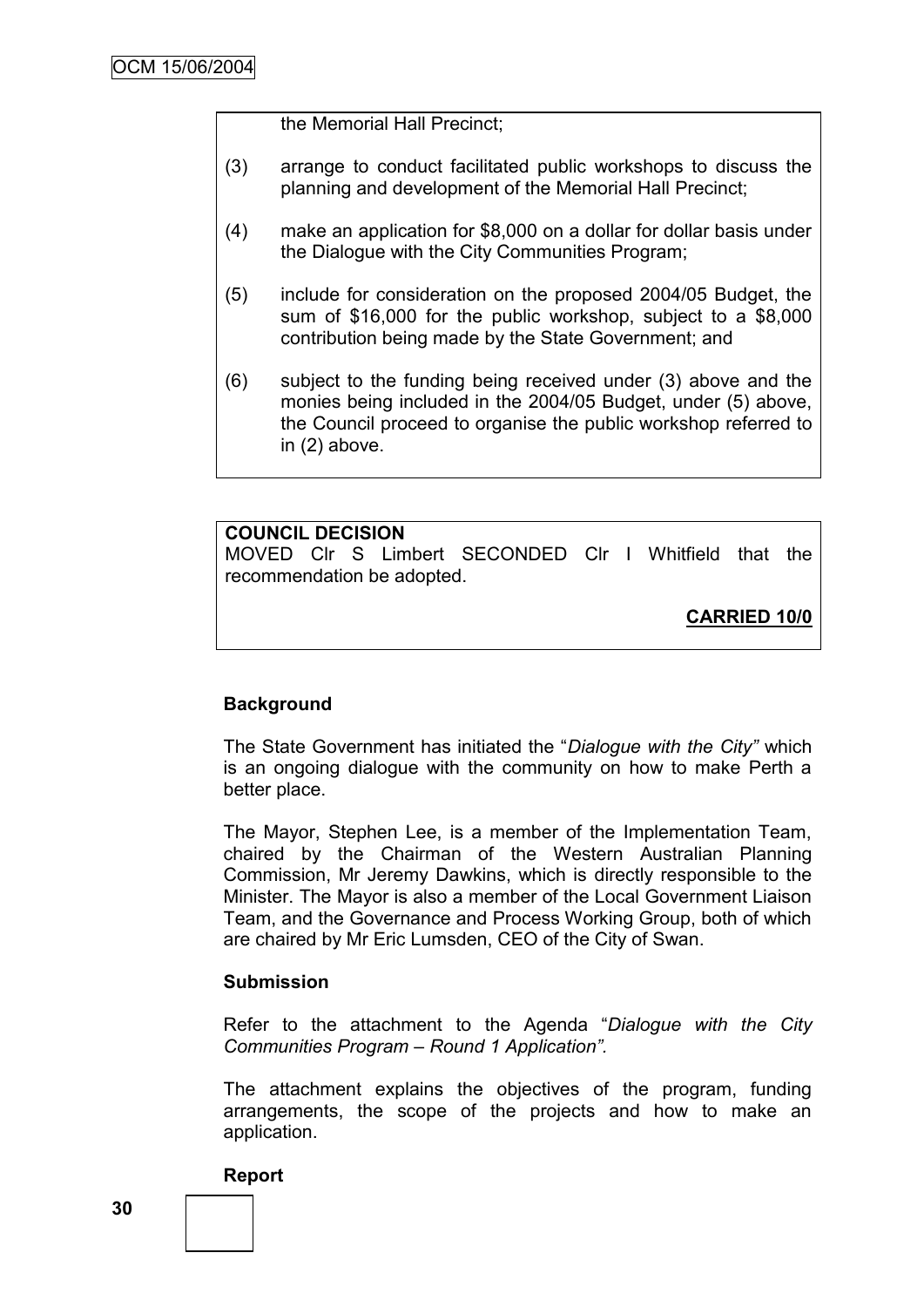The brochure is not clear and an explanation was sought from the Project Officers.

Round 1 is understood to mean that local governments are encouraged to conduct public consultation in order to liaise with the community on future projects, plans and strategies for their respective districts.

A local government cannot proceed to Round 2, the planning and development of a particular project or projects, until Round 1 is completed.

Funding for Round 1 relates to consultation, and it is understood that funding will be on a dollar for dollar basis.

The funding is understood to enable the Council to rent a venue for the workshop, send out invitations, engage a facilitator and summarise the results.

The Council could have an open workshop to solicit opinion and views about what projects could be undertaken in the City of a project, planning or strategic nature and then prioritise these as the basis of a Round 2 application, or have a workshop on a particular development that is not progressing or needs to be initiated.

An open ended workshop could be difficult to conduct and could produce irrelevant and inworkable outcomes, and instead it is suggested that the Council consider a workshop on the Memorial Hall Precinct. This could be undertaken as a complementary exercise to the proposed refurbishment to the Memorial Hall itself, in that the precinct includes:-

- the future of the Shopping Centre
- car parking and traffic movement
- bus interchange
- landscaping
- the possible future use of the Roe Highway (Stage 8) Reserve.

The Memorial Hall Precinct project has stalled and the Communities Program represents an unique opportunity to recommence the planning studies.

However, it is important to point out that the Council intends to proceed with the refurbishment of Memorial Hall in accordance with an adopted plan in 2005/06 and the precinct study should be undertaken in recognition of this commitment.

The landscaping, car parking, loading and unloading facilities and the access to the Memorial Hall as a refurbished facility, should form an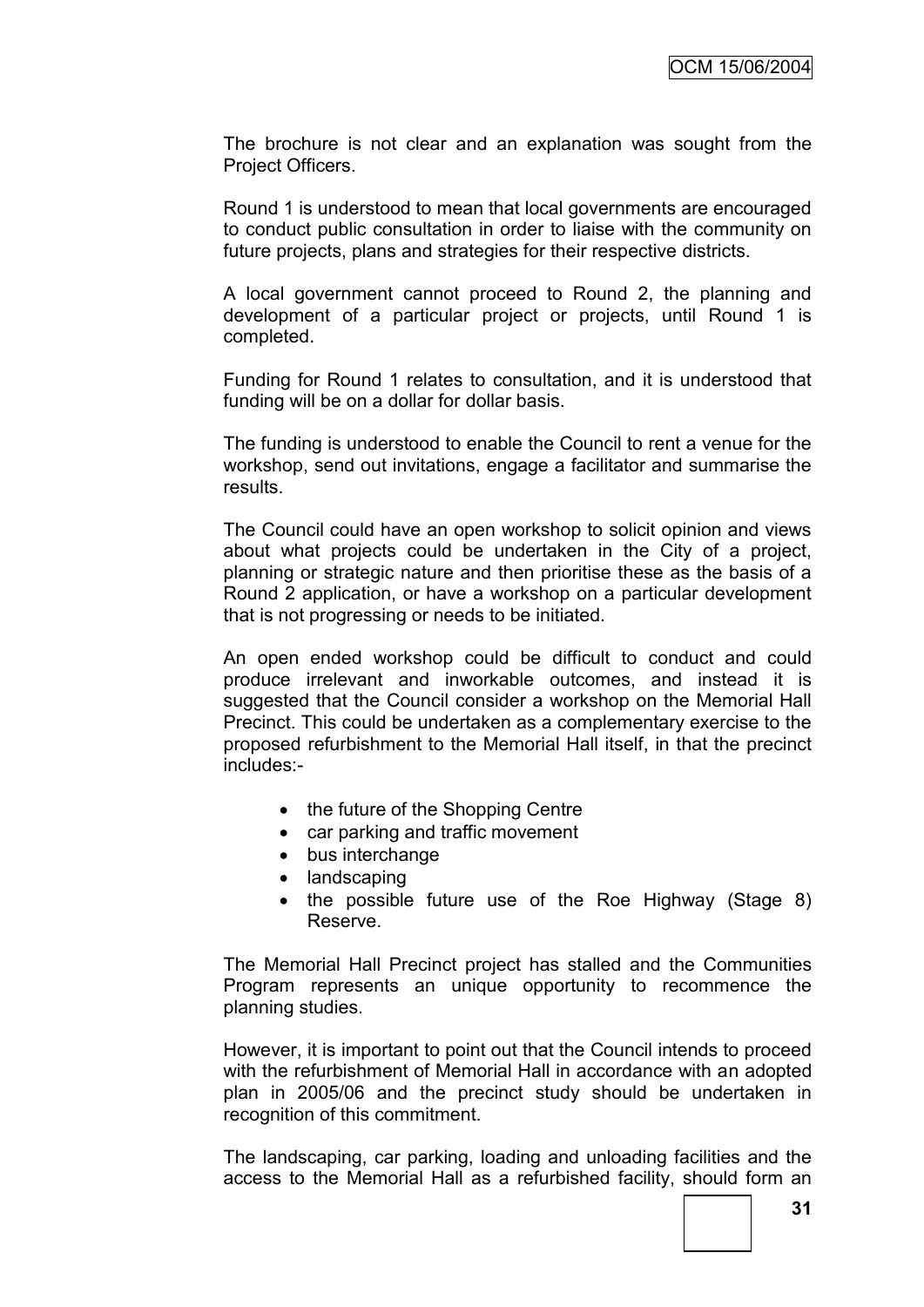integral part of the plan for the development of the Memorial Hall Precinct.

# **Strategic Plan/Policy Implications**

The Corporate Strategic Plan Key Result Areas which apply to this item are:-

- 1. Managing Your City
	- *"To deliver services and to manage resources in a way that is cost effective without compromising quality."*
- 2. Planning Your City
	- *"To ensure that the planning of the City is based on an approach which has the potential to achieve high levels of convenience for its citizens."*
	- *"To ensure that the development will enhance the levels of amenity currently enjoyed by the community."*
	- *"To foster a sense of community within the district generally and neighbourhoods in particular."*
- 3. Conserving and Improving Your Environment
	- *"To conserve the character and historic value of the human and built environment."*
- 4. Facilitating the needs of Your Community
- *"To facilitate and provide an optimum range of community services."*

## **Budget/Financial Implications**

It is estimated that to conduct say 2 workshops, conducted by a professional facilitator and supported by refreshments and a supper, together with a report on the outcomes to provide the basis for a Round 2 application, could cost in the order of \$16,000.

Based on this, the Round 1 Application should be for \$8,000.

The figure of \$16,000, subject to \$8,000 contribution from the State Government, be placed on the proposed 2004/05 Budget for consideration.

## **Legal Implications**

N/A

## **Community Consultation**

This is the purpose of the application.

#### **Implications of Section 3.18(3) Local Government Act, 1995**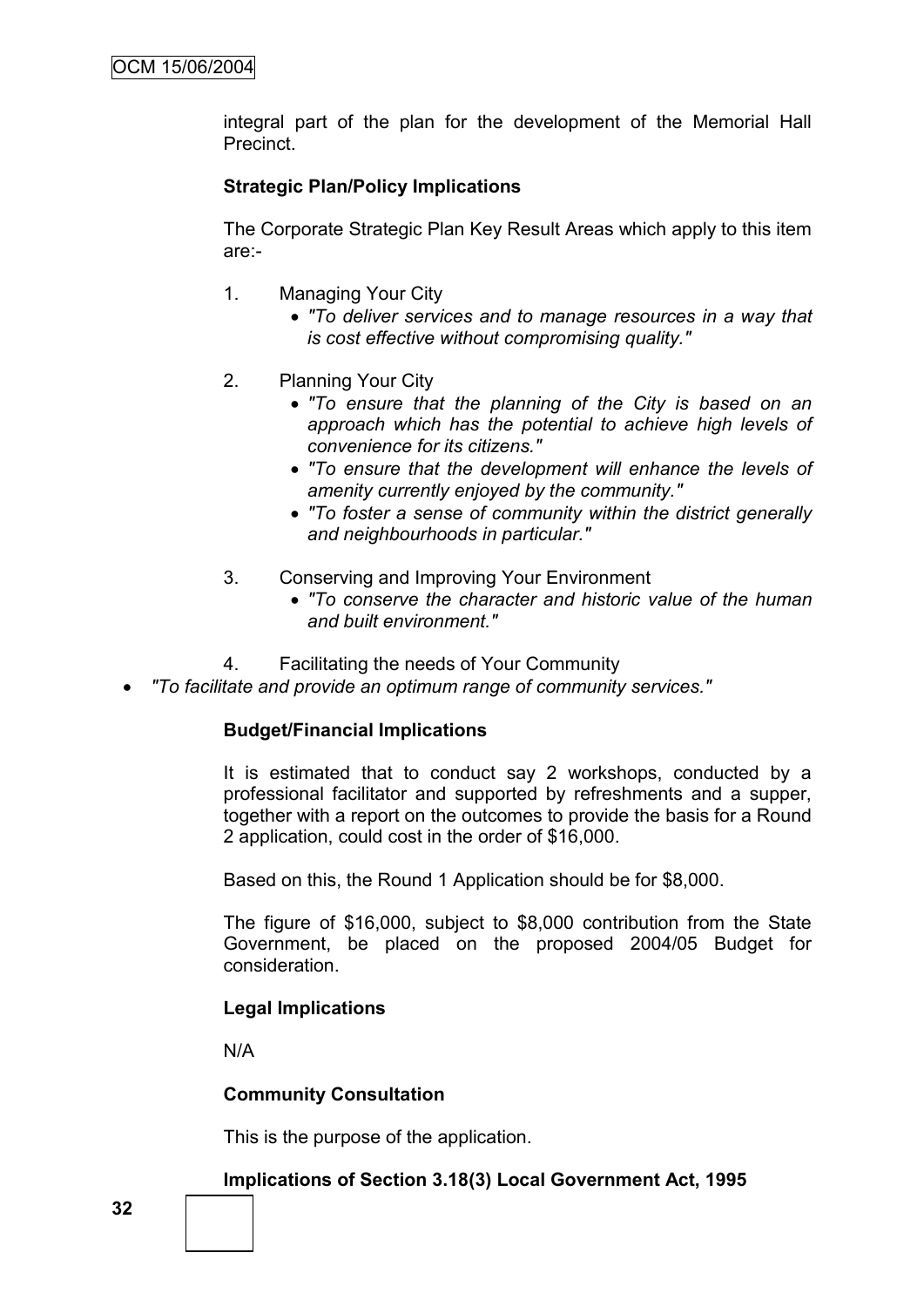Nil.

## **14.5 (MINUTE NO 2434) (OCM 15/06/2004) - SINGLE HOUSE - PATIO - REDUCED SIDE SETBACK - LOT 601; 37 WAUHOP CIRCLE, BEELIAR - OWNER: G VIOLA & M SMITH - APPLICANT: PHOENIX PATIOS (3318497) (MD) (ATTACH)**

#### **RECOMMENDATION** That Council:

(1) grant retrospective approval to the patio on Lot 601 (No. 37) Wauhop Circle, Beeliar, subject to the following conditions:

## STANDARD CONDITIONS

- 1. Development may be carried out only in accordance with the terms of the application as approved herein and any approved plan.
- 2. Nothing in the approval or these conditions shall excuse compliance with all relevant written laws in the commencement and carrying out of the development.
- 3. All stormwater being contained and disposed of on-site to the satisfaction of the Council.

## FOOTNOTES

- 1. The development is to comply with the requirements of the Building Code of Australia.
- (2) issue a Schedule 9 Notice of Determination on Application for Planning Approval to the applicant; and
- (3) advise the complainant of Council"s decision.

# **COUNCIL DECISION**

MOVED Clr S Limbert SECONDED Clr I Whitfield that the recommendation be adopted.

# **CARRIED 10/0**

## **Background**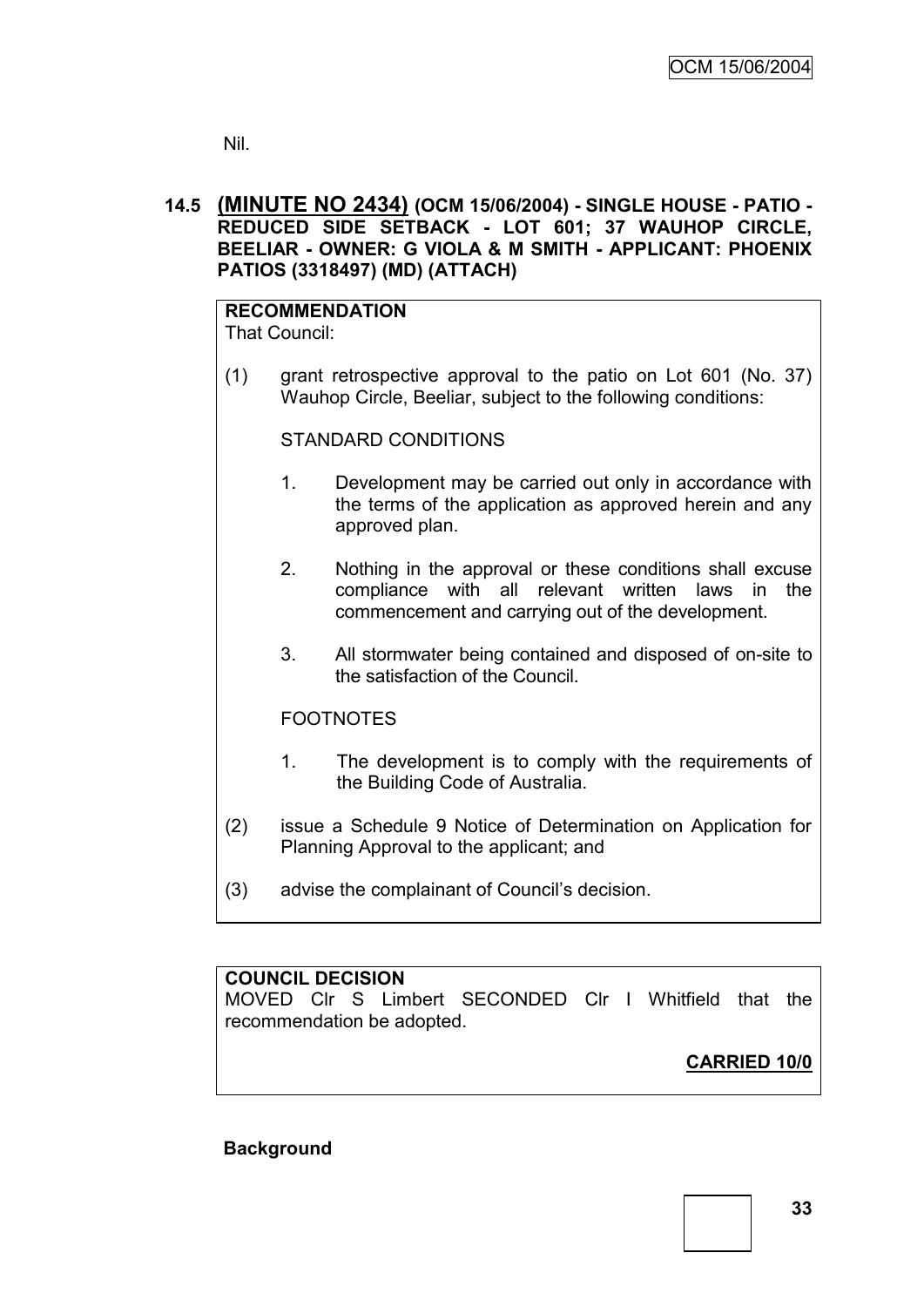| ZONING:           | MRS:                  | Urban                  |  |
|-------------------|-----------------------|------------------------|--|
|                   | TPS3:                 | <b>Residential R20</b> |  |
| <b>LAND USE:</b>  | Residential           |                        |  |
| LOT SIZE:         | 683 m2                |                        |  |
| AREA OF PATIO:    | 62 m <sub>2</sub>     |                        |  |
| <b>USE CLASS:</b> | Single (R-Code) House |                        |  |
| APPLICANT:        | <b>Phoenix Patios</b> |                        |  |
| OWNER:            | G Viola & M Smith     |                        |  |

# **Report**

The application proposes a patio with a reduced side setback of 800mm. The Residential Design Codes stipulate a minimum setback of 1.5m for a patio that exceeds 12m in length.

Refer plan with the attachments.

## *Community Consultation*

The application was referred to the adjoining affected landowner in accordance with Clause 9.4.3 of the City"s Town Planning Scheme No.3.

The adjoining landowner objected to the proposal due to the concern that stormwater would be directed onto the submitter's property and as a result may undermine the earth at the fence line and surrounding brick paving.

It is considered that the above concerns be dismissed, as the owner must ensure all stormwater is contained on site and a condition is recommended to that effect. Further, the application proposes a 15cm gutter to ensure stormwater runoff from the patio is trapped and contained on-site.

# **Strategic Plan/Policy Implications**

The Corporate Strategic Plan Key Result Areas which apply to this item are:-

- 2. Planning Your City
	- *"To ensure that the planning of the City is based on an approach which has the potential to achieve high levels of convenience for its citizens."*
	- *"To ensure that the development will enhance the levels of amenity currently enjoyed by the community."*

# **Budget/Financial Implications**

N/A

**34**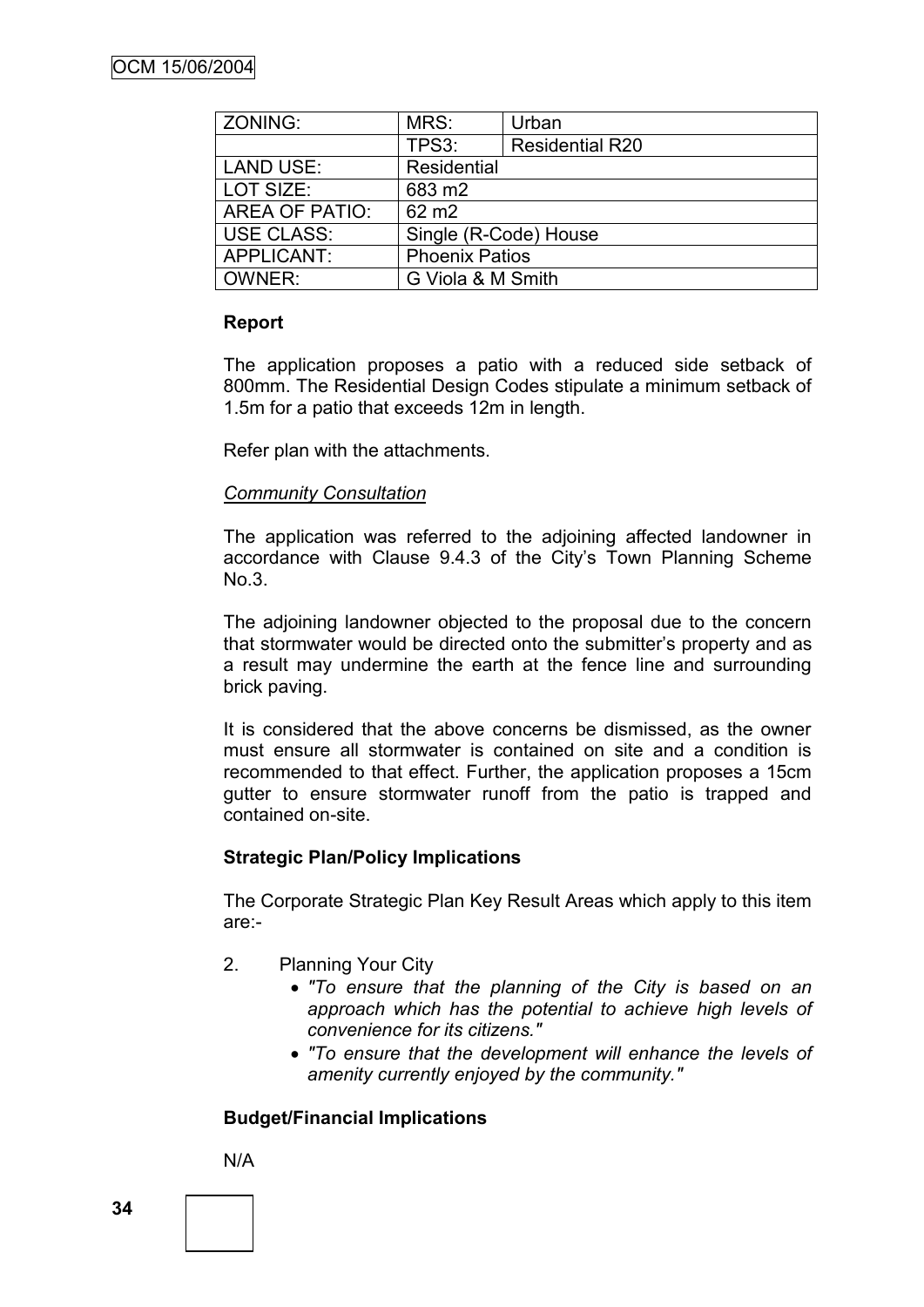# **Legal Implications**

N/A

# **Community Consultation**

Application referred to adjoining landowner in accordance with Clause 9.4.3 of the City"s Town Planning Scheme No.3. One letter of objection was received.

# **Implications of Section 3.18(3) Local Government Act, 1995**

Nil.

**14.6 (MINUTE NO 2435) (OCM 15/06/2004) - AMENDMENT NO. 9 TO TOWN PLANNING SCHEME NO. 3 AND PROPOSED STRUCTURE PLAN - PROPOSED GROUP HOUSING SITE - LOT 501 TROODE STREET, MUNSTER - APPLICANT: ROBERTS DAY GROUP (3315202; 93009) (JW)**

# **RECOMMENDATION**

That Council:

- (1) support the development of the Group Housing site located west of the wetlands and adjoining Gumina Place subject to:
	- 1. The management of long-necked tortoises is to form part of the Wetland Management Plan and is to be submitted to Council at subdivision stage.
	- 2. Fences being installed to prevent human access into the wetland area, but designed to allow tortoise movement between the wetland and the group housing site.
	- 3. A Detailed Area Plan for this development being submitted to Council for assessment prior to development.
- (2) advise the Western Australian Planning Commission and those persons who previously made submissions on Amendment No. 9 and the Structure Plan, of Council"s decision.

# **COUNCIL DECISION**

MOVED Clr S Limbert SECONDED Clr I Whitfield that the recommendation be adopted.

**CARRIED 10/0**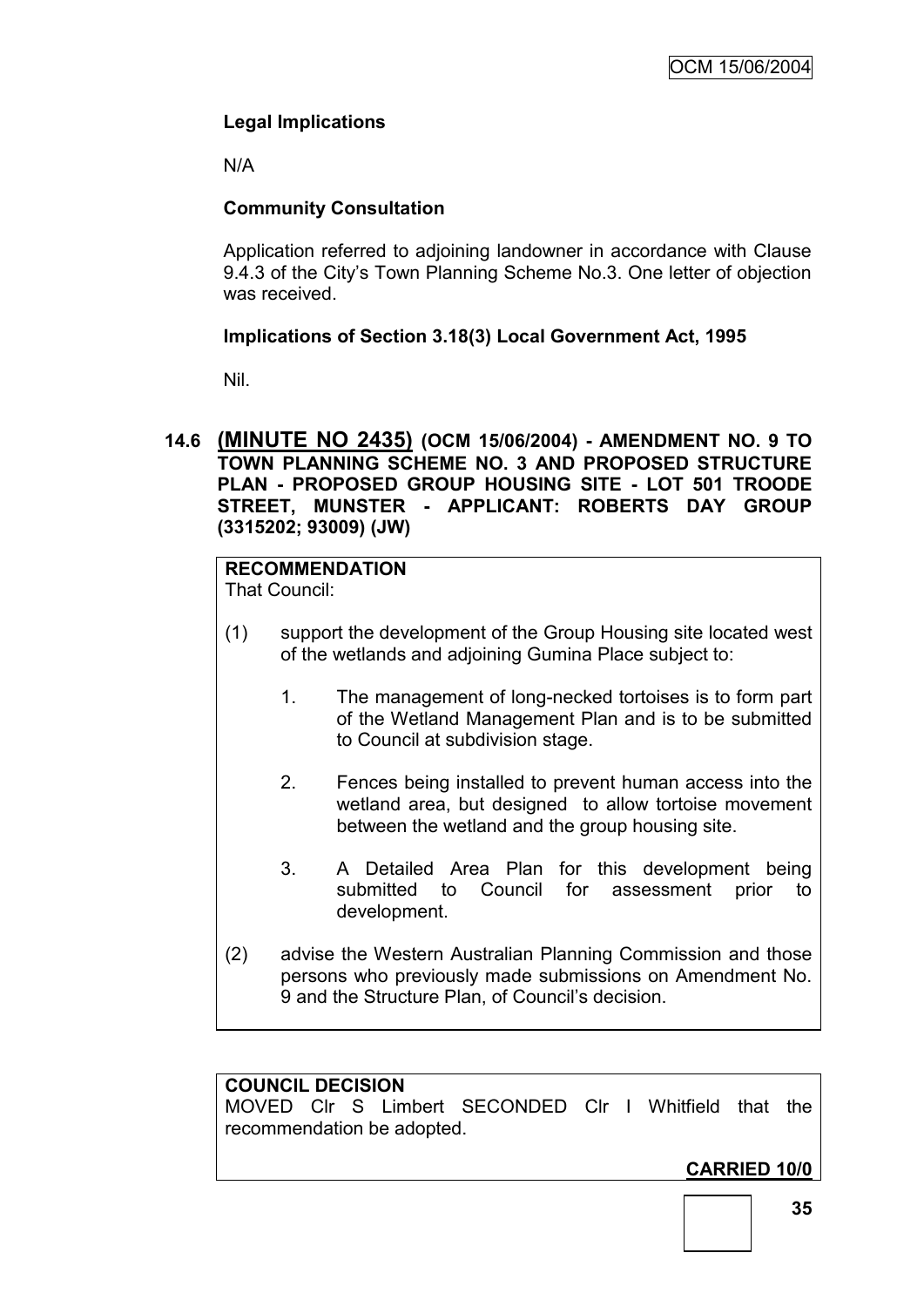# **Background**

| <b>ZONING:</b> | MRS:                 | l Urban               |
|----------------|----------------------|-----------------------|
|                |                      | DZS:   Special Use 10 |
| LAND USE:      | Cable Water Ski Park |                       |
| LOT SIZE:      | 14.4 Ha.             |                       |
| ARFA :         | N/A                  |                       |
| USE CLASS:     | Recreation - private |                       |

## **Background**

At the Ordinary Meeting on 16 March 2004, Council resolved to adopt the amendment with the following modifications:

*Adding a new (v) to the Eleventh Schedule – "Development Areas" as follows:*

*(v) Development of the Group Housing site located west of the wetlands and adjoining Gumina Place is subject to a study by the developer to the Council"s satisfaction, to determine if the site is used for breeding by long necked tortoises and depending upon the outcome, the future planning and development of the site will be decided by the Council.*

Council also resolved to adopt the proposed Structure Plan and report subject to the following:

*4. The proposed R40 Group Housing site adjoining Gumina Place, be noted with the words "subject to Further Investigation and Determination".* 

The Scheme amendment documents and the Structure Plan were modified accordingly and sent to the Western Australian Planning Commission (WAPC) for final approval on 6 April 2004.

# **Submission**

A letter dated 7 May 2004 was received from the applicant seeking Council"s support for the development of the group housing site after an investigation was undertaken by M.J Bamford, a consulting ecologist engaged by the applicant, on the proposed group housing site as a breeding site for the long-necked tortoise. A copy of the research findings is attached providing details of the investigation.

# **Report**

The report prepared by M.J Bamford concludes: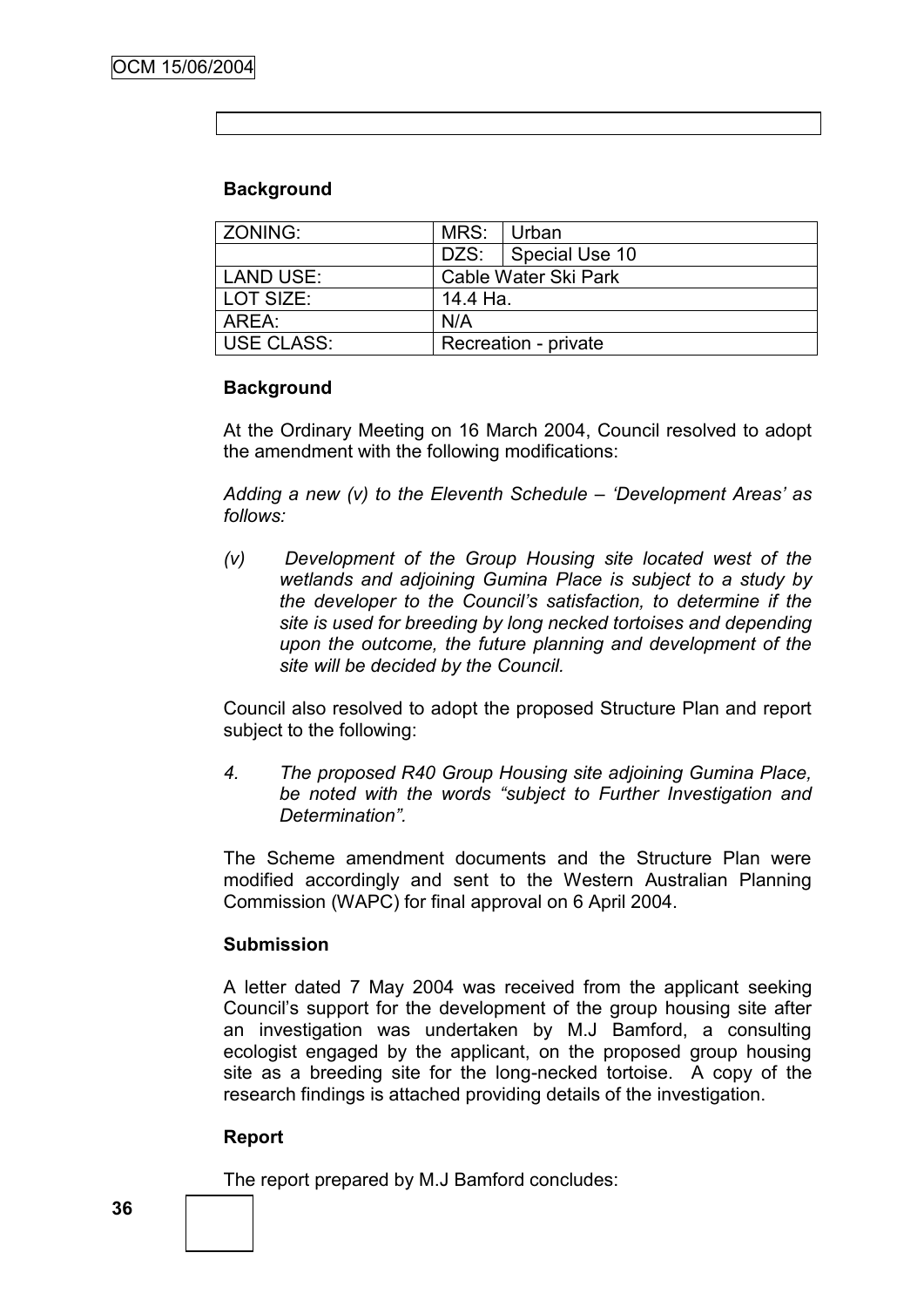*" The Long-necked Tortoise is present at Lot 501, but does not appear to be abundant.* 

*There was no evidence that breeding by the species is concentrated (or even occurs) on the proposed group housing site, and around other wetlands in the Perth area the female tortoises appear to disperse widely to lay their eggs (M. Bamford pers.obs). It would therefore be unlikely that the females would concentrate their nesting in one location on Lot 501.* 

*There is other high ground along the western and eastern margins of the natural wetland that is also almost certainly used by tortoises for breeding, and the structure plan would appear to retain these margins. It should be noted, however, that the group housing area does represent approximately 10-15% of high ground near the natural wetland."*

M.J. Bamford also noted that there was no evidence that the longnecked tortoise actually breeds on the proposed group housing site.

The report has been reviewed by Council Environmental officers and the findings are considered satisfactory. Further comments were provided by Environmental officers on this issue as follows:

- 1. The Wetland Management Plan must encompasses longnecked tortoise management, including tortoise capture and removal.
- 2. Any fencing used to exclude human access into the wetland should accommodate tortoise movement, but prevent them from accessing the road and risking death.

#### Summary

It is recommended that Council resolve to support the development of the group housing site located west of the wetlands adjoining Gumina Place, and advise the Planning Commission of Council"s decision accordingly.

## **Strategic Plan/Policy Implications**

The Corporate Strategic Plan Key Result Areas which apply to this item are:-

- 3. Conserving and Improving Your Environment
	- *"To ensure that the development of the district is undertaken in such a way that the balance between the natural and human environment is maintained."*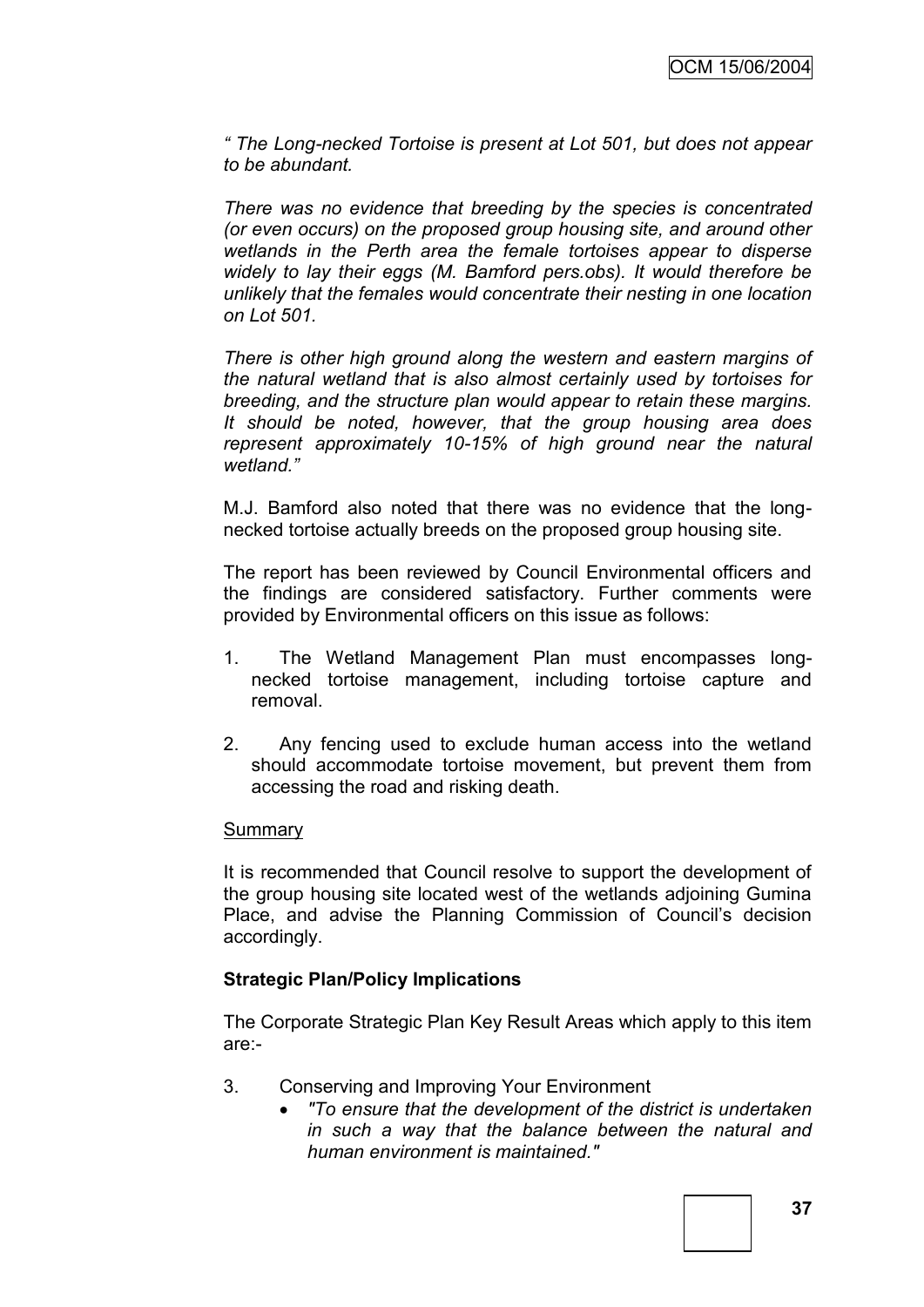*"To ensure that the development of the district is undertaken in such a way that the balance between the natural and human environment is maintained."*

The Planning Policies which apply to this item are:-

- SPD1 Bushland Conservation Policy
- SPD3 Native Fauna Protection Policy
- SPD5 Wetland Conservation Policy
- APD20 Design Principles for Incorporating Natural Management Areas Including Wetlands and Bushlands in Open Space and / or Drainage Areas
- APD31 Detailed Area Plans

# **Budget/Financial Implications**

N/A

**Legal Implications**

N/A

**Community Consultation**

N/A

**Implications of Section 3.18(3) Local Government Act, 1995**

Nil.

**14.7 (MINUTE NO 2436) (OCM 15/06/2004) - SINGLE HOUSE - RETROSPECTIVE APPROVAL - SHED - WAIVE PLANNING FEE - LOT 16; 39 LACHLAN WAY, BIBRA LAKE - OWNER/APPLICANT: R J BRYANT (1100176) (MD)**

#### **RECOMMENDATION**

That Council waive the requirement for payment of the planning application fee of \$100 for retrospective approval of the shed at Lot 16; 39 Lachlan Way, Bibra Lake and advise the owner accordingly.

## **COUNCIL DECISION**

MOVED Clr S Limbert SECONDED Clr I Whitfield that the recommendation be adopted.

**CARRIED 10/0**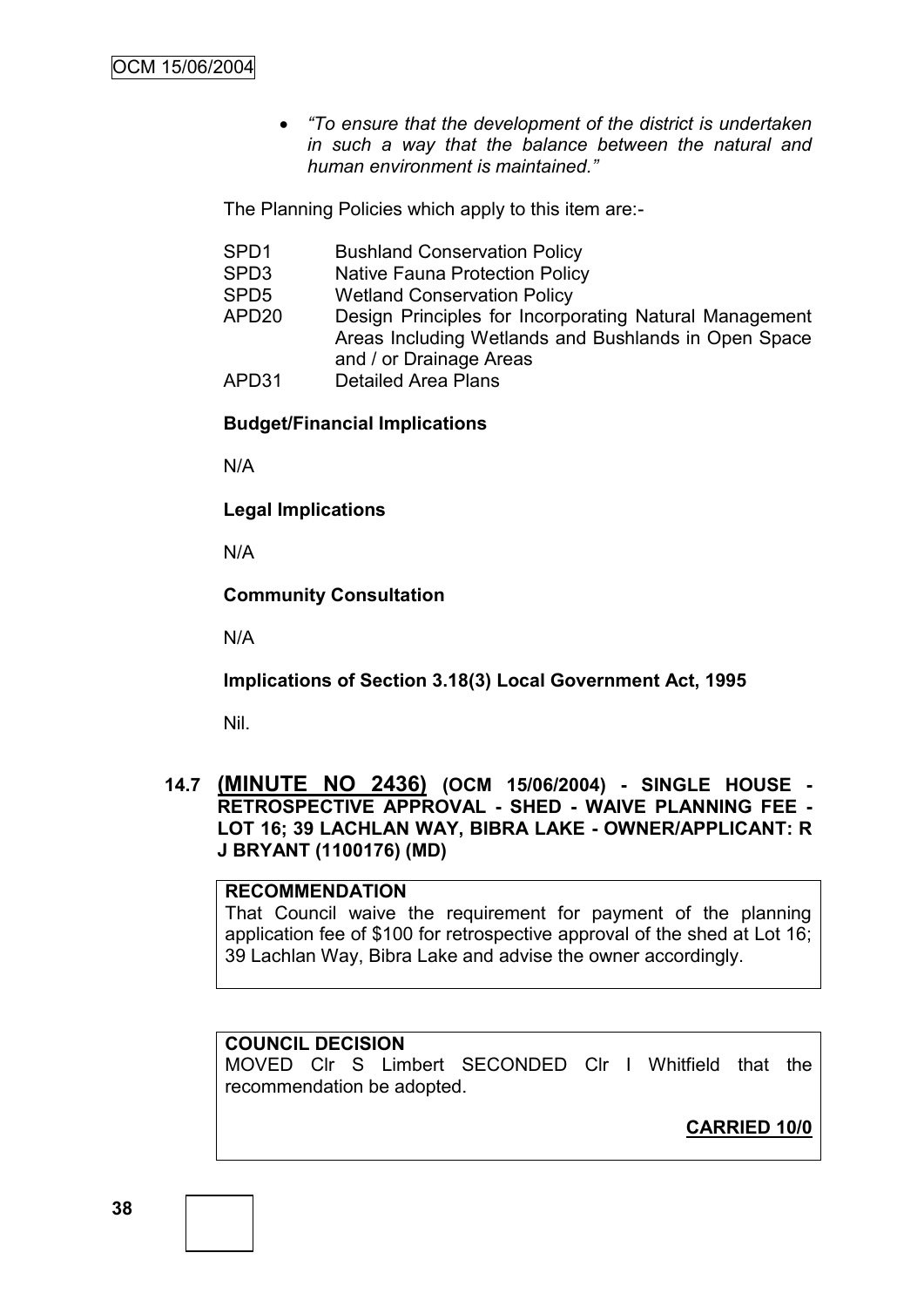# **Background**

| ZONING:           | MRS:                  | Urban                  |  |
|-------------------|-----------------------|------------------------|--|
|                   | TPS3:                 | <b>Residential R20</b> |  |
| <b>LAND USE:</b>  | Residential           |                        |  |
| LOT SIZE:         | 700 m <sub>2</sub>    |                        |  |
| <b>SHED AREA:</b> | 39.61 m2              |                        |  |
| <b>USE CLASS:</b> | SINGLE (R-CODE) HOUSE |                        |  |

The City issued a building licence for the shed on the 19 December 2003. A complaint from an adjoining landowner was later received on the 14 April 2004 relating to certain design elements of the shed.

Council officers subsequently investigated the shed on site on the 21 April 2004. At this time the approved plans were reviewed and it was discovered that the height of the shed walls shown on the plans exceeded that prescribed by the City"s policy on outbuildings.

The applicant was subsequently made to lodge a retrospective planning application to seek a variation from Council to allow for the 4 metre high walls of the shed.

A report was submitted to Council at its ordinary meeting held 18 May 2004 recommending that the application be approved and the requirement for the \$100 planning application fee be waived. Council resolved to grant retrospective approval to the existing shed, however, the Council resolved not to waive the \$100 planning application fee.

## **Submission**

The owner has provided the following justification to support the request to Council to waive the planning application fee:-

*"The reason I am making this request is that the shed was being constructed in accordance with the approved plans and building licence BA03/1920, which was issued on December 19, 2003."*

## **Report**

The owner has sought reconsideration from Council of paying the \$100 fee because the City overlooked that the height of the walls of the shed did not comply with Council Policy when assessing the building licence application for compliance with the Residential Design Codes. The application was inadvertently referred back to Council"s Building Service from Statutory Planning Service and a building licence was subsequently issued.

The owner commenced building the shed in accordance with the approved plans and building licence. It should be pointed out that the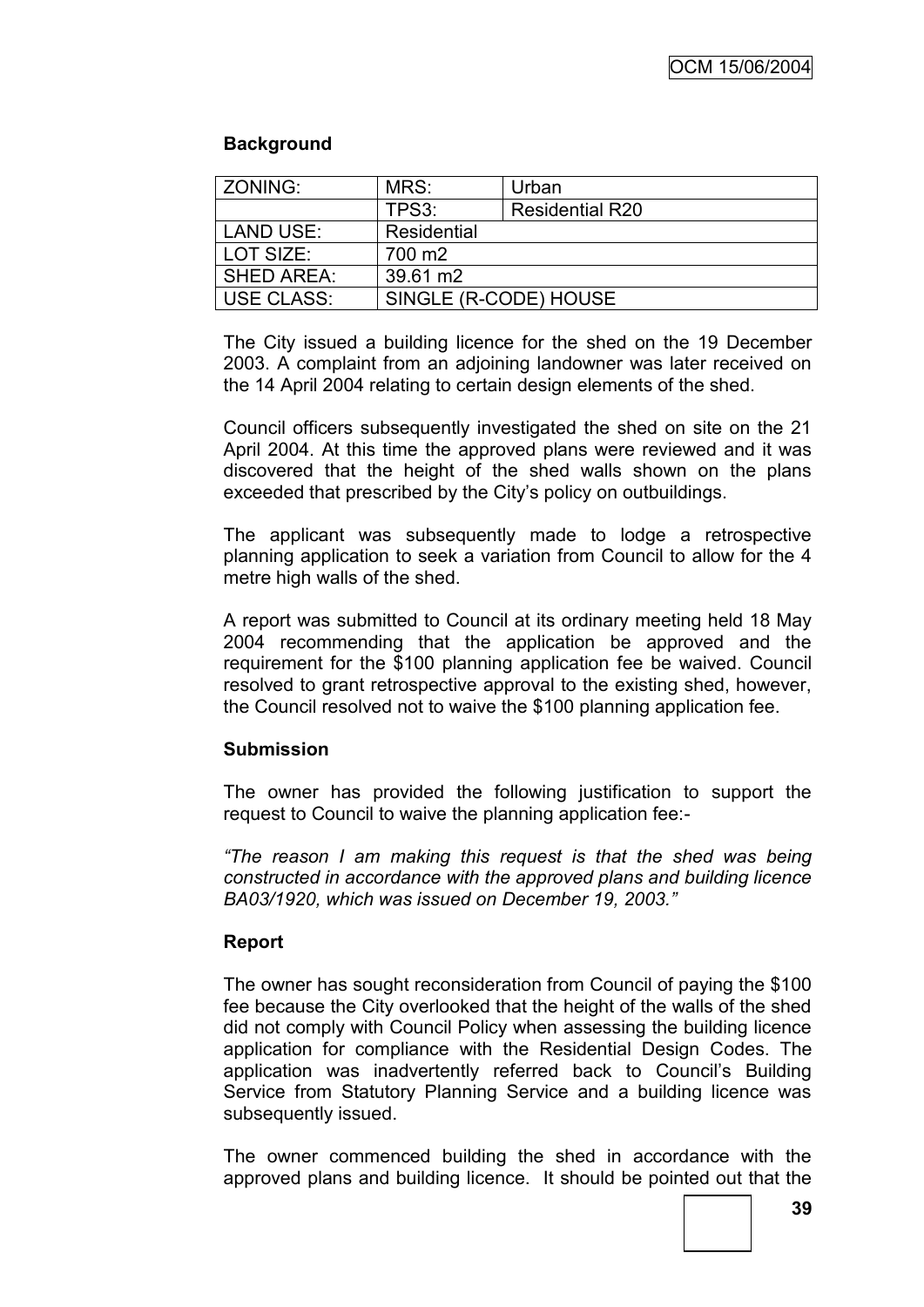owner was not aware that the plans for the shed did not comply with Council policy.

To encourage the owner to lodge the planning application after the building licence had already been issued a planning application fee of \$100 was not taken.

It is recommended that the Council use its discretion and waive the planning application fee in this instance, due to the administrative error that occurred.

The City"s procedures are being reviewed to prevent similar situations occurring.

## **Strategic Plan/Policy Implications**

The Corporate Strategic Plan Key Result Areas which apply to this item are:-

- 1. Managing Your City
	- *"To conduct Council business in open public forums and to manage Council affairs by employing publicly accountable practices."*

## **Budget/Financial Implications**

This report recommends the waiving of a \$100 standard planning application fee.

#### **Legal Implications**

N/A

## **Community Consultation**

N/A

**Implications of Section 3.18(3) Local Government Act, 1995**

Nil.

**14.8 (MINUTE NO 2437) (OCM 15/06/2004) - PROPOSED RETAINING WALLS AND RETROSPECTIVE APPROVAL FOR EXISTING RETAINING WALLS - LOT 507; 5 PROVINCIAL MEWS, BIBRA LAKE - OWNER/APPLICANT: D NICHOLSON & K GEDDES (1117860) (VM) (ATTACH)**

## **RECOMMENDATION**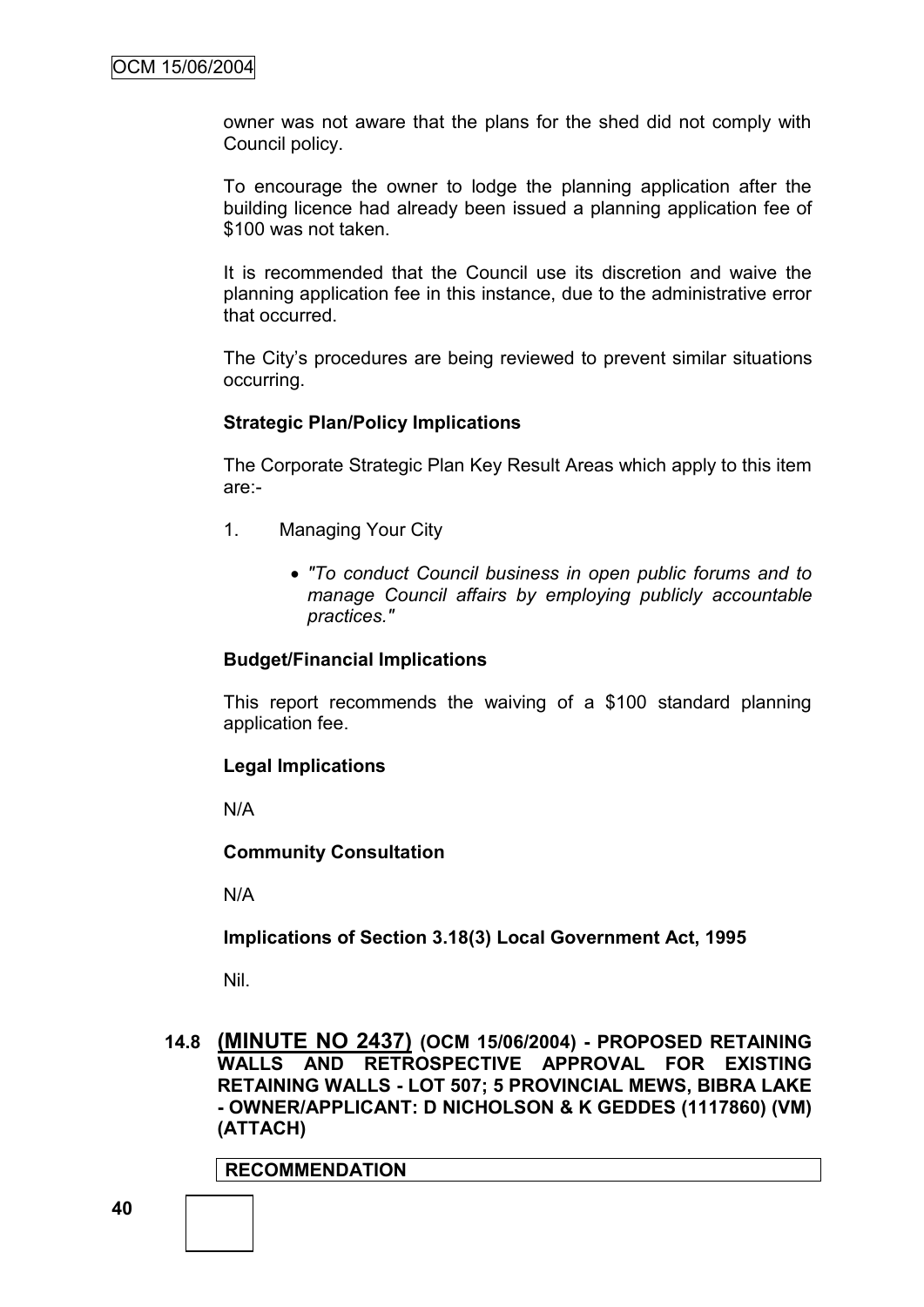## That Council:

(1) grant retrospective approval to the existing limestone retaining wall on Lot 507 (No. 5) Provincial Mews, Bibra Lake, subject to the following conditions:-

# Standard Conditions

- 1. Development may be carried out only in accordance with the terms of the application as approved herein and any approved plan.
- 2. Nothing in the approval or these conditions shall excuse compliance with all relevant written laws in the commencement and carrying out of the development.
- 3. All stormwater being contained and disposed of on-site to the satisfaction of the Council.

## Special Conditions

4. The existing retaining walls shall be certified by a suitably qualified structural engineer to the satisfaction of the City.

## **Footnotes**

- 1. The development is to comply with the requirements of the Building Code of Australia.
- 2. The applicant is advised that the City is legally unable to issue a retrospective building licence for the retaining walls. Special Condition 4 simply ensures the retaining walls have been constructed to a suitable standard and can be increased in height.
- (2) issue a Schedule 9 Notice of Determination on Application for Planning Approval.

## **COUNCIL DECISION**

MOVED Clr S Limbert SECONDED Clr I Whitfield that the recommendation be adopted.

**CARRIED 10/0**

#### **Background**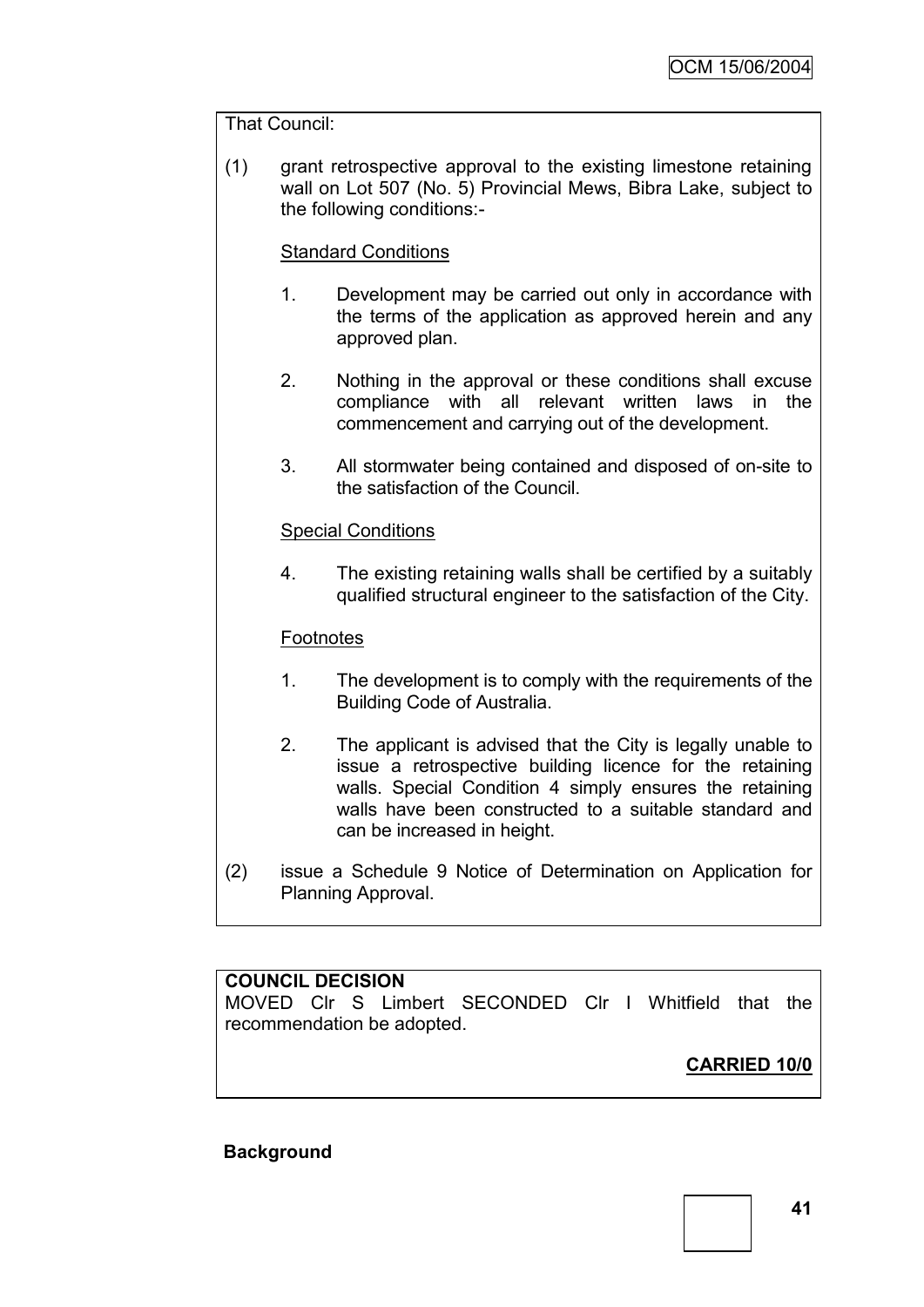| ZONING:    | MRS:                                  | Urban                    |  |
|------------|---------------------------------------|--------------------------|--|
|            |                                       | TPS3:   Residential R20  |  |
| LAND USE:  | Existing dwelling and retaining walls |                          |  |
| APPLICANT: | D Nicholson & K Geddes                |                          |  |
| OWNER:     | $\mu$<br>$\epsilon$                   | $\epsilon$<br>$\epsilon$ |  |
| LOT SIZE:  | 884m <sup>2</sup>                     |                          |  |
| USE CLASS: | I "P" Class use                       |                          |  |

The lot accommodates a single dwelling approved by Council and rear and side retaining walls constructed without Council approval. The walls were constructed over a Water Corporation easement.

### **Submission**

An application has been made for retrospective approval of two retaining walls constructed along the rear and right hand side boundaries of the lot. The walls vary in height from 300mm to 1.3 metres. The applicant also intends to raise the height of the walls by approximately one limestone block (ie. 350mm).

A photo and a plan showing the existing retaining wall is contained in the Agenda attachments.

### **Report**

## Existing Retaining Walls

The application is referred to Council as Council officers do not have delegated authority to approve retrospective applications.

Council has the discretion to grant planning approval to development retrospectively, pursuant to Clause 8.4 of Town Planning Scheme No. 3, provided the development conforms to the provisions of the scheme.

The existing and proposed height increase to the walls is acceptable from a planning point of view, as the rear boundary of the property abuts a Primary Regional Road Reserve with no detrimental visual impacts. Therefore the increase in height can be supported.

The retaining walls were constructed over a Water Corporation easement. The application was referred to the Water Corporation. The Water Corporation on 4 May 2004 approved the construction of the walls over the easement subject to conditions. The conditions have been complied with.

#### Proposed Retaining Wall Height Increase

The proposed addition in height to the retaining wall of 350mm to 500mm maximum, complies with Council"s Town Planning Scheme and is acceptable from a planning point of view.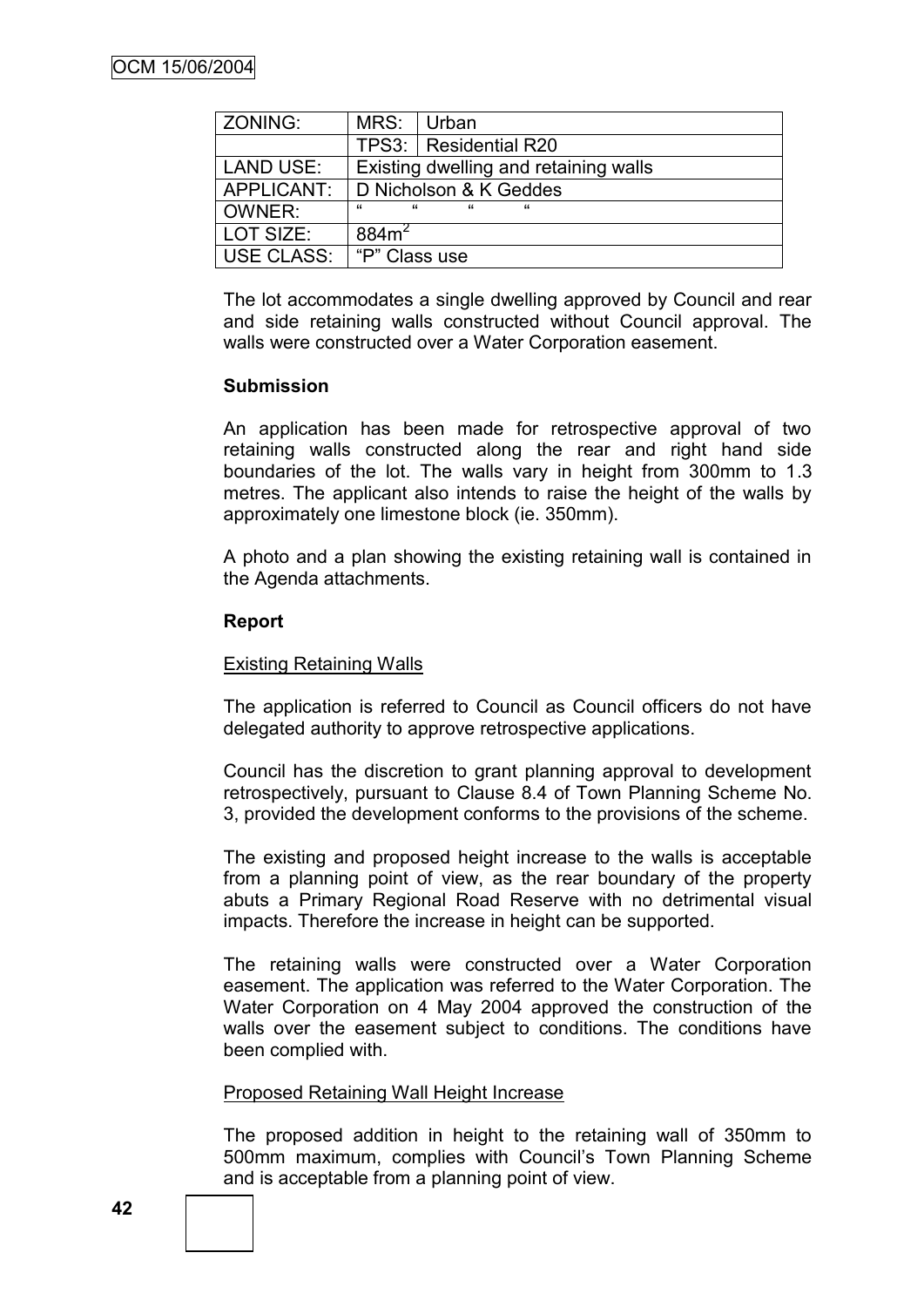## **Conclusion**

No further action is recommended with respect to the unlawful development, given that the owner has now sought approval and that the existing retaining wall does not adversely affect the residents of the locality or the likely future development of the locality.

It should be noted that a building licence for the existing retaining wall cannot be issued retrospectively and the owner should be advised of this.

## **Strategic Plan/Policy Implications**

The Corporate Strategic Plan Key Result Areas which apply to this item are:-

- 2. Planning Your City
	- *"To ensure that the planning of the City is based on an approach which has the potential to achieve high levels of convenience for its citizens."*
	- *"To ensure that the development will enhance the levels of amenity currently enjoyed by the community."*
	- *"To foster a sense of community within the district generally and neighbourhoods in particular."*

The Planning Policies which apply to this item are:

| APD 9             | <b>Retaining Walls</b>                               |
|-------------------|------------------------------------------------------|
| APD <sub>17</sub> | <b>Standard Development Conditions and Footnotes</b> |
| APD33             | TPS No. 3 Provisions.                                |

## **Budget/Financial Implications**

N/A.

**Legal Implications**

N/A

## **Community Consultation**

N/A

**Implications of Section 3.18(3) Local Government Act, 1995**

Nil.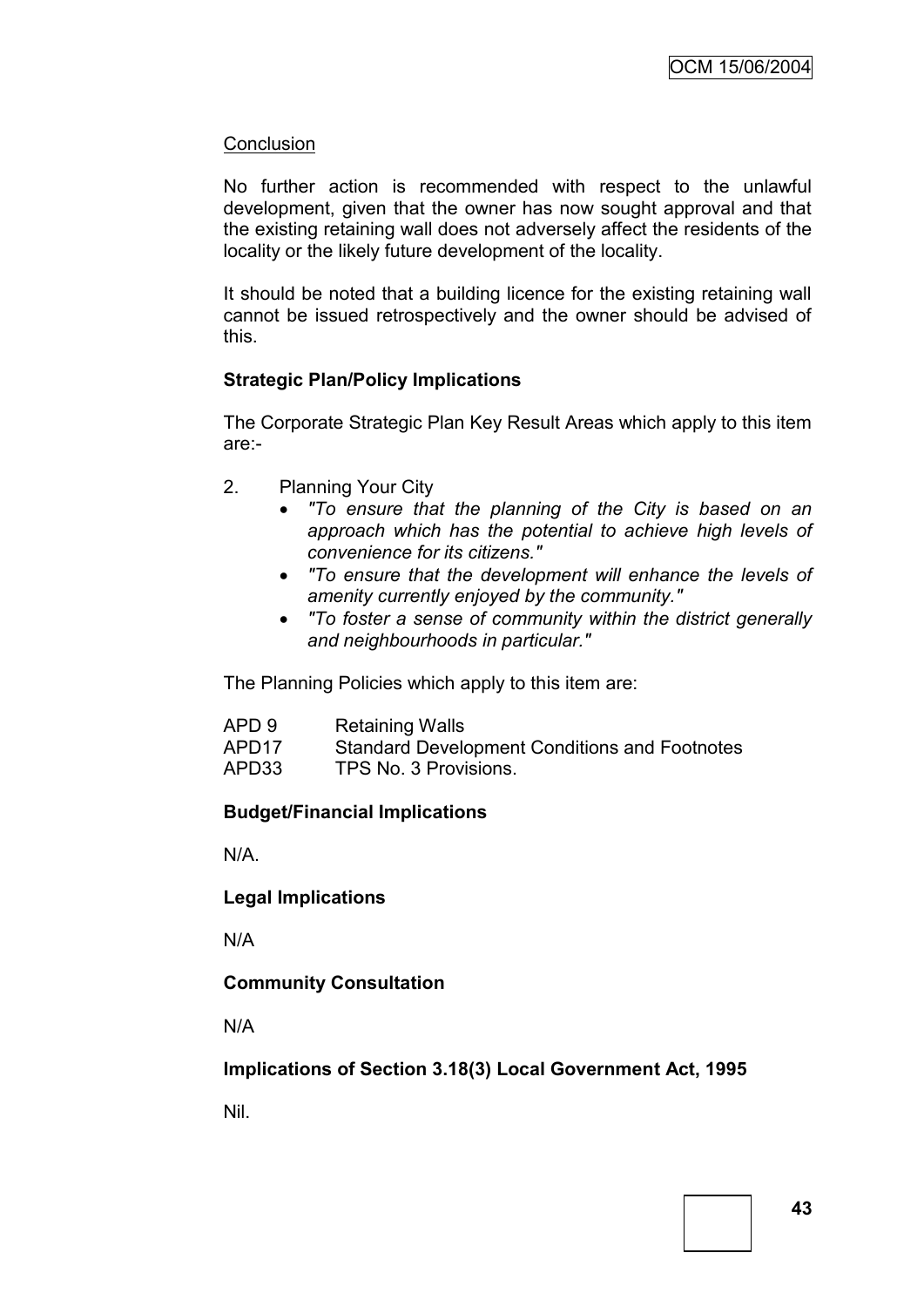**14.9 (MINUTE NO 2438) (OCM 15/06/2004) - NEW PRIMARY RESIDENCE, RECLASSIFICATION OF EXISTING RESIDENCE TO ANCILLARY ACCOMMODATION AND OUTBUILDING - LOT 15; 17 LORIMER ROAD, WATTLEUP - OWNER: L DAMJANOVICH - APPLICANT: DA COSTA DRAFTING & DESIGN (4411160) (ACB) (ATTACH)**

# **RECOMMENDATION**

That Council:

(1) grants approval to the Single House, Ancillary Accommodation and Outbuilding on Lot 15 (No. 17) Lorimer Road, Wattleup subject to the following conditions:

## STANDARD CONDITIONS

- 1. Development may be carried out only in accordance with the terms of the application as approved herein and any approved plan.
- 2. Nothing in the approval or these conditions shall excuse compliance with all relevant written laws in the commencement and carrying out of the development.
- 3. No activities causing noise and/or inconvenience to neighbours being carried out after 7:00pm or before 7:00am, Monday to Saturday, and not at all on Sunday or Public Holidays.
- 4. Retaining wall(s) being constructed in accordance with a suitably qualified Structural Engineer's design and a building licence being obtained prior to construction.
- 5. The ancillary accommodation must only be occupied by member(s) of the same family as the occupiers of the main dwelling.
- 6. A legal agreement be prepared in a form acceptable to the Council binding the owners and successors of Title to the following:
	- The existing residence will continue to be used as the primary residence by the owners until the proposed dwelling is completed.
	- **Upon completion of the proposed dwelling the existing** dwelling will be converted to ancillary accommodation.
	- The ancillary accommodation will only be occupied by member(s) of the same family as the occupiers of the main dwelling.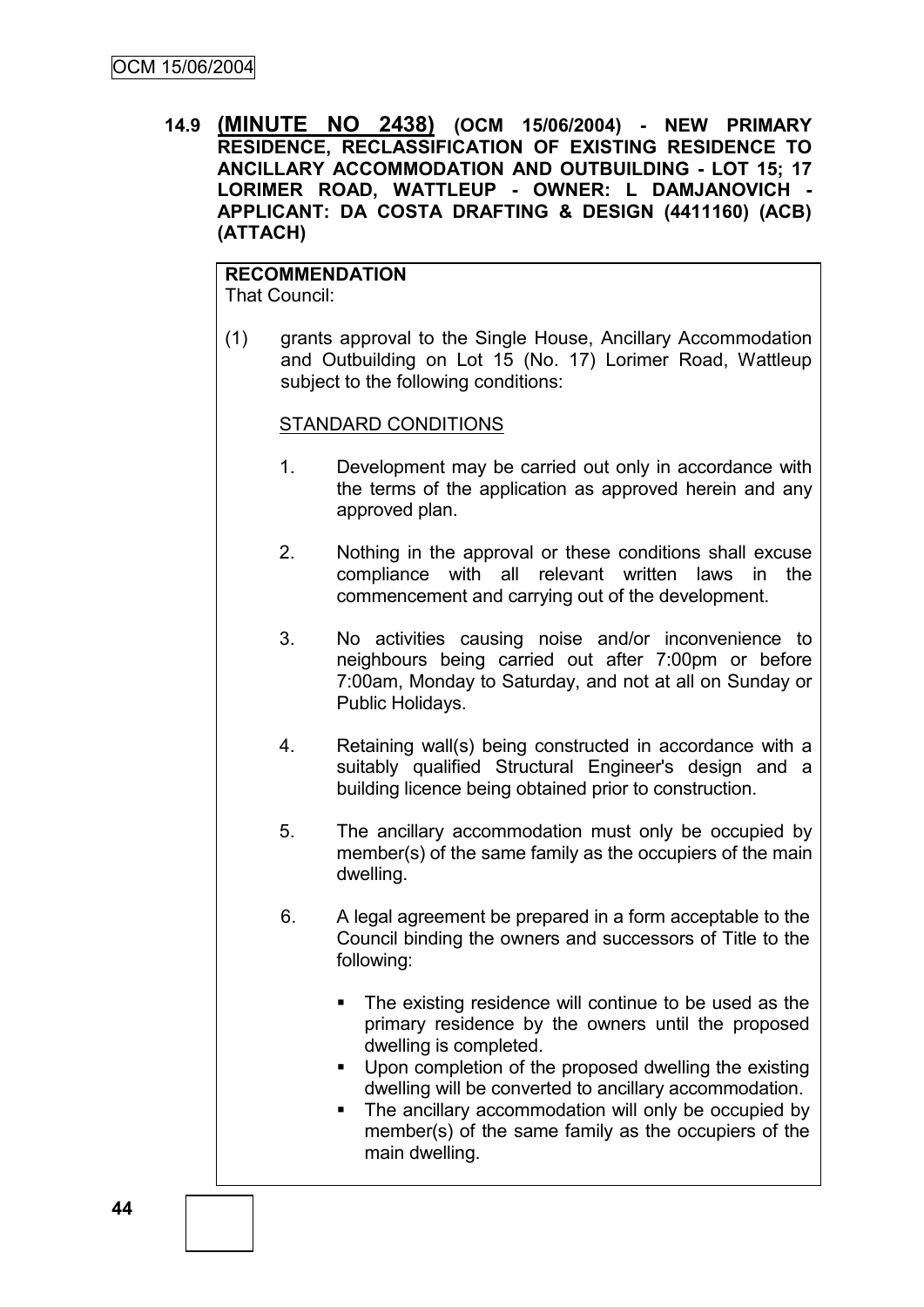The legal agreement should (at the full cost of the applicant) be prepared by the Council"s Solicitors and be executed by the owners, occupiers of the ancillary accommodation and the Council.

- 7. The shed shall be used for domestic and/or rural purposes only associated with the property, and not for human habitation.
- 8. An approved effluent disposal system to the satisfaction of Council"s Health Service and/or the Department of Health must be installed prior to the occupation of any habitable building to be erected on the land.
- 9. All stormwater being contained and disposed of on-site to the satisfaction of the Council.

# SPECIAL CONDITIONS

- 10. Satisfactory arrangements for the provision and maintenance of a vegetation screen as approved by Council along the eastern and southern boundaries of the existing dwelling and shed (marked red on approved plan).
- 11. The proposed shed walls and roof shall be constructed in Colorbond to complement the surroundings to the satisfaction of the Council.
- 12. The shed being reduced to a maximum wall height of 4.5m in accordance with Council"s Outbuildings Policy APD18.

# FOOTNOTES

- 1. The development is to comply with the requirements of the Building Code of Australia.
- 2. The existing and proposed septic installations must comply with the requirements of the Government Sewerage Policy and the *Health Act 1911.* Application for approval of the construction of septic tanks is to be made to the Council"s Health Service.
- 3. With regards to Condition 10, the proposed ancillary accommodation shall be screened from view of the street and surrounding development so as to maintain the single residential appearance of the property.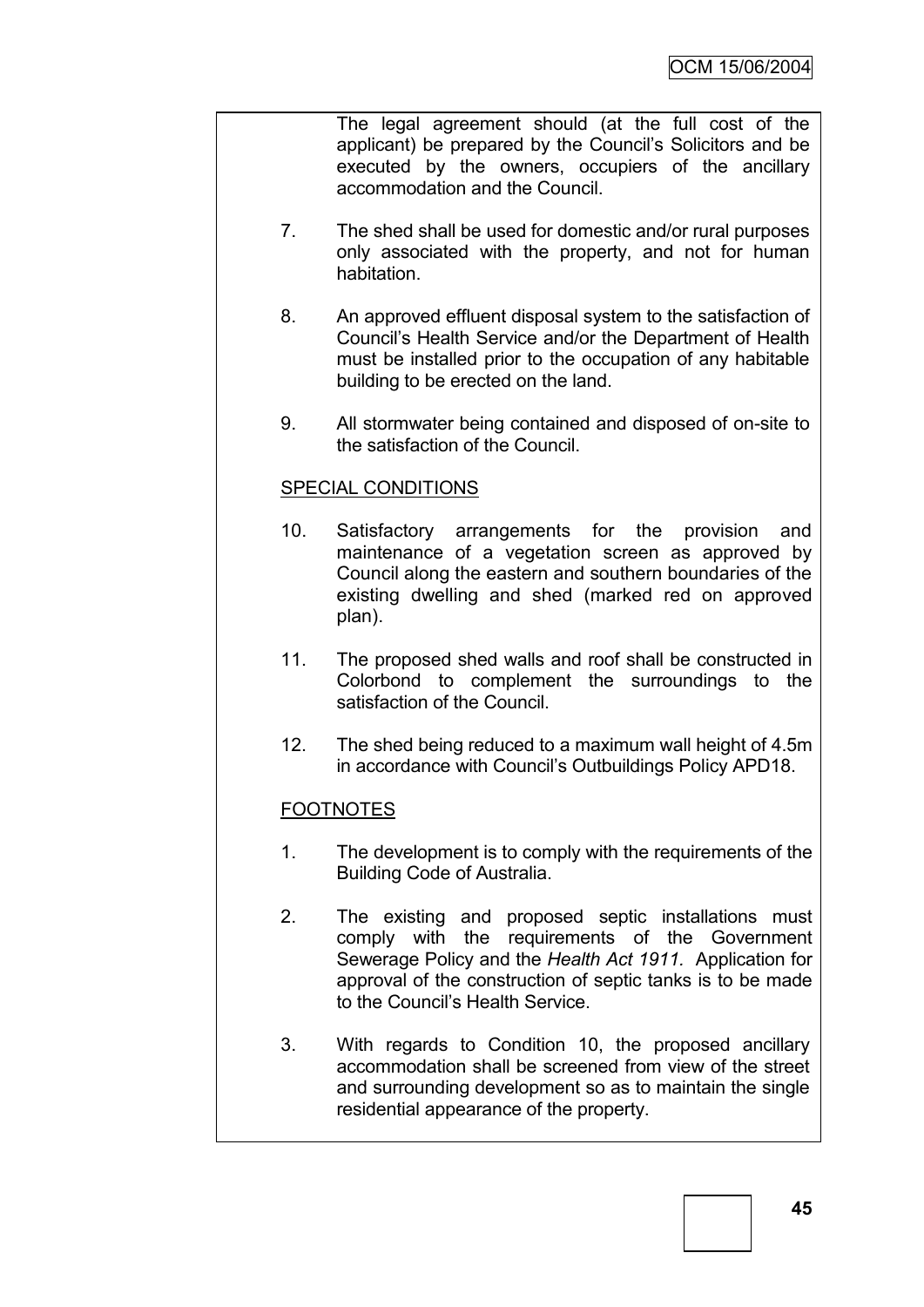# **COUNCIL DECISION**

MOVED Clr S Limbert SECONDED Clr I Whitfield that the recommendation be adopted.

## **Background**

| ZONING:           | MRS:                                | Rural |  |
|-------------------|-------------------------------------|-------|--|
|                   | TPS3:                               | Rural |  |
| <b>LAND USE:</b>  | Rural                               |       |  |
| LOT SIZE:         | 1.0644ha                            |       |  |
| AREA:             | Residence 394.46sqm and Shed 300sqm |       |  |
| <b>USE CLASS:</b> | Single House                        |       |  |

The background relevant to this proposal is:-

- The City issued a Building Licence for a brick and tile dwelling in 1971.
- This existing dwelling has an area of approximately 124sqm with a 32sqm patio.
- A water tank and 154sqm shed are located at the rear of the existing dwelling.

## **Submission**

The proposal is to:-

- Construct an additional residence adjacent to the existing dwelling, which will become the primary residence.
- Once constructed, convert the existing dwelling to ancillary accommodation to house the applicant"s aging parents of 60-70 years who require constant care in their later life.
- Construct a 300sqm shed to store vintage and collectable vehicles.

## **Report**

The proposal is acceptable from a planning point of view except for:-

- The requirement that a primary residence exists prior to applying for ancillary accommodation (i.e. a dwelling is not ancillary unless there is an existing residence for it to be ancillary to).
- The proposed shed size and height exceed the requirements contained within Policy APD18 Outbuildings.

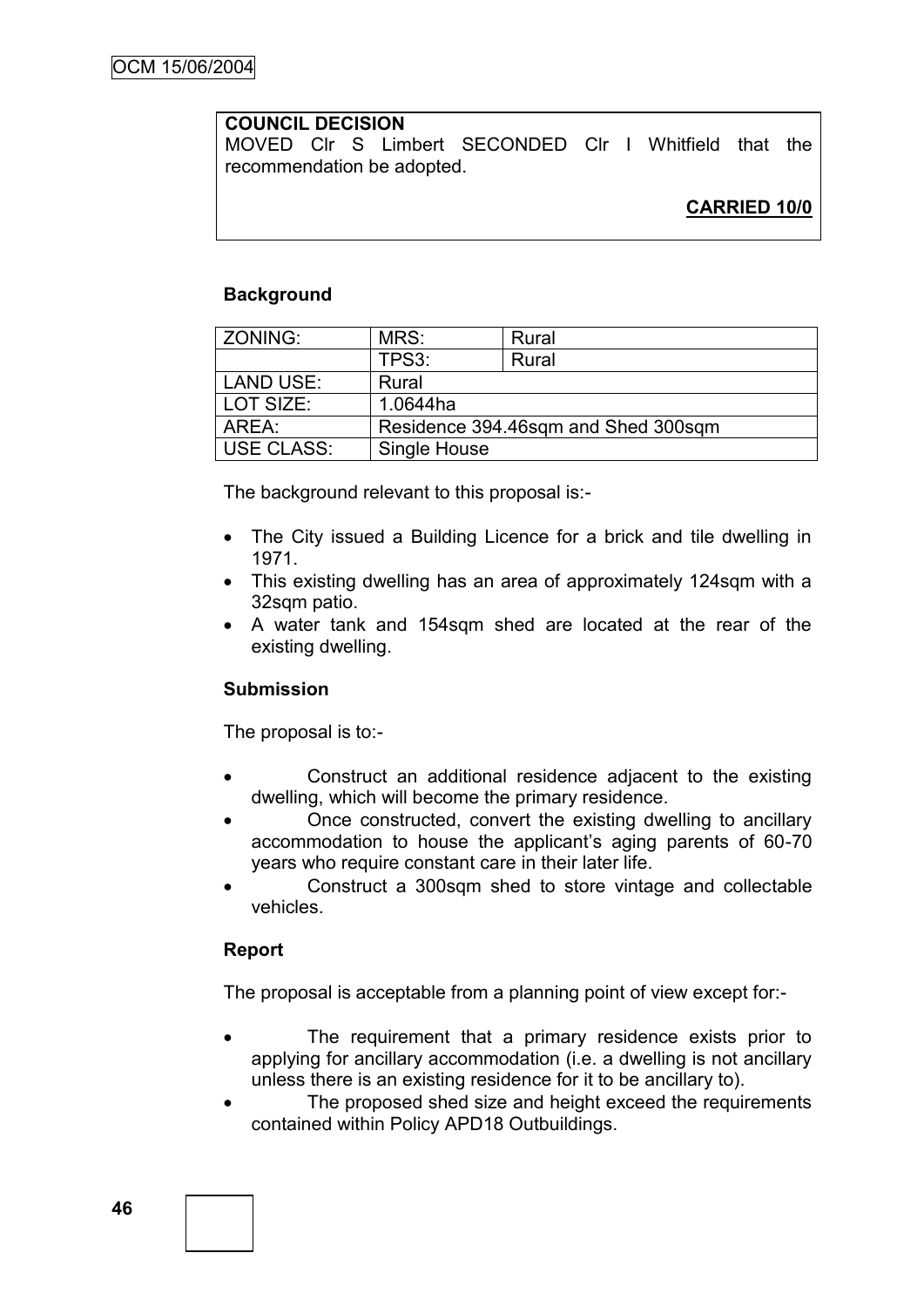The aggregate areas of the existing and proposed sheds exceed the 200sqm size requirement in accordance with Council Policy APD18 Outbuildings.

In respect to these matters it is recommended that:-

- Satisfactory arrangements are made with the City to ensure the existing dwelling is converted to ancillary accommodation prior to occupying the new house and that the existing dwelling is screened from view of the street so as to maintain the single residential appearance of the property. Satisfactory arrangements to be made by way of a Deed of Agreement to ensure successors in Title are aware of the limited uses of the ancillary accommodation.
- Given the location of the proposed shed at the rear of the proposed dwelling it is considered that the shed will be reasonably screened from view of the road. In addition letters of no objection have been received from the adjoining neighbours. The proposed shed size can be supported provided the wall height is reduced to 4.5m and the shed is constructed with a colorbond finish, in a colour which harmonises with the rural setting, to the satisfaction of the City.

# **Strategic Plan/Policy Implications**

The Corporate Strategic Plan Key Result Areas which apply to this item are:-

- 2. Planning Your City
	- *"To ensure that the planning of the City is based on an approach which has the potential to achieve high levels of convenience for its citizens."*
	- *"To ensure that the development will enhance the levels of amenity currently enjoyed by the community."*
	- *"To foster a sense of community within the district generally and neighbourhoods in particular."*
- 3. Conserving and Improving Your Environment
	- *"To conserve the quality, extent and uniqueness of the natural environment that exists within the district."*
- 4. Facilitating the needs of Your Community
	- *"To identify current community needs, aspirations, expectations and priorities of the services provided by the Council."*

The Planning Policies which apply to this item are:-

APD10 Discretion to Modify Development Standards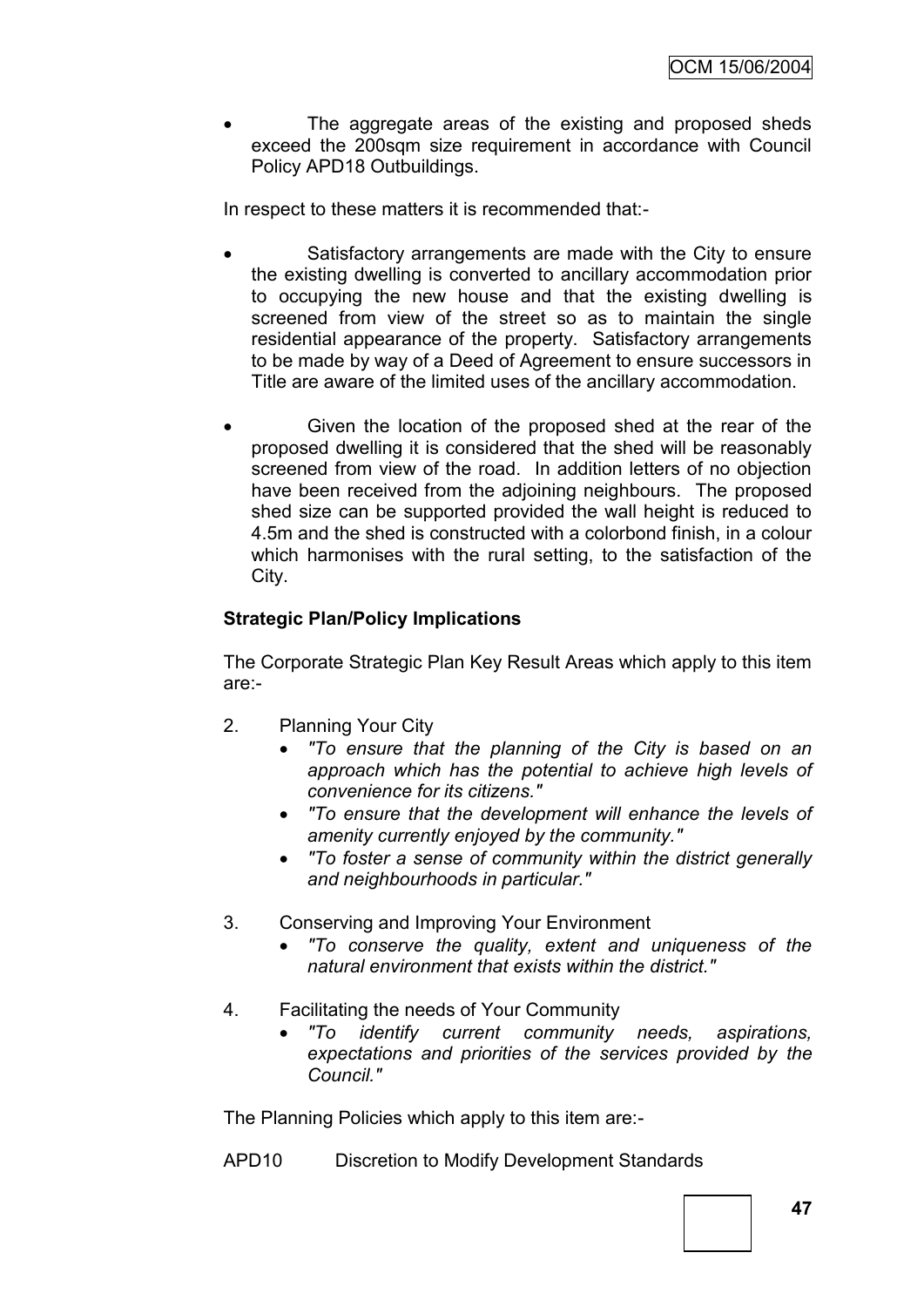| APD <sub>11</sub> | Aged or Dependant Persons Dwellings and Ancillary    |
|-------------------|------------------------------------------------------|
|                   | Accommodation on Rural and Resource Zone Lots        |
| APD <sub>17</sub> | <b>Standard Development Conditions and Footnotes</b> |
| APD <sub>18</sub> | Outbuildings                                         |
| APD33             | Town Planning Scheme No. 3 Provisions                |

## **Budget/Financial Implications**

N/A

## **Legal Implications**

N/A

## **Community Consultation**

N/A

### **Implications of Section 3.18(3) Local Government Act, 1995**

Nil.

## **14.10 (MINUTE NO 2439) (OCM 15/06/2004) - RETROSPECTIVE PLANNING APPLICATION (ANCILLARY ACCOMMODATION) - LOT 531; 8 LEASIDE WAY, SPEARWOOD - OWNER: R J SMITH - APPLICANT: B J MAGRO (2205626) (ACB) (ATTACH)**

#### **RECOMMENDATION** That Council:

(1) issue retrospective approval for ancillary accommodation on Lot 531 (8) Leaside Way, Spearwood, subject to the execution of a Section 70A Notification and registration on the Certificate of Title of the land, together with the payment of all costs associated with the preparation of the notice and previous notices conditional upon:

## STANDARD CONDITIONS

- 1. Development may be carried out only in accordance with the terms of the application as approved herein and any approved plan.
- 2. Nothing in the approval or these conditions shall excuse compliance with all relevant written laws in the commencement and carrying out of the development.
- 3. Retaining wall(s) being constructed in accordance with a suitably qualified Structural Engineer's design and a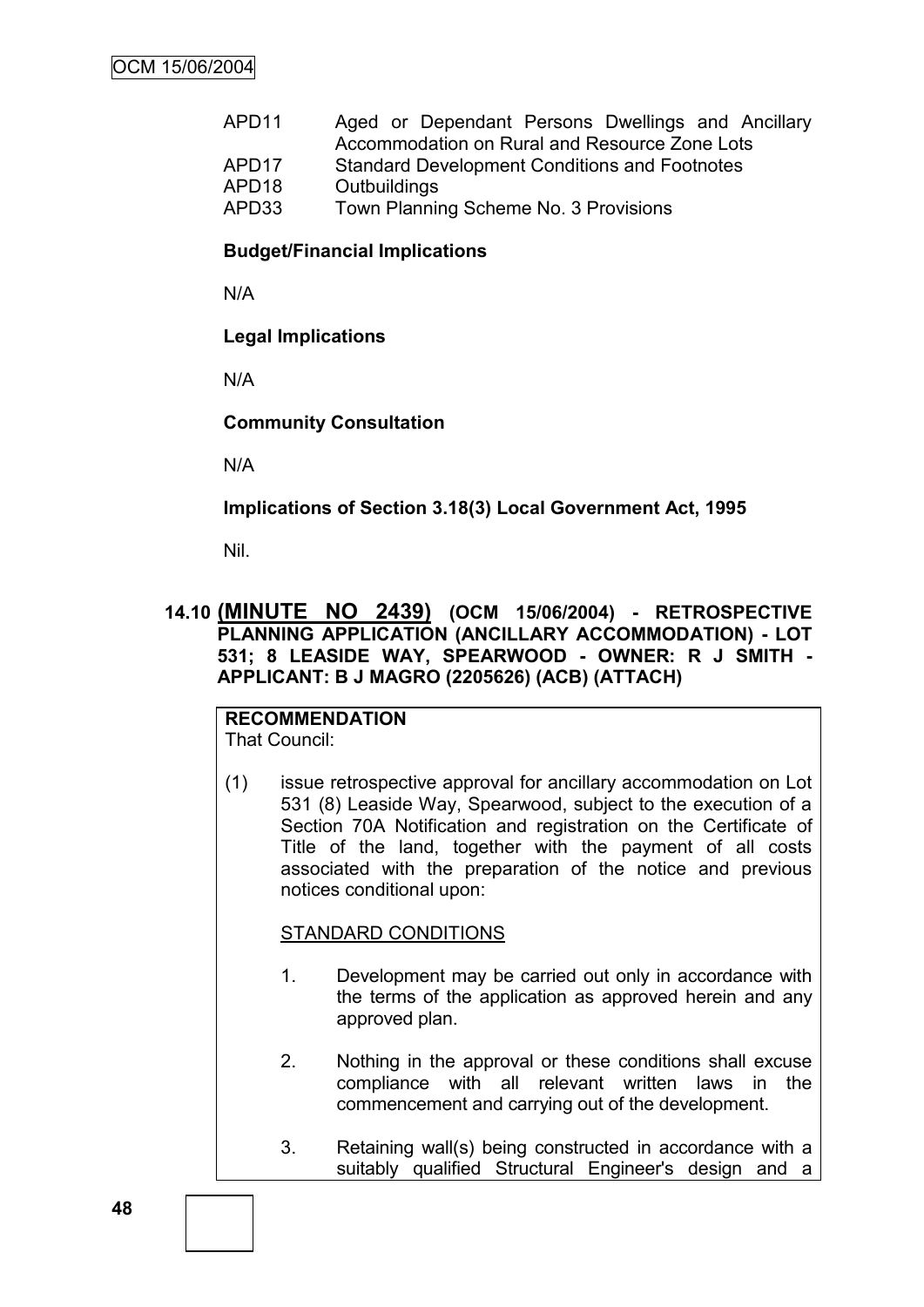building licence being obtained prior to construction.

- 4. All stormwater being contained and disposed of on-site to the satisfaction of the Council.
- 5. The ancillary accommodation must only be occupied by member(s) of the same family as the occupiers of the main dwelling.
- 6. A notification under Section 70A of the Transfer of Land Act is to be prepared in a form acceptable to the Council and lodged with the Registrar of Titles for endorsement on the Certificate of Title for the subject lot. This notification is to be sufficient to alert prospective purchasers of the use and restrictions of the ancillary accommodation as stipulated under Condition 5 of this approval. The notification should (at the full cost of the applicant) be prepared by the Council's Solicitor McLeod & Co and be executed by both the landowner and the Council.
- 7. Notwithstanding the detailed specifications required to be submitted for a Building Licence approval, a separate schedule of the colour and texture of the building materials shall be submitted and approved to the satisfaction of the Council before the carrying out of any work or use authorised by this approval.
- 8. An approved effluent disposal system to the satisfaction of Council"s Health Service and/or the Department of Health must be installed prior to the occupation of any habitable building to be erected on the land.

## SPECIAL CONDITIONS

- 9. The Ancillary Accommodation shall be screened from view of the street so as to maintain the single residential appearance of the property.
- 10. The proposed ancillary accommodation will be connected to the primary residence by the covered pergola as identified on the approved plans.

## FOOTNOTES

- 1. The development is to comply with the requirements of the Building Code of Australia. (Please liaise with Council"s Building Services on 9411-3595).
- 2. The existing and proposed septic installations must comply with the requirements of the Government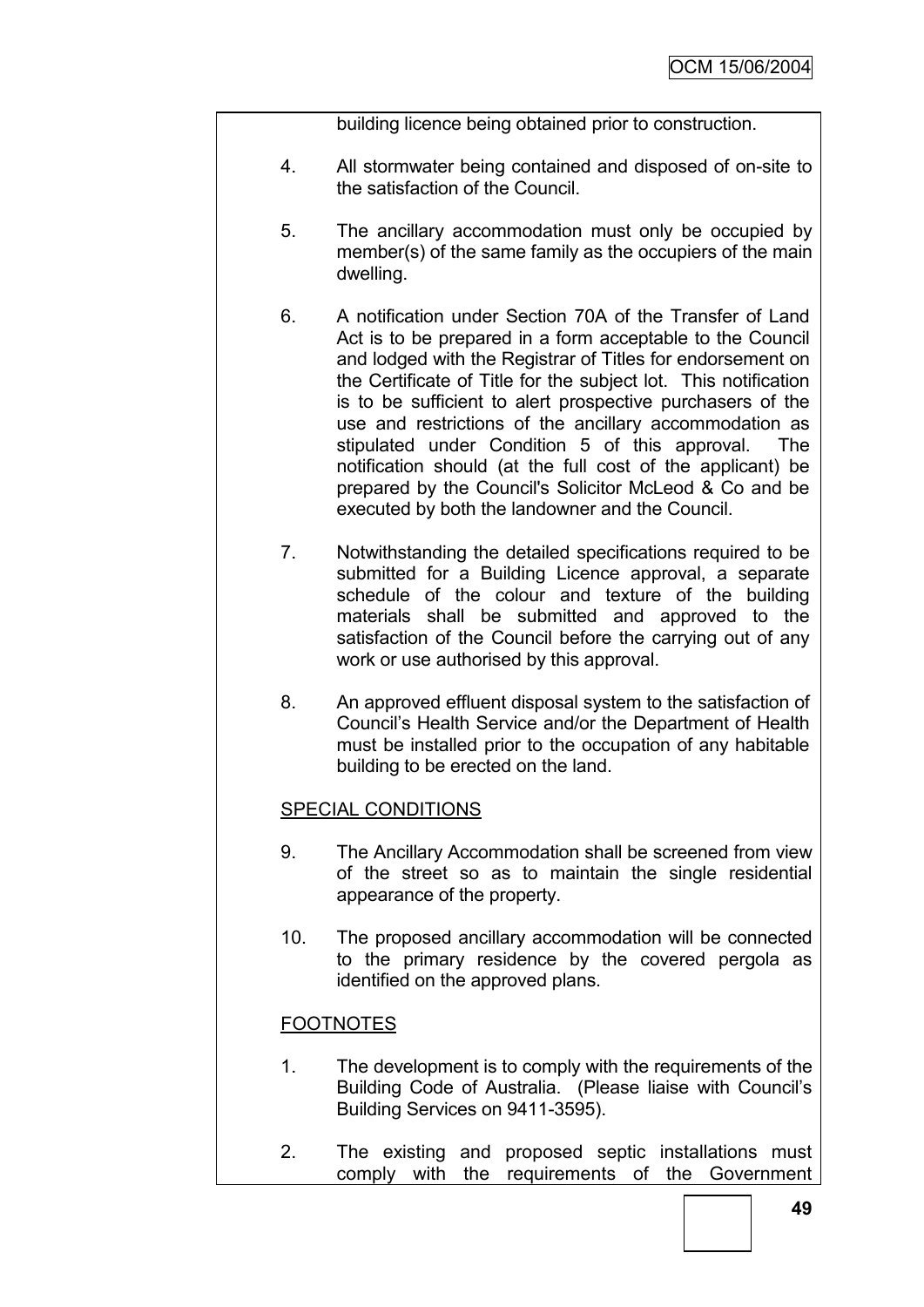Sewerage Policy and the *Health Act 1911.* Application for approval of the construction of septic tanks is to be made to the Council"s Health Service. (Please liaise with Council"s Heath Services on 9411-3589).

3. In regard to Condition No. 9, the applicant is required to erect a 1.8m fence along the boundary as marked red on the approved plans.

## **COUNCIL DECISION**

MOVED Clr S Limbert SECONDED Clr I Whitfield that the recommendation be adopted.

**CARRIED 10/0**

## **Background**

| ZONING:           | MRS:                                     | Urban                  |  |
|-------------------|------------------------------------------|------------------------|--|
|                   | TPS3:                                    | <b>Residential R20</b> |  |
| <b>LAND USE:</b>  | Residential                              |                        |  |
| LOT SIZE:         | 784sqm                                   |                        |  |
| AREA:             | 138.6sqm (including non-habitable areas) |                        |  |
| <b>USE CLASS:</b> | <b>Ancillary Accommodation (R-Code)</b>  |                        |  |
| APPLICANT:        | <b>B J Magro</b>                         |                        |  |
| OWNER:            | R J Smith                                |                        |  |

The background relevant to this proposal is:-

- The City issued a Form 2 Approval to Commence Development for Ancillary Accommodation on 13 December 2002 and the applicant was advised accordingly.
- Upon the owners (Mr Magro's) request, the City instructed McLeods Barristers and Solicitors (McLeods) on 17 December 2002 to prepare a legal agreement which binds the owner of the property to ensure the ancillary accommodation is used by members of the family of Mr Magro, to comply with conditions 1 & 4 of the approval.
- The documents were prepared by McLeods and forwarded to Mr Magro on 19 December 2002 for execution.
- Mr Magro did not execute these documents and therefore registration of a Section 70A Notification on Certificate of Title was never completed.
- Mr Magro commenced construction of the ancillary accommodation and installed the on-site effluent disposal system without a Building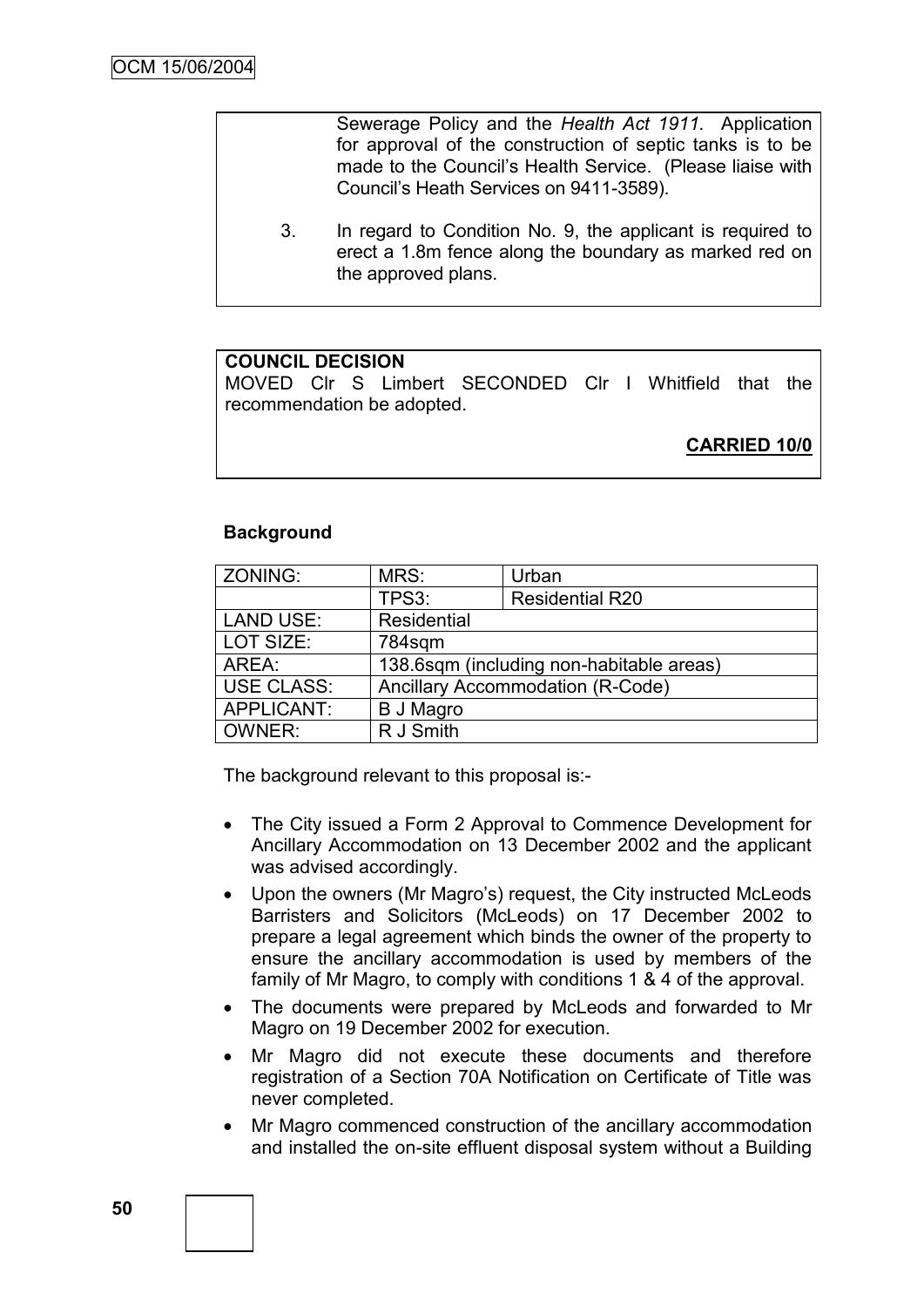Licence and approval from the City"s Health Service or the Department of Health.

- Construction was not in accordance with the approved plans dated 13 December 2002.
- The City's Principal Building Surveyor issued a Notice on 6 February 2003 *"to pull down the building so as to remove the cause of objection"* under the Local Government (Miscellaneous Provisions) Act 1960 Section 401 (1)(c).
- Mr Magro lodged an appeal to the Minister for Housing and Works in response to the Notice.
- As part of this Appeal process Mr Magro was required to submit a retrospective planning application for the ancillary accommodation, as the building has not been constructed in accordance with the planning approval issued on 13 December 2002.

### **Submission**

The applicant has provided no justification for proceeding to construct the building without a Building Licence and approval from Health Services for the on-site effluent disposal system.

*"My discussions with Officers from the Department for Housing and Works revealed that Mr Magro was unaware that these approvals were required as he believed the planning approval gave him the consent to commence development."*

The proposal is to seek re-approval of the ancillary accommodation. The proposed floor space areas are identical to the plans approved on 13 December 2002. The floor space configuration is marginally different to the original approval (copy of original and proposed plans in Agenda Attachments).

#### **Report**

Notwithstanding that construction has already commenced, the proposal can be supported, as the reconfigured floor space does not vary in area to that already approved on 13 December 2002.

The only issue considered unacceptable is non-compliance with a condition of the 2002 planning approval, i.e. failure to comply with the requirement to register a Section 70A Notification on the Certificate of Title of the subject land that notifies successors in Title of the restricted occupancy of the ancillary accommodation.

The owner has been advised of this requirement and until execution of these documents is completed, it is recommended that this application be held in abeyance and issue the approval when the notification has been registered on the Title.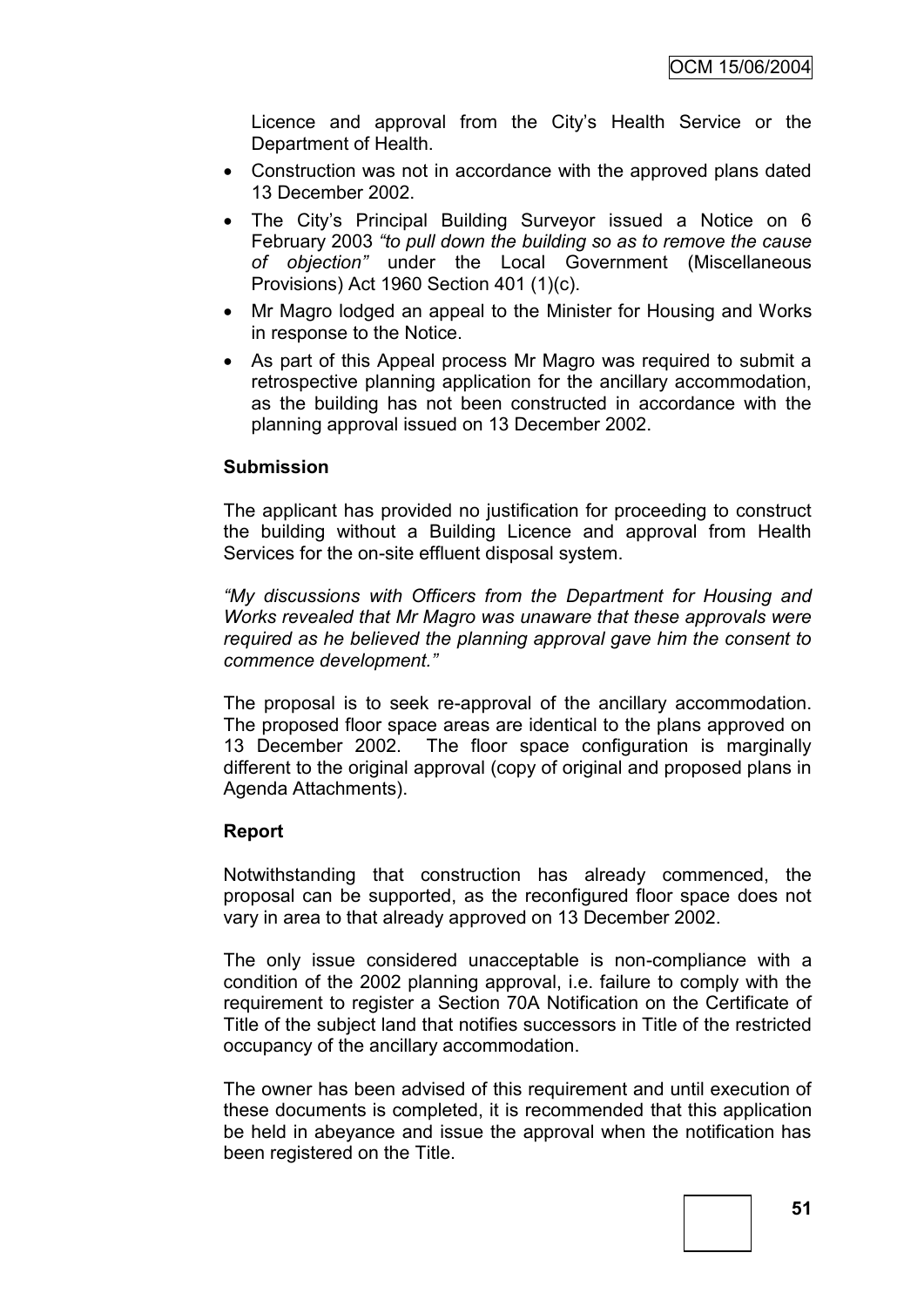# **Strategic Plan/Policy Implications**

The Corporate Strategic Plan Key Result Areas which apply to this item are:-

- 2. Planning Your City
	- *"To ensure that the planning of the City is based on an approach which has the potential to achieve high levels of convenience for its citizens."*
	- *"To ensure that the development will enhance the levels of amenity currently enjoyed by the community."*
	- *"To foster a sense of community within the district generally and neighbourhoods in particular."*

The Planning Policies which apply to this item are:-

APD12 Aged Persons Accommodation - Development Guidelines APD17 Standard Development Conditions and Footnotes

## **Budget/Financial Implications**

N/A

## **Legal Implications**

N/A

**Community Consultation**

N/A

**Implications of Section 3.18(3) Local Government Act, 1995**

Nil.

**14.11 (MINUTE NO 2440) (OCM 15/06/2004) - GROUPED (R-CODE) DWELLING - RETROSPECTIVE APPROVAL OF EXISTING PATIO - STRATA LOT 2; 11B ORSULICH LOOP, SPEARWOOD - OWNER: C SALVADORE & L PAVANA - APPLICANT: N GOHRT & E L LEAMAN (3319090) (JW) (ATTACH)**

**RECOMMENDATION** That Council:

(1) grant retrospective approval to the existing patio on Strata Lot 2 (No. 11b) Orsulich Loop, Spearwood, subject to the following conditions: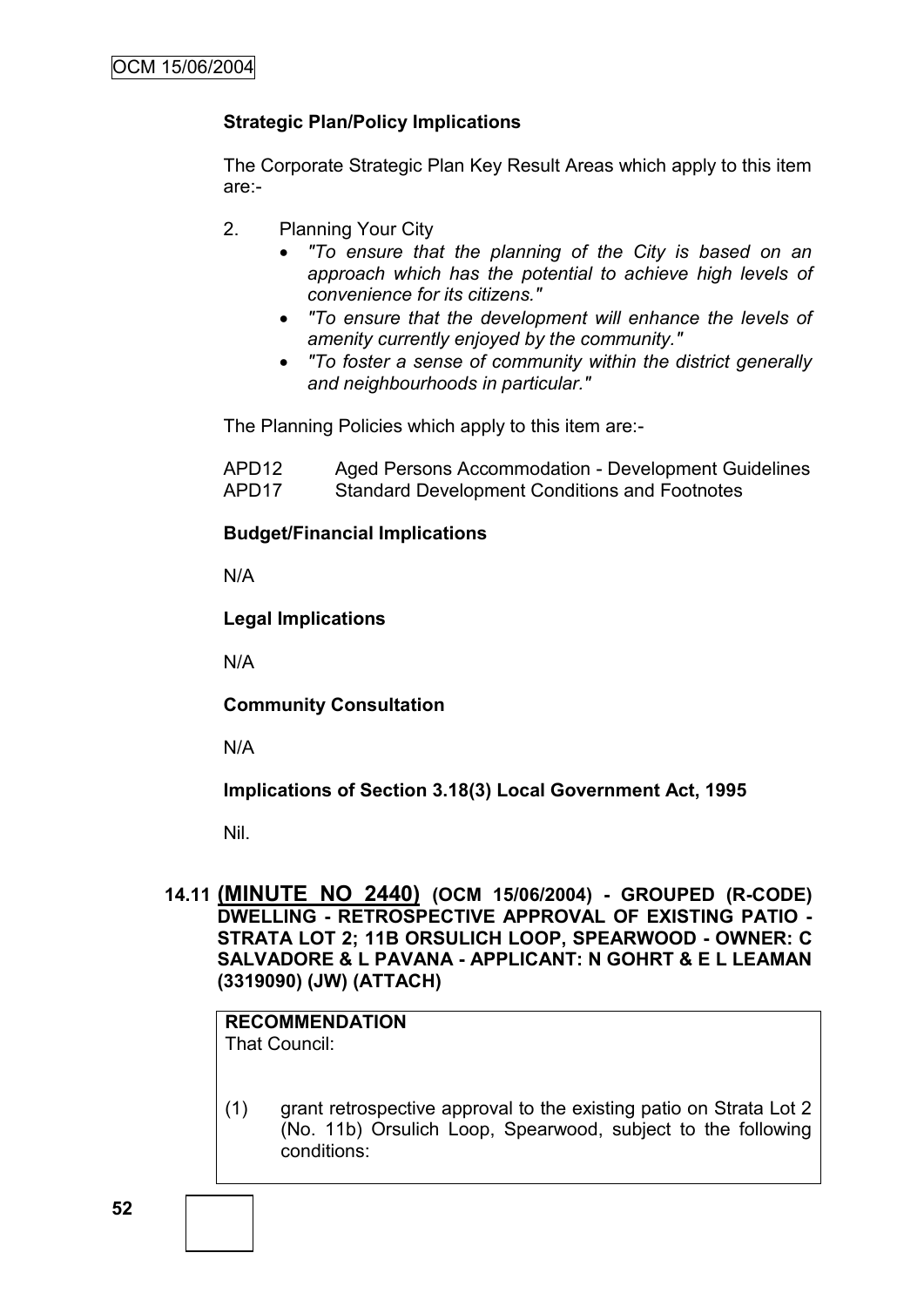## STANDARD CONDITIONS

- 1. Development can only be undertaken in accordance with the terms of the application as approved herein and any approved plans.
- 2. Nothing in the approval or these conditions shall excuse compliance with all relevant written laws in the commencement and carrying out of the development.
- 3. No wall, fence or landscaping greater than 0.75 metres in height measured from the natural ground level at the boundary, shall be constructed within 1.5 metres of a vehicular accessway unless such wall or fence is constructed with a 2 metre truncation.
- 4. All stormwater being contained and disposed of on-site to the satisfaction of the Council.

SPECIAL CONDITIONS

6. The proposed development shall be clad or coloured to complement the surroundings, and/or adjoining developments, in which it is located.

#### **FOOTNOTES**

- 1. The development is to comply with the requirements of the Building Code of Australia.
- (2) issue a Schedule 9 Notice of Determination on Application for Planning Approval to the applicant.

#### **COUNCIL DECISION**

MOVED Clr S Limbert SECONDED Clr I Whitfield that the recommendation be adopted.

**CARRIED 10/0**

#### **Background**

| ZONING:    | MRS:                    | I URBAN                                   |
|------------|-------------------------|-------------------------------------------|
|            |                         | TPS3: RESIDENTIAL R30                     |
| LAND USE:  | 2 Grouped Dwellings     |                                           |
| LOT SIZE:  | Strata Lot 2 - 515 $m2$ |                                           |
| USE CLASS: |                         | Single (R-Code) House 'P' (Permitted) Use |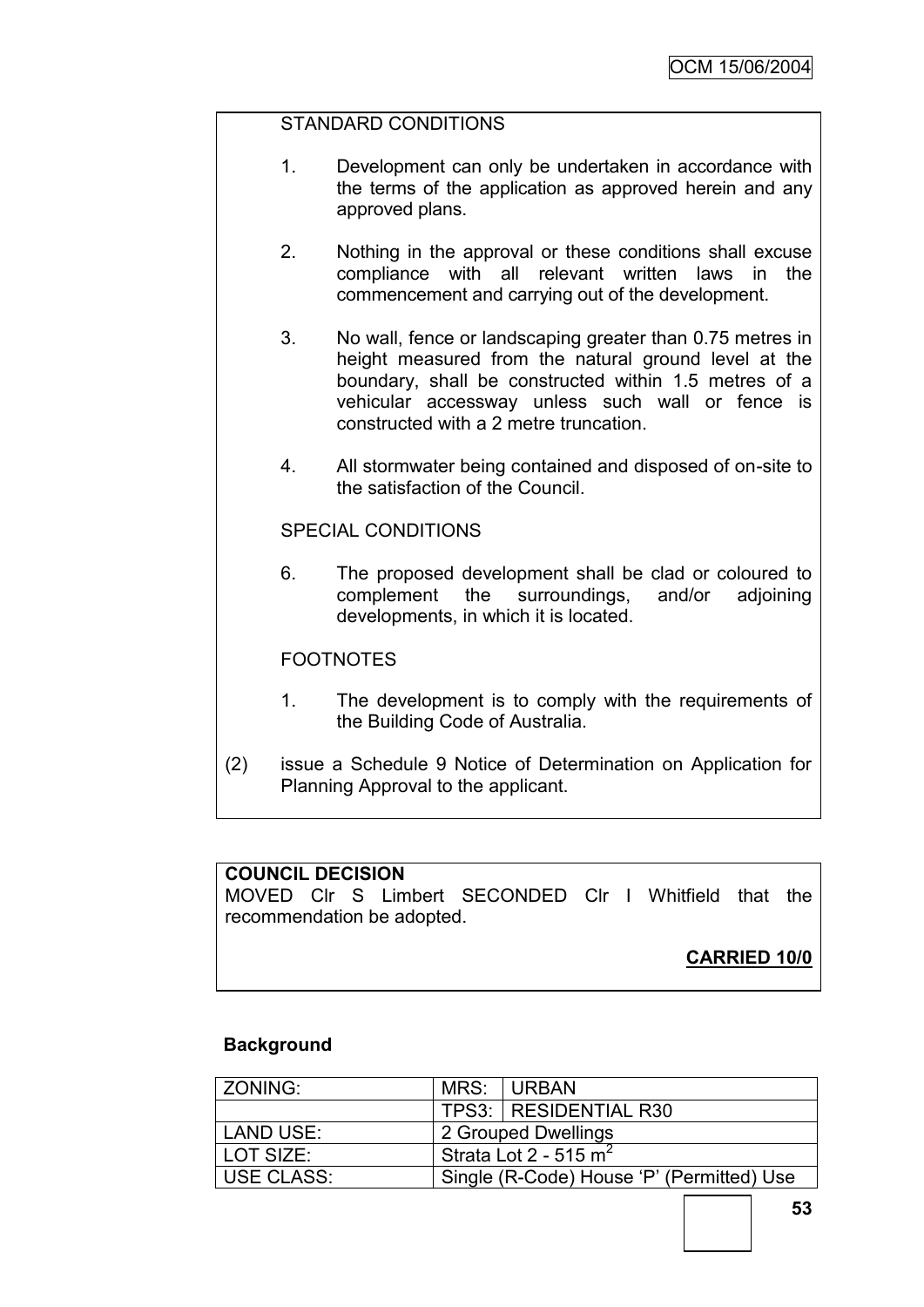## **Submission**

The applicant seeks retrospective approval for an existing patio at 11b Orsulich Loop, Spearwood. Plans of the proposal are contained in the Agenda attachments.

## **Report**

As the patio exists the application is referred to Council for determination. The City does not have delegated authority to approve retrospective applications, but the Council does, pursuant to Clause 8.4 of Town Planning Scheme No. 3.

Confirmation was provided from a Certified Practice Engineer that the existing patio is structurally sound and complies with the Australian Standards and with the Building Code of Australia, but this is not a prerequisite to grant planning approval.

The patio does not detract from the streetscape or the adjoining owners visual amenity. The eaves setback of 500mm instead of 750mm from the side boundary is accepted as a variation to the Codes, given that there were no objections from the adjoining owner.

No further action is recommended in respect to the unlawful development, given that the owner has now sought approval. Given the above it is recommended that the retrospective approval be given.

## **Strategic Plan/Policy Implications**

The Corporate Strategic Plan Key Result Areas which apply to this item are:-

- 1. Managing Your City
	- *"To conduct Council business in open public forums and to manage Council affairs by employing publicly accountable practices."*
- 2. Planning Your City
	- *"To ensure that the planning of the City is based on an approach which has the potential to achieve high levels of convenience for its citizens."*
	- *"To ensure that the development will enhance the levels of amenity currently enjoyed by the community."*
- 3. Conserving and Improving Your Environment
- *"To conserve the character and historic value of the human and built environment."*
- *"To ensure that the development of the district is undertaken in such a way that the balance between the natural and human environment is maintained."*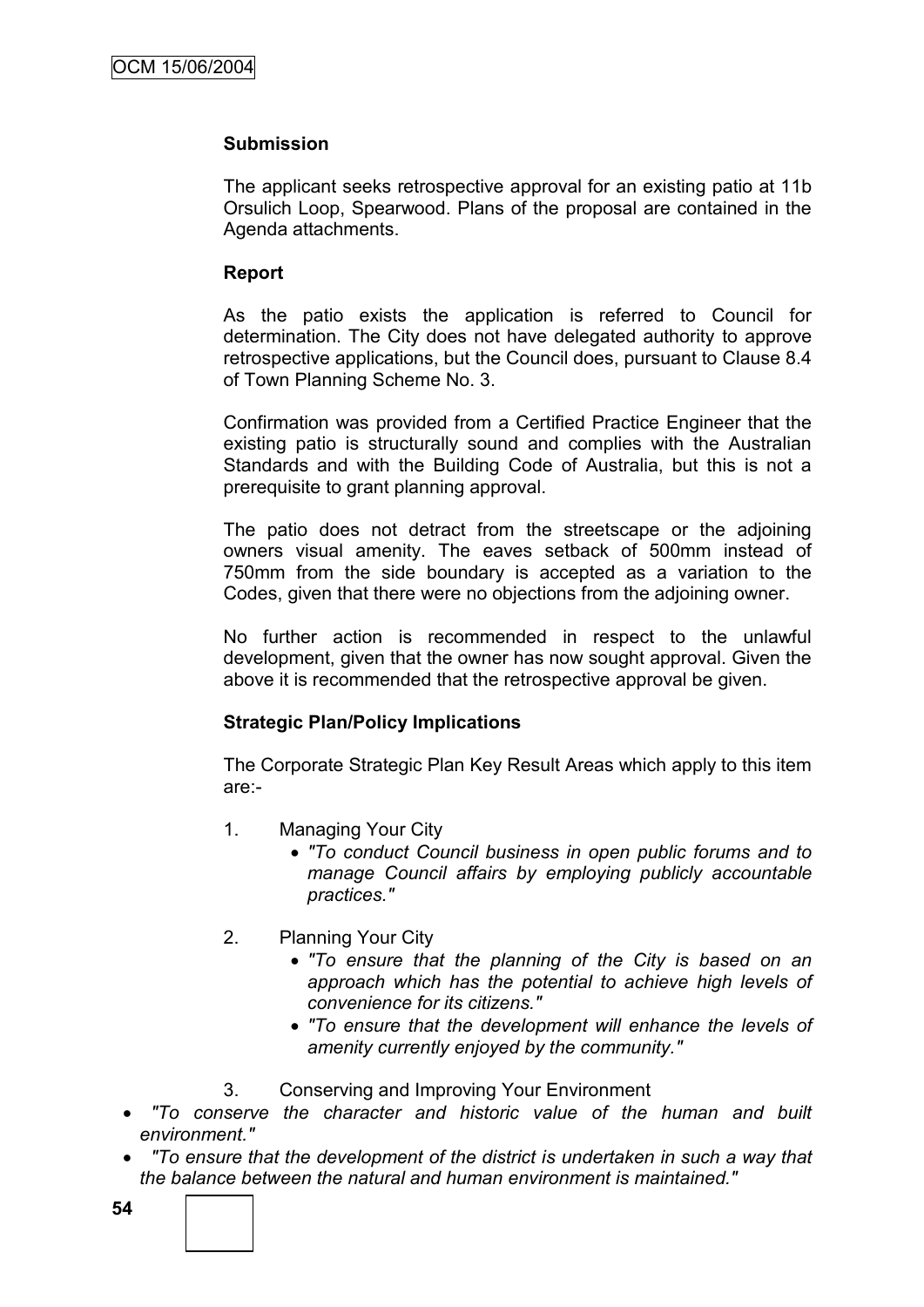The Planning Policies which apply to this item are:-

APD17 Standard Development Conditions and Footnotes APD18 Outbuildings

## **Budget/Financial Implications**

N/A

**Legal Implications**

N/A

## **Community Consultation**

N/A

**Implications of Section 3.18(3) Local Government Act, 1995**

Nil.

# **14.12 (MINUTE NO 2441) (OCM 15/06/2004) - EXISTING ABRASIVE BLASTING AND SPRAY PAINT WORKSHOP - LOT 150 CUTLER ROAD, JANDAKOT - OWNER/APPLICANT: COOK INDUSTRIAL MINERALS PTY LTD (5500001) (ACB) (ATTACH)**

# **RECOMMENDATION**

That Council:

(1) grant retrospective approval for an Abrasive Blasting and Spray Paint Workshop on Lot 150 Cutler Road, Jandakot, subject to the following conditions:

## STANDARD CONDITIONS

- 1. Development may be carried out only in accordance with the terms of the application as approved herein and any approved plan.
- 2. Nothing in the approval or these conditions shall excuse compliance with all relevant written laws in the commencement and carrying out of the development.
- 3. The premises shall be kept in a neat and tidy condition at all times by the owner/occupier to the satisfaction of the Council.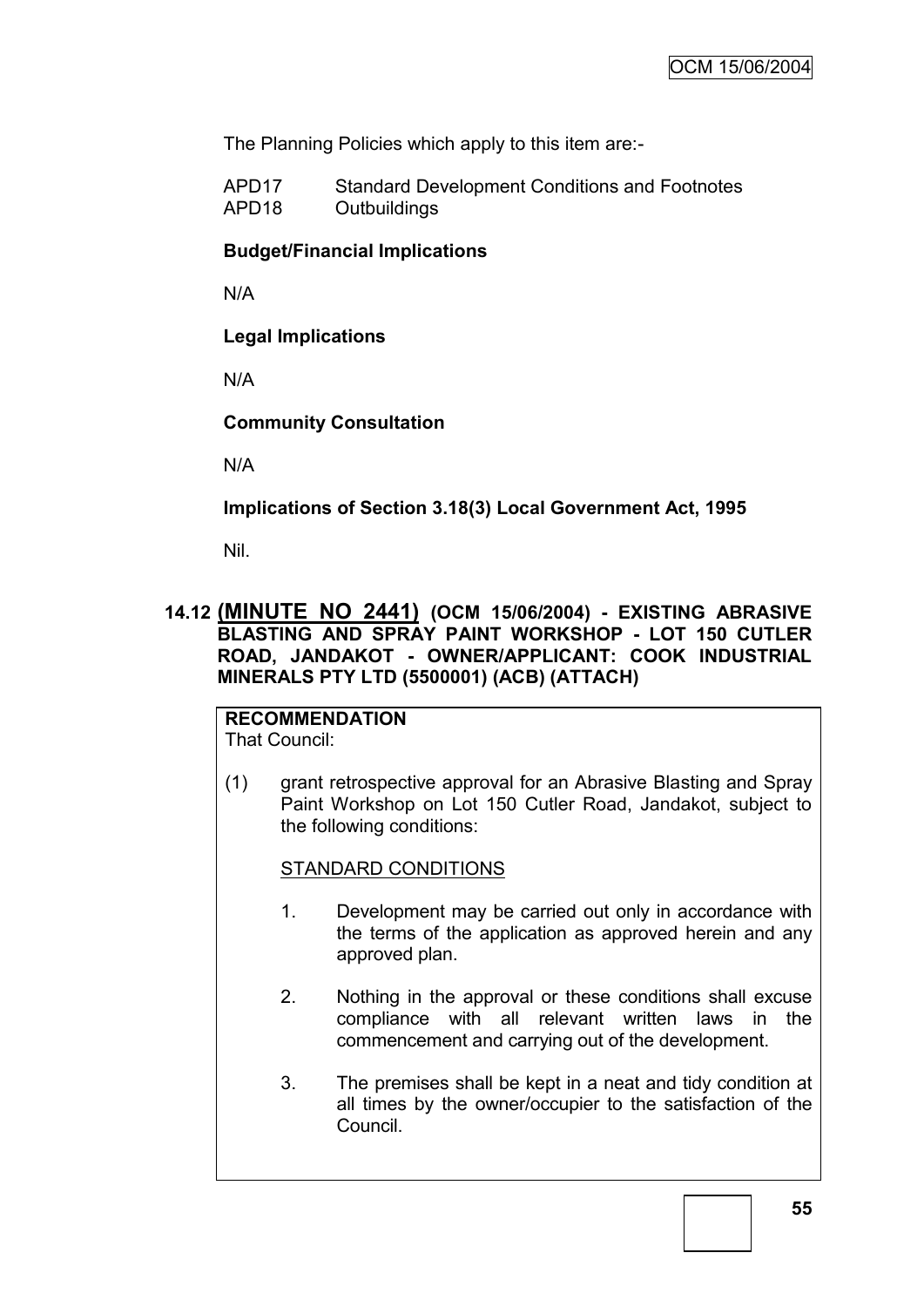## SPECIAL CONDITIONS

- 4. The abrasive blasting and spray paint activities to be carried out in a grit chamber or blasting enclosure with efficient dust collectors to contain dust and spray drift on the property.
- 5. Spray paint activities to be carried out in an enclosed area to ensure that spray drift is contained on site.
- 6. The approval conditions of the Department for Environmental Protection form conditions under this approval.
- 7. The proponent is required to conduct all activities in accordance with the Water and Rivers Commission Registration Application number 00882.

# FOOTNOTES

- 1. The development is to comply with the requirements of the Building Code of Australia.
- 2. The approval of the Environmental Protection Authority is required prior to development under the provisions of the Environmental Protection Act 1986.
- 3. This approval is issued by the Council under its Town Planning Scheme, and approvals or advice by other agencies may be required, and it is the responsibility of the applicant to ensure that all other approvals/advice are issued prior to commencing development or use of the land, and a copy of the approval/advice should be provided to the Council.
- 4. Until the Council has issued a Certificate of Classification under Regulation 20 of the Building Regulations 1989, there shall be no approval to use the building for the purposes of the development herein conditionally approved and the land shall not be used for any such purpose.
- 5. The use of the premises must comply with the Department of Environmental Protection's Code of Practice (Abrasive Blasting and Spray Painting).
- 6. The development is to comply with the *Environmental Protection Act 1986* which contains penalties where noise limits exceed those prescribed by the *Environmental Protection (Noise) Regulations 1997*.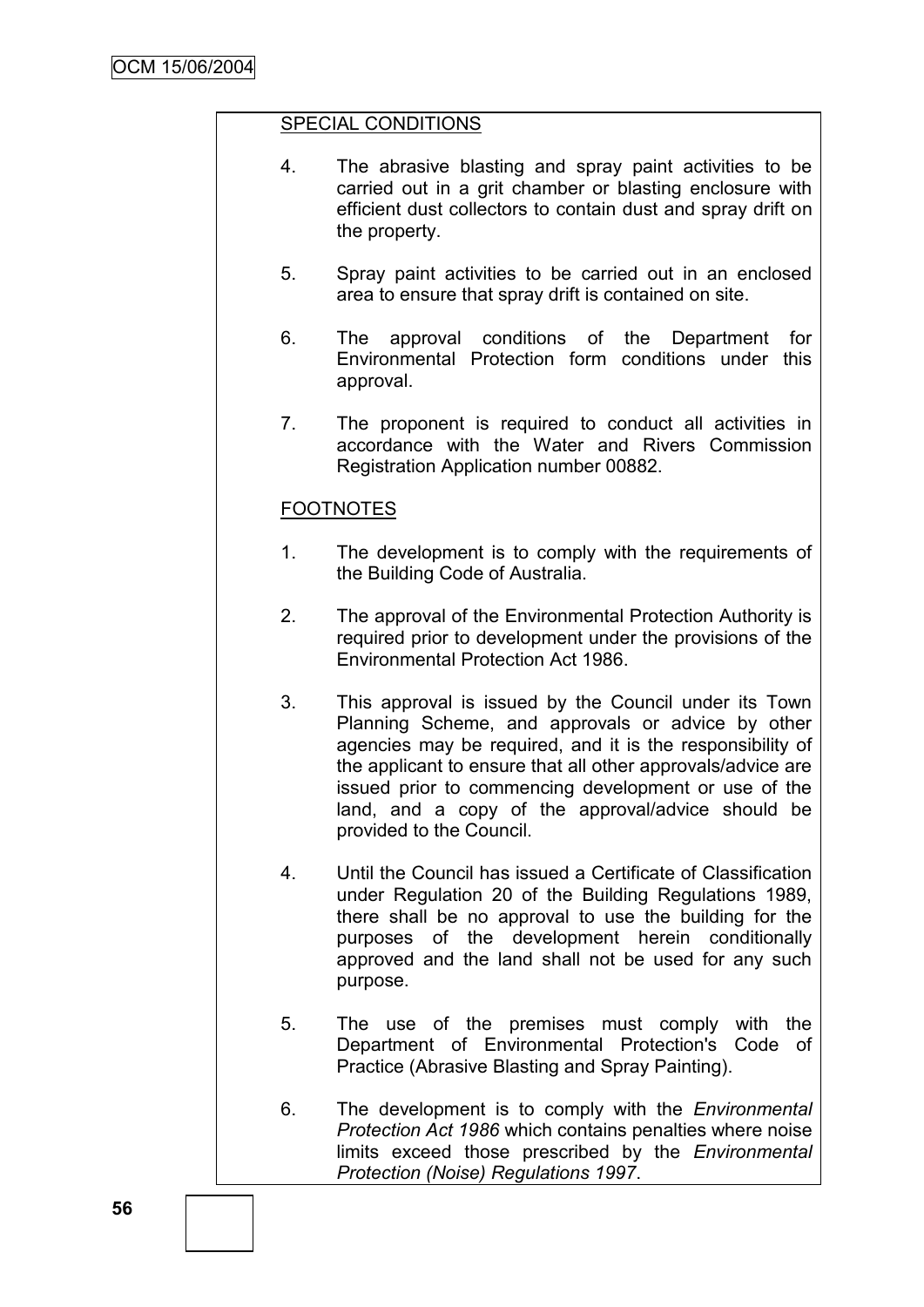- 7. The operations should comply with all environmental standards as specified in any works approvals, licence, conditions of approval applied under the *Environmental Protection Act 1986*.
- 8. The project area is located within the Jandakot Groundwater Area, which is proclaimed under the *Rights in Water and Irrigation Act 1914*. This means there is a requirement to obtain a Groundwater Licence should groundwater draw be necessary for irrigating greater than 0.2 hectares in size (i.e. Public Open Space). The issue of a Licence is not guaranteed but if issued will contain a number of conditions including the quantity of water that can be pumped each year. If there is an existing license for the property, it may need to be amended to change the purpose or area. Please contact Kym Del Casale from the Allocation Section of the Kwinana-Peel Region Office on 9411 1710 for more detailed information on licensing.
- 9. The subject land is located within the Jandakot Underground Water Pollution Control Area (UWPCA), which has been declared for Priority 3 (P3) source protection. Priority 3 (P3) source protection areas are defined to manage the risk of pollution to the water source. P3 areas are declared over land where water supply sources co-exist with other land uses such as residential, commercial and light industrial developments. There is restriction on land uses considered to have significant pollution potential.
- 10. The applicant should refer to the *Water Quality Protection Notes on Land Use Compatibility in Public Drinking Water Source Areas* for a list of compatible and conditional land uses for P3 areas. This publication is available at <http://www.wrc.wa.gov.au/protect/policy/WQPN.htm>

## **COUNCIL DECISION**

MOVED Clr S Limbert SECONDED Clr I Whitfield that the recommendation be adopted.

**CARRIED 10/0**

#### **Background**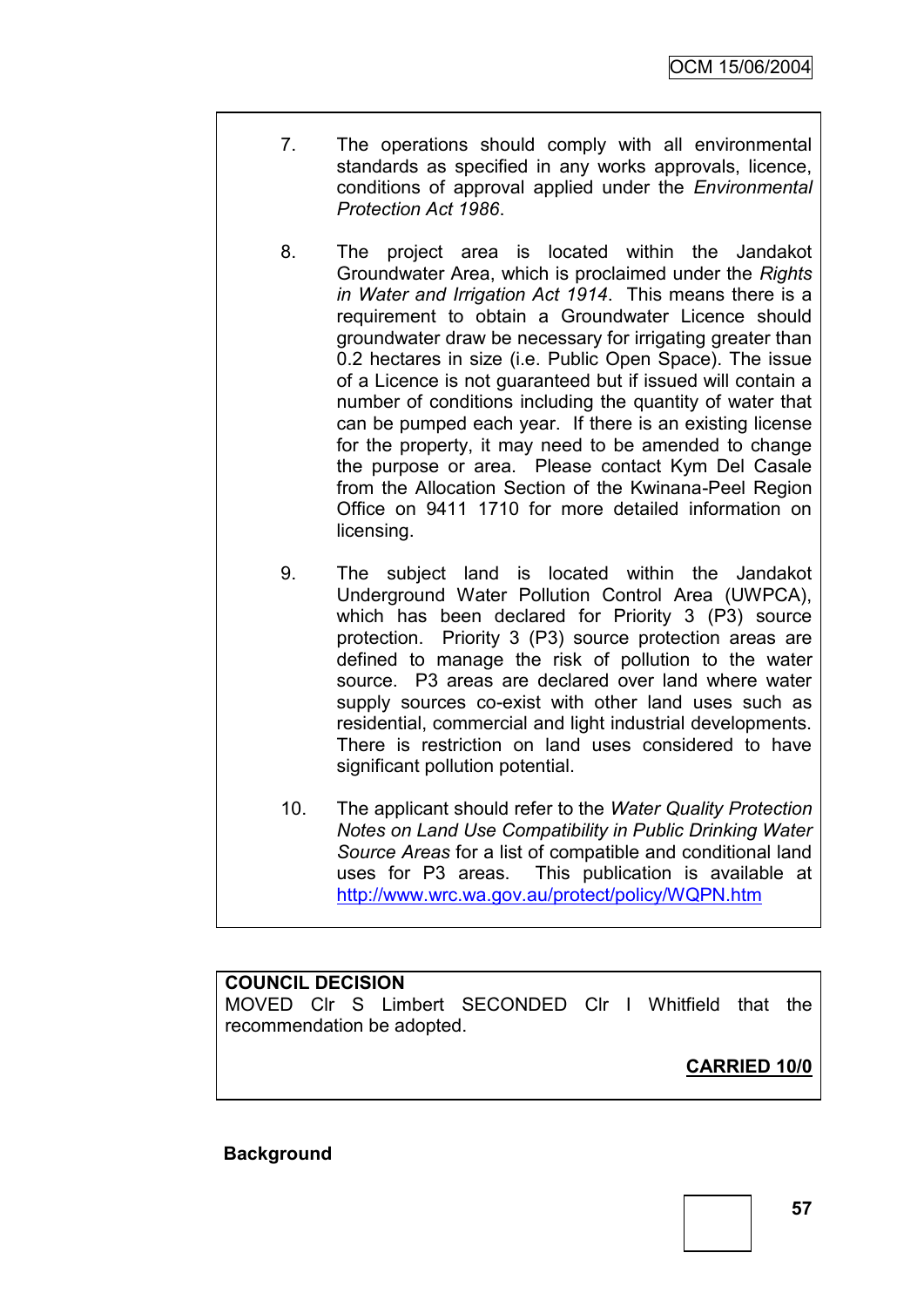| ZONING:           | MRS:                                                | Industrial |  |
|-------------------|-----------------------------------------------------|------------|--|
|                   | TPS3:                                               | Industry   |  |
| <b>LAND USE:</b>  | Industrial                                          |            |  |
| LOT SIZE:         | 3.2375ha                                            |            |  |
| AREA:             | Within 100sqm shed                                  |            |  |
| <b>USE CLASS:</b> | General Industry (Licensed) – Abrasive Blasting "D" |            |  |
|                   | <b>Discretionary Use</b>                            |            |  |

The background relevant to this proposal is:-

- This application is in response to a complaint received by an adjoining owner regarding spray paint from a nearby premises.
- The Department for Environmental Protection has not issued a license for sand blasting from the premises.
- The City has not issued a planning approval for carrying out sand blasting and spray paint activities on the premises.
- The applicant has submitted an application to the Department for Environmental Protection to undertake abrasive blasting activities. DoE Officers have advised that a determination is imminent.

## **Submission**

The proposal is to seek Council approval for abrasive blasting and spray painting activities within an existing 10m by 10m shed on the subject site.

- Abrasive blasting is a method of cleaning steel and other surfaces for the application of protective coatings. Items should be blasted only in grit chambers or blasting enclosures in established and licensed abrasive blasting premises.
- Spray painting is to atomise liquid paint into a fine spray and direct it onto the surface being painted. This activity generates overspray and provision should be made to collect it with a recovery system.

## **Report**

Abrasive blasting is a Prescribed Premises – (Category No 5 in Schedule 2 of the Environmental Protection Regulations 1987 (page 61) – Abrasive Blasting Operations. The applicant is in the process of seeking a license from the Department for Environmental Protection to carry out abrasive blasting activities.

Both abrasive blasting and spray paint activities must be conducted following an environmental code of practice outlined by the Environmental Protection Authority to ensure that the operations will cause little, if any, adverse environmental effects.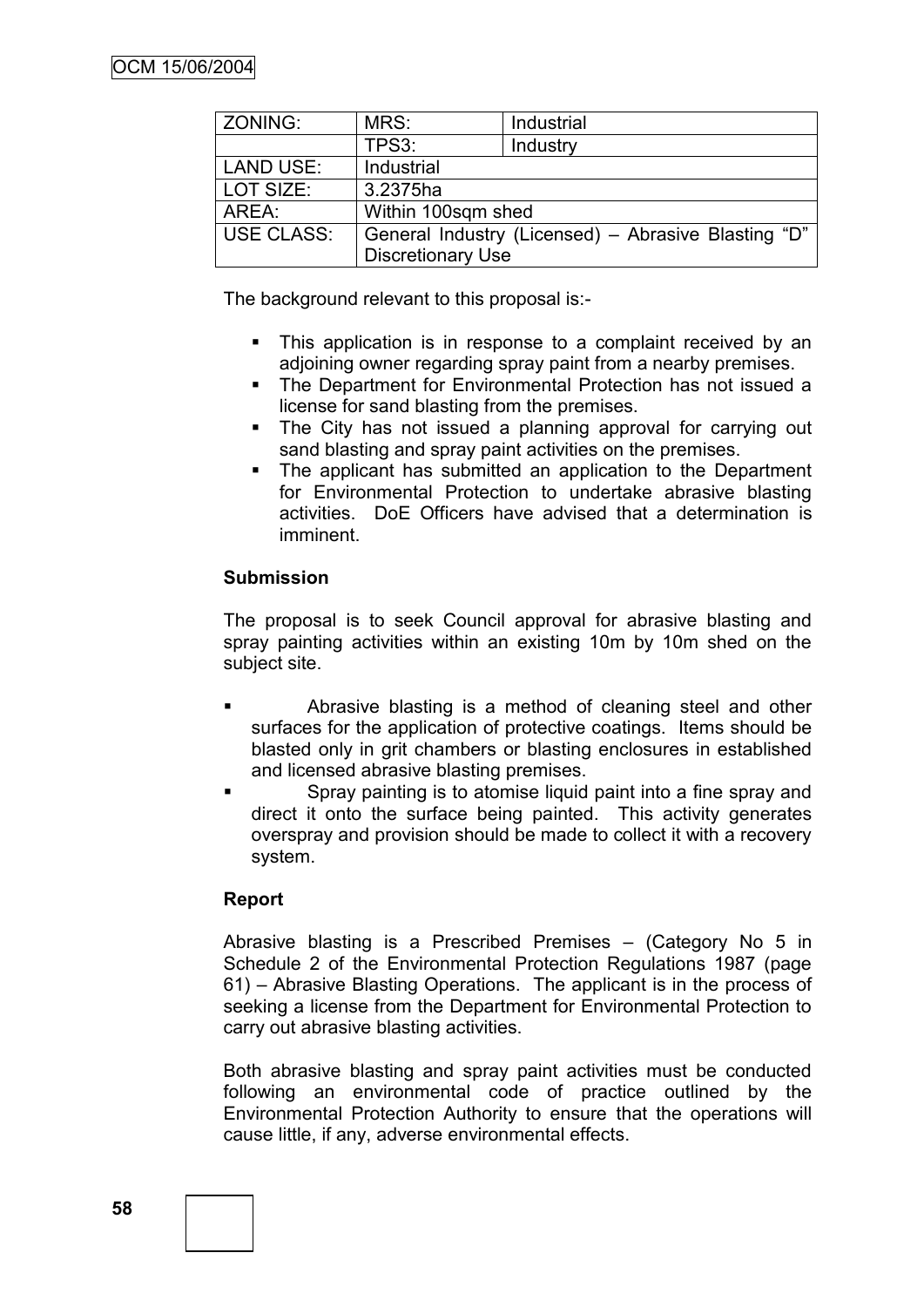As the property is within a general industrial estate the proposal is acceptable from a planning point of view provided the abrasive blasting is confined to a grit chamber or blasting enclosure with efficient dust collectors to contain dust and spray drift on the property and that spray paint activities are carried out in an enclosed area to ensure that spray drift is also contained on site.

# **Strategic Plan/Policy Implications**

The Corporate Strategic Plan Key Result Areas which apply to this item are:-

- 2. Planning Your City
	- *"To ensure that the planning of the City is based on an approach which has the potential to achieve high levels of convenience for its citizens."*
	- *"To ensure that the development will enhance the levels of amenity currently enjoyed by the community."*
	- *"To foster a sense of community within the district generally and neighbourhoods in particular."*

The Planning Policies which apply to this item are:-

- APD10 Discretion to Modify Development Standards
- APD17 Standard Development Conditions and Footnotes
- APD33 Town Planning Scheme No. 3 Provisions

# **Budget/Financial Implications**

N/A

# **Legal Implications**

N/A

**Community Consultation**

N/A

**Implications of Section 3.18(3) Local Government Act, 1995**

Nil.

# **14.13 (MINUTE NO 2442) (OCM 15/06/2004) - PROPOSED CLOSURE OF PORTION OF ROAD RESERVE BETWEEN 31 AND 32 HARING GREEN, ATWELL (451031) (KJS) (ATTACH)**

**RECOMMENDATION** That Council request the Minister for Planning and Infrastructure close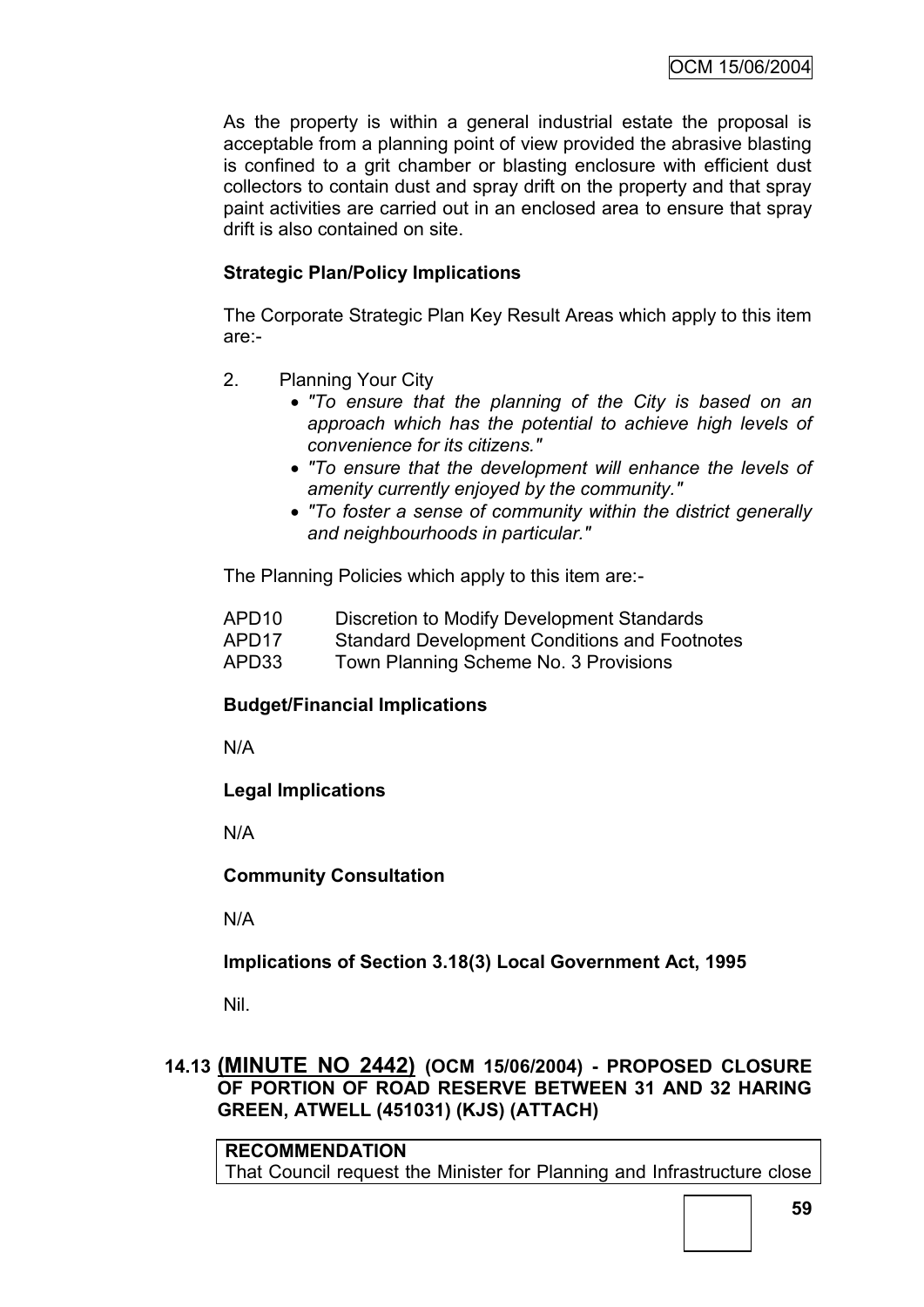portion of Haring Green, Atwell between No. 31 and No. 32, pursuant to Section 58 of the Land Administration Act 1997.

### **COUNCIL DECISION**

MOVED Clr S Limbert SECONDED Clr I Whitfield that the recommendation be adopted.

**CARRIED 10/0**

### **Background**

The portion off Haring Green road reserve was created on survey plan 18635. The area has been utilised as a pedestrian accessway (PAW) through to Empress Crescent.

#### **Submission**

A petition signed by the residents of 49 properties in the vicinity has been received requesting that the "accessway" between Haring Green and Empress Court be closed.

#### **Report**

Although the tenure of the land is road reserve, the use of the land has been for pedestrian access.

A planning report prepared by Council officers concluded that closing pedestrian and cycle access at this point would not have an adverse impact on accessibility by residents to the future Jandakot transit station, public open space, bus stops and primary school.

The owners either side of the area to be closed have agreed to purchase the land.

The service authorities will forward their requirements once the closure has taken effect.

The proposal was advertised and at the conclusion of the statutory period no objections were received.

Following a report to the Minister, the Department for Planning and Infrastructure will have the portions of land identified on a survey plan and then arrange the transfer of the land to each of the owners.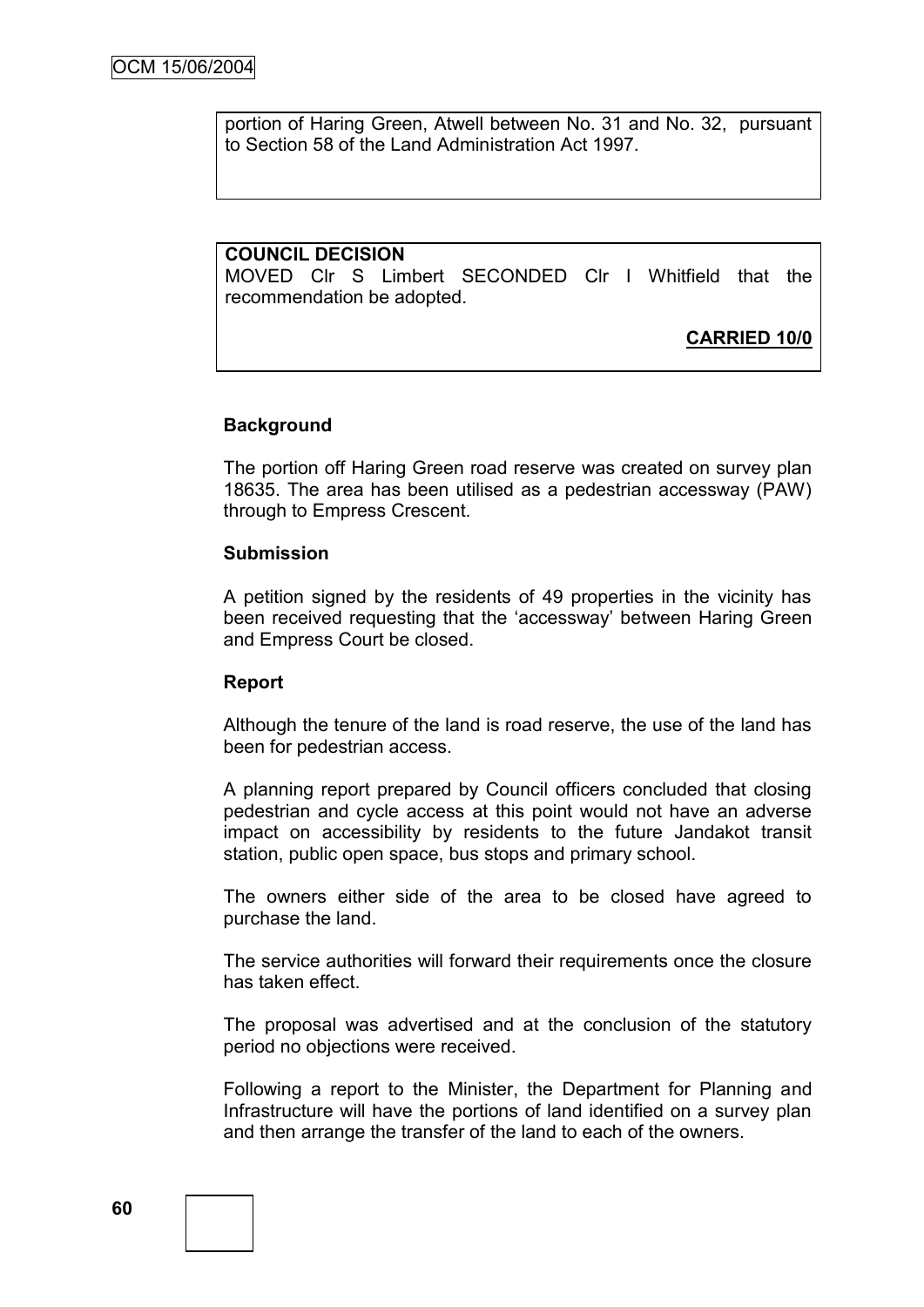It will be the responsibility of the owners to remove the concrete path and install a new boundary fence.

The land shown as PAW off Empress Crescent will remain as PAW. Currently the appearance of the Paw is that of a normal verge or garden in front of 7 Empress Crescent, Atwell.

The owner of 9 Empress Crescent is in favour of the proposal as recommended.

# **Strategic Plan/Policy Implications**

The Corporate Strategic Plan Key Result Areas which apply to this item are:-

- 2. Planning Your City
	- *"To ensure that the development will enhance the levels of amenity currently enjoyed by the community."*

# **Budget/Financial Implications**

N/A

## **Legal Implications**

N/A

## **Community Consultation**

The proposal has been advertised for the statutory period.

## **Implications of Section 3.18(3) Local Government Act, 1995**

Nil.

# **14.14 (MINUTE NO 2443) (OCM 15/06/2004) - PROPOSED CLOSURE OF PORTION OF TAPPER ROAD, ATWELL (450053) (KJS) (ATTACH)**

## **RECOMMENDATION**

That Council request that the Minister for Planning and Infrastructure close portion of Tapper Road, Atwell, pursuant to Section 58 of the Land Administration Act 1997, subject to the owner of Lot 31 Tapper Road transferring free of cost 281 square metres of Lot 31 to the crown for road widening purposes.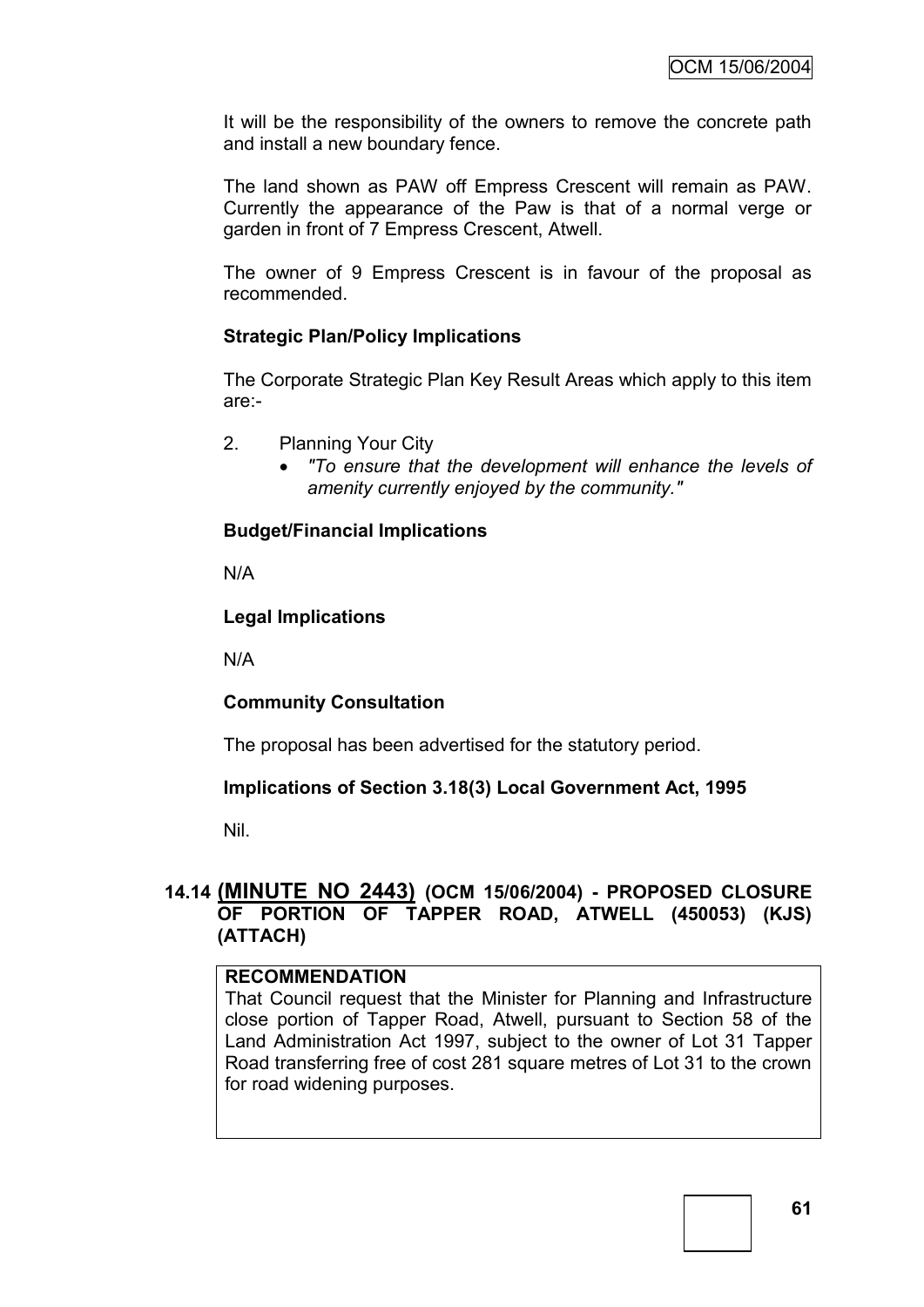## **COUNCIL DECISION**

MOVED Clr S Limbert SECONDED Clr I Whitfield that the recommendation be adopted.

# **CARRIED 10/0**

## **Background**

The section of Tapper Road reserve was created before the special rural subdivision to the east, and the residential subdivision to the west of Tapper Road were created.

#### **Submission**

The owner of Lot 31 has requested a realignment of the common boundary of his land and the unconstructed portion of Tapper Road to enable him to fence and clear firebreaks with a minimum amount of vegetation clearing.

### **Report**

The road closure and road widening as proposed will minimise the removal of natural vegetation as a result of establishing a fence line and firebreak.

The area remaining is sufficient for the passage of pedestrians, who will be able to walk from the special rural properties on Myall Place and beyond to the school and other facilities in the residential area west of Tapper Road.

The owner of Lot 31 has agreed to engage a Licensed Surveyor and apply to the Western Australian Planning Commission for approval to cede the 281 square metres of the southern-most section of Lot 31 to road widening.

The pedestrian access will then be able to connect to either Shadwell Retreat or the western side of Tapper Road.

The proposal was advertised for the statutory period with no objections received.

The service authorities have all responded with no objections received.

## **Strategic Plan/Policy Implications**

The Corporate Strategic Plan Key Result Areas which apply to this item are:-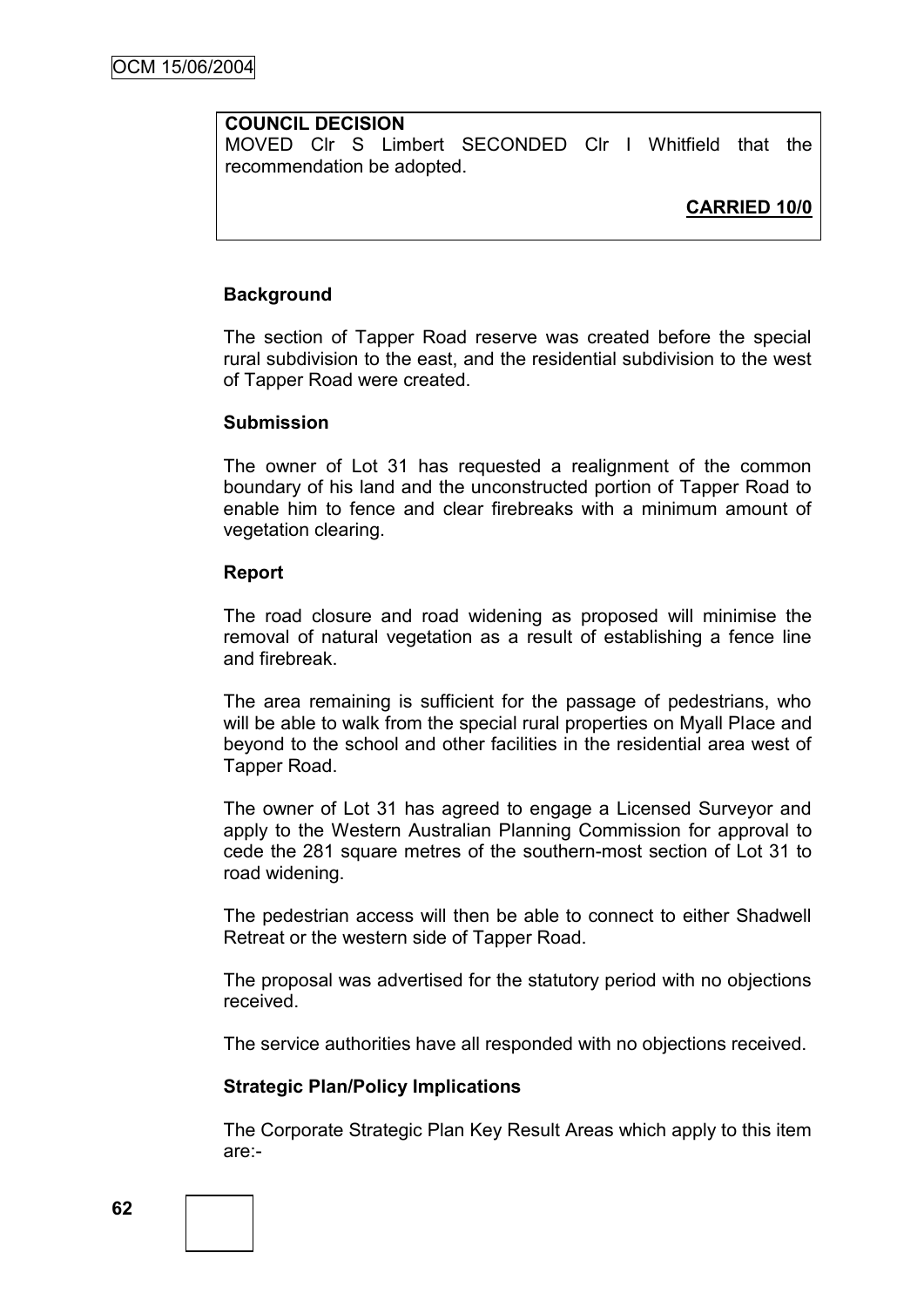- 2. Planning Your City
	- *"To ensure that the development will enhance the levels of amenity currently enjoyed by the community."*

# **Budget/Financial Implications**

N/A

**Legal Implications**

N/A

# **Community Consultation**

The proposal has been advertised for the statutory period.

# **Implications of Section 3.18(3) Local Government Act, 1995**

Nil.

# **14.15 (MINUTE NO 2444) (OCM 15/06/2004) - SOUTHERN METROPOLITAN REGIONAL COUNCIL COMMUNITY GREENHOUSE GASES PROJECT (9132) (PS/AJB) (ATTACH)**

**RECOMMENDATION** That Council:

- (1) advise the Southern Metropolitan Regional Council that:-
	- 1. The City of Cockburn endorses the Regional Community Greenhouse Project Action Plan 2004-2007 as prepared by the Southern Metropolitan Regional Council and agrees to extend the "cut  $-$  off date" as specified in the clause 11(b) of the Project Participants Agreement to the date specified as 30 June 2007; and
	- 2. The City reserves the right to review its endorsement and participation outlined above if any of the member Councils the subject to the Project Participants Agreement do not agree to the proposed extension to 30 June 2007.
- (2) allocate \$21,474 in the 2004/05 Budget to fund its proportion of the Regional Community Greenhouse Project Action Plan; and
- (3) include \$25,085 for 2005/2006 and \$25839 for 2006/2007, in the 2004/05 – 2008/09 Principal Activity Plan, to identify its proportional contribution for the Regional Community Greenhouse Project Action Plan.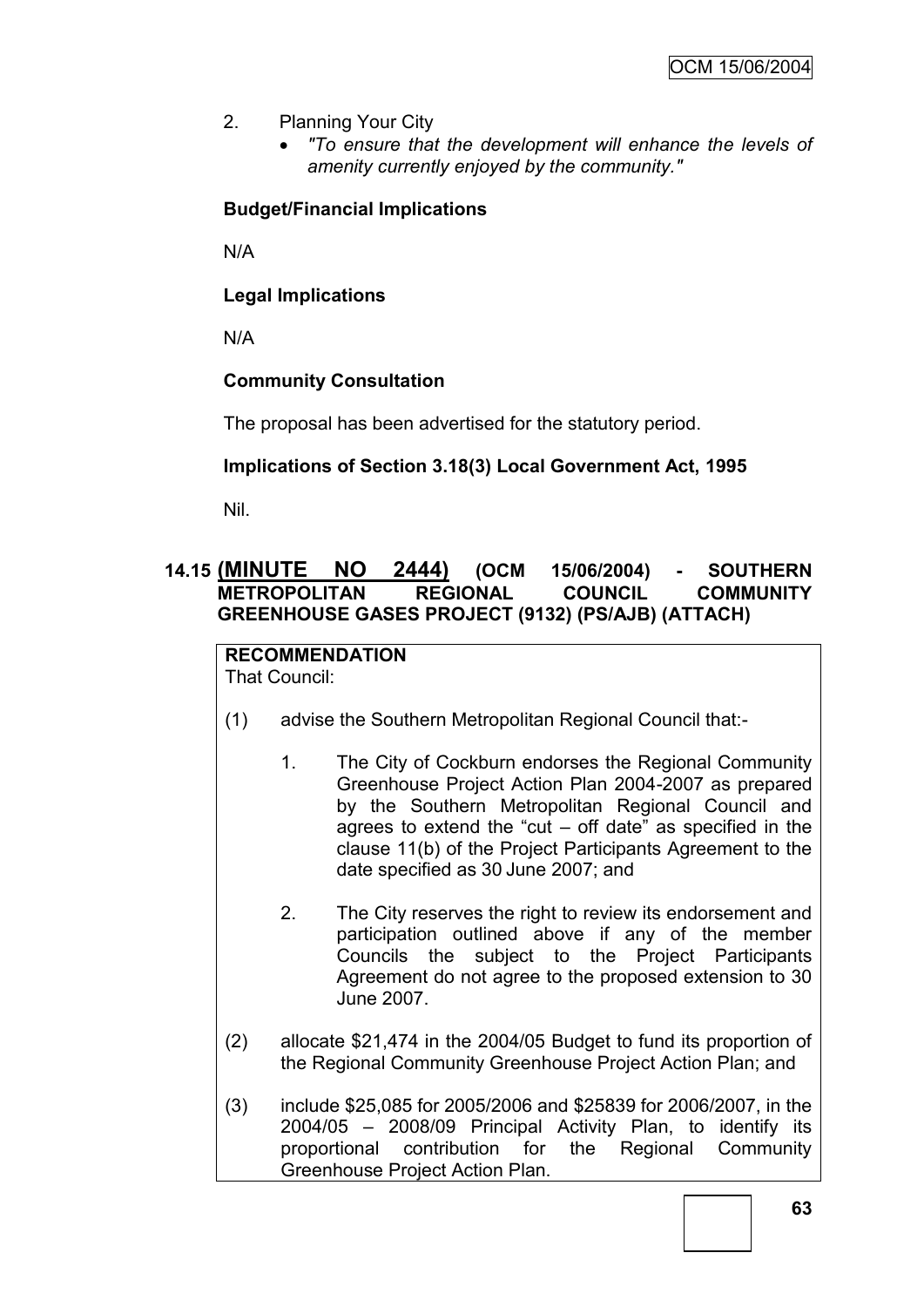## **TO BE CARRIED BY AN ABSOLUTE MAJORITY OF COUNCIL**

### **COUNCIL DECISION**

MOVED Clr M Reeve-Fowkes SECONDED Clr L Goncalves that the recommendation be adopted.

# **CARRIED BY ABSOLUTE MAJORITY OF COUNCIL 10/0**

### **Background**

At its meeting held in October 2001 Council adopted the Regional Community Greenhouse Gases Project and Strategic Plan. It was considered that a regional approach with other members of the Southern Metropolitan Regional Council (SMRC) was the best way of implementing the community component of the Cities for Climate Protection Program Milestone 3 – Local Action plan.

Council at its meeting held in December 2001 considered a report on the draft Project Participants Agreement for the Regional Community Greenhouse Gases Project through the SMRC and resolved as follows:-

- *"(1) confirm its agreement to contribute \$18,000 per annum towards the cost of employing a Regional Coordinator, to administer the Regional Greenhouse Project through the Southern Regional Metropolitan Council;*
- *(2) agree to the terms and conditions as outlined in the Project Participants" Agreement for the Regional Community Greenhouse Gases Project of the Southern Metropolitan Regional Council;*
- *(3) note that funding is for a period of 2 years with the possibility of an extension subject to the agreement of the participants; and*
- *(4) authorise the Chief Executive Officer to approve any minor variations as required to the Draft Project Participants" Agreement and arrange for the document to be executed."*

The report to the December 2001 meeting of Council noted that the project was for a 2 year project and would be reviewed to examine its effectiveness and consider extending the project into future years.

#### **Submission**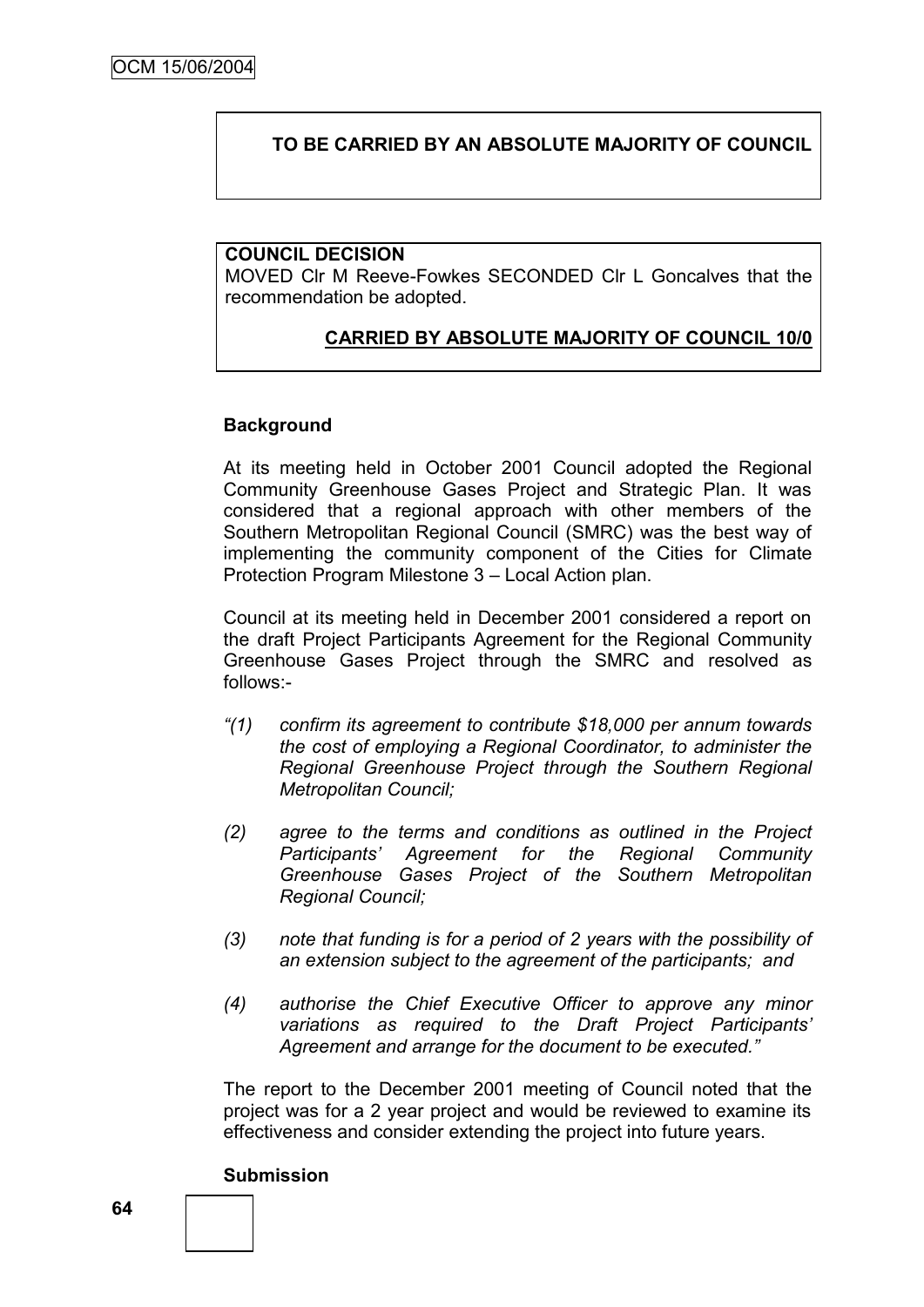By letter dated 5 April 2004 the SMRC submitted a review of the project to date and is seeking Council"s agreement to extend the project for a further 3 years. The submission includes an action plan and budget for the 3 year timeframe (see Agenda attachment for details).

# **Report**

In late September 2002 a two year funding of the SMRC Regional Greenhouse Gas Project commenced with the appointment of a Regional Greenhouse Coordinator (Stephanie Jennings) on a two year contract in accordance with the Project Agreement signed by the member Councils.

The SMRC Regional Greenhouse Gases Project currently has a cut off date of 22 September 2004.

Achievements of the project over the first 2 years include:-

- Development of an energy use behaviour change program for regional application through:
	- The successful piloting of Green Houses program to 300 residents in East Fremantle and Kwinana, part funded through a state Government grant,
	- Extension and further development of the Green Houses program to an estimated 400 residents in Canning, Melville, Cockburn and Rockingham, and
	- $\Box$  Input to the implementation and development of the award winning Living Smart pilot course in Fremantle.
- Investigation into alternative fuels and fuel efficiency options and performance evaluation of existing fuels (ULP, BP Ultimate, LS Diesel and LPG) in waste collection vehicles and selected light vehicles is underway.
- Research paper investigating 10 industry programs and recommending a path forward for a regional project with small to medium sized businesses.
- Greenhouse presentations to member Councils

Proposals for the next 3 years are detailed in the Agenda attachments but in summary are:-

1. Residential Greenhouse Project

Extension of the Green Houses Pilot and Living Smart Pilot programs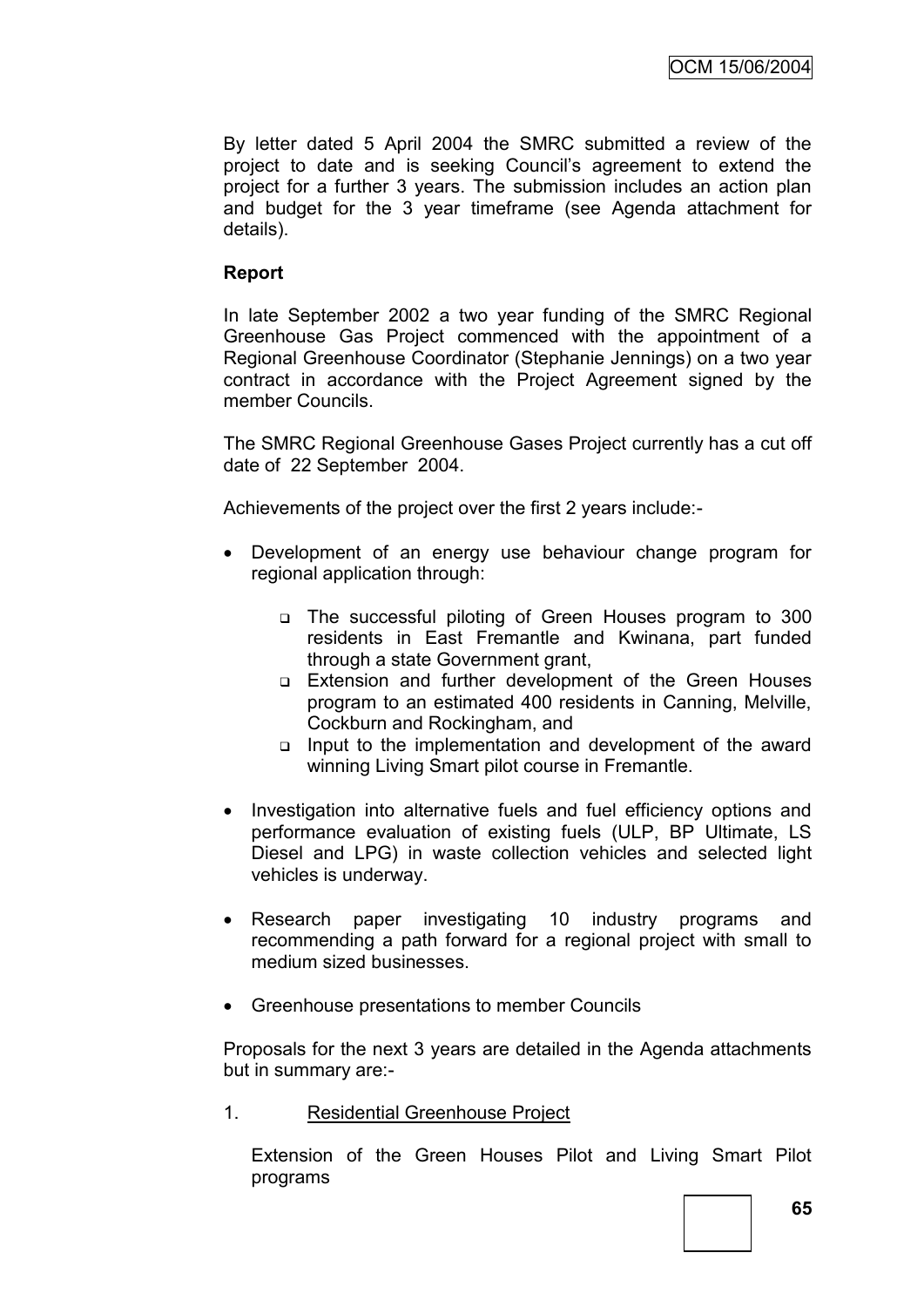## 2. Greenhouse Education – Greenhouses in School Community

Programs for school children that increases environmental awareness and participation.

## 3. Industry Greenhouse Abatement - Business Partnerships Project

To work with small to medium sized businesses to identify ways which can reduce their energy consumption through site specific assessments and through a supporting business association.

### 4. Alternative Fuels Project

Identification of new opportunities in alternative fuels and evaluation/trial.

### 5. Street Lighting Project

To determine ways to reduce energy consumption from street lighting and traffic lights.

The program outlined by SMRC is supported and it is recommended that Council agree to the proposed 3 year extension of the project.

Councils contribution so far has been \$18,000 per annum. Subject to all member Councils agreeing to participate for a further 3 years, it is estimated that the cost to Council will be has follows (see Agenda attachment for details):-

| 2004/2005 | \$21747 |
|-----------|---------|
| 2005/2006 | \$25085 |
| 2006/2007 | \$25839 |

## **Strategic Plan/Policy Implications**

The Corporate Strategic Plan Key Result Areas which apply to this item are:-

- 1. Managing Your City
	- *"To manage a fleet of plant and vehicles that contribute to the efficient operation of Council"s services."*
- 3. Conserving and Improving Your Environment
	- *"To conserve the quality, extent and uniqueness of the natural environment that exists within the district."*

## **Budget/Financial Implications**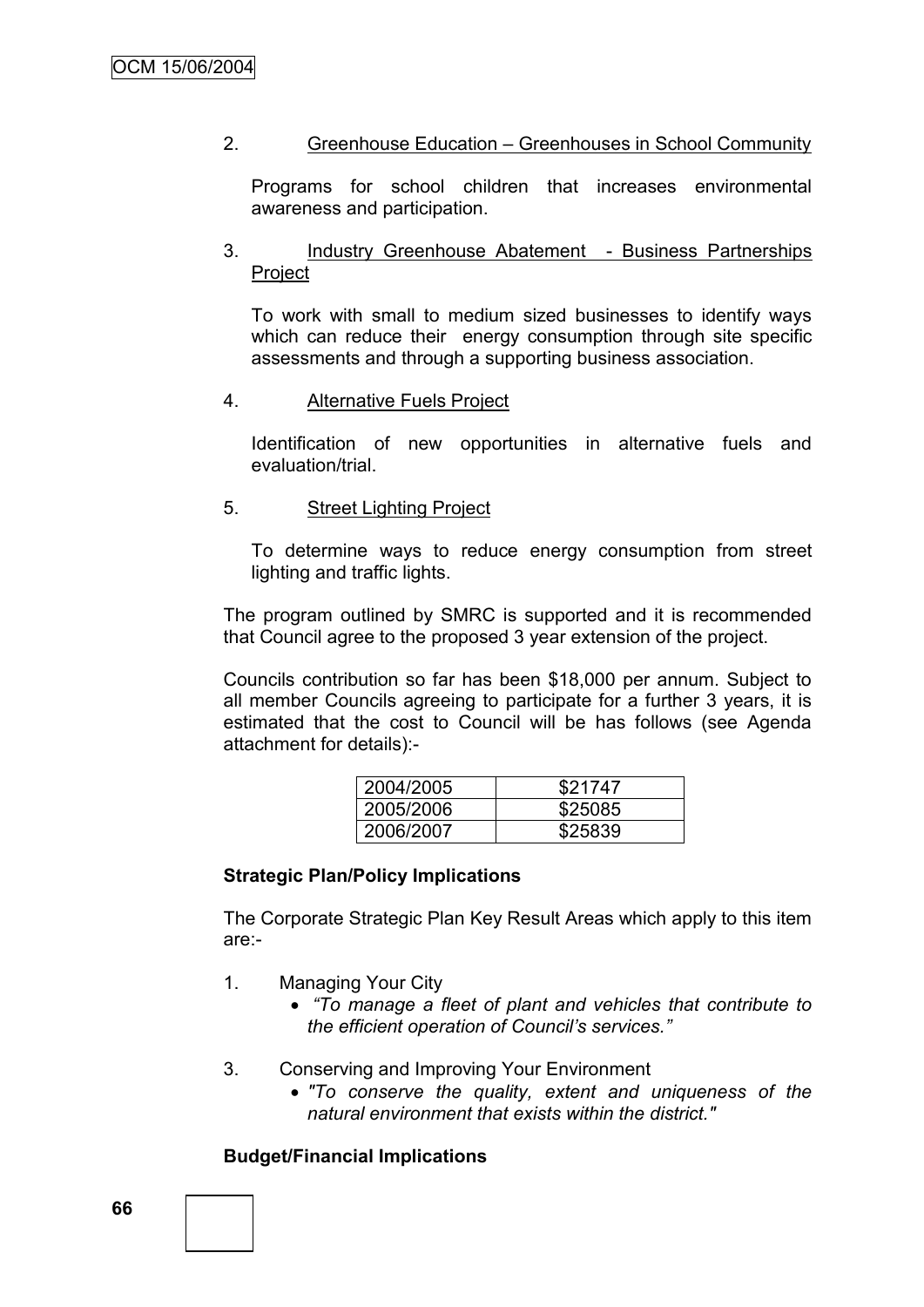The 2004/05 – 2008/09 Principal Activity Plan includes an amount of \$20,000 per annum for the next 3 years for this project and is proposed to be included in the draft 2004/05 Environmental Management Services budget.

The revised costs for 2004 to 2007 will need to be included in the 2004/05 budget and the Principal Activity Plan.

# **Legal Implications**

N/A

### **Community Consultation**

N/A

# **Implications of Section 3.18(3) Local Government Act, 1995**

Nil.

# **DECLARATION OF CONFLICT OF INTEREST**

The Presiding Member read a written declaration received from Clr Kevin Allen on Item 14.16. The nature of the interest being that he lives at the house which is the subject of the recommendation.

CLR ALLEN LEFT THE MEETING AT THIS STAGE THE TIME BEING 7.44 PM

# **14.16 (MINUTE NO 2445) (OCM 15/06/2004) - EXISTING RETAINING WALL - RETROSPECTIVE APPROVAL - LOT 64; 4 CHRISTINE CRESCENT, COOGEE - OWNER/APPLICANT: K J & D J ALLEN (3309852) (MD) (ATTACH)**

#### **RECOMMENDATION** That Council:

(1) grant retrospective approval to the retaining wall on Lot 64 (No. 4) Christine Crescent, Coogee, subject to the following conditions:

### STANDARD CONDITIONS

1. All stormwater being contained and disposed of on-site to the satisfaction of the Council.

FOOTNOTES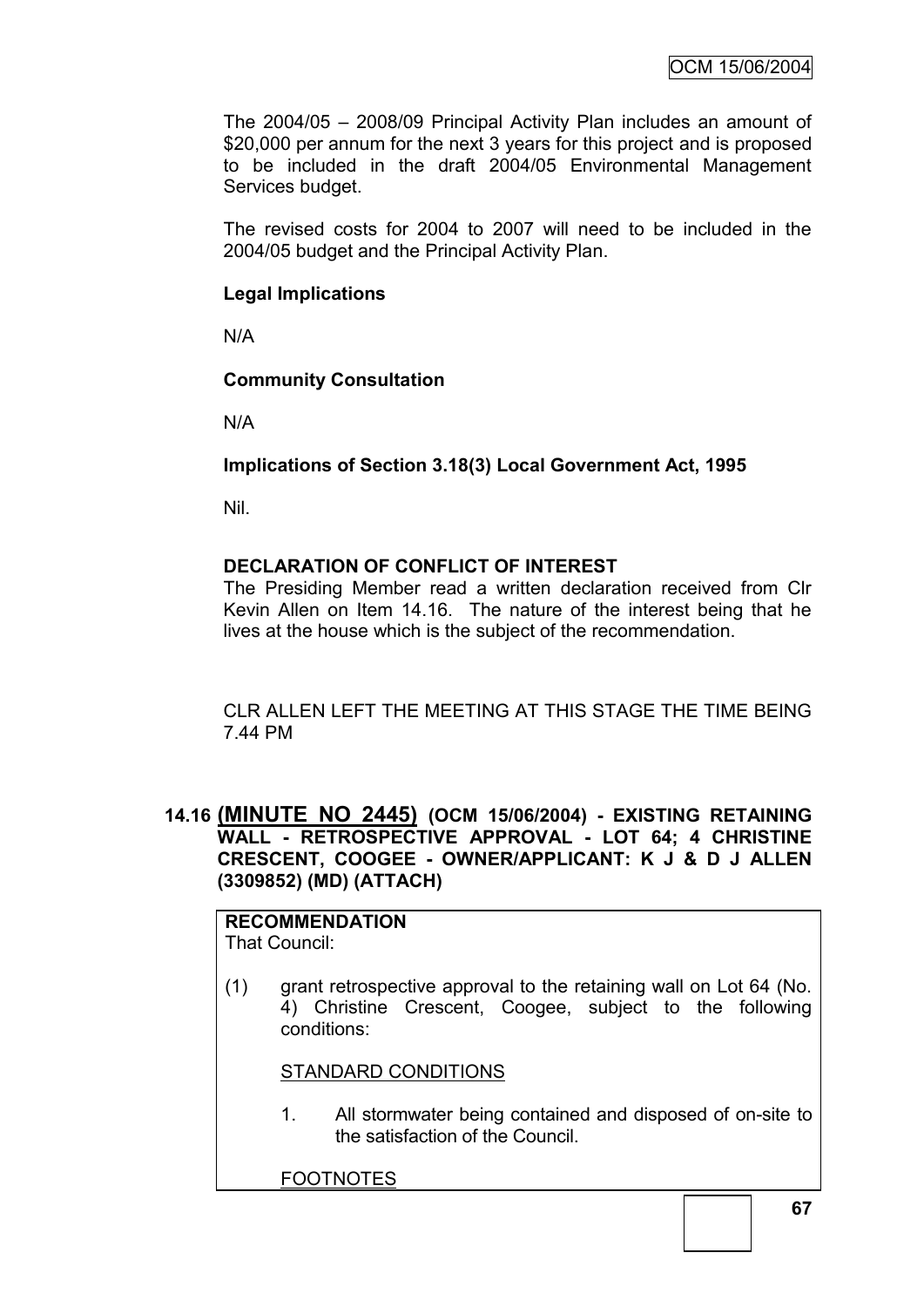- 1. The development is to comply with the requirements of the Building Code of Australia.
- (2) issue a Schedule 9 Notice of Determination on Application for Planning Approval to the applicant; and
- (3) advise the owner that because the retaining wall has been constructed, the Council is unable to issue a building licence retrospectively.

### **COUNCIL DECISION**

MOVED Clr A Tilbury SECONDED Clr I Whitfield that the recommendation be adopted.

**CARRIED 9/0**

#### **Background**

| ZONING:    | MRS: Urban            |                         |
|------------|-----------------------|-------------------------|
|            |                       | TPS3:   Residential R20 |
| LAND USE:  | Residential           |                         |
| LOT SIZE:  | 688 m2                |                         |
| AREA:      | N/a                   |                         |
| USE CLASS: | Single (R-Code) House |                         |

The application is retrospective because the limestone retaining wall has been constructed without the prior planning approval of Council or a building licence being issued.

The existing limestone retaining wall is 1.1 metres in height at the northern end and 0.250 metres in height at the southern end of the lot.

A Plan showing the existing retaining wall is attached.

#### **Submission**

The applicant has stated that the retaining wall the subject of this application was constructed on-site to replace a previous existing retaining wall, which was damaged by a contractor undertaking work on the premises.

#### **Report**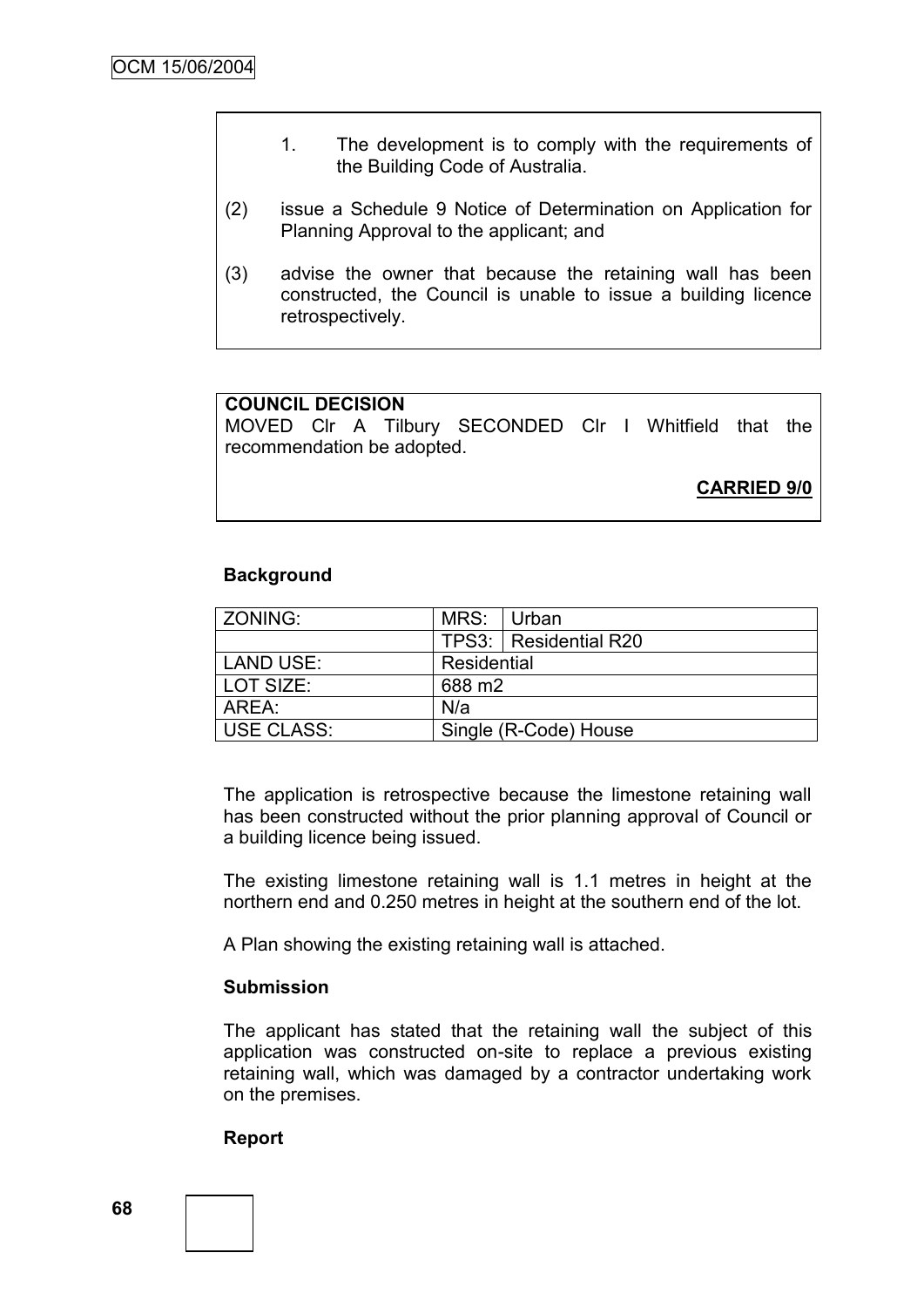Council has the discretion to grant planning approval to development retrospectively, pursuant to Clause 8.4 of Town Planning Scheme No. 3.

### *Residential Design Codes*

The retaining wall has a maximum height of 1.1m, which fails to comply with Clause 3.6.2 A2 of the Codes, which is the acceptable standard.

In determining the application, the Council is to have regard to the performance criteria under Clause 3.6.2 of the Codes, which states:

*"3.6.2 P2 Retaining walls designed or set back to minimise the impact on adjoining property".*

It is considered that the retaining wall will not have an adverse impact on the amenity of the adjoining property, considering that the retaining wall is a replacement for a previous existing retaining wall that was damaged by on-site works.

No further action is recommended in respect to the unlawful development, given that the owner has now sought approval for the development.

It should be noted that a building licence cannot be issued retrospectively and the owner should be advised of this.

#### **Strategic Plan/Policy Implications**

The Corporate Strategic Plan Key Result Areas which apply to this item are:-

- 1. Managing Your City
	- *"To conduct Council business in open public forums and to manage Council affairs by employing publicly accountable practices."*

#### **Budget/Financial Implications**

N/A

### **Legal Implications**

N/A

#### **Community Consultation**

N/A

### **Implications of Section 3.18(3) Local Government Act, 1995**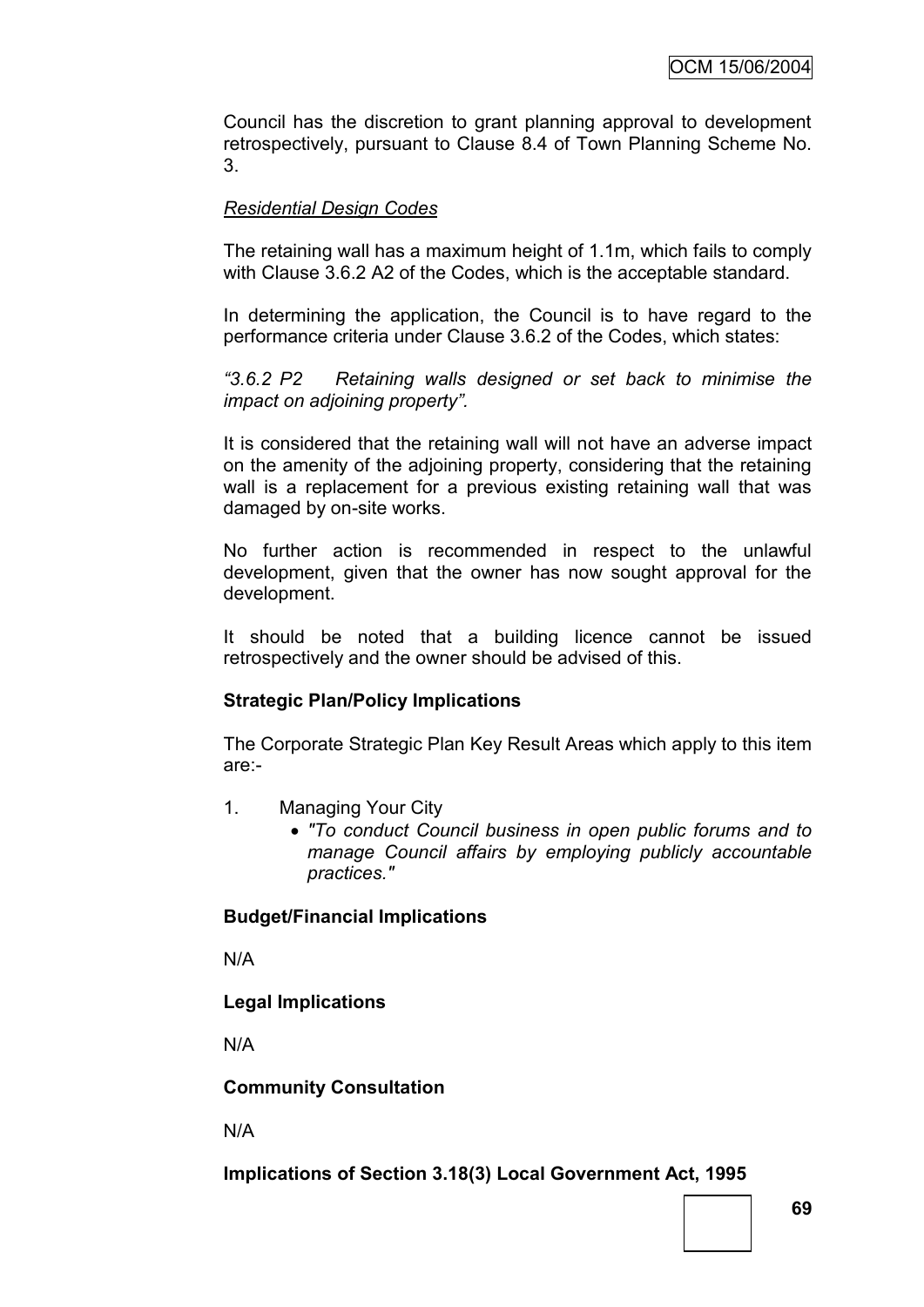Nil.

CLR ALLEN RETURNED TO THE MEETING THE TIME BEING 7.45 PM.

**14.17 (MINUTE NO 2446) (OCM 15/06/2004) - SECOND STAGE - GATEWAYS SHOPPING CENTRE EXTENSION AND MASTERPLAN CHANGES - LOT 203;816 BEELIAR DRIVE, SUCCESS - OWNER: PERRON INVESTMENTS PTY LTD - APPLICANT: TAYLOR BURRELL BARNETT (5518344) (MR) (ATTACH)**

**RECOMMENDATION** That Council:

- (1) endorse the Master Plan for the Gateways Shopping Centre on Lot 203 (No 816) Beeliar Drive, Success subject to:-
	- 1. A notation being included on the Master Plan specifying that any retail floorspace beyond 50,000sqm net lettable area (nla) is contingent upon the centre status being elevated from a "Regional Centre" to a "Strategic Regional Centre" as recommended by the City of Cockburn Local Commercial Strategy adopted by Council and referred to the Western Australian Planning Commission for endorsement.
	- 2. The main entrance to the entertainment precinct should be on the southern side of the entertainment precinct to create an active space and relate to the "main street" and create future opportunities for shops to operate after hours.
	- 3. Shop windows are not to be obscured with more than 30% advertising and signage to ensure trade displays are maximised.
	- 4. Details of the undercroft parking area and passenger bus stop for the centre being detailed on a site plan showing the direct connection into the shopping centre mall.
	- 5. Opportunity for mixed use development within the centre for office and high-density housing is to be provided for in response to market demand.
	- 6. Preparation of a pedestrian access plan for the centre detailing walkway networks.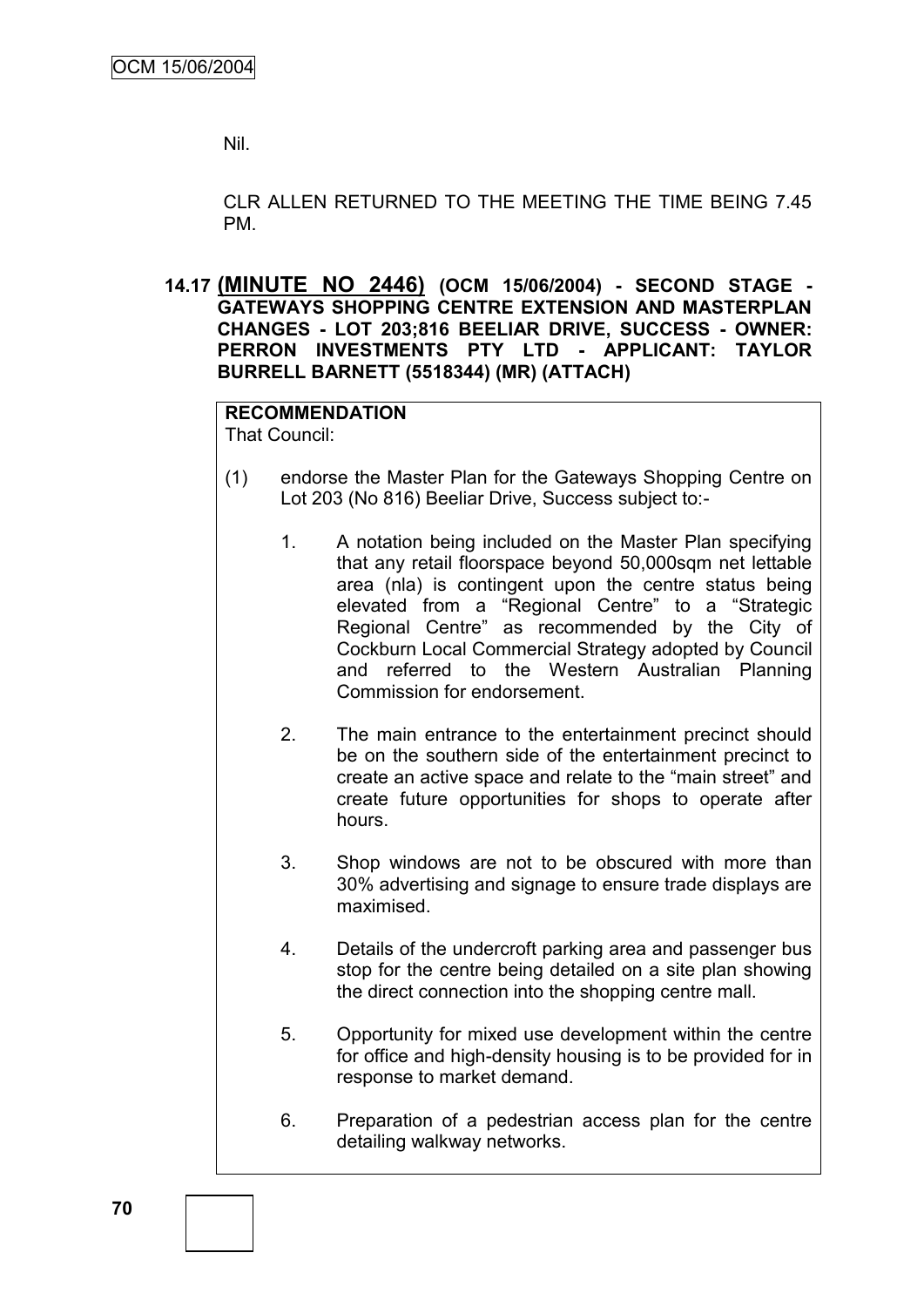(2) grant approval to the Second Stage Extensions of the Gateways Shopping Centre on Lot 203 (No 816) Beeliar Drive, Success subject to the following conditions:-

# STANDARD CONDITIONS

- 1. Development may be carried out only in accordance with the terms of the application as approved herein and any approved plan.
- 2. Nothing in the approval or these conditions shall excuse compliance with all relevant written laws in the commencement and carrying out of the development.
- 3. Retaining wall(s) being constructed in accordance with a qualified Structural Engineer"s design and a building licence being obtained prior to construction.
- 4. The premises shall be kept in a neat and tidy condition at all times by the owner/occupier to the satisfaction of Council.
- 5. No person shall install or cause or permit the installation of outdoor lighting otherwise than in accordance with the requirements of Australian Standard AS4282-1997: "Control of the Obtrusive Effects of Outdoor Lighting".
- 6. A plan or description of all signs for the proposed development (including signs painted on a building) shall be submitted to and approved by the Council as a separate application. The application (including detailed plans) and appropriate fee for a sign licence must be submitted to the Council prior to the erection of any signage on the site/building.
- 7. The extension and/or alterations shall be in the same materials, colour and design as the existing building.
- 8. Notwithstanding the detailed specifications required to be submitted for a Building Licence approval, a separate schedule of the colour and texture of the building materials shall be submitted and approved to the satisfaction of the Council prior to applying for a Building Licence, and before the commencement or carrying out of any work or use authorised by this approval.
- 9. Landscaping and tree planting to be undertaken in accordance with the approved plan, prior to occupying the shopping centre extensions.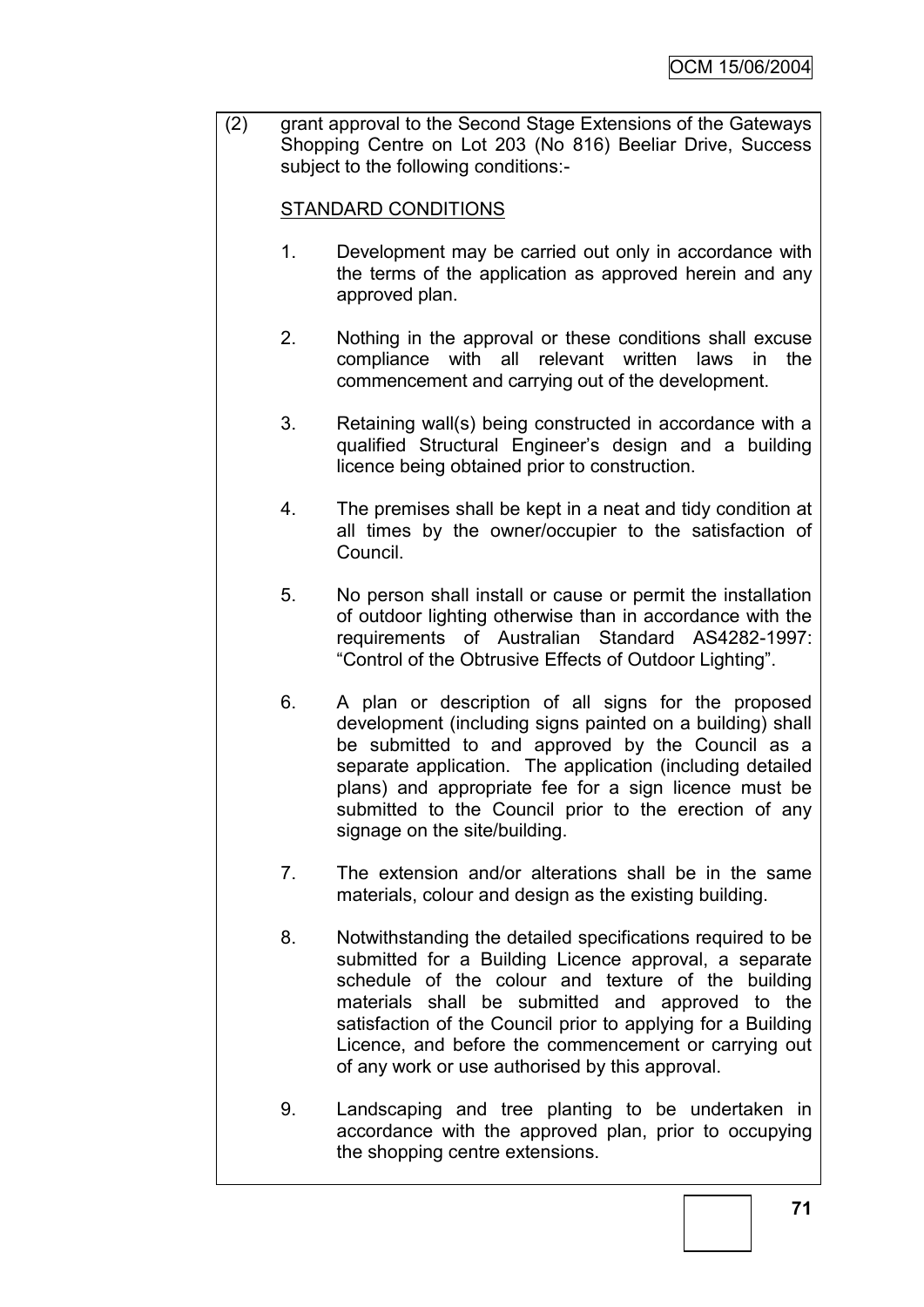- 10. The landscaping, in accordance with the approved detailed landscape plan, must be reticulated or irrigated and maintained to the satisfaction of the Council.
	- 11. All stormwater being contained and disposed of on-site.
	- 12. Earthworks over the site and batters must be stabilised to prevent sand blowing, and appropriate measures shall be implemented within the time and in the manner directed by the Council in the event that sand is blown from the site.
	- 13. The parking bay/s, driveway/s and points of ingress and egress to be designed in accordance with the Australian Standard for Offstreet Carparking (AS2890). Unless otherwise specified in this approval. Such areas are to be constructed, drained, line marked and thereafter maintained to the satisfaction of the City prior to the development first being occupied.
	- 14. Carbay grades are not to exceed 6% and disabled carbays are to have a maximum grade of 2.5%.
	- 15. The provision of bicycle parking facilities in accordance with the approved plans is to be provided in the locations marked on the attached plans, and are to be installed prior to the centre extensions being occupied.
	- 16. The existing crossover not required as part of this development is to be removed, the kerbline reinstated and the verge graded, stablised and landscaped to the satisfaction of the Council prior to the development being occupied.
	- 17. No wall, fence or landscaping greater than 0.75 metres in height measured from the natural ground level at the boundary, shall be constructed within 1.5 metres of a vehicular accessway unless the wall, fence or landscaping is constructed with a 2.1 metre truncation, as depicted on the approved plan.
	- 18. A minimum of 10 disabled carbays designed in accordance with Australian Standard 2890.1-1993 is to be provided in a location convenient to, and connected to a continuous accessible path to the main entrances of the shopping centre. Design and signage of the bay(s) and path(s) is to be in accordance with Australian Standard 1428.1-1993. Detailed plans and specifications illustrating the means of compliance with this condition are to be submitted in conjunction with a building licence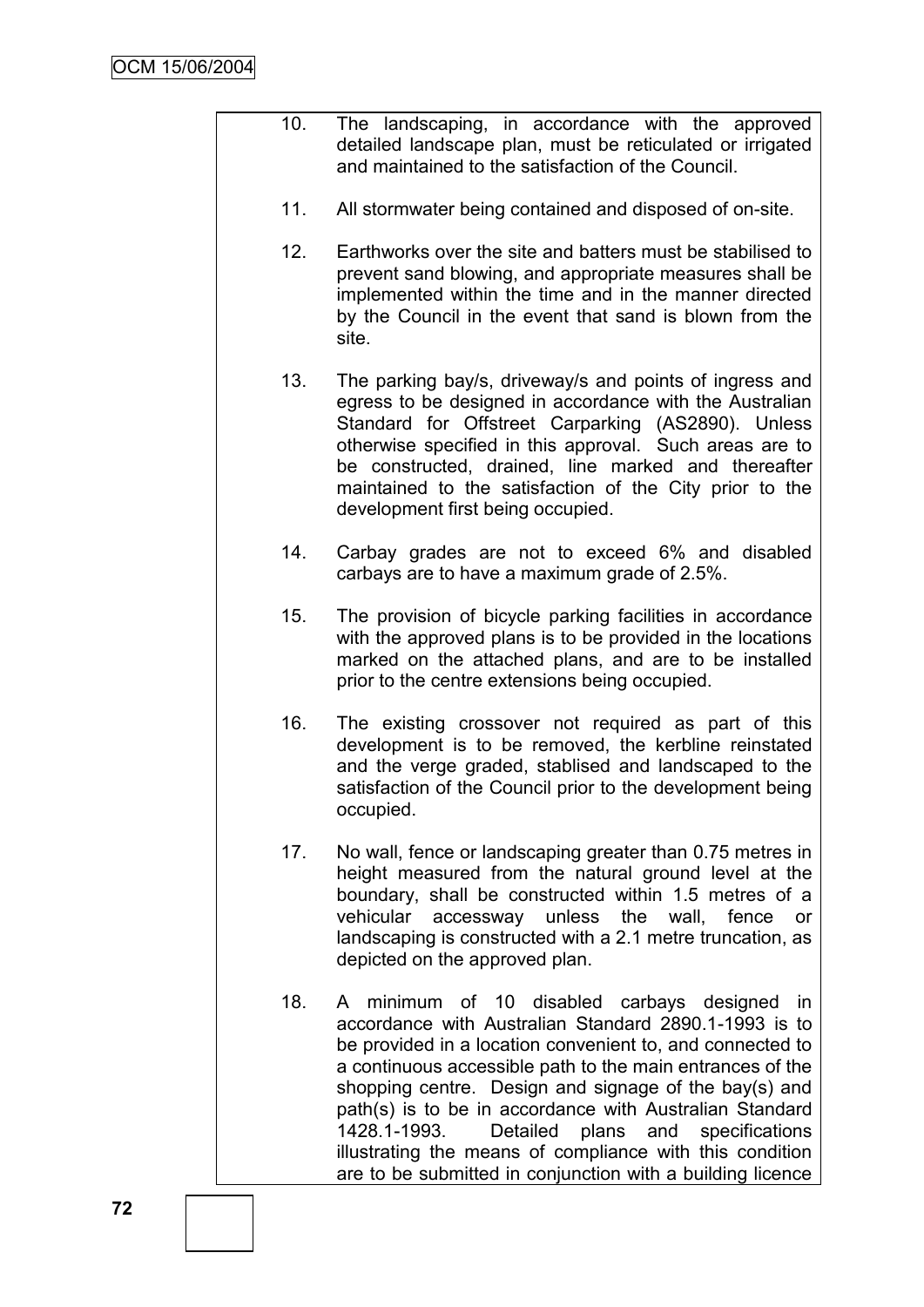application.

- 19. Works depicted on the approved parking plan shall be maintained to the satisfaction of Council.
- 20. Vehicular entry and exit from the site shall be shall be restricted to that shown on the plan approved by Council.

CONDITIONS TO BE COMPLIED WITH PRIOR TO APPLYING FOR A BUILDING LICENCE

- 21. All stormwater drainage shall be designed in accordance with the document entitled "Australian Rainfall and Runoff" 1987 (where amended) produced by the Institute of Engineers, Australia, and the design is to be certified by a suitably qualified practicing Engineer, to the satisfaction of the Council.
- 22. The applicant engaging a suitably qualified practicing Engineer to certify that the whole of the lot is suitable for the approved development to the satisfaction of the Council prior to applying for a Building Licence and before the commencement or carrying out of any work or use authorised by this approval.
- 23. A landscape plan must be submitted to the Council and approved prior to applying for building licence and shall include the following:-
	- (1) the location and type of existing and proposed trees and shrubs;
	- (2) any lawns to be established;
	- (3) any natural landscape areas to be retained; and
	- (4) those areas to be reticulated or irrigated.

# **CONDITIONS TO BE COMPLIED WITH PRIOR TO OCCUPATION**

24. The landscaping, car parking and drainage must be completed in accordance with an approved detailed landscape plan, prior to the occupation of the centre extensions.

### SPECIAL CONDITIONS

25. Intersection treatment of the new and existing access points of the centre onto Wentworth Parade being designed and constructed at the cost of the proponent in accordance with specifications that include dedicated turning lanes and deceleration lanes approved by the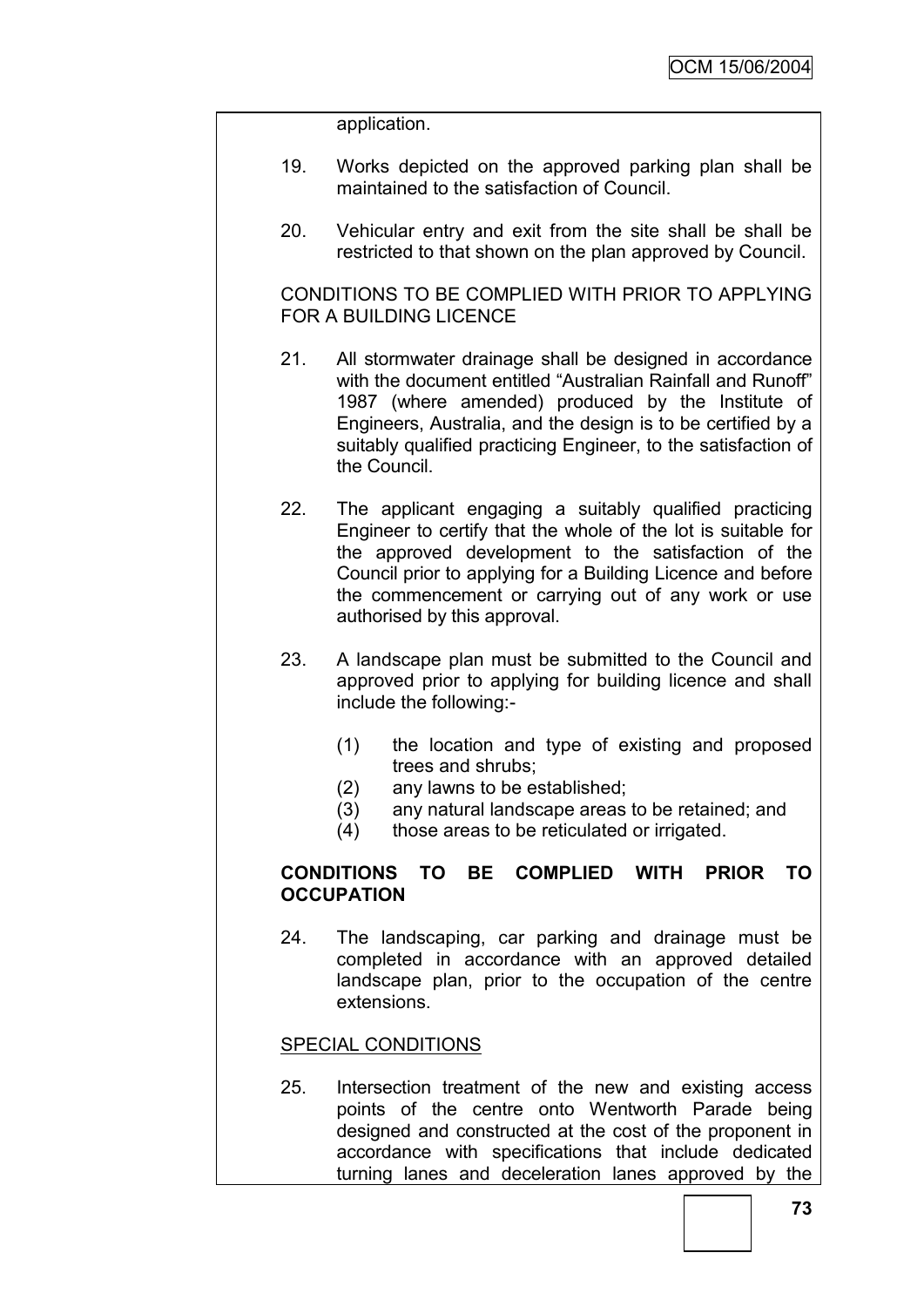Council prior to commencement of any works.

- 26. Submission of a pedestrian access plan of the centre detailing walkway networks into and out of the centre.
- 27. Provision being made to accommodate 1,400 on-site car parking bays in accordance with the applicant"s submission.
- 28. The applicant must notify Main Roads WA of the proposed extensions prior to applying for a building licence.
- 29. The bin store area being located and screened from view of streets including Kwinana Freeway.
- 30. A minimum of 5% of landscaping being provided on-site subject to the verge areas appurtenant to the development being landscaped and maintained to the satisfaction of Council.

### **FOOTNOTES**

- 1. Until the Council has issued a Certificate of Classification under Regulation 20 of the Building Regulations 1989, there shall be no approval to use the building for the purposes of the development herein conditionally approved and the land shall not be used for any such purpose.
- 2. Submission of mechanical engineering design drawings and specifications, together with certification by the design engineer that satisfy the requirements of Australian Standard 3666 of 1989 for Air Handling and Water Systems, should be submitted in conjunction with the Building Licence application. Written approval from the Council"s Health Services for the installation of air handling system, water system or cooling tower is to be obtained prior to the installation of the system.
- 3. Detailed plans and specifications of the Food hall and retail tenancies are to be submitted to the City's Health Services for approval. The plans must comply with the Health (Food Hygiene) Regulations 1993 and Chapter 3 of the Australia New Zealand Food Standards Code. It is noted that individual tenancies are yet to be leased (therefore no plans for the internal fit out of these premises are available at this time) however Building license application plans for the food court tenancies must include information as per the above.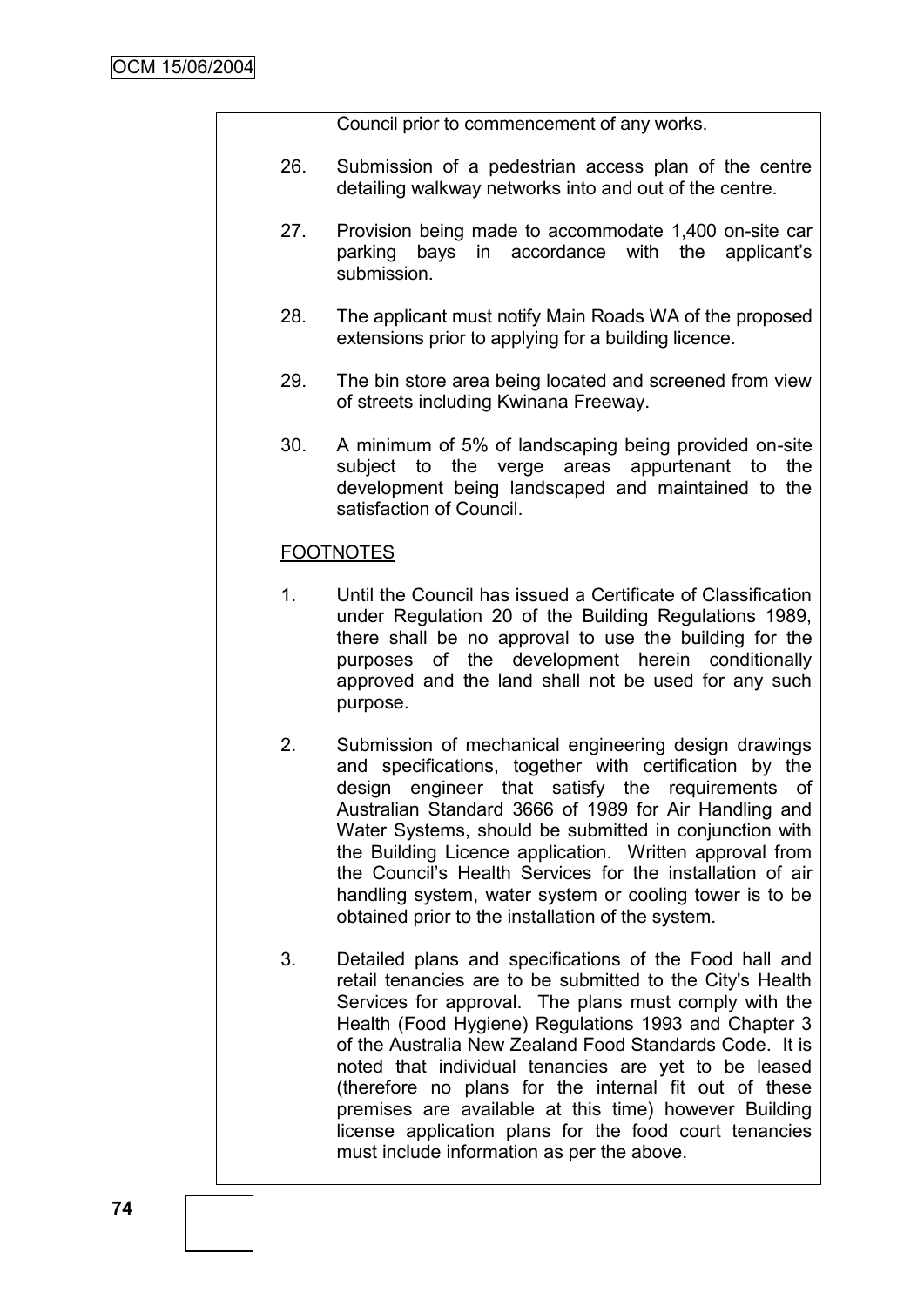- 4. Food court tenancy staff must be provided with change room facilities as per the Health (Food Hygiene) Regulations 1993. These may be provided within the individual tenancies or can be combined in a separate location. Separate male and female change rooms must be provided.
	- 5. The number of toilet facilities within the centre upon completion of these works must comply with the minimum number as per table F2.3 of the Building Code of Australia.
	- 6. The development and the operations conducted within the development upon completion must comply with the Environmental Protection (Noise) Regulations 1997. The only issue that the City may have is in the delivery and rubbish trucks accessing both the Big W and Woolworths yards along the access ring road. Should complaints arise it would be difficult to engineer a solution and delivery times may need to be confined to certain hours.
	- 7. The development is to comply with the requirements of the Building Code of Australia.
	- 8. The development being connected to the reticulated sewerage system of the Water Corporation before commencement of any use.
	- 9. This planning approval is to increase the shopping centre floorspace to  $29,036m^2$  retail nla pursuant to the City of Cockburn Town Planning Scheme No 3 and by delegation pursuant to the MRS. Any future proposal to increase the shopping centre retail floorspace above 50,000m<sup>2</sup> retail nla will require the prior approval of the Western Australian Planning Commission pursuant to the MRS where such proposal must accord with an adopted Retail Centre Plan or Local Commercial Strategy.

### **COUNCIL DECISION**

MOVED Clr I Whitfield SECONDED Clr M Reeve-Fowkes that the recommendation be adopted.

**CARRIED 10/0**

### **Background**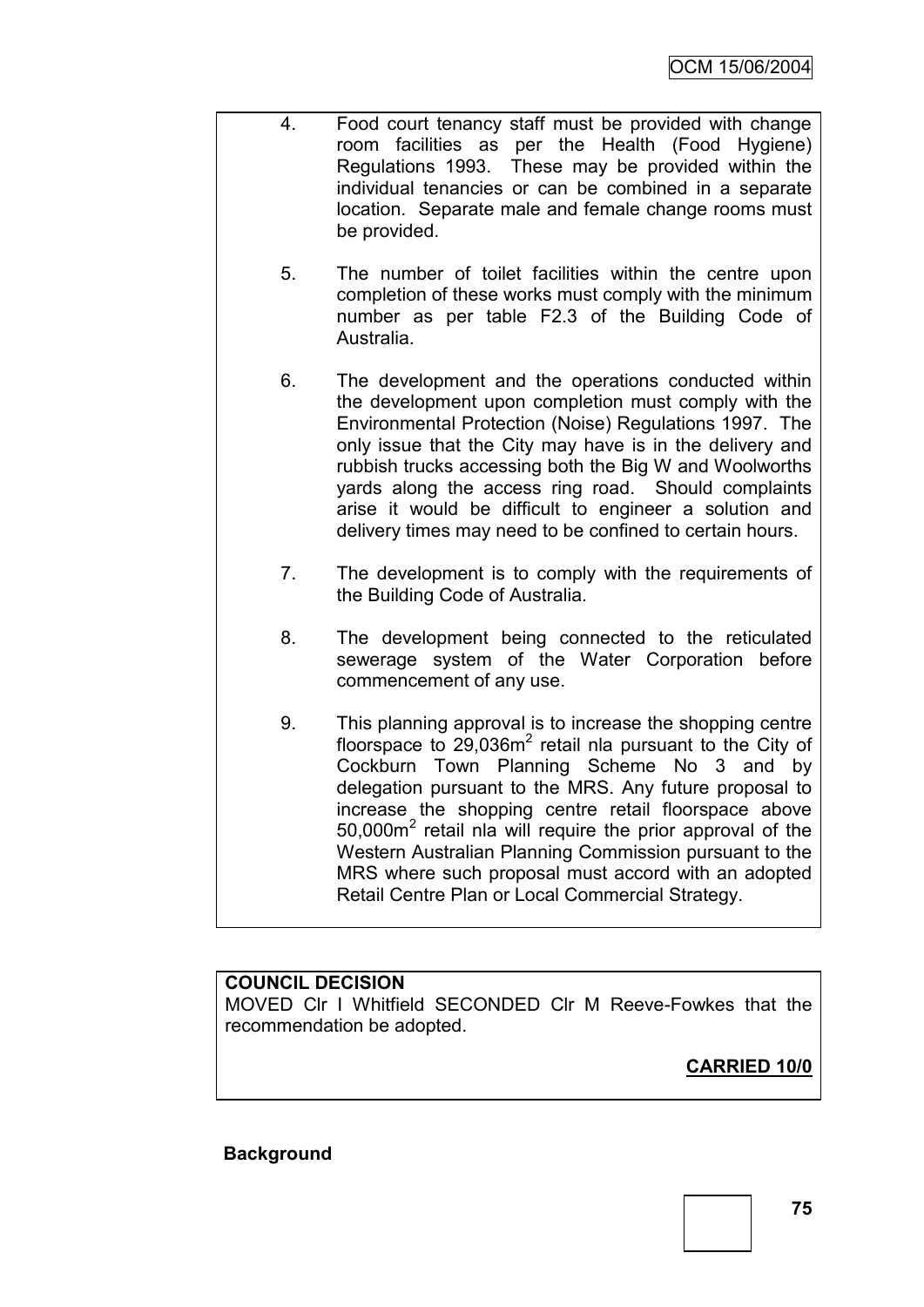| ZONING:          | MRS:                          | Urban                  |
|------------------|-------------------------------|------------------------|
|                  | TPS3:                         | <b>Regional Centre</b> |
| APPLICANT:       | <b>Taylor Burrell Barnett</b> |                        |
| OWNER:           | <b>Perron Investments</b>     |                        |
| <b>LAND USE:</b> | Vacant                        |                        |
| LOT SIZE:        | 19.0153ha                     |                        |
| USE CLASS:       | Shop "P" Permitted            |                        |

Gateways Shopping Centre has an extensive history of proposals for the site going back 20 years. Various shopping centre plans have been considered for the site over this time.

Council at its Ordinary Meeting on 4 July 1995 approved a Regional Shopping Centre with a floorspace of 65,000sqm. The Western Australian Planning Commission however limited the shopping centre floorspace to 35,000sqm GLA on 21 June 1995 from their approval pursuant to the Metropolitan Region Scheme ("MRS").

On appeal to the Mon. Minister for Planning determination of 9 December 1996 against the WAPC"s refusal to grant a planning consent for the 65,000sqm GLA shopping centre was ruled in favour of the appellant. The appeal was upheld and planning consent was granted for the development of 50,000m<sup>2</sup> GLA shopping Centre on the site. This decision was made having regard to the traffic generation of the use and the requirement to accommodate vehicle movements into and out of the site onto the adjacent road network. The decision recognised the long-term importance of the site by removing an artificial ceiling on the floor area. This decision was thought to enable applications for future stages to be lodged for the centre to reach its full potential.

A subsequent appeal of an earlier planning application to the Hon. Minister for Planning of 5 May 1998 determined amongst other things that:-

*"Prior to the shopping centre development exceeding 35,000m<sup>2</sup> retail gross leasable area, the applicant shall prepare an updated traffic study to the satisfaction of the Western Australian Planning Commission. The applicant may then be required to carry out, or contribute towards the cost of, any further modifications to the traffic arrangements required as a result of the shopping centre expansion, to the satisfaction of the Commission. Etc.."*

Stage 2 shopping centre extension plans are below this floorspace and therefore the requirements of this condition are not necessary at this point but would be required upon a further extension.

Various commercial developments have been approved and constructed including:-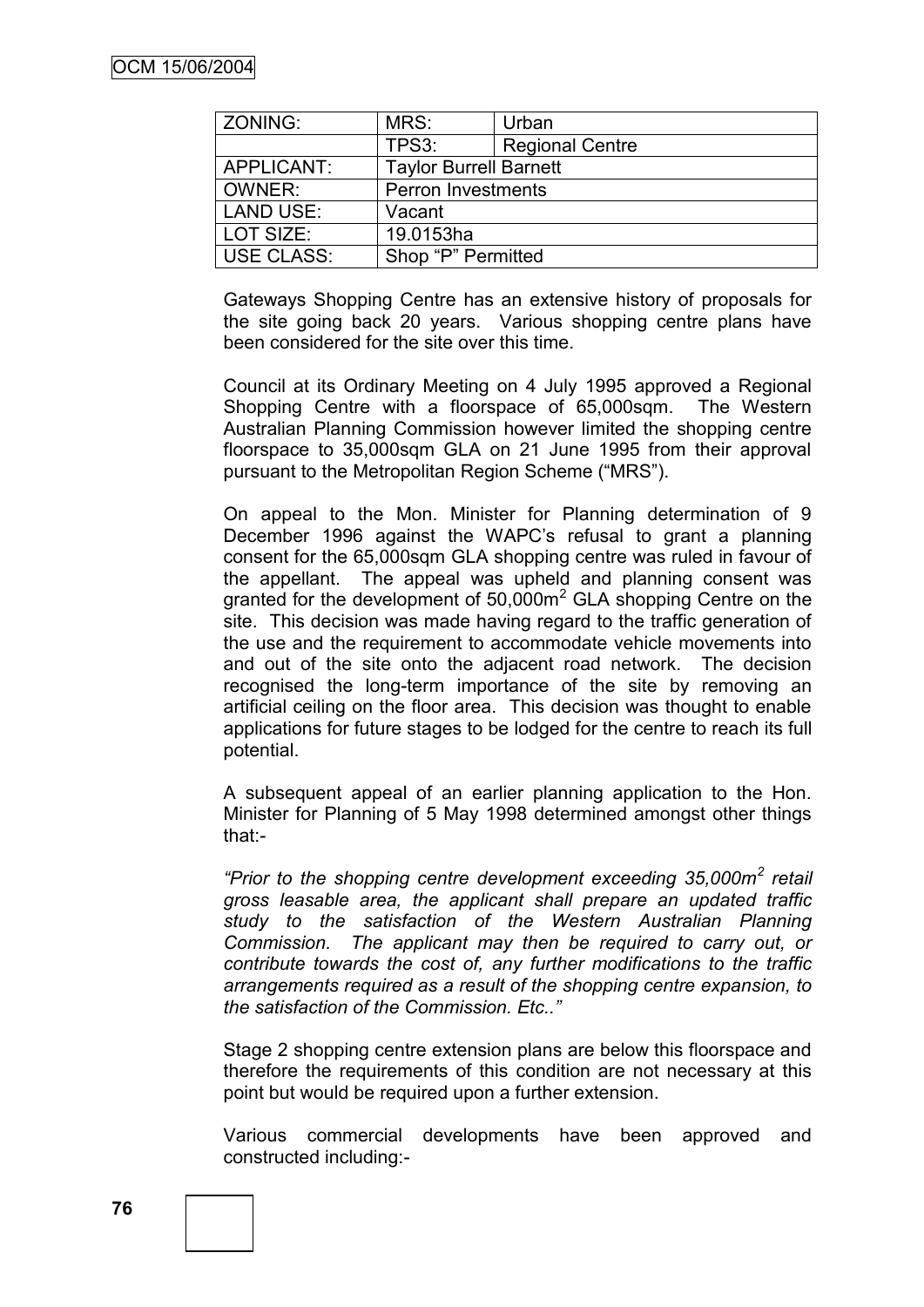- Showroom and Bulky Goods Commercial Development fronting onto Beeliar Drive with stage 2 showrooms currently under construction to the rear;
- Service Station (BP plus):
- McDonalds Fast Food Restaurant;
- Chicken Treat Fast Food Outlet; and
- Tavern (approved only).

# **Submission**

The applicant seeks approval to:-

- (1) Changes to the existing Concept Master Plan that details the intended development of the shopping centre to  $50,000$ m<sup>2</sup> (refer to figure 2).
- (2) A planning application to expand the shopping centre to a retail floorspace of  $15,000m^2$  to  $35,000m^2$  gla before there is a requirement for further review of components of the centre. (This figure was later adjusted following the City"s assessment of existing retail floorspace within the showroom complex).

The main components of the proposed Master Plan (refer to Figure 3) that have changed are outlined below:-

- Four mini-major stores as opposed to one mini-major store in current Master Plan;
- Big W and another Major Store included;
- Woolworths relocated to a position closer to the Kwinana Freeway;
- More specialty stores and more extensive shopper arcade network;
- Tavern (already approved);
- Entertainment Precinct repositioned opposite shops rather than part of the same building;
- The ultimate retail floorspace on the Master Plan is beyond the approved 50,000sqm of floorspace (59,530sqm retail);
- Carparking reconfiguration;
- Park and ride changes (bus interchange between local buses and commuter buses using the freeway remain unchanged);
- In all other respects the Master Plan remains generally unchanged. The Council"s Community Purpose Site remains unchanged.

The development application for Stage 2 extensions has been summarised below:-

 The proposal is consistent with the Metropolitan Centres Policy which classifies the Gateways as a Regional Centre being promoted as a multi-purpose centre providing predominately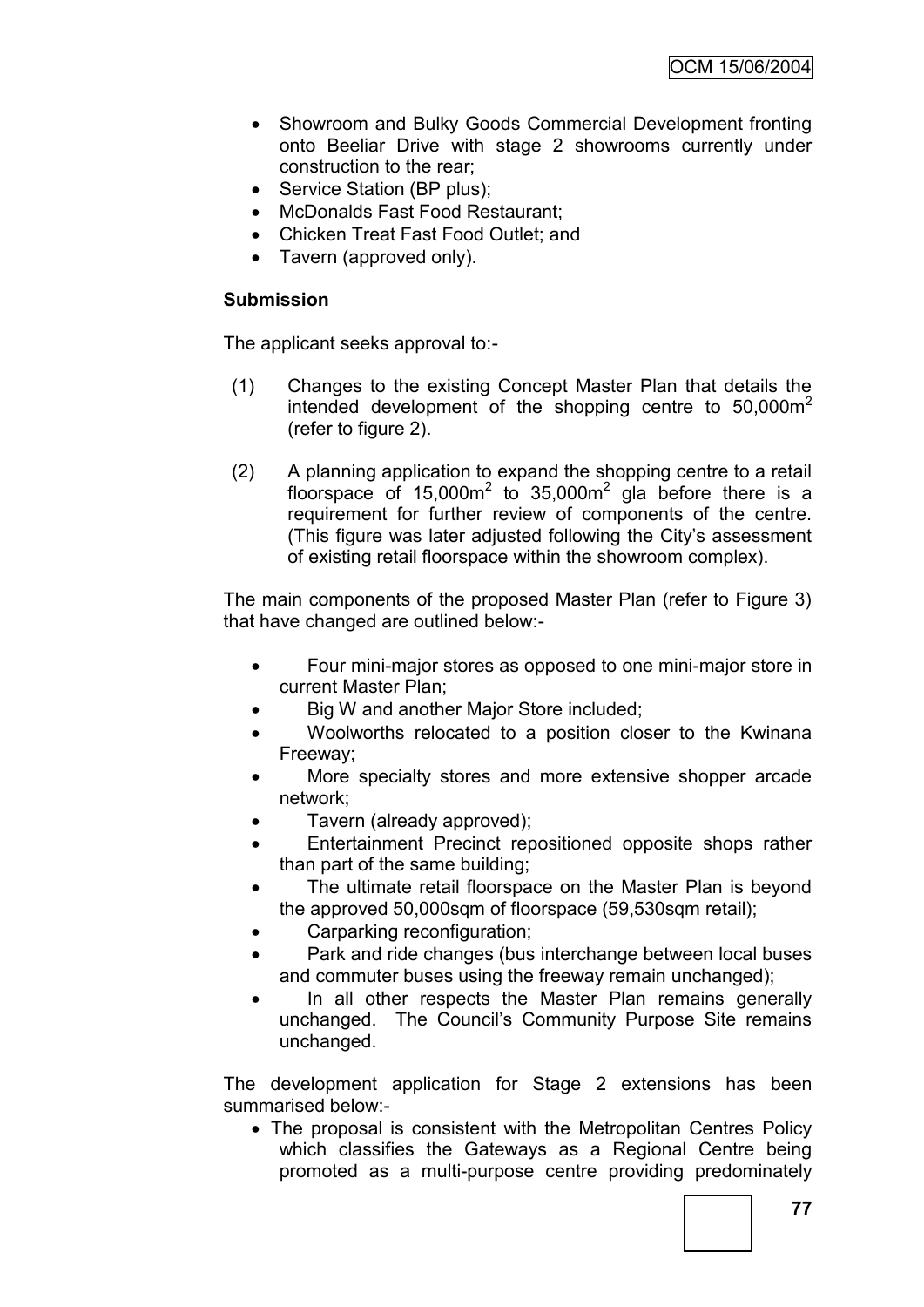retail function, mix of offices, community and entertainment facilities. Shopping floorspace is confined to 50,000m<sup>2</sup>;

- The proposal is also consistent with the Cockburn Central Structure Plan;
- The WAPC and the Council have previously approved the development of a regional shopping centre with a maximum retail floorspace of  $50,000m^2$ (gla);
- The current application for stage two extensions of the centre would increase the retail floorspace to 35,000  $\text{m}^2$  gla

### Design Philosophy

The following design philosophy was adopted:-

- The retail plan is to run mainly in a north south direction to accommodate the major tenants and enable proper and orderly expansion north in future;
- Additions complement and enhance the existing centre and retain the architectural style and theming;
- The stage 2 additions will add vibrancy to the centre;
- Building heights and mass will generally match the existing centre;
- New entry statements are designed to an appropriate scale providing protection to customers and highlighting the front doors to the centre;
- Finishes generally consist of pre-cast concrete walls, finished in a textured high build paint in attractive colours and complementing the existing facades;
- External shop fronts will have verandah awnings providing weather protection for customers and retail operators;
- Internally new malls will be increased in width and have increased height to infuse style and ambience;
- Special precincts will be created such as 'fresh market zone' and "food court";
- Retail mix includes discount department store, supermarket, mini majors and specialty shops;
- All materials for internal finishes will be the best available and of high quality and comply with the relevant standards and codes. State of the art graphics and interior design will add to the shopping experience.
- Additional grade parking will be provided to the south-west, south-east and north-east portions of the site;
- Docking and servicing to the supermarket and discount department store occur on the eastern side with access off the external ring road.

### Floorspace

The applicant has calculated the existing retail floorspace as 10,484 sq. m., which excluded the fast food outlets and showroom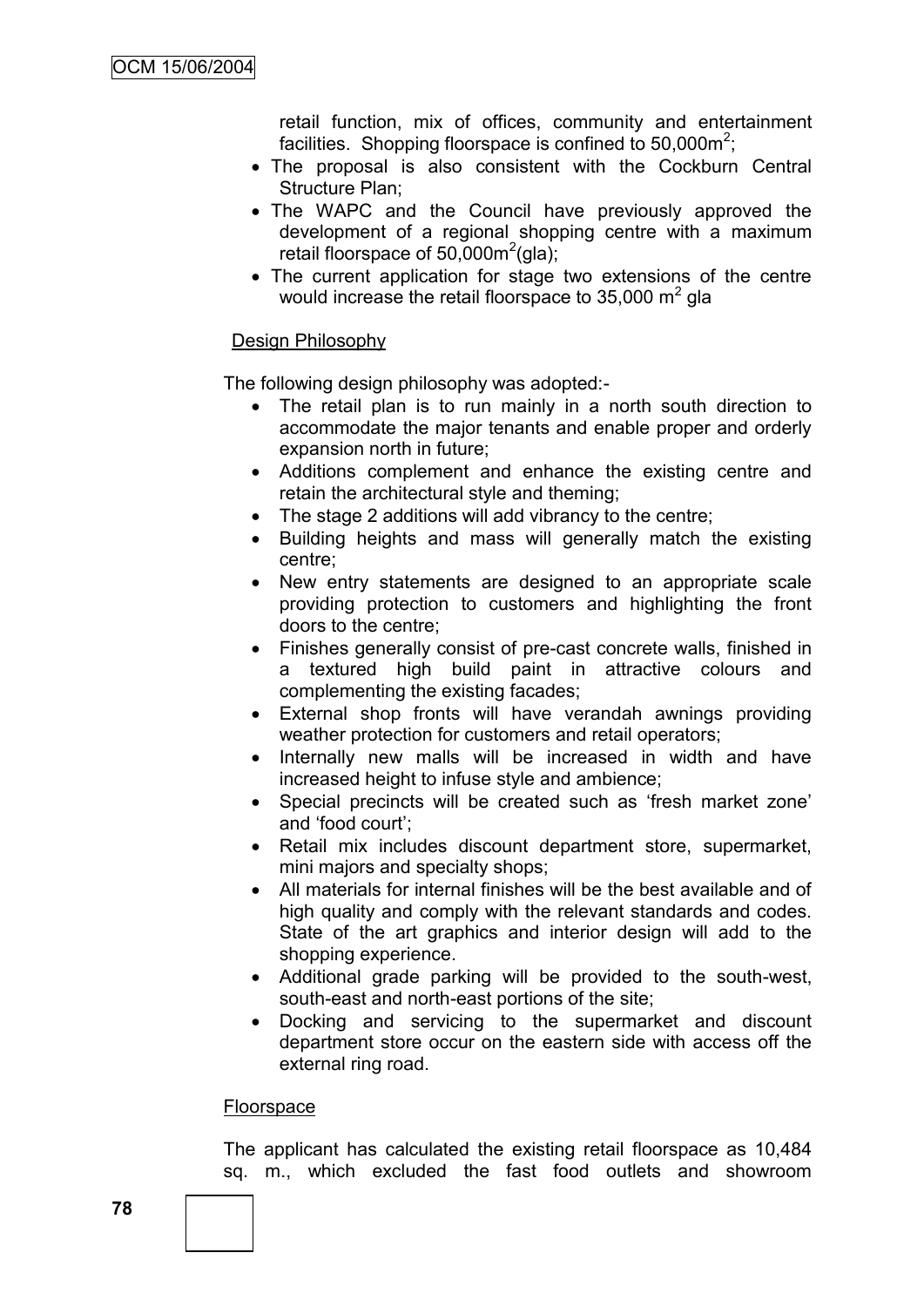development. The proposed retail floorspace of Gateways is 28,000 sq. m..

### Car Parking

The centre car parking is proposed to increase from 603 bays to 1,400 car bays which is reflective of the demand experienced at other centres referred to by the applicant. The applicant"s calculations are based on gross leasable area rather than net lettable area and this has included floorspace that would normally be excluded from the calculation.

The applicant's calculations are based on gross leasable area rather than net lettable area and this has included floorspace that would normally be excluded from the calculation.

The applicant has also outlined a four-phase strategy to minimise inconvenience to customer and to accommodate the required opening dates for the supermarket

### **Report**

The shopping centre was bought by a Perth Based Company, the Perron Group (Peron Investments) in October 2000. Perron Investments and their consultants have an entirely different approach to the development of the Gateways site and are more aligned with the modern trends in shopping centres to create multi purpose integrated facilities that are people friendly and operate well beyond the normal hours of a shopping centre. Their vision includes integrated main streets, with alfresco dining, cinemas and closer integration with the railway station and the proposed Town Centre north of Beeliar Drive.

At the recent International Cities and Town Centres Conference at Fremantle 2004 City Officer"s were in attendance from the City of Cockburn. A Keynote Speaker of interest was Ian Thomas – President of Thomas Consultant"s Inc Vancouver British Columbia which specialises in large scale retail projects from around the world in over 35 countries. The firm specialises in creating a proper role and function of centres. The paper presented focused on six common factors in downtown vitality and how to bring customers back which are:-

- *(1) Close proximity to major employment concentrations;*
- *(2) New emphasis on downtown residential development;*
- *(3) Proximity to major institutions, convention centres, sports stadiums and government;*
- *(4) Connection to transit mall or hub;*
- *(5) Strong retail particularly flagship department stores; and*
- *(6) Management of the core by a single association responsible for the downtown area.*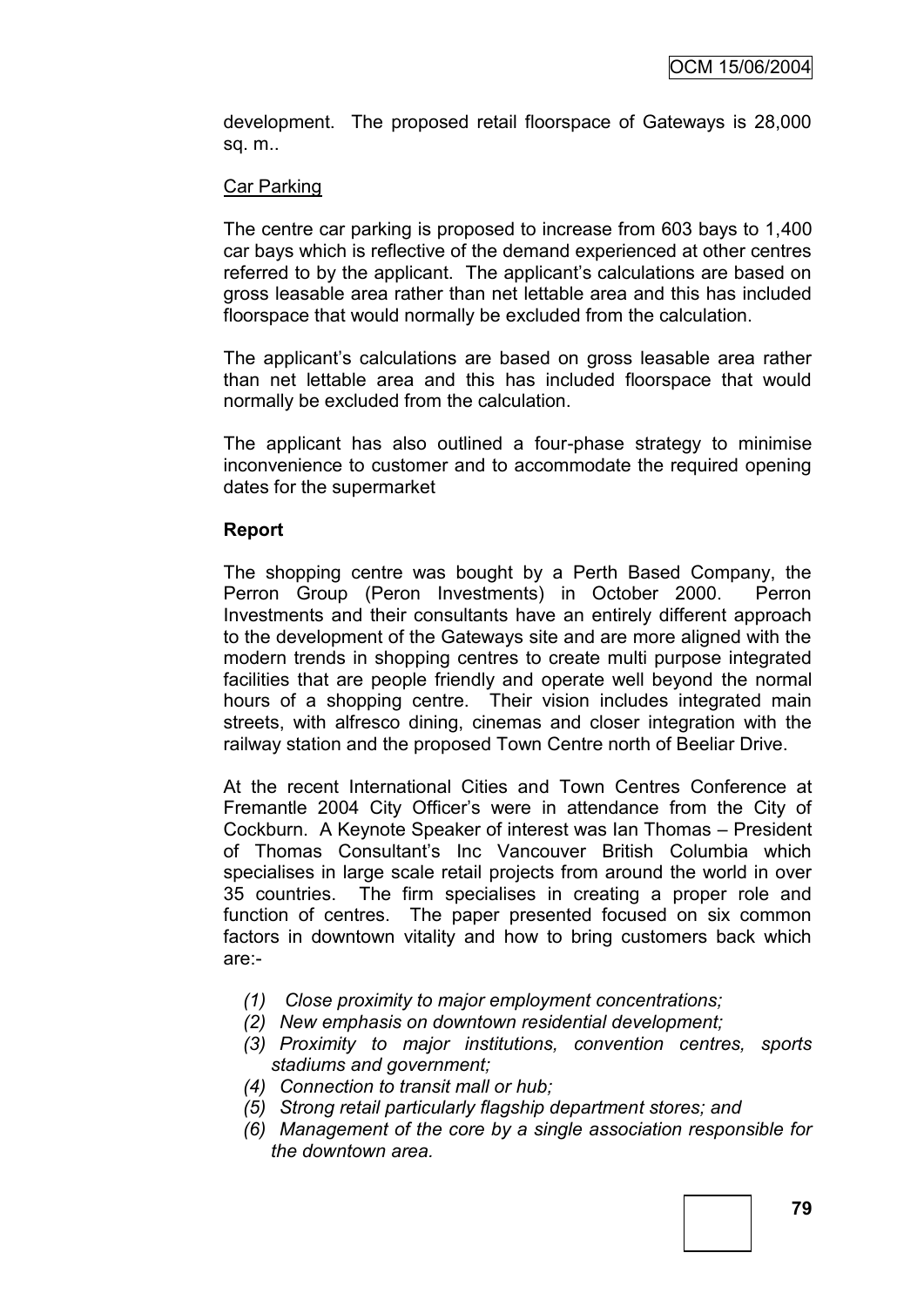The following are common themes relating to the vitality of cities and town centres:-

- *(1) Create new destination institutional attractions to broaden the appeal as a true town centre including library, community hall, daycare, senior and teen drop-in etc;*
- *(2) Round out appeal by providing mixed use facilities including hotels, offices, residential;*
- *(3) Generate natural environments to reflect the growing allure of street life blending outdoor and indoor elements;*
- *(4) Recognise leisure and socialising have become integral components of the shopping experience;*
- *(5) Responding to the aspirations of the trade area as consumers inevitably request quest and trade-up eg restaurants, lifestyle stores*
- *(6) Enhance multi purpose environments by zoning and methods to initiate municipal support.*
- *(7) "Shopping is melting into everything and everything is melting into shopping".*

Many of the above aspects appear to have been considered in the preparation of the Master Plan for the shopping centre. Further consideration however could be given to pedestrian access details not shown and the interface between the entertainment precinct and the shopping centre.

The City Local Commercial Centres Strategy 2002 that has been referred to the WAPC for its endorsement refers to the Thompson"s Lake/Gateways as being the only Regional Shopping Centre within the City of Cockburn and is the only Regional Centre on the Freeway and future Passenger Rail. It is strategically located in terms of transport and residential catchment, essential for retail success.

Retail modelling by the City"s Retail Consultant confirmed that the shop retail component of the regional centre has the potential to increase its floorspace to some 50,000sqm by 2026. Stage 2 expansion plans is a progressive step however towards ultimately achieving a full regional potential (in retail shop terms) but this may take more than a decade to achieve.

Changes to the proponent"s Master Plan for the shopping centre are supported from a planning viewpoint, accepting that future extensions beyond 50,000sqm retail nla are subject to WAPC approval. The Master Plan is not a statutory document and therefore is not required as a pre-requisite for development to proceed. The owners have taken the initiative to prepare the plan nevertheless to ensure the orderly and proper planning and development of the centre for the benefit of customers and retailers. There is no requirement for Council to advertise the Master Plan or the Stage 2 development application in this instance prior to determining both proposals. The benefit of the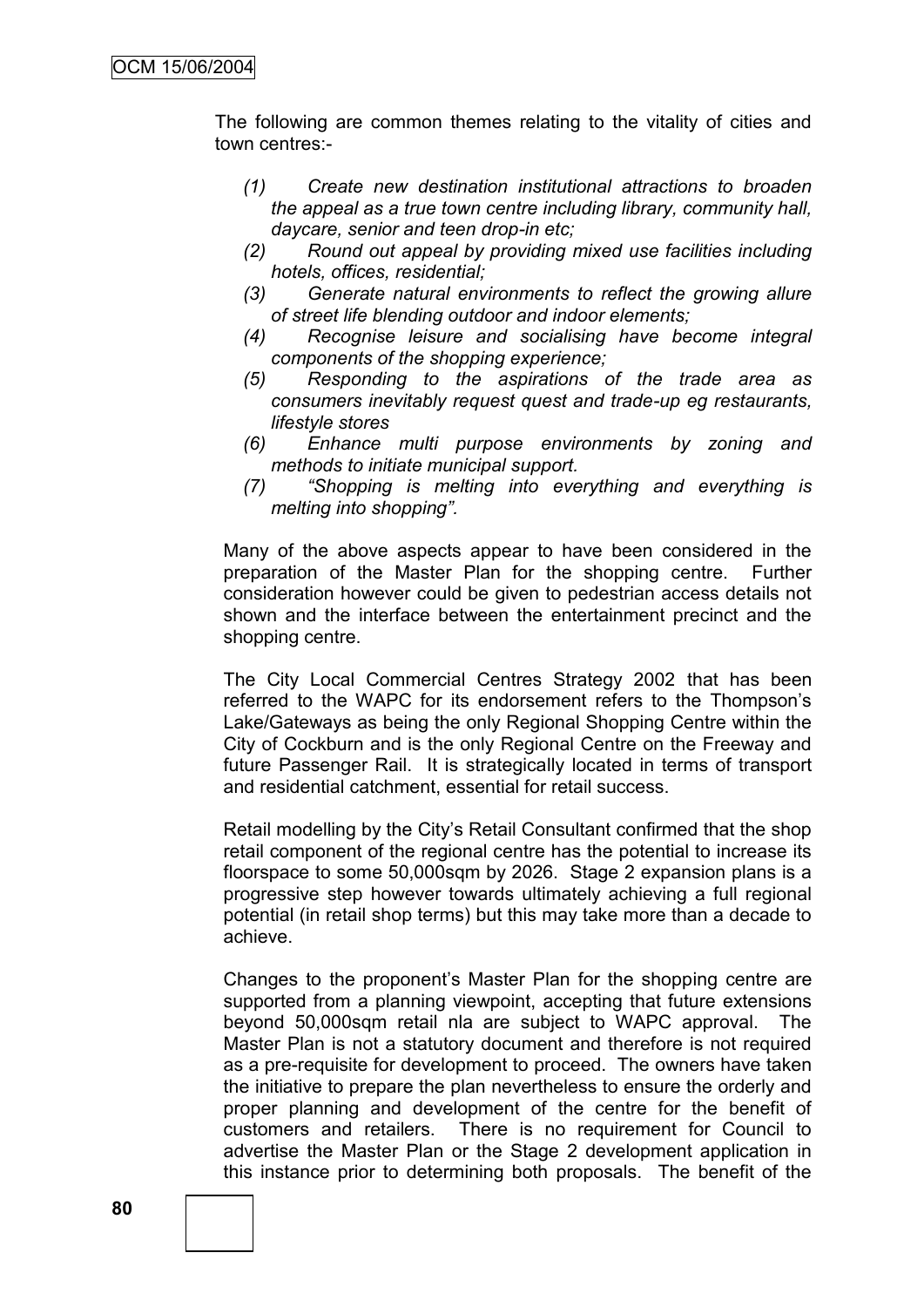Master Plan is for the Council to place the current proposal into the context of the broader plan for the ultimate development of the site. The shopping centre extensions facilitate rather than prejudice future development options for the site.

The proposed development complies with the City's Town Planning Scheme No 3 requirements in respect of car parking and other statutory requirements. The current proposal is an expansion of the "big-box" retail component but future extensions will place greater emphasis on "Main Street" format. The size of the subject land is sufficient to accommodate the planned uses and growth will enable it to occur in an orderly manner without conflict with nearby residents.

The City"s car parking assessment of the shopping centre extensions was based on an assessment of each use and their respective parking ratios under TPS3 rather than assessing the centre based on a fixed shop ratio (1:16sqm nla for over 10,000 $\mathrm{m}^2$  and over) because Table 1 – Use Class Table TPS3 doesn"t include a *Shopping Centre* use only *Shop*. The resulting parking requirements are therefore less than the applicant intends to provide. The proposed car parking allocation is considered to be adequate both in terms of TPS3 and to fulfil the anticipated shopping centre parking demand.

The Council has the delegated authority to grant approval to the proposed development under:-

- City of Cockburn Town Planning Scheme No 3; and
- Metropolitan Region Scheme ("MRS")

The proposal is consistent with the function of a Regional Centre under Statement of Planning Policy No 9 – Metropolitan Centres Policy Statement for the Perth Metropolitan Region. The referral of the application to the WAPC for its determination for a regional centre development is not required, as the approval of the proposal would not result in the shopping floorspace of the centre to exceed 50,000sqm net lettable area.

The City has calculated that the existing centre is 11,520 sq. m. retail nla. The total centre inclusive of the shopping centre, showroom development and fast food outlets and service station is 16,822 sq. m. (retail and non-retail nla).

It is recommended that the Council proceed to grant its approval to the shopping centre expansion in accordance with Stage 2 to increase the retail size of the centre from 11,520 sq. m. floorspace to 29,036 sq. m. nla retail floorspace. Correspondingly the changes to the Master Plan for the shopping centre are supported accepting that Council while it supports the site being designated as a Strategic Regional Centre with an upper limit of 80,000sqm nla retail this is contingent upon WAPC endorsement.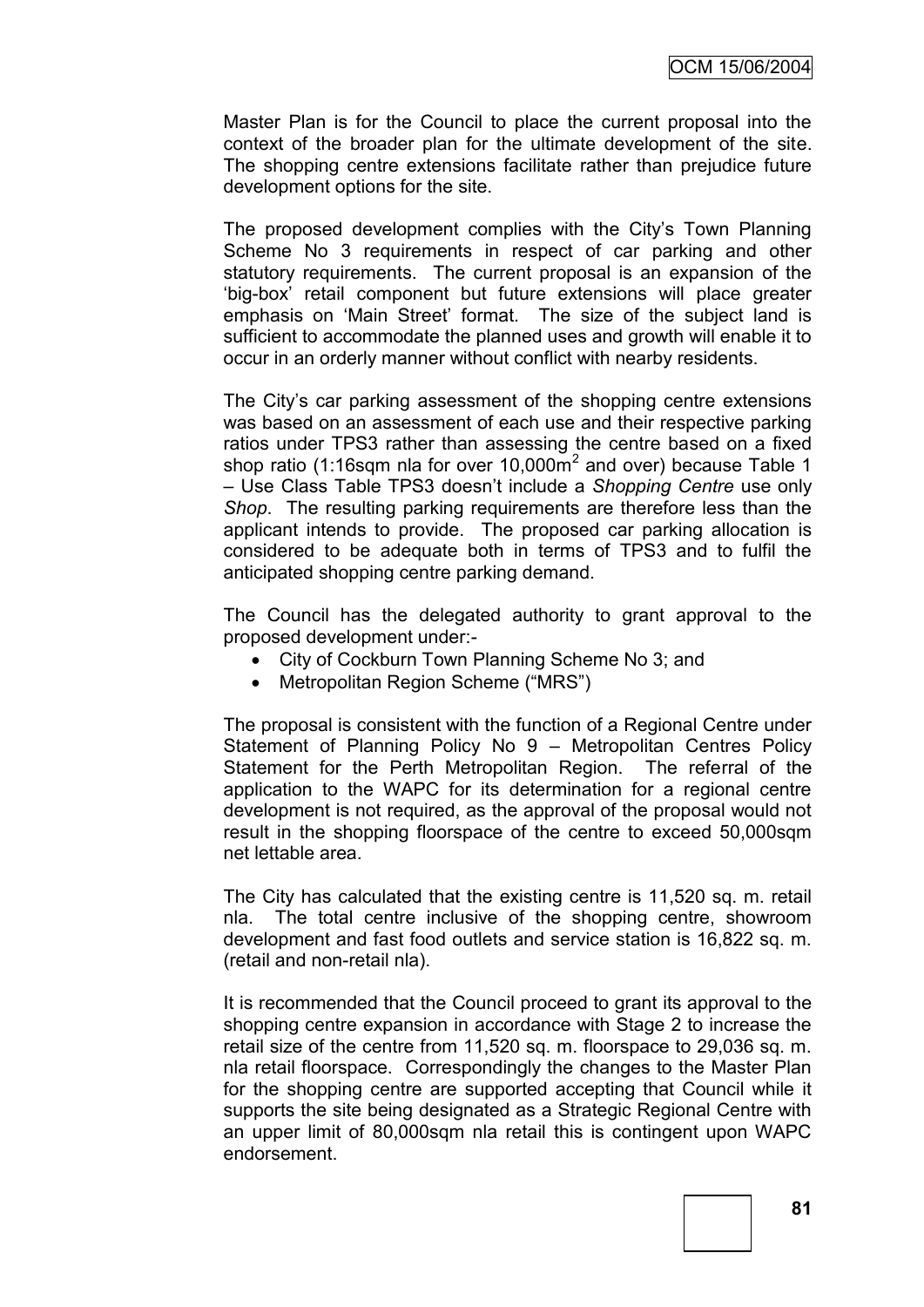# **Budget/Financial Implications**

N/A

# **Legal Implications**

Council's decision is appealable. Legal representation will be required if an appeal is lodged with the Tribunal.

# **Community Consultation**

Community consultation is not required in this instance given that the development is a permitted use under Town Planning Scheme No 3.

# **Implications of Section 3.18(3) Local Government Act, 1995**

Nil.

# **14.18 (MINUTE NO 2447) (OCM 15/06/2004) - COOGEE BEACH CAFE/KIOSK - RESERVE 46664R POWELL ROAD, COOGEE - OWNER: CITY OF COCKBURN (3319158) (CP)**

# **RECOMMENDATION**

That Council:

- (1) receive the report.
- (2) discuss the options with Department of Planning and Infrastructure Land Asset Management Services to determine statutory constraints given the reserve class and purpose.
- (3) subject to a favourable response to (2), engage APP (WA) Pty Ltd to investigate the feasibility and implications for Option 2 identified in this report and report back to Council.
- (4) reallocate \$470,000 from account CW 4088 "Coogee Beach Café/Kiosk Design and Construct" to a new account "Coogee Beach Store Upgrade".
- (5) continue to pursue necessary planning approval from the Western Australian Planning Commission for the proposed café/kiosk and instruct APP(WA) Pty Ltd accordingly to follow up.

**TO BE CARRIED BY AN ABSOLUTE MAJORITY OF COUNCIL**

**COUNCIL DECISION**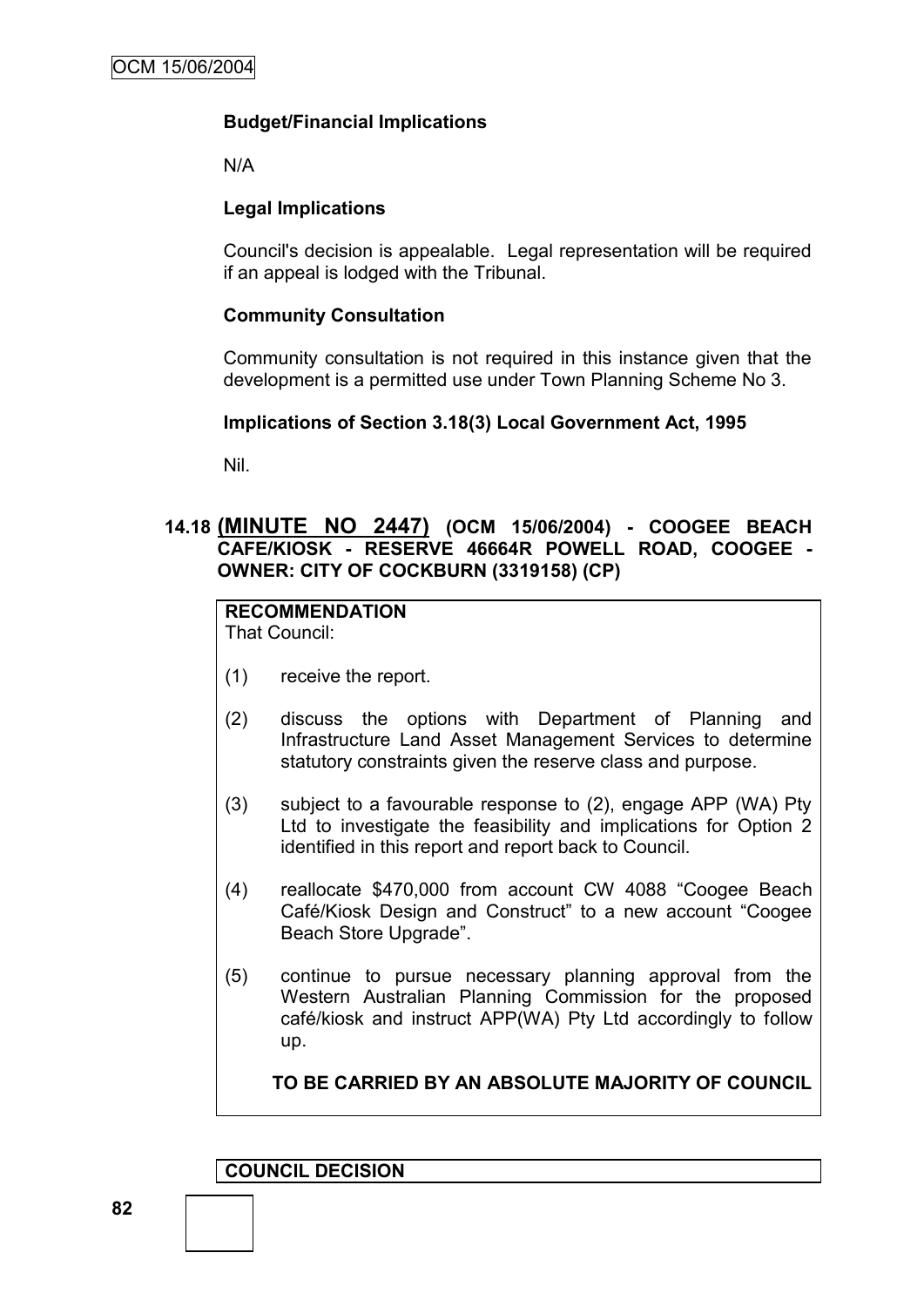MOVED Clr K Allen SECONDED Clr S Limbert that Council:

- (1) receive the report;
- (2) discuss the options with Department of Planning and Infrastructure Land Asset Management Services to determine statutory constraints given the reserve class and purpose;
- (3) engage APP (WA) Pty Ltd to undertake a preliminary feasibility investigation on the implications of proceeding with Option 3 contained in the report, but expanded to include consideration of full redevelopment of the existing site including a second storey, and for the report to be completed for Council to consider at its meeting on 20 July 2004;
- (4) reallocate \$470,000 from account CW 4088 "Coogee Beach Café/Kiosk Design and Construct" to a new account "Coogee Beach Store Upgrade"; and
- (5) continue to pursue necessary planning approval from the Western Australian Planning Commission for the proposed café/kiosk and instruct APP(WA) Pty Ltd accordingly to follow up.

# **CARRIED BY ABSOLUTE MAJORITY OF COUNCIL 10/0**

# **Explanation**

It is important that the more comprehensive development of the existing shop be reviewed by the consultants and that this be undertaken as quickly as possible so that the future of the café/kiosk proposal for Coogee Beach can be progressed without delay.

### **Background**

In September 2003 the Council advertised for expressions of interest ("EOI") for the development and /or operation of a café/kiosk at Coogee Beach.

Although a number of parties expressed initial interest in the project, only one submission was received.

At the Ordinary meeting of Council on 18 November 2003, the following was resolved:

"*That Council:*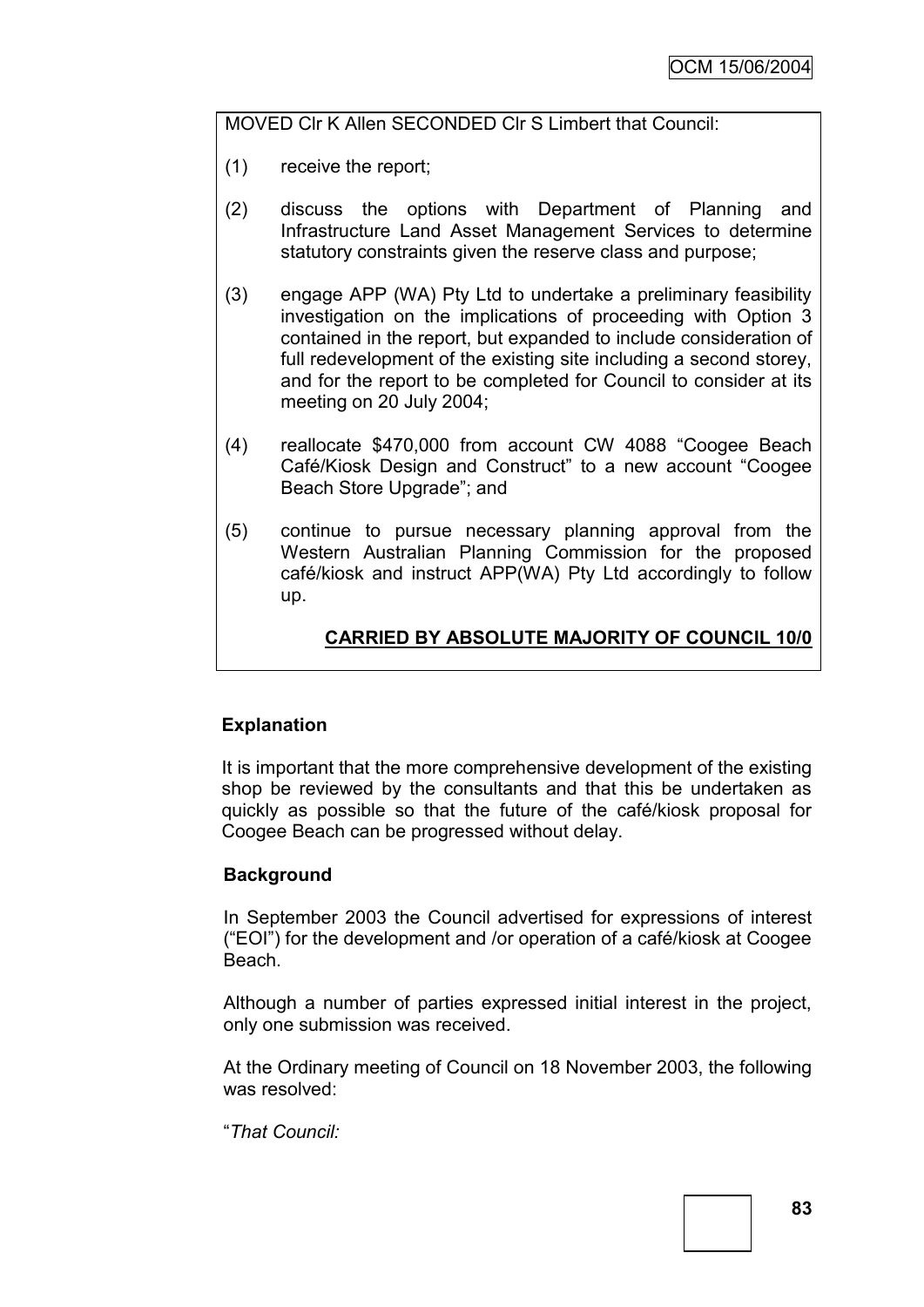- *(1) not accept the Expression of Interest submission lodged by Joy Anne Capon;*
- *(2) terminate the Expression of Interest process;*
- *(3) advise Joy Anne Capon accordingly;*
- *(4) continue to pursue necessary planning and environmental approvals for the proposed café/kiosk;*
- *(5) require the Chief Executive Officer to undertake discussions over the next four months with parties that may be interested in taking up the ground lease for the café/kiosk (Option A) with such discussion being in general accordance with the key terms expressed within the Expression of Interest document; and*
- *(6) require the preparation and presentation of a report to a meeting of Council no later than May 2004 on the potential and options for the upgrading of the existing shop in the event that there are no detailed proposals at the expiry of the four month period referred to in (5) above for progressing a ground lease on the proposed café/kiosk."*

Since this meeting, the project managers have reported that discussions held with interested parties have not yielded any substantive results.

The matter was to have been reported to Council no later than May 2004 as stated in (6) above. The timing of the consultants report has prevented the matter being reported back to Council until now.

### **Submission**

It is the project managers recommendation that Council re-evaluate the project to determine an alternative strategy to maintain the level of service to beach users in the short term. APP noted that a factor in the current difficulty in attracting a developer could be uncertainty surrounding the planning for the area, in particular implications from the proposed Port Coogee marina development. APP note that the market may take a different view of the project viability once further development along the coast takes place.

#### **Report**

In order to move forward it is necessary to consider the options available to the City in light of the outcome of the EOI process.

Option 1: Upgrade the shop to satisfy building and health standards and call for tenders to operate it on a short-term renewable lease basis. The existing Coogee beach store operates on a monthly lease. This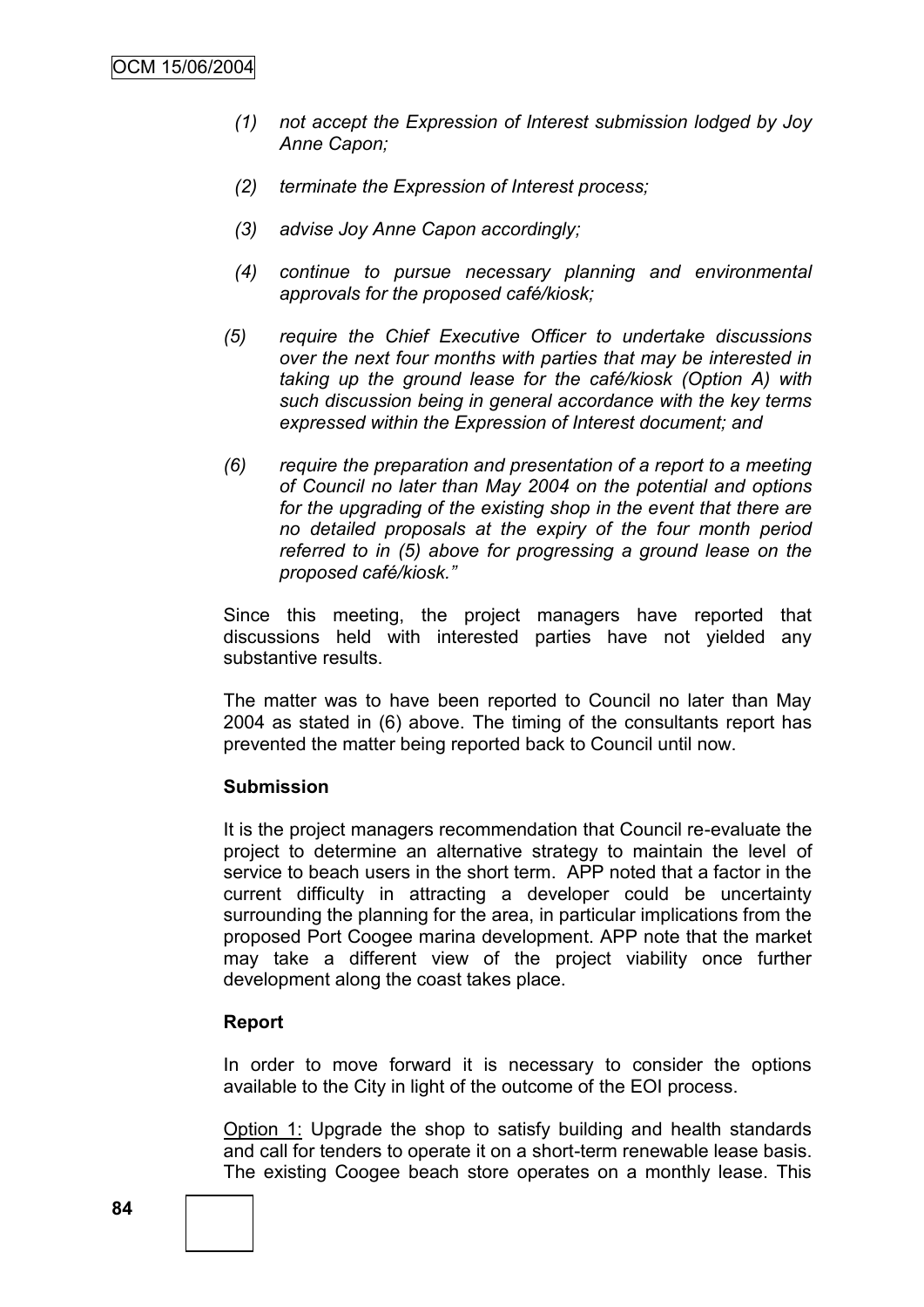option is intended as a short-term arrangement (eg. a renewable annual lease) pending the development of the surrounding land (including Port Coogee marina). Longer-term development options could be considered at the expiry of the lease period in the future. Upgrading costs for the shop will need to be evaluated with either Council funding the shop upgrade or the successful tenderer could undertake the work. The upgrade work may be significant given the condition of the building at present.

Option 2: Upgrade the existing Coogee beach store building with a view to providing higher quality, wider range of services, possibly even extending outside the existing lease area, such as for alfresco dining and café services. Any change of use would warrant a significant physical upgrade to satisfy building and health requirements. This option would require a full survey of the structure and architectural advice. Discussions will be required with DPI Land Asset Management Services ("DPI LAMS") given the tenure of the land. A call for tenders would be required to redevelop and/or operate, while the lease period may need to be longer term to attract suitable interest (eg. 5 to 10 year lease).

Option 3: Invite tenders for the complete redevelopment of the shop building as a café/kiosk facility, leased for the maximum period of 21 years. This option however may not be compatible with the "A" Class reserve classification of the land and would warrant further discussion with DPI LAMS.

Given the important strategic location of this site, and the need to provide a high quality service to the public at this location, doing nothing is not considered to be an appropriate option.

Option 1 is intended as a short term option until such time as market confidence returns and consideration can again be given to a café/kiosk proposal similar to that the subject of the recent EOI.

Option 2 has probably the greatest potential to provide a quality service to the public in the short to medium term. The work required to physically upgrade the building would be significant and should be the subject of further investigations to assess viability by suitably qualified consultants.

Option 3 requires discussion with DPI Land Asset Management Services to determine constraints created by the reserve status of the land. Investigations would be required to evaluate the costs and EOI called for to determine market interest.

A new project brief will be required for the project managers to coordinate tenders and facilitate investigations appropriate for the preferred option. APP should be retained in this capacity due to their prior involvement in the project and instructed accordingly.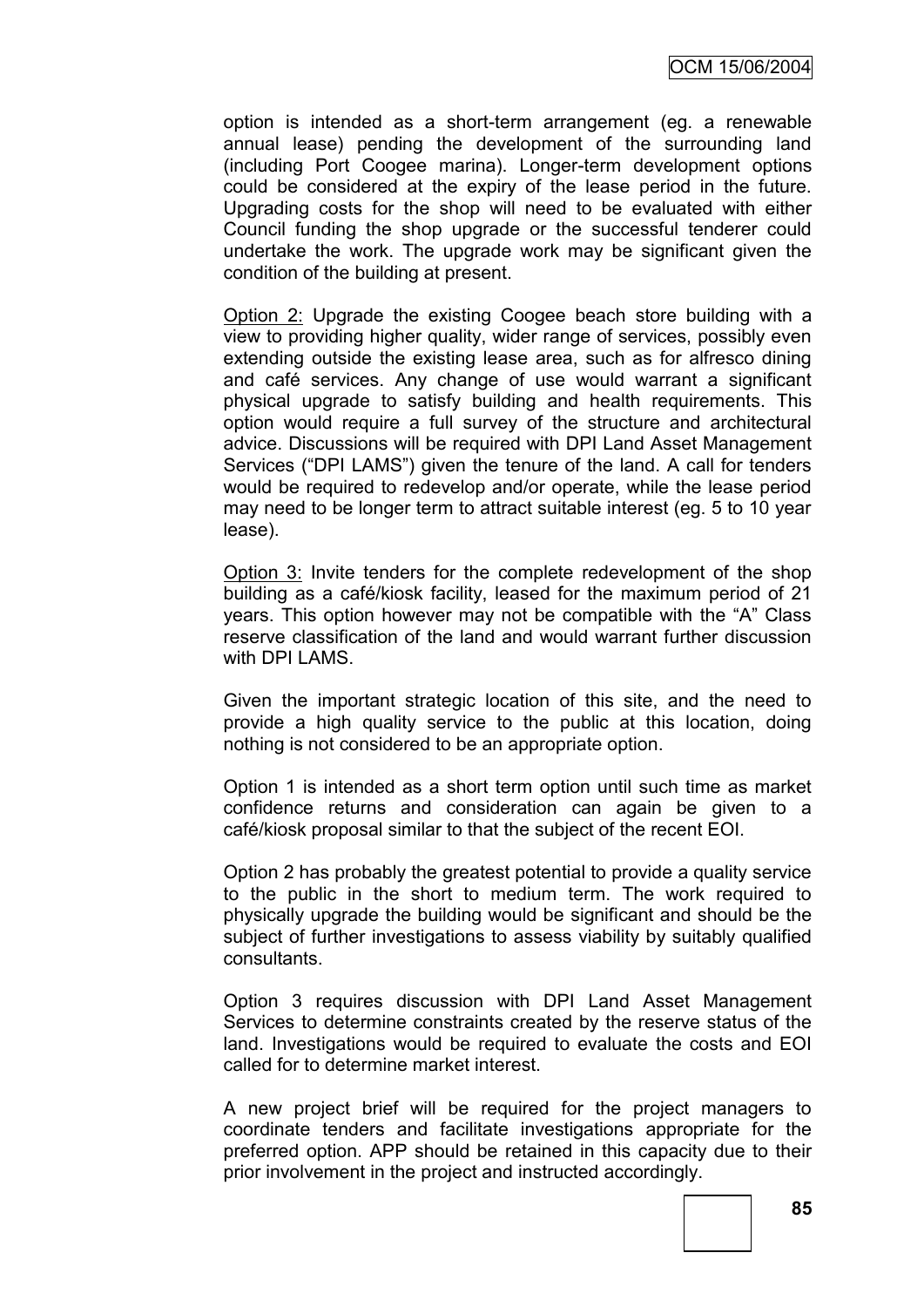Irrespective of the current outcome on the café/kiosk EOI, the Council is proceeding to seek development approval from the Western Australian Planning Commission for a café development at Coogee Beach. It is recommended this application be continued with and approval obtained, as this would provide a degree of certainty for the Council in terms covering a possible option should such a proposal prove to be feasible in the future. APP should continue involvement in this process and be instructed to follow up with the Western Australian Planning Commission through to a decision being issued.

# **Strategic Plan/Policy Implications**

The Corporate Strategic Plan Key Result Areas which apply to this item are:-

- 1. Managing Your City
	- *"To deliver services and to manage resources in a way that is cost competitive without compromising quality."*
	- *"To conduct Council business in open public forums and to manage Council affairs by employing publicly accountable practices."*
- 2. Planning Your City
	- *"To ensure that the development will enhance the levels of amenity currently enjoyed by the community."*
- 3. Conserving and Improving Your Environment
	- *"To ensure that the development of the district is undertaken in such a way that the balance between the natural and human environment is maintained."*
- 4. Facilitating the needs of Your Community
	- *"To facilitate and provide an optimum range of community services."*
	- *"To identify current community needs, aspirations, expectations and priorities of the services provided by the Council."*

### **Budget/Financial Implications**

With the termination of the Coogee Beach café/kiosk project it is proposed to transfer the balance of the funds from this project to a new account "Coogee Beach Store Upgrade". Consultant's costs for Option 2 could be paid for from this account.

### **Legal Implications**

N/A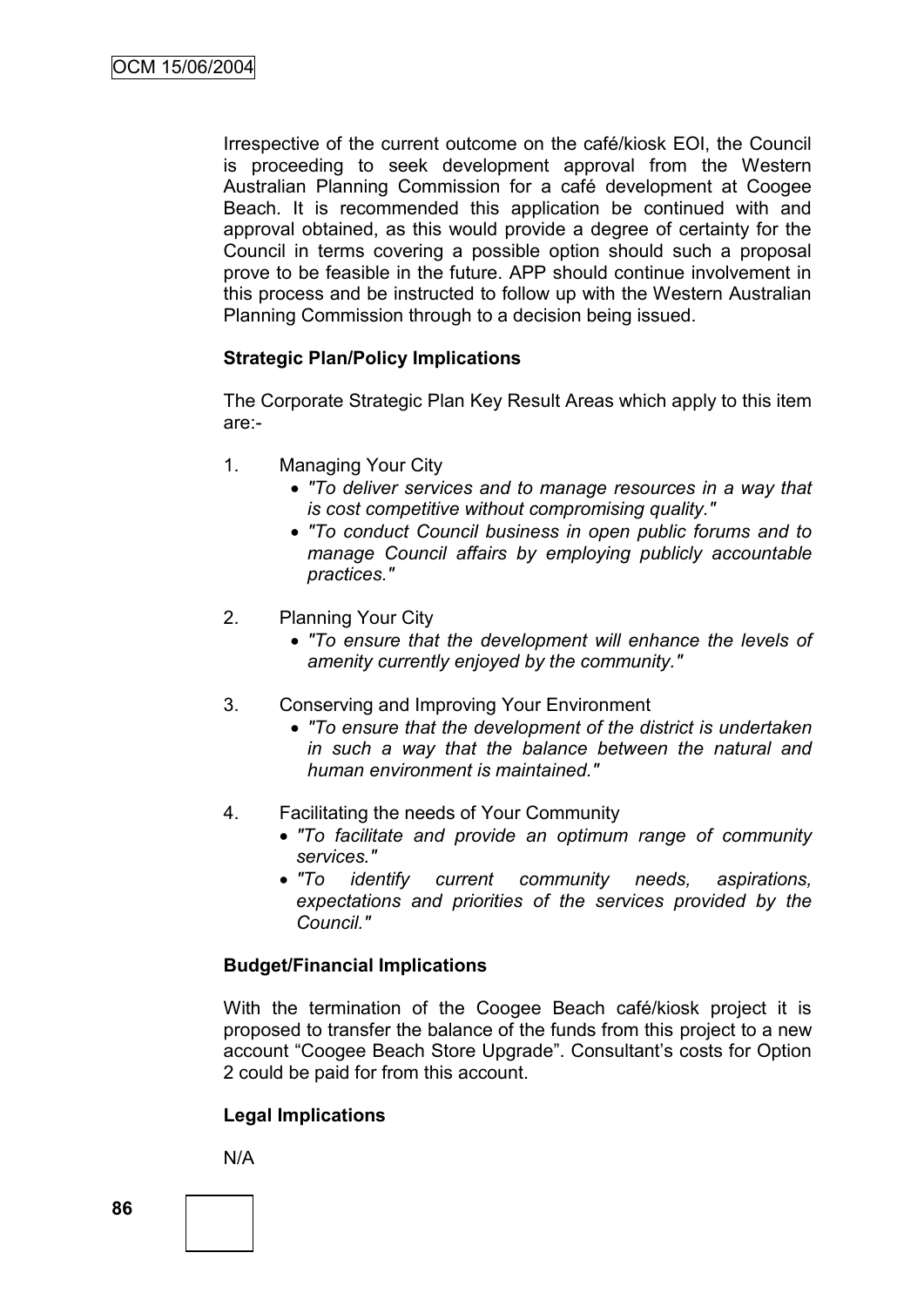# **Community Consultation**

Community consultation has been undertaken for the development application to the WAPC for the café/kiosk, which included an advertisement in the local newspaper and a sign erected on site.

### **Implications of Section 3.18(3) Local Government Act, 1995**

Nil.

### **14.19 (MINUTE NO 2448) (OCM 15/06/2004) - PROPOSED INDUSTRIAL SUBDIVISION (REVISED PLAN) - LOT 502 SUDLOW RD, PHOENIX RD AND NORTH LAKE ROAD, BIBRA LAKE - OWNER: LANDCORP - APPLICANT: WA LAND AUTHORITY (LANDCORP) C/- MASTERPLAN CONSULTANTS (113648) (MR) (ATTACH)**

#### **RECOMMENDATION** That Council:

(1) advise the Hon. Minister for the Environment of its support to the revised conditions for the proposed subdivision of Lot 502 Sudlow Road, Bibra Lake having due regard to the extensive environmental assessment and consultation with all key stakeholders.

(2) recommend to the Western Australian Planning Commission, that the industrial subdivision of Lot 502 Sudlow Road ,Phoenix Road, and North Lake Road, Bibra Lake be approved subject to the following conditions:-

Standard Conditions

*Roads and Paths*

- 1. Those lots not fronting an existing road being provided with frontage to a constructed subdivisional road connected by a constructed subdivisional road(s) to the local road system and such subdivisional road(s) being constructed and drained at the subdivider's cost acceptable to the Western Australian Planning Commission. The land identified on the Deposited Plan or Plan of Survey must also be transferred to the Crown free of cost for vesting in Her Majesty as of Her former Estate for the purposes of creating a road reserve.
- 2. Street corners within the subdivision being truncated to the standard truncation of 14 metres to the satisfaction of the Western Australian Planning Commission.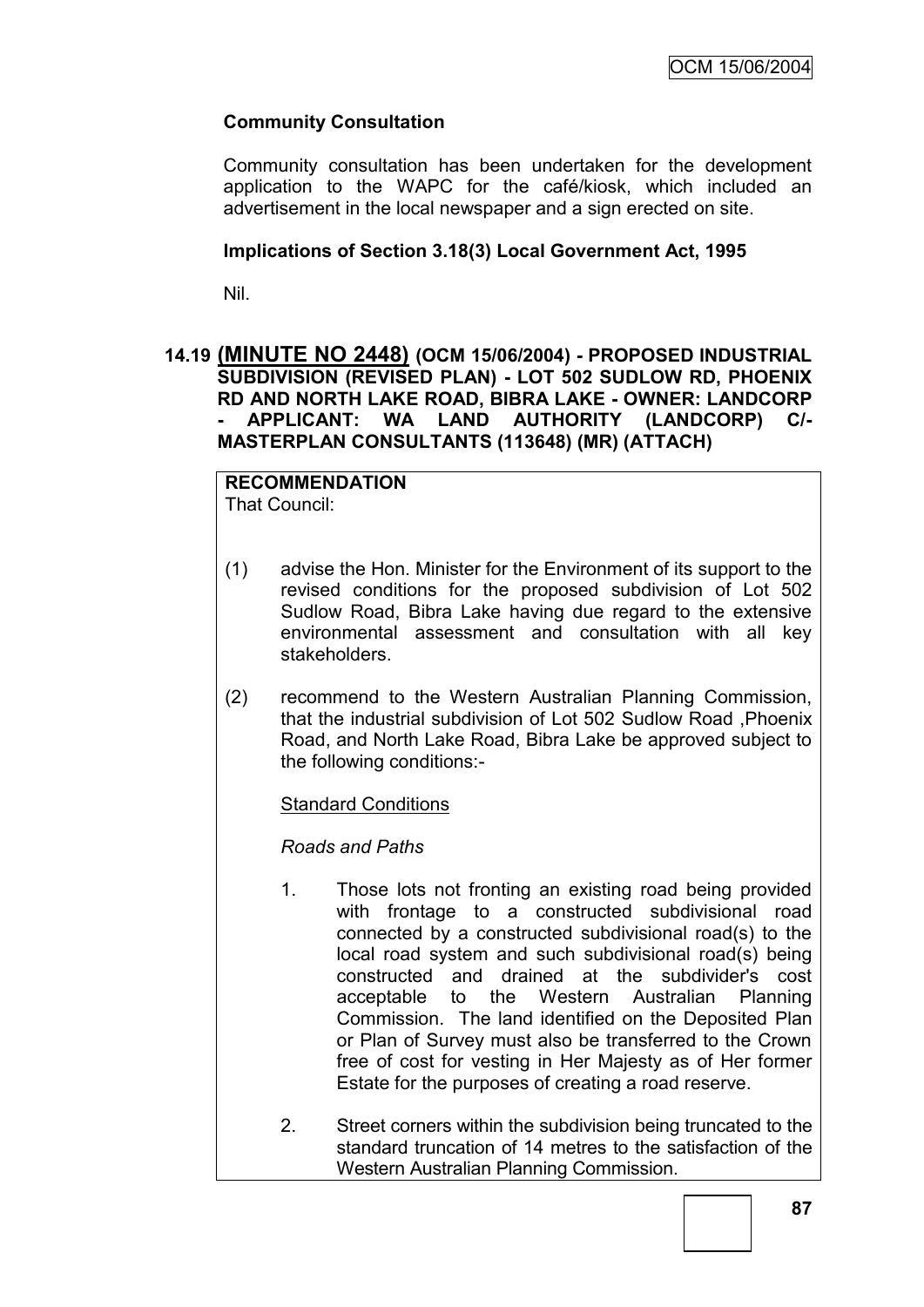- 3. Satisfactory arrangements being made with the Local Government for the construction and drainage/upgrading of North Lake Road, Sudlow Road and Miguel Road adjacent to the subject land, to the satisfaction of the Western Australian Planning Commission.
- 4. Traffic control devices are to be designed and constructed in accordance with the requirements and specifications of the Local Government for the new intersection at North Lake Road and the other intersection at Sudlow Road to the satisfaction of the Western Australian Planning Commission.
- 5. The dual use path/cycleway along North Lake Road and Sudlow Road adjacent to the subject site and being constructed by the subdivider to the satisfaction of the Western Australian Planning Commission.

### *Site Works*

- 6. The land being filled and/or drained at the subdivider's cost to the satisfaction of the Western Australian Planning Commission and any easements, and/or reserves necessary for the implementation thereof, being provided free of cost.
- 7. The drainage basin shall include Gross Pollutant Traps, Sediment Traps and Nutrient Stripping Facilities be designed, constructed and landscaped in accordance with urban sensitive water design principles to maximise detention time and minimise the discharge of nutrients to the satisfaction of the Western Australian Planning Commission.
- 8. The land being graded and stabilised at the subdivider"s cost to the satisfaction of the Western Australian Planning Commission.
- 9. Arrangements being made to the satisfaction of the Western Australian Planning Commission for the preparation and implementation of an on-going Drainage and Nutrient Management Plan to specify the size and location and the long term monitoring and maintenance of the stormwater basin. The Drainage Management Plan is to be prepared at the cost of the subdivider and to the satisfaction of the Western Australian Planning Commission.
- 10. The applicant engaging a qualified engineer (with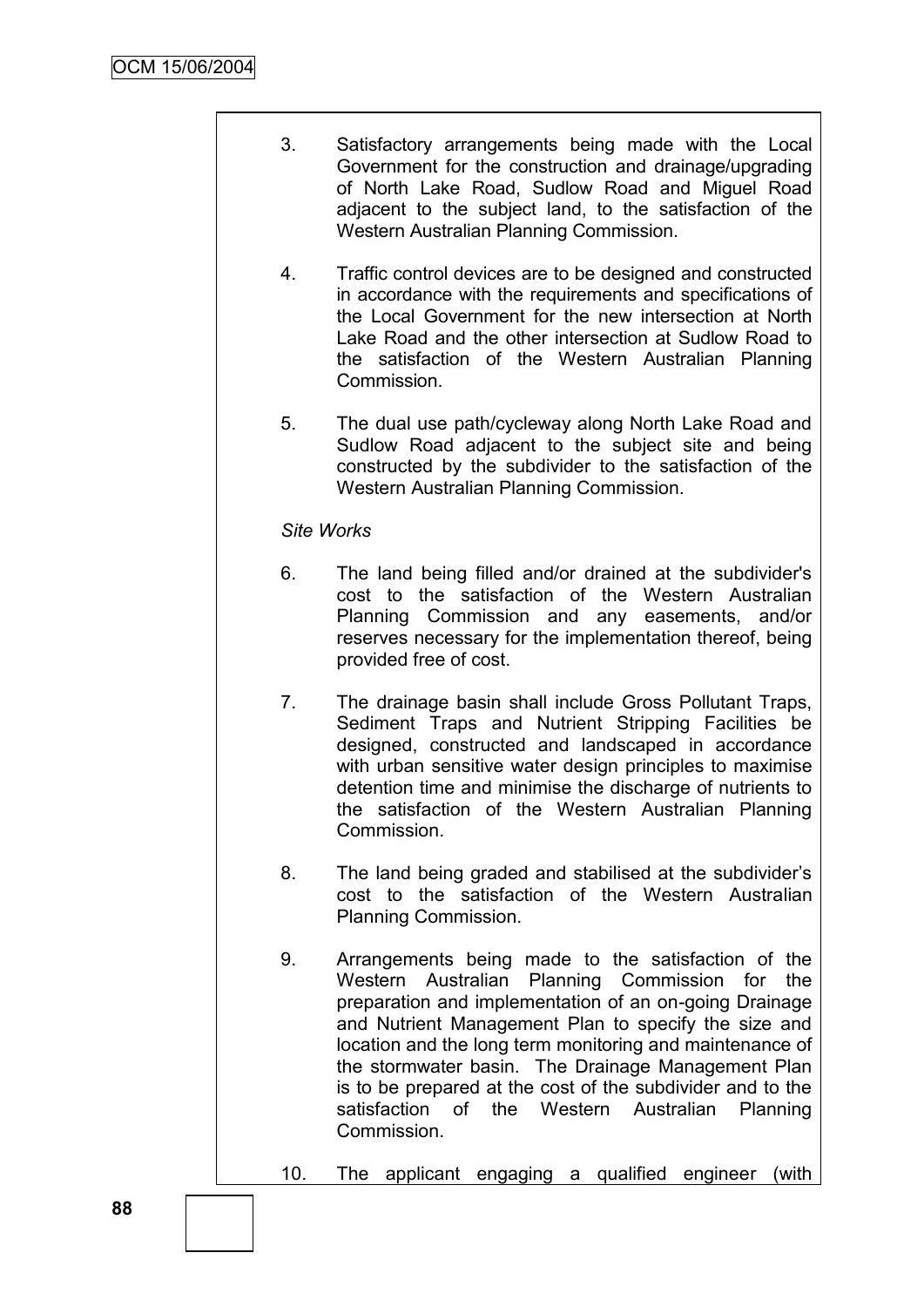subdivision experience) to prepare a Geotechnical Report and to certify that the land does not contain any unsuitable landfill associated with or prior to subdivisional works and that the land is physically capable of industrial development including road and building construction to the satisfaction of the Western Australian Planning Commission.

- 11. The applicant engaging a qualified engineer to certify that any filling or back filling has been adequately compacted for industrial development to the satisfaction of the Western Australian Planning Commission.
- 12. No activities associated with the subdivision site works causing noise and/or inconvenience to neighbours being carried out after 6.00 p.m. or before 7.00 a.m. Monday to Saturday, and not at all on Sunday or public holidays to the satisfaction of the Western Australian Planning Commission.
- 13. A building licence to be obtained prior to the construction of any retaining walls or other structures proposed as part of the subdivision to the satisfaction of the Western Australian Planning Commission.
- 14. Where subdivision works includes the installation of retaining walls, the wall shall be located so that the footing and the top of the wall are fully within the boundaries of the lot on which it is constructed, prepared by the subdivider to the requirements of the Local Government and to the satisfaction of the Western Australian Planning Commission.
- 15. Site assessment and possible preparation of an acid sulfate soil management plan is required. Prior to the commencement of any site works:
	- a) a site assessment shall be undertaken to determine whether acid sulfate soils are present on the land and, if present, their extent and severity;
	- b) if the site is found to contain acid sulfate soils, an acid sulfate soil management plan shall be submitted and approved; and
	- c) all site works shall be carried out in accordance with the provisions of the approved management plan to the satisfaction of the Western Australian Planning Commission.
- 16. Measures being taken to the satisfaction of the Western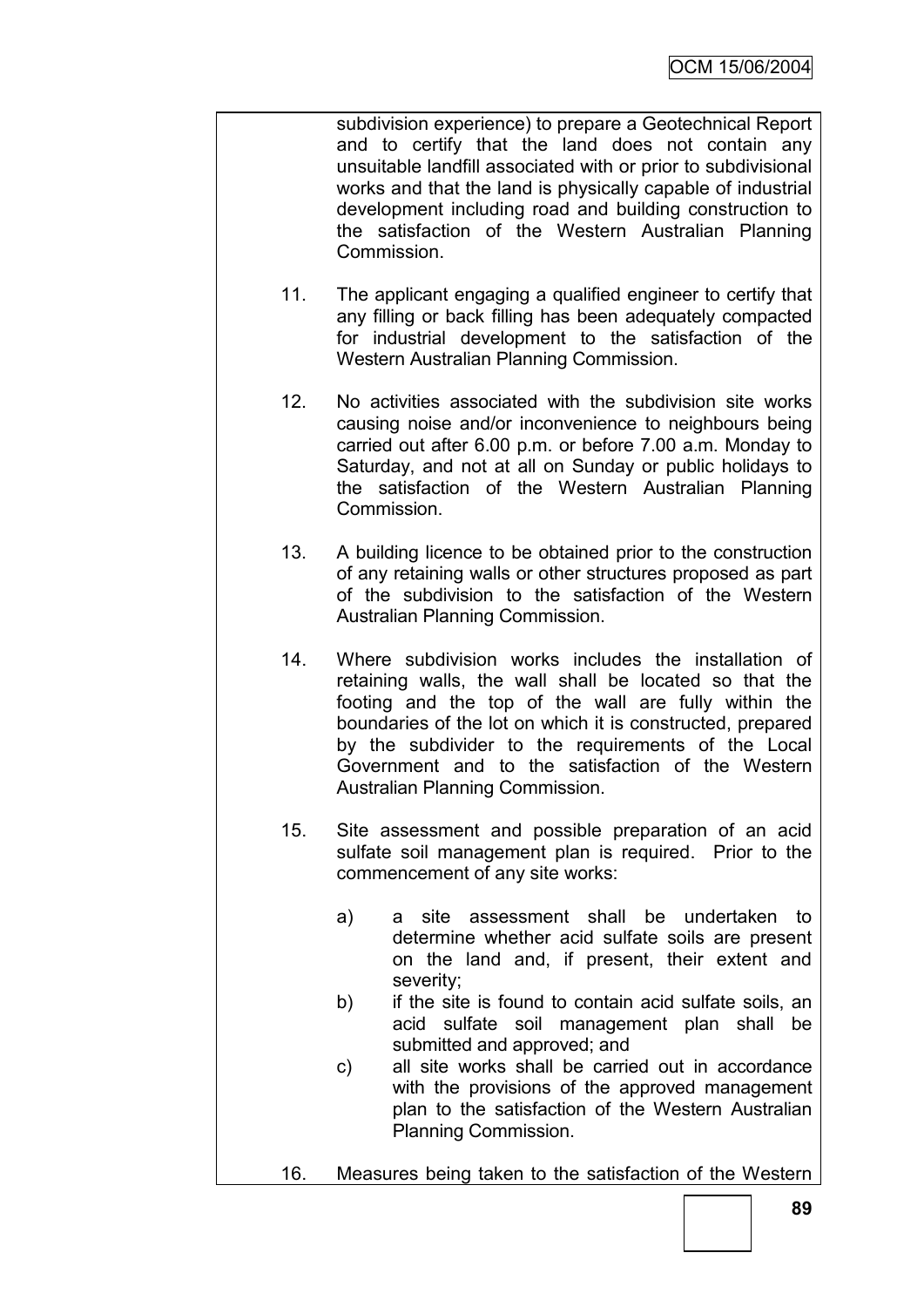Australian Planning Commission to ensure identification and protection of vegetation within the:

- a) 22ha POS area to South Lake;
- b) 10m wide frontage strip to North Lake Road and Phoenix Road and Sudlow Road to provide a native bushland façade.
- c) road reserves (where possible) prior to commencement of site works.
- 17. The carrying on of the subdivision must not cause a dust nuisance to neighbours during construction. The subdivider is required to submit a Dust Management Plan in accordance with the Local Government's Guidelines for the Preparation of Dust Management Plans. This Plan is to be approved by the Local Government's Environmental Services prior to the commencement of earthworks and complied with for the duration of the construction works.

### *POS*

- 18. The proposed reserve(s) shown on the plan submitted by the applicant, being shown on the Diagram or Plan of Survey as a "Reserve for Recreation" and vested in the Crown under section 20A of the Town Planning and Development Act, such land to be ceded free of cost and without any payment of compensation by the Crown to the satisfaction of the Western Australian Planning Commission.
- 19. The subdivider shall be responsible for the maintenance of developed public open space for a period of 2 years from the date of completion of public open space development to the satisfaction of the Western Australian Planning Commission.

#### *Services*

- 20. The drainage reserve must be shown on the Diagram of Survey as such and vested in the Crown under Section 20A of the Town Planning and Development Act (as amended) and ceded free of cost to the Crown and without any payment of compensation by the Crown.
- 21. The transfer free of cost of transformer and high voltage switchgear sites to Western Power Corporation, with the locations of the site(s) being to the satisfaction of the Western Australian Planning Commission on the advice of the Local Government and Western Power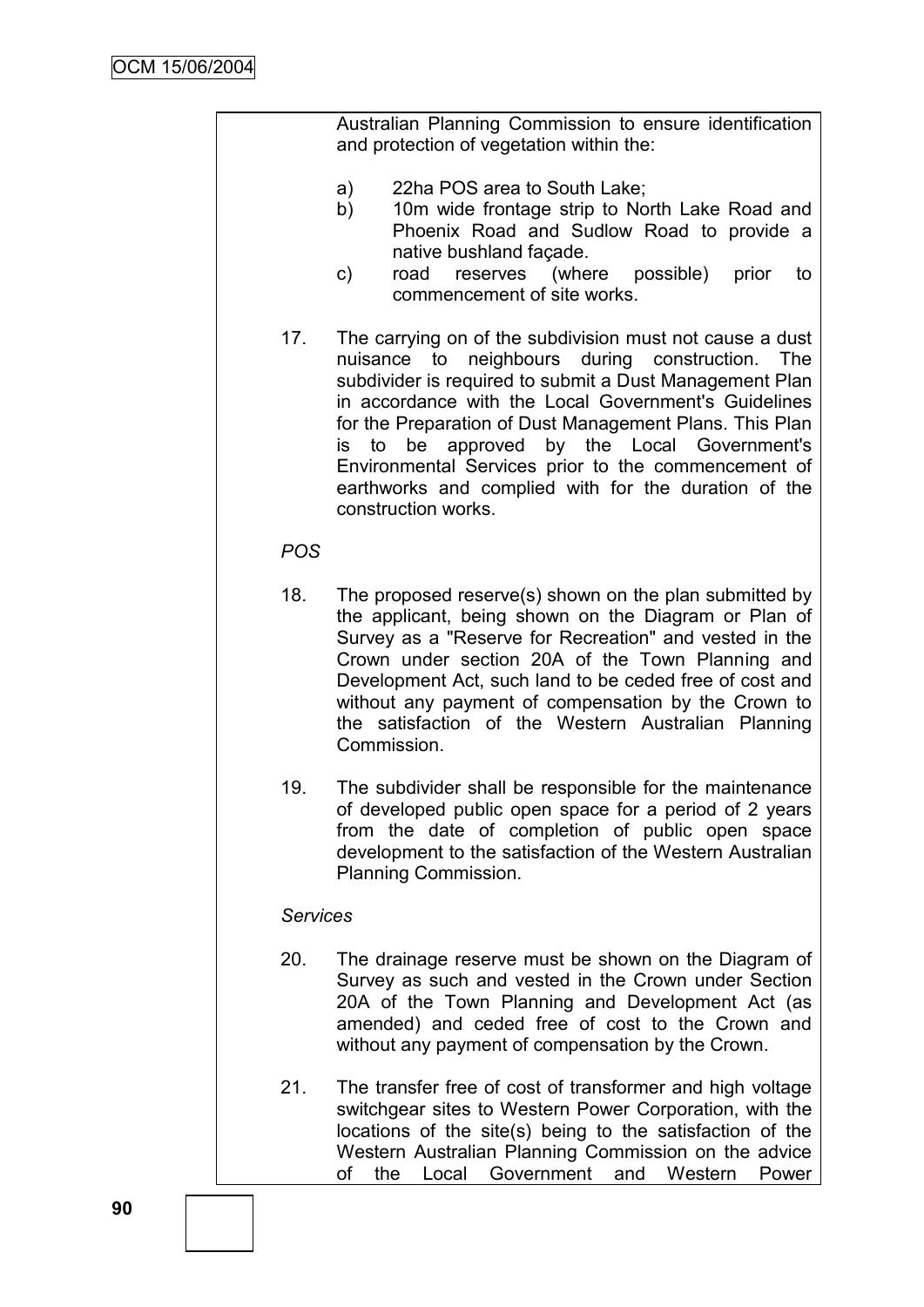Corporation.

### *Miscellaneous*

- 22. Where a well or bore is located within the subdividable area, the applicant shall either:
	- a) fill the bore or well under the supervision of a "practicing structural engineer; OR
	- b) provide a certificate from a "practicing structural engineer" stating the closest setback a building may be sited from the bore or well.
- 23. The subdivider providing a sign on site to the satisfaction of the Western Australian Planning Commission, outlining a plan of the proposed future development of the land, staging of subdivision and contact details of the proponent for public enquiries.
- 24. Notification in the form of a restrictive covenant to be placed on the Certificate of Title of all lots adjoining North Lake Road, Phoenix Road and Sudlow Road advising the existence of a restriction on the use of the land in accordance with section 129BA of the Transfer of Land Act 1893, and notice of this restriction to be included on the Diagram or Plan of Survey (Deposited Plan), to the satisfaction of the Western Australian Planning Commission and at the applicants cost.

The restrictive covenant to state as follows:-

*"Vehicular ingress and egress is not permitted onto North Lake Road, Phoenix Road and Sudlow Road. For enquiries please contact the City of Cockburn Statutory Planning Services on 9411 3578.*

25. The proponent preparing a Fauna Management Plan for the relocation of any native fauna that may be displaced as the development requires habitat removal to minimise adverse impacts.

### Special Conditions

- 26. The proponent committing to the preparation and implementation of the following management plans:
	- a) Rehabilitation and Bush Restoration Plan up to the value of \$600,000 works (South Lake);
	- b) Landscape Protection and Management Plan;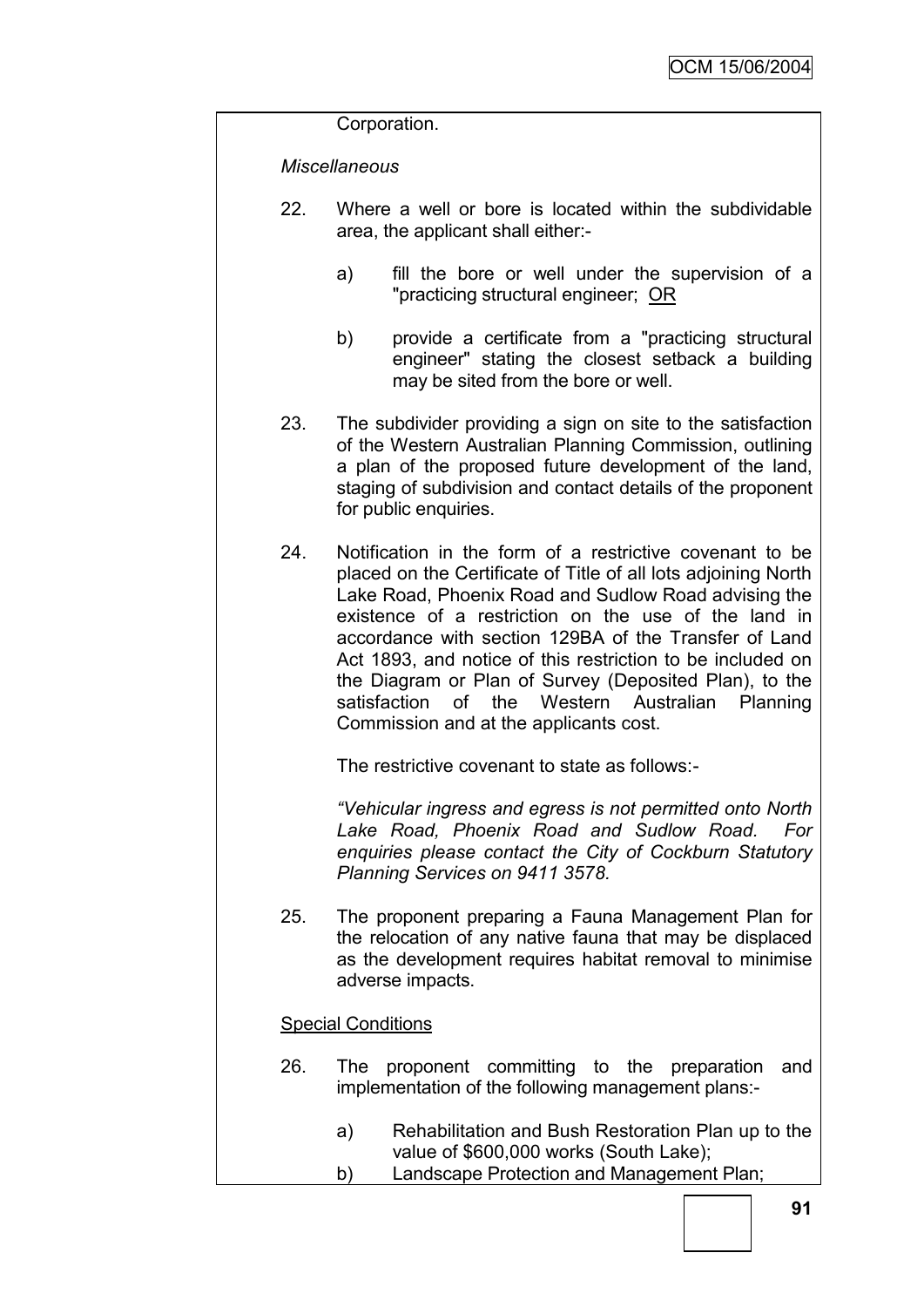- c) Soil and Groundwater Contamination Management Plan;
- d) Drainage Management Plan (using Water Sensitive Urban Design Principles) and
- e) Construction Management Plan.
- 27. The proposed intersection onto Miguel Road is contingent upon landowner agreement to transfer the subject land to the crown free of cost and to ensuring the design facilitates safe access having due regard to traffic sight lines from the former railway embankment crossing point on Miguel Road, to the satisfaction of the Western Australian Planning Commission.
- 28. The proponent preparing a detailed Visual Resource Assessment by a suitably qualified consultant to provide a natural bushland frontage to North Lake Road and Phoenix Road, in consultation with the Local Government and being to the satisfaction of the Western Australian Planning Commission.
- 29. The aboriginal sites identified on-site being conserved and protected from damage in accordance with guidelines of the Department of Indigenous Affairs in consultation with key aboriginal stakeholders and the Section 18 clearance under the Aboriginal Heritage Act.
- 30. Bushland within future Public Open Space areas being clearly marked and/or fenced during subdivision construction to prevent unauthorised damage.
- 31. The proponent undertaking a detailed traffic management assessment and safety audit by a suitably qualified consultant to identify and carry out all works associated with the road intersections to North Lake Road, Sudlow Road and Miguel Road, in consultation with Main Roads WA and the Local Government, to the satisfaction of the Western Australian Planning Commission.
- 32. The works associated with the excavation and recontouring of the land must directly relate to a subdivision plan approved by the Western Australian Planning Commission.
- 33. The South Lake Reserve extension being vested in Conservation and Land Management for the conservation of the wetland environment.
- 34. The proponent preparing a development plan and estate guidelines for development type, building design and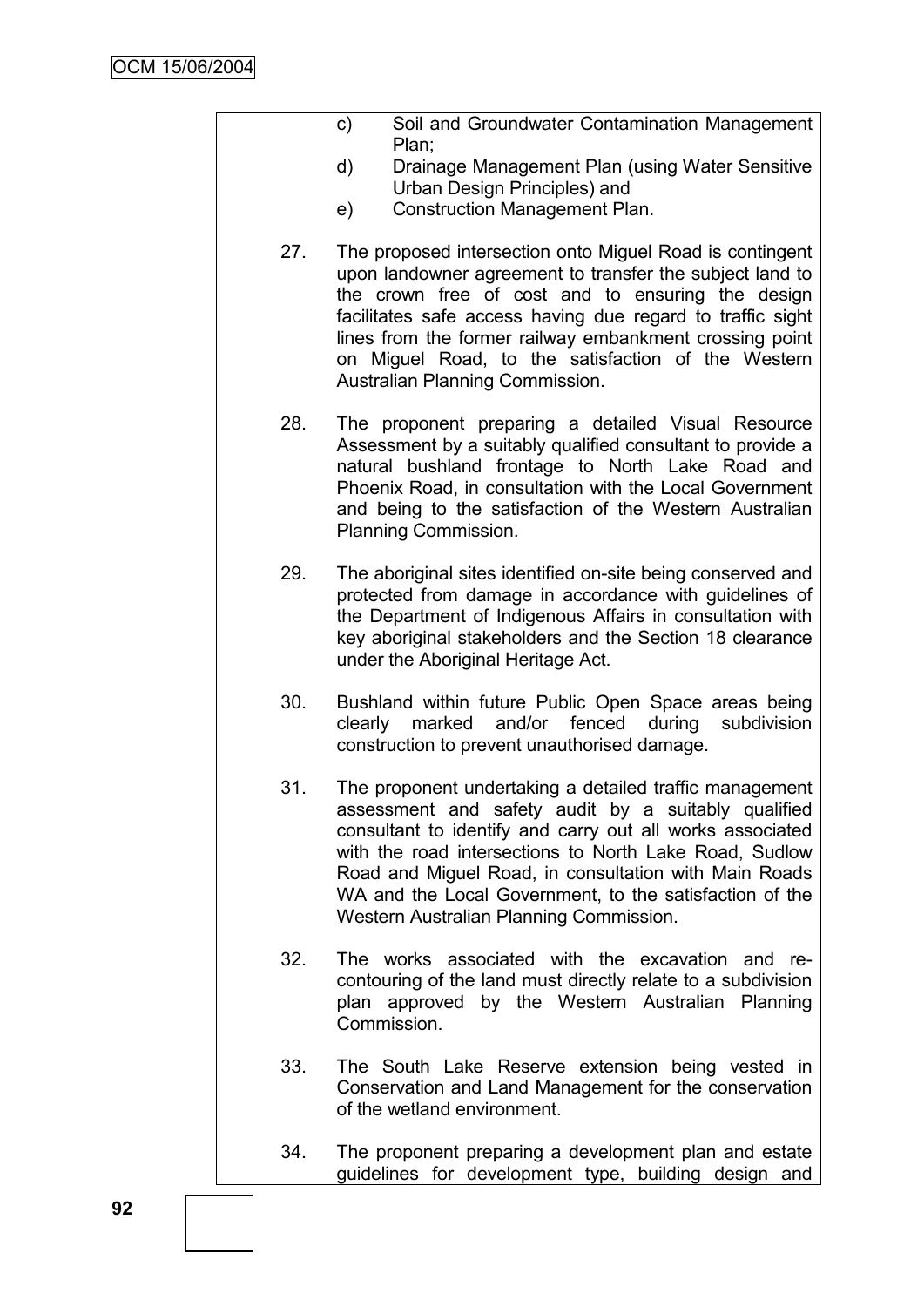materials, landscaping, fencing, drainage, refuse and storage yards consultation with the Local Government.

- 35. The subdivisional final contours must ensure that all drainage for the development drains into a nutrientstripping basin away from the South Lake Reserve.
- 36. All vegetation within the road verge to North Lake Road, Phoenix Road, Sudlow Road and Miguel Road being retained.
- 37. The preparation of a Site Contamination Management Plan addressing the cessation of landfill and waste water ponds on the site including:
	- a) the decommissioning of effluent ponds & landfill site:
	- b) removal of solid waste and contaminated soil from past landfill operations. (refer to Condition 29)

# **FOOTNOTES**

- 1. The applicant is advised that the Department of Environment, Water and Catchment Protection has prepared dust control guidelines for development sites, which inter alia, outline the procedures for the preparation of Dust Management Plans for subdivisions. Further information on the guidelines can be obtained from the Department or the Local Government.
- 2. The applicant is advised to liaise with the City of Cockburn regarding the detailed road reserve widths and carriageway design required by Condition 1.
- 3. The applicant is advised that Council has adopted a Strategic Policy – *"Prevention Of Sand Drift From Subdivision And Development Sites"* whereby bulk earthworks on Class 3 and 4 development sites is not permitted between 1 October and 31 March.
- 4. Council and the applicant are advised that unless otherwise agreed to by the Western Australian Planning Commission, the first Diagram or Plan of Survey (Deposited Plan) lodged for the Western Australian Planning Commission's endorsement shall include the Public Open Space required by Condition 18. of this approval, identified as a Reserve for Recreation, and shall include the creation of other lots within the subdivision to ensure that the Public Open Space land is properly vested under Section 20A on transfer of those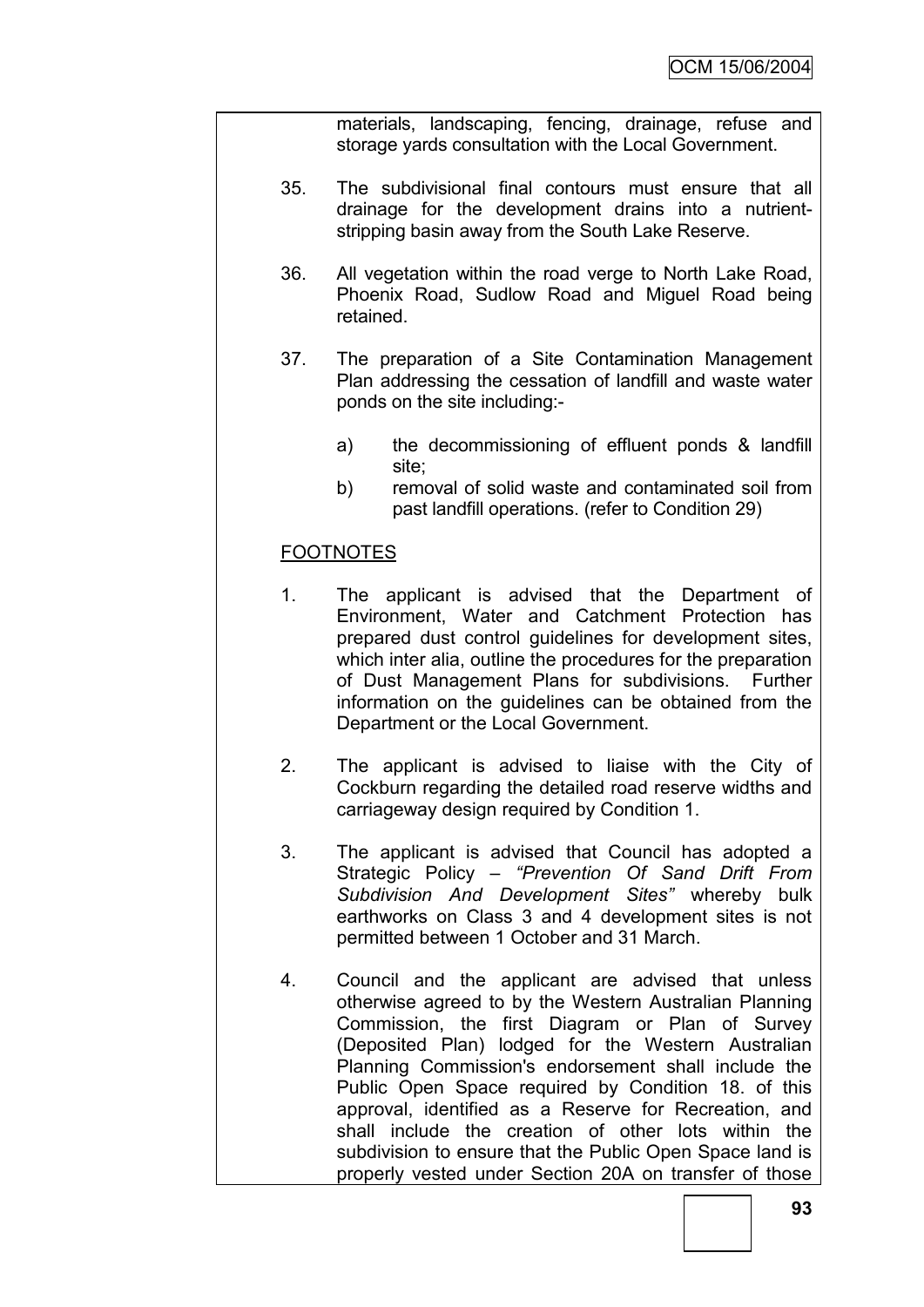#### lots.

- 5. The applicant is advised to liaise with the City of Cockburn regarding the provision of appropriate road reserve and carriageway widths and traffic control devices.
- 6. The applicant is advised that subdivision construction drawings and earthworks should be approved by the Local Government prior to the commencement of site works (including the clearing of vegetation). The applicant is advised to liaise with the Local Government regarding the required form of the constructional drawings.
- 7. The applicant is advised that a building licence is required prior to the construction of any retaining walls or other structures proposed as part of the subdivision.
- 8. In relation to condition 30 the protected bushland is to be included within the road reserve width.
- 9. The Western Australian Planning Commission is reminded of the need to consult where appropriate with relevant authorities and apply conditions relating to the following matters:
	- Padmount sites Western Power
	- Underground Power Western Power
	- Reticulated Fire Hydrants Fire and Rescue Services of WA
	- Reticulated Water Water Corporation
	- Reticulated Sewer Water Corporation
	- Environmental advice Department of Environment, Water and Catchment Protection
	- Aboriginal Sites Dept of Aboriginal Affairs
	- Cycle Paths Bikewest
	- Regional Road Reservations Main Roads WA
	- Public Transport Transperth

Accepting that the above list is not finite.

### **COUNCIL DECISION**

MOVED Clr A Tilbury SECONDED Clr S Limbert that the recommendation be adopted subject to Item (2) Special Condition 26 to read as follows: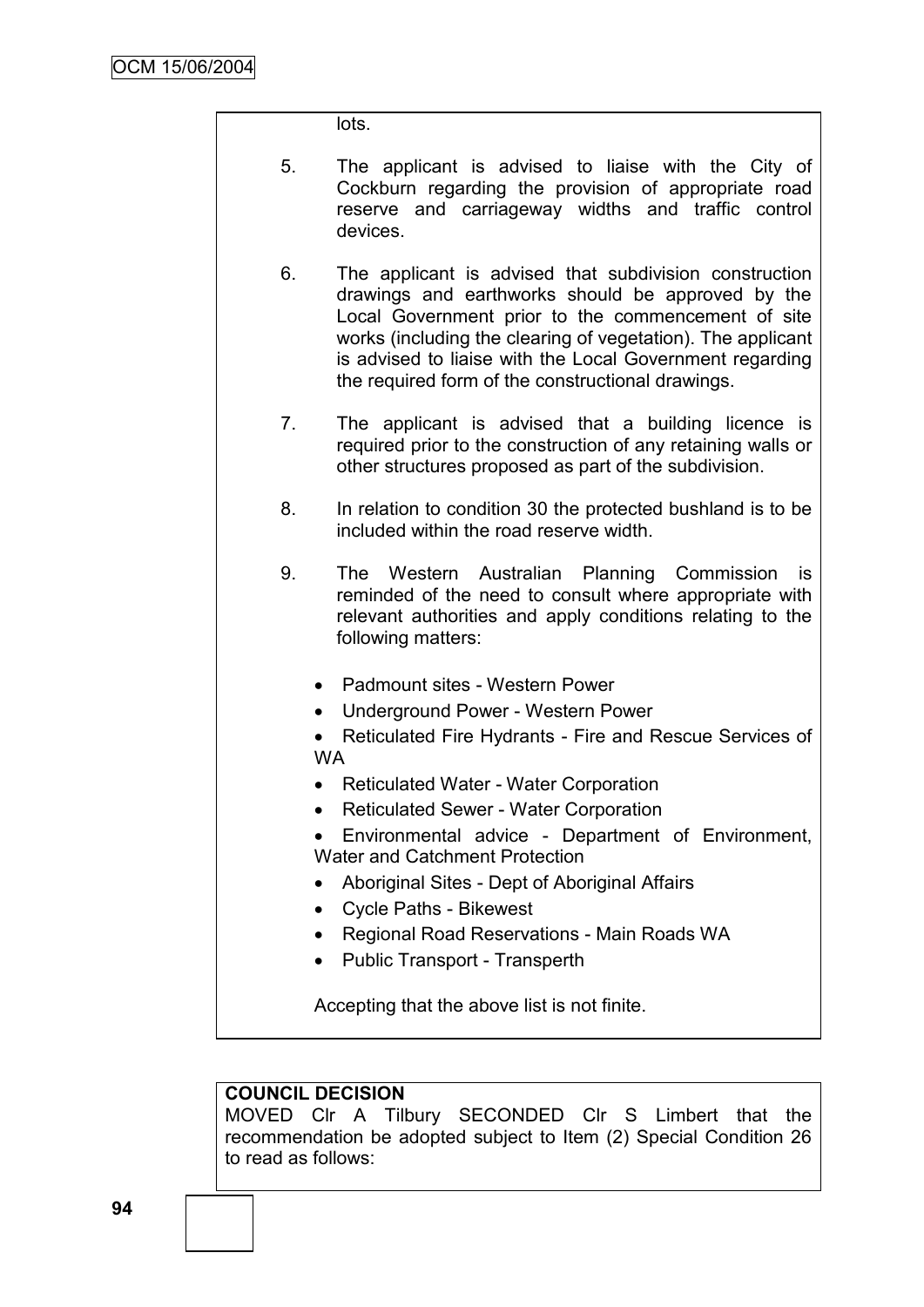- 26. The proponent committing to the preparation and implementation of the following management plans, prepared to the satisfaction of the local government, Department of Conservation and Land Management (CALM) and the Western Australian Planning Commission:
	- (a) Rehabilitation and Bush Restoration Plan with a value of at least \$600,000 of works provided to CALM as promised in the Public Environmental Review for the revegetation of the degraded land on the southern and western sides of South Lake, in order to provide an effective buffer between the Regional Park and the industrial subdivision. As part of the Plan, the proponent is to:
		- Cooperate with CALM to ensure that as many large balgas and zamias as possible are salvaged from the industrial subdivision and translocated to the revegetation area of South Lake.
		- Allow CALM and its subcontractors to collect seed and mulch from the industrial subdivision for use in revegetation projects.
		- Take action throughout the project to prevent sand drift and weed intrusion into the Beeliar Regional Park. If such intrusions occur, the proponent must, at their own expense, remove the sand or weeds to CALM"s satisfaction.
	- b) Landscape Protection and Management Plan.
	- c) Soil and Groundwater Contamination Management Plan.
	- d) Drainage Management Plan (using Water Sensitive Urban Design Principles) and
	- e) Construction Management Plan.

**CARRIED 10/0**

# **Explanation**

This condition should be made to the satisfaction of Council, CALM and the WAPC to ensure greater certainty as to what is to be included in the Rehabilitation and Bush Restoration works. It gives Council the opportunity to have input into the value and type of work undertaken. The expansion of the requirements of the Rehabilitation and Bush Restoration Plan ensures that the buffer to South Lake is properly revegetated and that the opportunity is taken to relocate important vegetation and collect seed from the land prior to subdivision, so that they can be used in the rehabilitation of areas requiring restoration.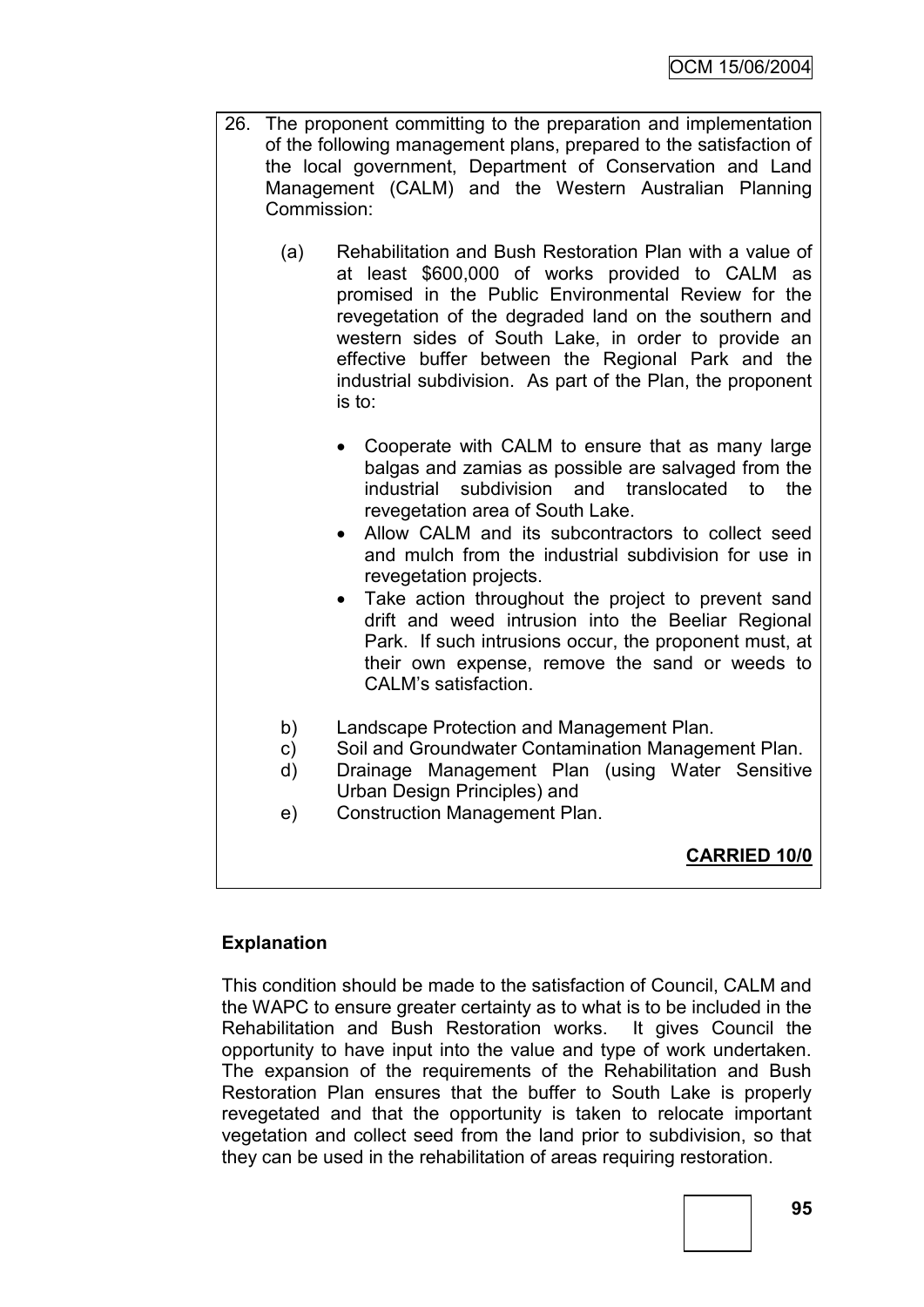### **Background**

The site is a large area of bushland zoned for industry in both the Metropolitan Region Scheme and Town Planning Scheme No 3.

Amcor Pty Ltd operates a paper-packaging factory at the corner of Sudlow and Phoenix Roads under and by virtue of the Paper Mill Agreement 1960 with the State Government.

The Amcor paper mill site has been subdivided into 2 separate lots. One contains the paper mill, and the other LandCorp subsequently purchased (Lot 502). Portion of Lot 502 has been used for disposal of dry and liquid waste from the paper plant since 1985.

In 1998 Council refused an application to extract sand from of the site on the following grounds:

- The site is not included in the States 'Basic Raw Materials Policy-Perth Metropolitan Region' Draft Report.
- The site is heavily timbered.
- There is currently an extensive sand quarry immediately south of the subject land with many years of available supply.

An appeal over the Council's refusal of the sand excavation was lodged by LandCorp with the Town Planning Appeal Tribunal, but was later withdrawn.

The City became aware in late 1998 that Amcor was offering the land for sale. In response Council wrote to the Ministry for Planning in January advising of the land's ecological values and that Council would be making submission on Bushplan to include a 33 hectares portion of the site in Bush Plan. Bushplan, released for public comment, had not identified the site as regionally significant and worthy of protection.

Council at its meeting of February 1999 adopted a set of subdivision principles for the land in expectation of potential developers lodging applications. One of the principles was for the retention of the area sought to be included in Bushplan.

In March 1999 Council made a further resolution on the site to advise relevant agencies that the site would be a suitable location for the relocation of the Perth Zoo. At this meeting Council also made resolution for submission on Perth's Bushplan for inclusion of a 33 hectares portion of the site adjacent to the South Lake and North Lake Road*.*

The main rationale for inclusion in Bushplan was to provide a buffer to South Lake wetland from future industry and because of the bushland's relative good condition.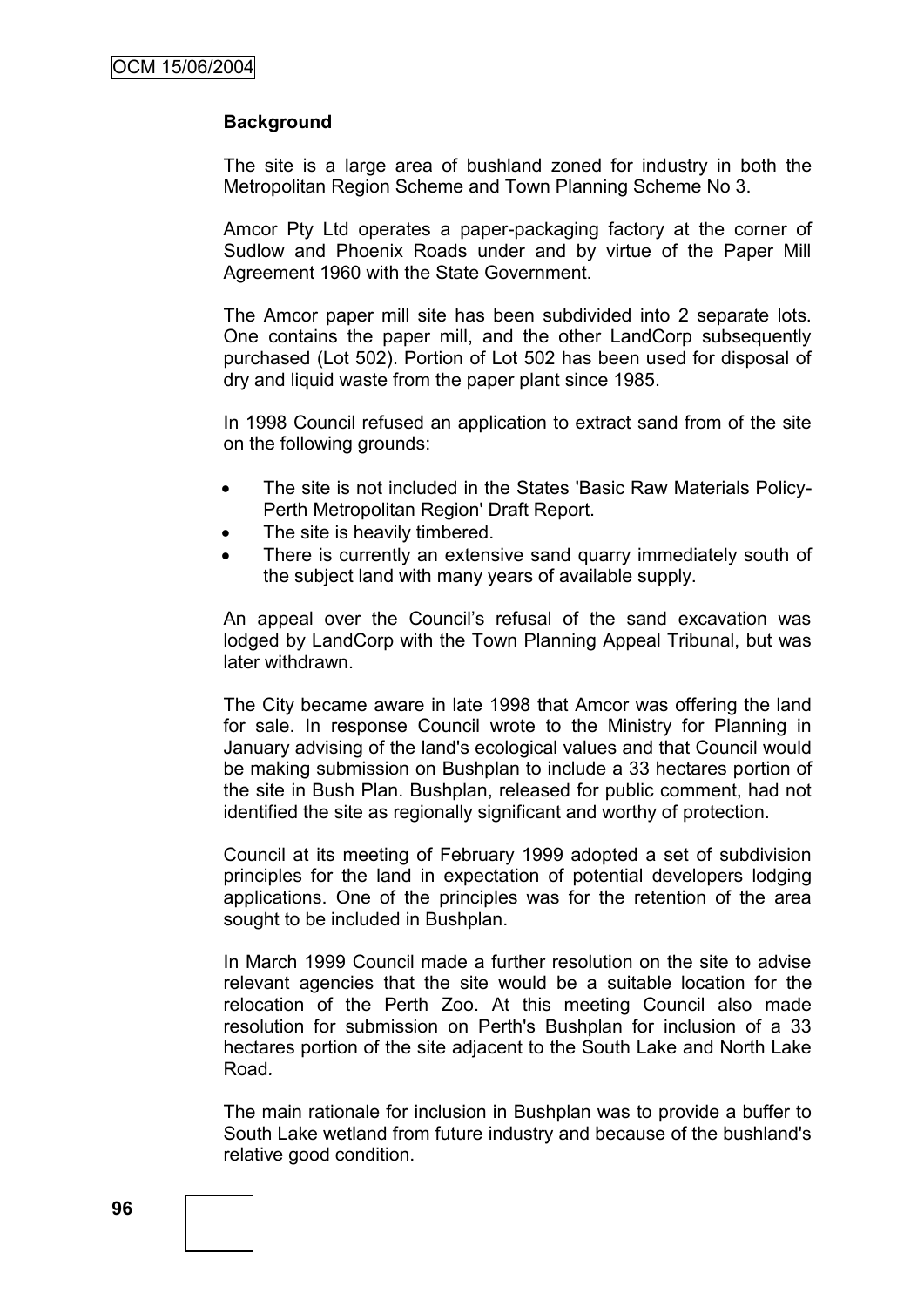The outcome of Council's recommendation has since been established with the Cabinet release of the Final Bushplan in December 2000. The vegetated area of the subject land is referred to as "Other Native Vegetation" and therefore does not afford any level of protection by the State Government.

Council has been made aware that the appeals lodged with the Minister for the Environment in respect to Bulletin 999, relating to the proposed subdivision of the industrial land owned by Landcorp, have not yet been determined and therefore, it would be premature and inappropriate for Council to make recommendations to the WAPC at this time.

Council has promoted the idea of relocating the Perth Zoo to Bibra Lake, since the Amcor land was offered for sale in January 1999 on two separate occasions. The previous State Government did not support the proposal.

The original subdivision application to create industrial lots (WAPC Ref 113648) was submitted to the WAPC on 30 March 2000. An amended plan was later lodged on 10 April 2001, which was lodged by the applicant to address changes requested by the City and the DEP.

Council at its Ordinary Meeting on 15 May 2001 resolved in respect of the proposed industrial subdivision to:-

- *"(1) defer consideration of the application by Landcorp to subdivide Pt Lot 1, Lot 2472, Lot 11 and Lot 13 Phoenix and North Lake Roads, Bibra Lake, because the appeals lodged with the Minister for the Environment objecting to the proposed subdivision have yet to be determined;*
- *(2) advise the Western Australian Planning Commission of its decision accordingly, and recommend that the Commission not proceed with the assessment and determination of the subdivision application until all the outstanding matters relating to this land have been resolved;*
- *(3) advise the Office of the Minister for the Environment of the Council's decision;*
- *(4) continue to pursue the possible re-location of Perth Zoological Gardens to Bibra Lake by:-*
	- *1. Seeking registration of interest from suitably qualified planning consultants to undertake a brief feasibility study of the concept of establishing the zoo on the Landcorp land at Bibra Lake and the re-use of the vacated Perth Zoo site at South Perth for residential and / or mixed use development, for the purposes of*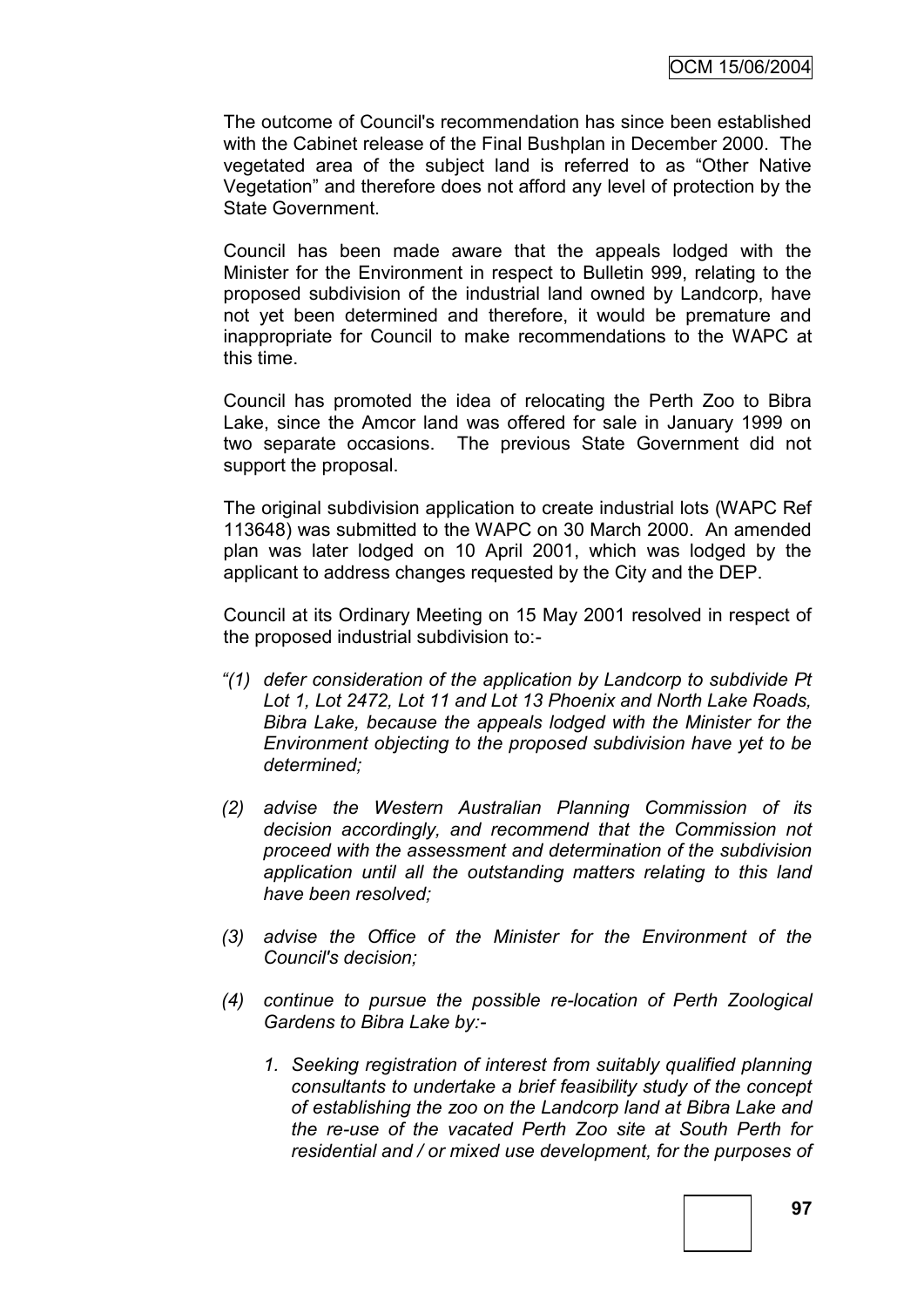*promoting the idea with the relevant Ministers of the State Government.*

*2. The Mayor, Chief Executive Officer and Director of Planning and Development meet with the relevant Ministers to promote the concept of the possible re-location of the zoo to Bibra Lake."*

The State Government subsequently dismissed the idea of relocating the Perth Zoo and there was no support from the Perth Zoo.

On 21 August 2001 Council requested the City"s Planning Services to investigate alternative land use options for Lot 502 Phoenix Road, Bibra Lake owned by LandCorp and to contact the Metropolitan Cemetery Board and Fremantle Cemetery Board to ascertain its interest in approaching LandCorp to discuss the possibility of establishing a garden cemetery similar to that at Pinnaroo Valley Memorial Park on Lot 502 Phoenix Road, Bibra Lake.

The Council also sought to:-

- (a) reconfirm its submission in March 1999 to the Western Australian Planning Commission on Bushplan, in respect to Lot 502 Phoenix Road Bibra Lake, which sought to protect the integrity of South Lake and its vegetated setting.
- (b) advise the Department of Environmental Protection of the Council's position and request that this be taken into account when assessing the subdivision proposal for Lot 502 (WAPC Ref: 113648) which is the subject of an environmental assessment; and
- (c) request the Western Australian Planning Commission to defer consideration of the proposed subdivision (WAPC Ref: 113648) for Lot 502, until such time as the Environmental Protection Authority has assessed the appeals and made recommendations in respect to the subdivision and development of the land, together with a formal recommendation being made by the Council on the final proposal.

In March 2002 the City advised the Planning Appeals Office that the City supports the conclusions and recommendations by the investigating Committee Member in respect to the sand mining appeal.

On 19 March 2002 the Council resolved to recommend to the Minister for Planning that proposed Town Planning Scheme No 3 be given final approval. In respect to Lot 502 the subject of the appeal it was proposed to include the land in a Special Use Zone (SU12), which applied, to the adjoining Amcor lot (Lot 501) on the corner of Sudlow and Phoenix Road, Bibra Lake. The Special Use Zone (SU12)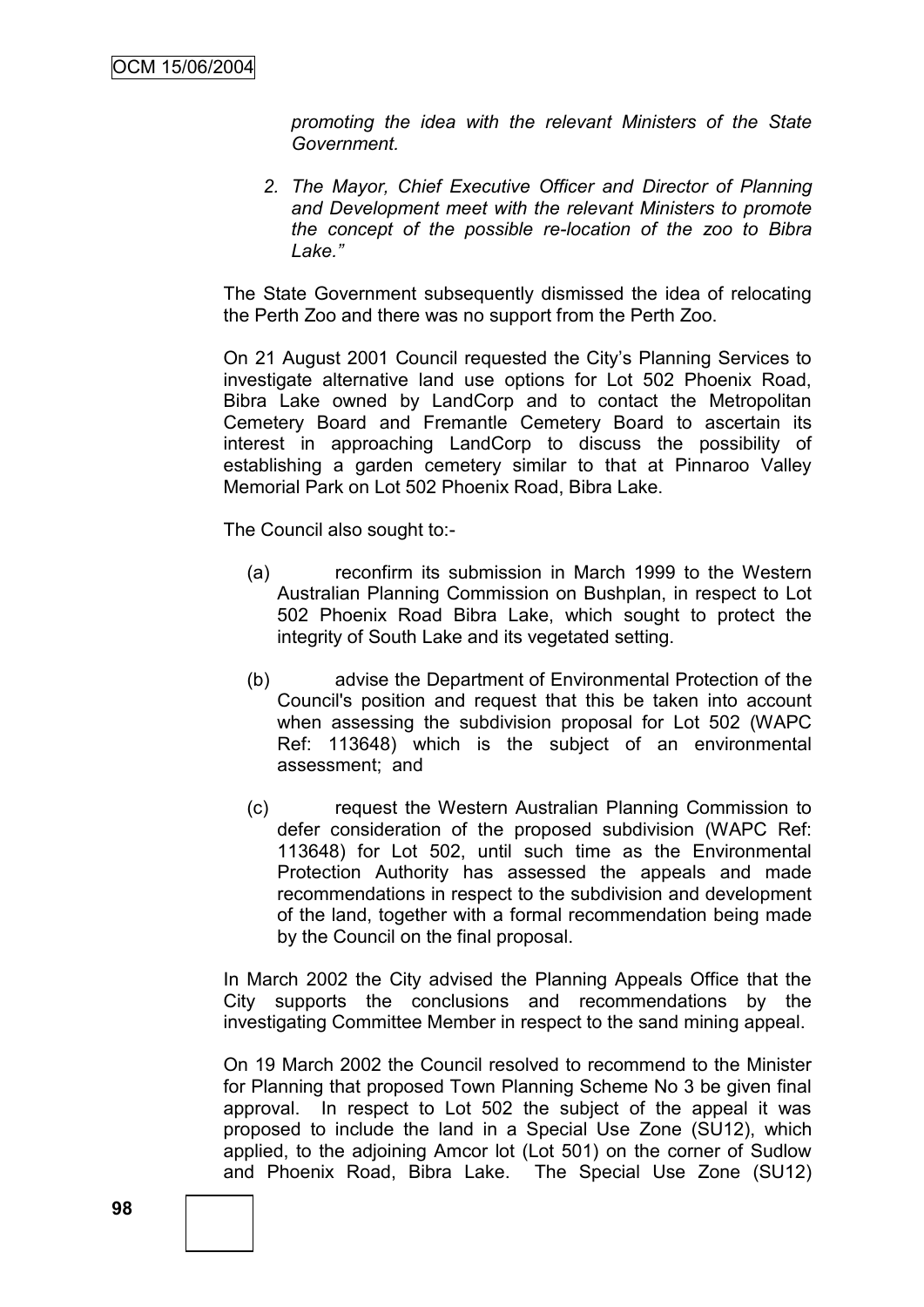required the use and development of land within the zone to be in accordance with the provisions of the Paper Mill Agreement Act 1960.

This proposal was based on the premise that the effluent disposal of the Paper Mill must be carried out on the mill site. The waste effluent is currently disposed of on Lot 502, the appeal land. The Special Use Zone would have also meant that general industry is not provided for and therefore not permitted. This approach was not supported by the Minister for Planning and following the Commission's advice the Council was directed to retain the General Industrial Zoning of the land and apply an Additional Use for the effluent operations. Town Planning Scheme No 3 was subsequently adjusted and gazetted on this basis on 20 December 2002.

On 14 January 2003 the Minister for Planning and Infrastructure advised the Council that the appeal lodged against the refusal for a sand and limestone extraction on the subject land had been withdrawn by LandCorp.

### **Submission**

The applicant seeks approval from the Western Australian Planning Commission ("WAPC") to subdivide 89.0 hectares of land into 193 industrial lots, to create an industrial estate that includes a range of industry similar to those found in the Canning Vale Industrial Estate. Refer to the attachments.

The primary objective of the subdivision is to create lots that are readily developable for their intended purpose being for a variety of general industrial land uses that are attractive to market and purchase.

*"The amended design of the estate is largely a result of the exhaustive environmental investigations conducted and in particular the Minister for the Environment"s investigations conducted and in particular the Minister for the Environment"s requirements to allocate an additional 11 ha of land to the Beeliar Regional Park."*

The applicant"s submission outlines the environmental assessment process that has involved EPA releasing report and recommendations in Bulletin 999 in November 2000 where it was considered that the proposal didn"t warrant a full environmental assessment and could proceed subject to its recommendations. The Minister for the Environment decided in August 2001 to uphold appeals on the EPA level of assessment and determined that the EPA had not adequately recognised native vegetation to be an environmental factor. The decision not to include the site in Bush Forever could not be a substitute for a formal environmental process of the proposed development. In September 2002 a Public Environmental Review (PER) was released by LandCorp examining the environmental effects of the proposed subdivision. The PER involved community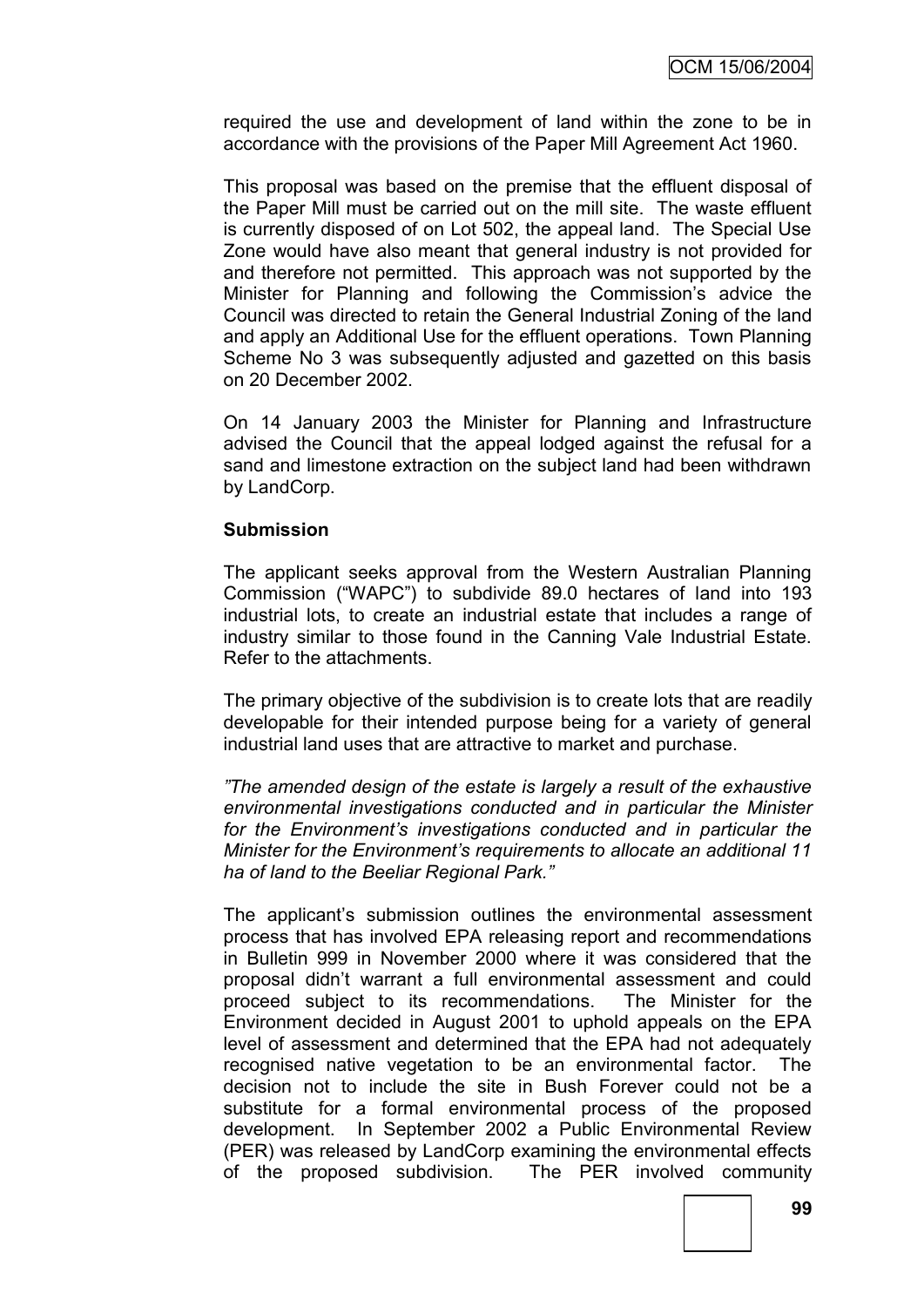consultation, flora and fauna investigations on a regional and local scale.

Since preparing the PER and after consultation with the EPA and in response to the public concern over the size of the development, LandCorp made further changes to their proposal. The buffer to South Lake was increased in area and would be included as part of the Beeliar Regional Park. LandCorp also committed \$600,000 to rehabilitate degraded areas of Beeliar Regional Park to the south and west of South Lake.

The EPA have provided its recommendations including conditions and procedures for the subdivision to proceed. This was presented to the Minister for the Environment pursuant to section 44 of the EP Act 1986. The EPA concluded the proposal is capable of being managed in an environmentally acceptable manner such that it is unlikely that the EPA"s objectives would be compromised provided satisfactory implementation of recommended conditions.

Following the release of Bulletin 1091, the Appeals Convenor for the Minister for the Environment established an Appeals Committee to review the environmental impact assessment of the proposal. Following this review the following changes were made to the proposal:-

- 1. The area of land to be given over to the Beeliar Regional Park was doubled from 11ha to 22ha, which is 25% of the site. This additional area enhances South Lake and the protection of fauna values.
- 2. Approximately 0.5ha of land is to be used for Public Open Space
- 3. The buffer to South Lake is now up to 455m wide in some areas.

#### Amended Design

The applicant has amended the subdivision layout and access arrangements to reflect the following objectives.

- maximising vehicular accessibility throughout the estate;
- ensuring the road network is permeable with strong connectivity to the surrounding arterial road system;
- improving opportunities for entry statements and exposure of the estate from the peripheral and internal road system;
- incorporating principles of Sustainable Development into the design, and more specifically, the construction, landscaping, built form, drainage, water and energy use through the preparation of management and implementation plans, as well as, appropriate Design Guidelines;
	- flexibility in lot alignment to enable the amalgamation of lots;
- providing larger lots close to estate entries and along main connector roads linking with North Lake Road and Spearwood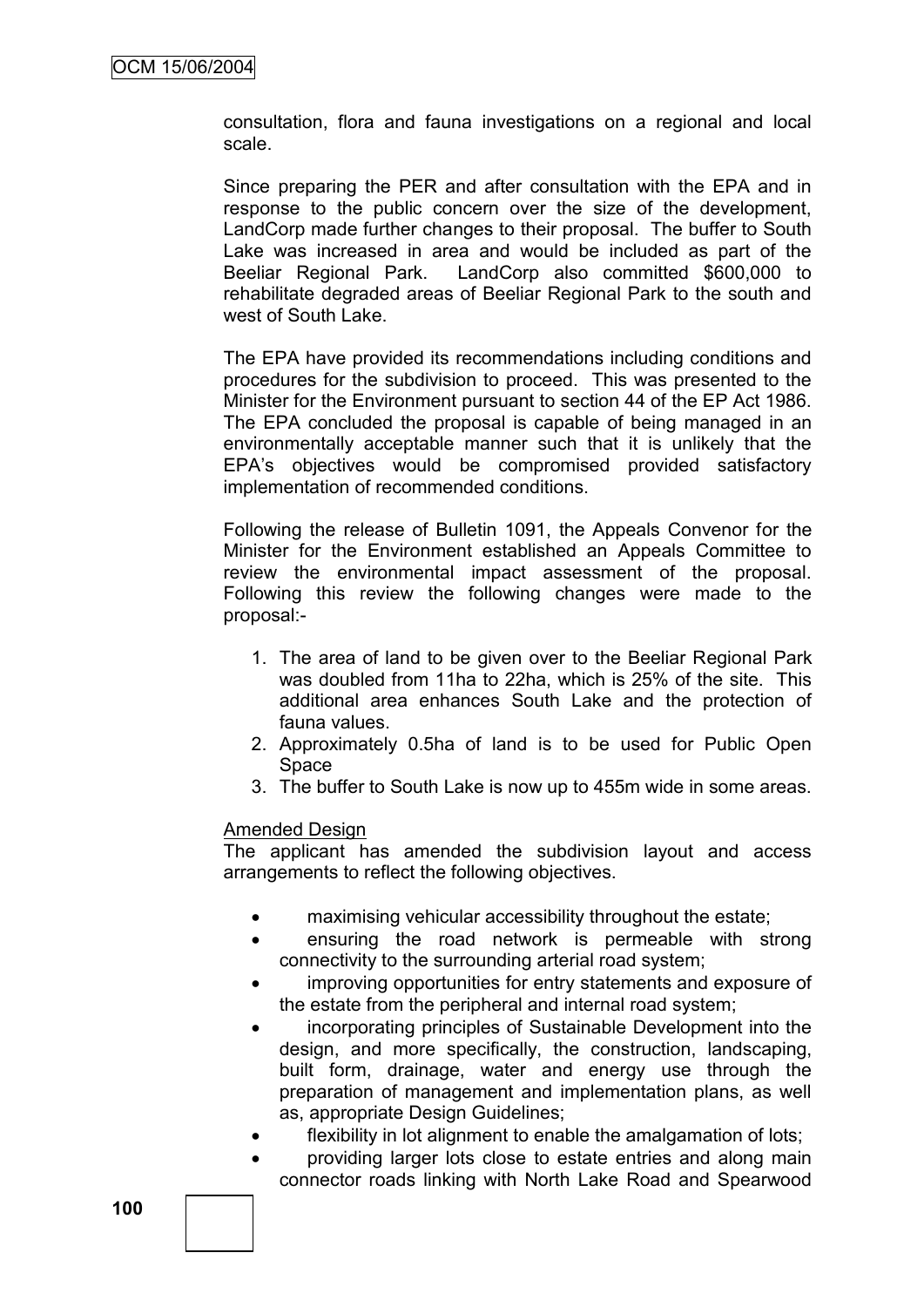Avenue to accommodate landmark developments and assist in promotion and marketing;

- the original traffic assessment report prepared by Sinclair Knight Merz that the North Lake Road – Spearwood Ave link was predicted to carry 24,300vpd requiring a road reserve width of 30m to 40m and with some frontage access limitations to apply.
- The marketing advice for the estate indicates a demand for larger lots with high exposure and the ability to attract anchor tenants. The design also includes a range of lot sizes of 1000sqm to 2000sqm that will attract owner/occupier developers.
- The major road access is proposed from North Lake Road, Sudlow Road and a new connection to Spearwood Avenue.
- Further investigations and negotiations are required to secure a southern connection onto Spearwood Avenue as the new road would traverse a closed road and privately owned land (Elders GM).

# **Report**

The subject land is zoned General Industry under the City of Cockburn Town Planning Scheme – Town Planning Scheme No 3 and the Amcor Effluent Ponds are identified as an additional use over a central portion of the Lot 502. The subdivision of the land corresponds with this ultimate use. There is no doubt that it is a highly unsuitable site for industrial development because of its location, vegetation and excessive scope.

Surrounding land uses include St Paul's Residential Estate, North Lake Road, the tourist facility of Adventure World and the regional reservations of South Lake and Bibra Lake which form part of Beeliar Regional Park-Eastern Wetland Chain*.*

The fundamental issue of concern from the Council"s deliberations on developing this land is the impact on the loss of 64ha of Jarrah-Banksia in very good condition to degraded condition. According to the Public Environmental Review document the clearing of the Jarrah-Banksia woodland will result in a decrease of 1.1% of the current extent of the Karrakatta Complex in the Central and south of the Perth Metropolitan Region. Approximately 2590ha of this vegetation complex are protected under Bush Forever compared to 64ha being cleared for this proposal. The subject land was not included in Bush Forever.

The EPA have reported that the following environmental factors are relevant to the proposed subdivision:-

- (a) bushland values;
- (b) fauna;
- (c) protection of South Lake and wetland buffer;
- (d) protection of Landscape values;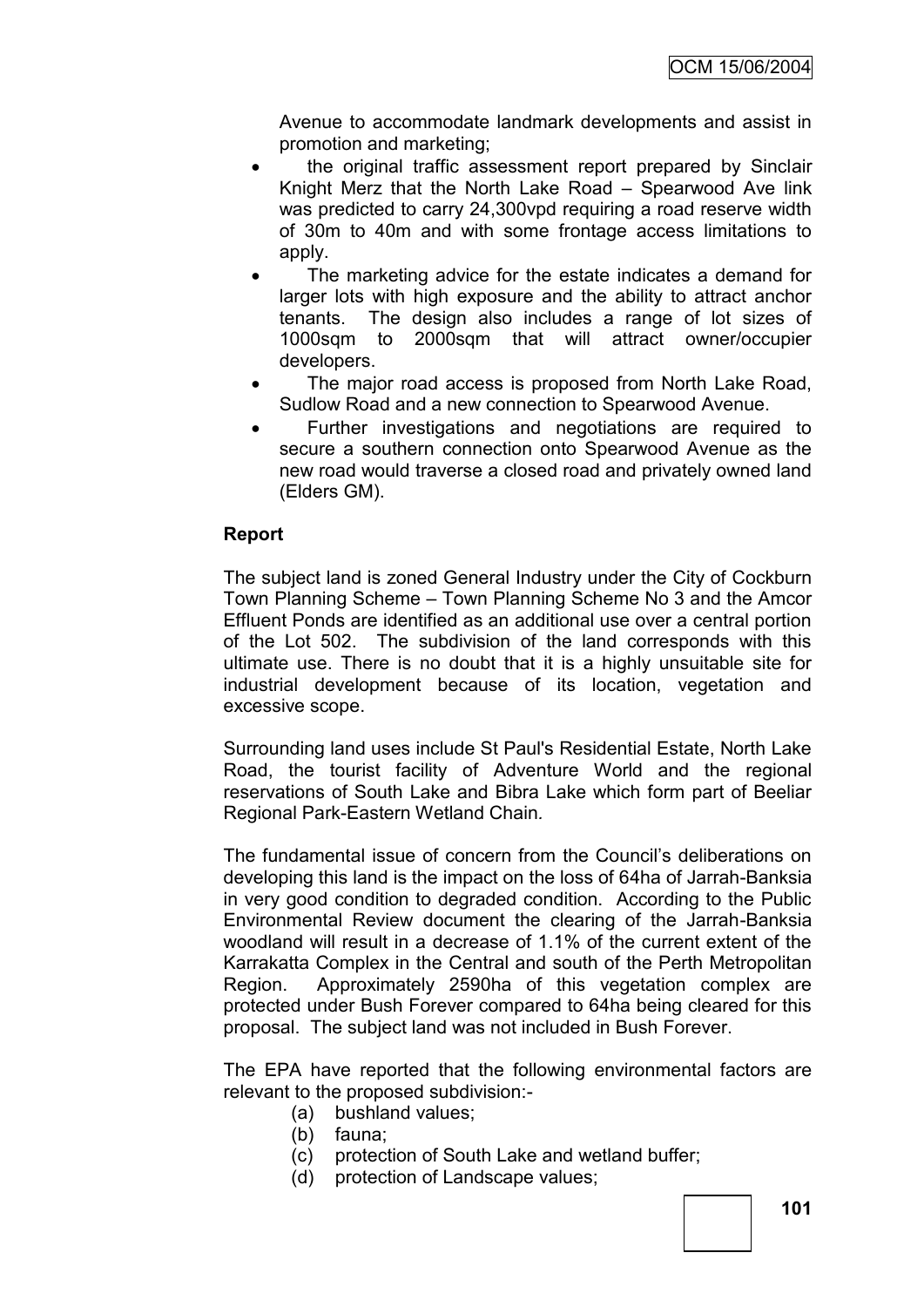- (e) site contamination; and
- (f) drainage management.

EPA Bulletin 1091 of March 2003 noted the removal of the bushland from the site is of high concern to the community. While the EPA focus **is** on the protection of environmental values at the regional level, the EPA encourages the protection of local values.

Following the public review period and in consultation with the EPA, the proponent modified their proposal and commitments to improve environmental outcomes. The increase in the area of mature upland vegetation was included in the buffer to South Lake and the commitments to rehabilitate degraded land in the buffer, staging of subdivision and landscaping of the estate. The EPA determined that their objectives of bushland fauna, wetland protection and landscape protection, can be met.

The following table provides a simple comparison of the previous and amended proposal:-

| <b>Previous Proposal</b>                | <b>Amended Proposal 2004</b>      |
|-----------------------------------------|-----------------------------------|
| Lot 502 Area 89.95ha                    | Lot 502 Area 89.95ha              |
| 79.65ha develop for lots and roads      | 67.35ha developed for lots, roads |
| 193 industrial lots                     | 180 industrial lots               |
| 6ha POS buffer to South Lake            | 22ha POS Buffer to South Lake     |
| and 4.3ha other POS                     |                                   |
| <b>Phoenix Rd connection</b>            | Phoenix Rd connection deleted     |
| 150m buffer to South Lake               | Up to 214m from the boundary of   |
|                                         | Lot 502 to include some areas of  |
|                                         | upland remnant bushland           |
| <b>Rehabilitation South Lake buffer</b> | Revegetate South Lake buffer up   |
|                                         | to \$600,000- works committed by  |
|                                         | LandCorp                          |

Draft environmental approval and conditions have been sent to Council by the Minister for the Environment following her decision to dismiss appeals earlier this year. The Office of the Minister for the Environment by letter dated 24 May 2004 notified the City of her determination of appeals that have resulted in changes to the proposal and modifications to the conditions and proponent's commitments. The Minister has sought comments from the Council regarding draft conditions, which are consistent with the appeal determinations. Comments were requested from Council by 9 June 2004 (14 days notice).

The objective in assessing the subdivision application should be to create a model industrial estate located in a natural setting with excavation kept to a minimum. It is acknowledged that due to the landform combined with the need to excavate for roads, services, access and development of building sites there will be a considerable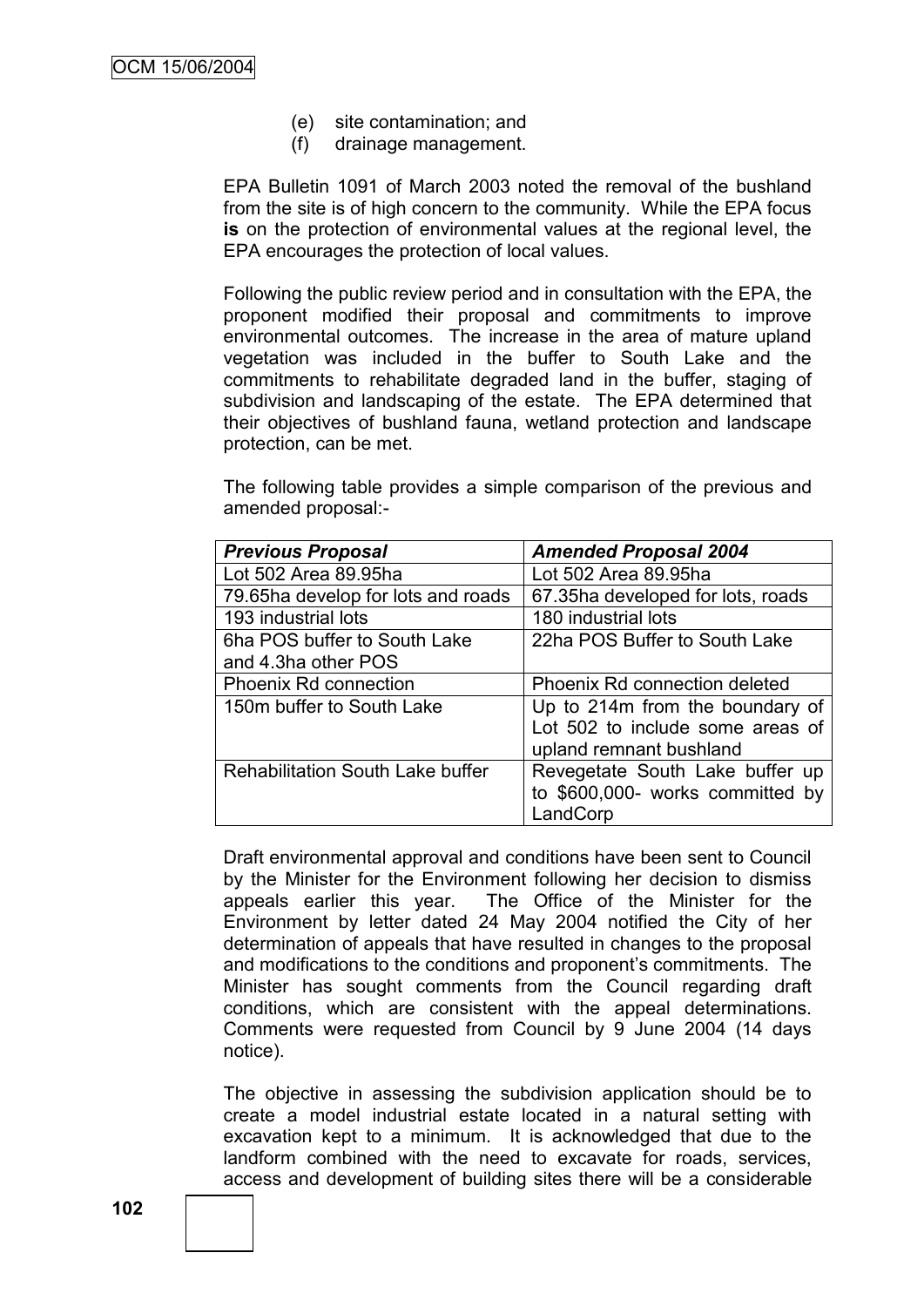loss of vegetation under any development option. The vegetation that will not be destroyed will occur in areas of open space around South Lake and where possible be retained within road reserves. However, the extensive earthworks will make it extremely difficult to retain any on-site vegetation.

The amended plan was assessed for its conformity with the Council"s subdivision principles endorsed in February 1999:-

# *1. Retention of upland vegetation around South Lake to maintain its visual and ecological integrity.*

South Lake is immediately to the east. The lake was mapped as a Conservation (C) category wetland by the Water & Rivers Commission"s Wetland Atlas but this rating was downgraded to Resource Enhancement (R) by a review carried out by the WRC by Semeniuk (1997).

South Lake is a part of the System 6 Area M93 (Cockburn Wetlands Eastern Chain). To protect South Lake from adverse effects from industrial development protective measures are required that include a wetland buffer in accordance with EPA requirements. It was agreed with the DEP to provide a modified buffer. The avoidance of direct drainage into the lake from industrial stormwater is also proposed through the establishment of infiltration basins.

The subdivision design has been amended to incorporate an extension of the existing reserve around the western side of South Lake. This land should logically form part of the regional reserve and not be set aside as local open space.

There are some areas within the vegetation buffer that require further rehabilitation that the proponent has committed to carry out as a condition of environmental approval.

The proposed levels of the industrial estate match in reasonably well with the proposed reserve and shouldn't require retaining walls. A natural transition in levels is preferred. The proposed levels provides for drainage to be collected to a central nutrient stripping basin and not directly into South Lake.

# *2. Retention of mature trees in a landscape strip along North Lake Road and Phoenix Road frontages.*

The proposed subdivision doesn't make any attempt to retain vegetation within a 10.0 metre wide strip of land at the main entrance on North Lake Road, which was an element of the earlier plan prior to increasing the open space area around South Lake. It is understood that commercial exposure is sought along North Lake Road and Phoenix Road.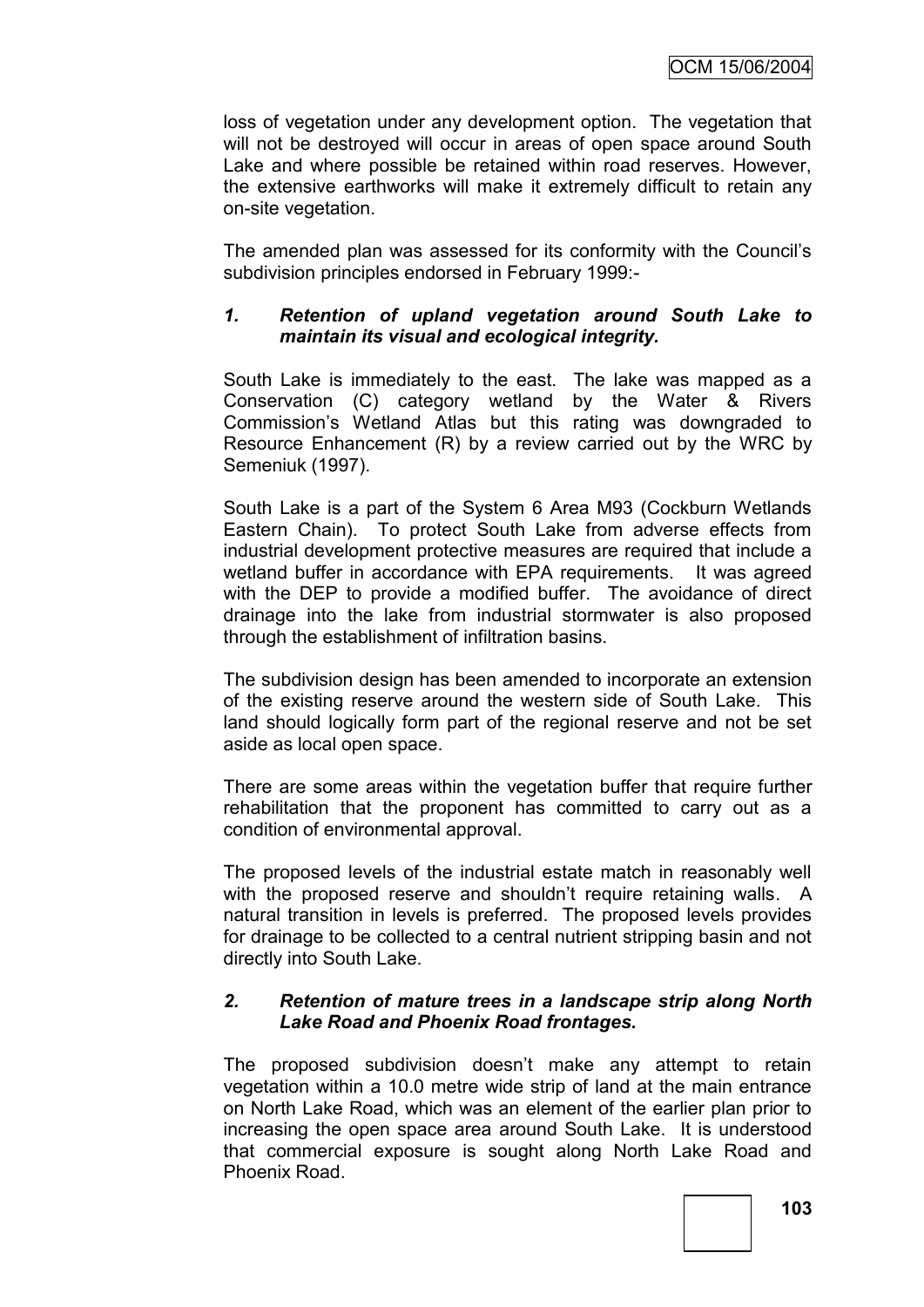A detailed Visual Resource Assessment is required to determine an appropriate vegetated edge along the North Lake Road and Phoenix Road frontages. The subdivision should be amended to provide a bushland frontage of the estate in a manner that is consistent with Council"s Bushland Conservation Policy which strives to minimise bushland clearing through development and subdivision.

# *3. Provision of a road system linking North Lake Road with Spearwood Avenue, Sudlow Road and potentially Cocos Drive to the south.*

Logical road linkages to the existing road network are important to ensure convenient and safe vehicular access. The amended subdivision design satisfies this basic requirement. Road connections with North Lake Road could include a new deceleration lane and safe right turn lane onto North Lake Road.

The former road connection sought onto Phoenix Road, which is close to the traffic lights with North Lake Road has been deleted. There is also one other proposed road links to Sudlow Street. A southern connection into Cocos Industrial Park is no longer proposed. This road link into Lot 8001 Cocos Drive has proven problematic and complicated. The WAPC granted subdivision approval to create industrial lots without a future road link into LandCorp land. There is no opportunity to pursue this connection to Cocos Drive.

# *4. No direct lot frontage will be permitted to North Lake or Phoenix Roads.*

The subdivision design has been amended to provide a service road access and frontage to lots to avoid direct access onto North Lake Road but provide for building frontages.

# *5. The potential for road access to Phoenix Road needs to be carefully examined before any approval is granted.*

The City"s earlier comments in this regard are still relevant. The proposal incorporates a main access road from North Lake Road on the outside curve of North Lake Road, which maintains traffic visibility in both directions. There are no immediate concerns with a road connection onto North Lake Road subject to approval of the intersection treatment. A detailed traffic management plan is required to assess traffic volumes and to define appropriate road reserve widths and if any design modifications are required. A safety audit is also required at intersections with North Lake Road, Phoenix Road, Sudlow Road and Spearwood Avenue. The audit will determine the appropriate intersection treatment.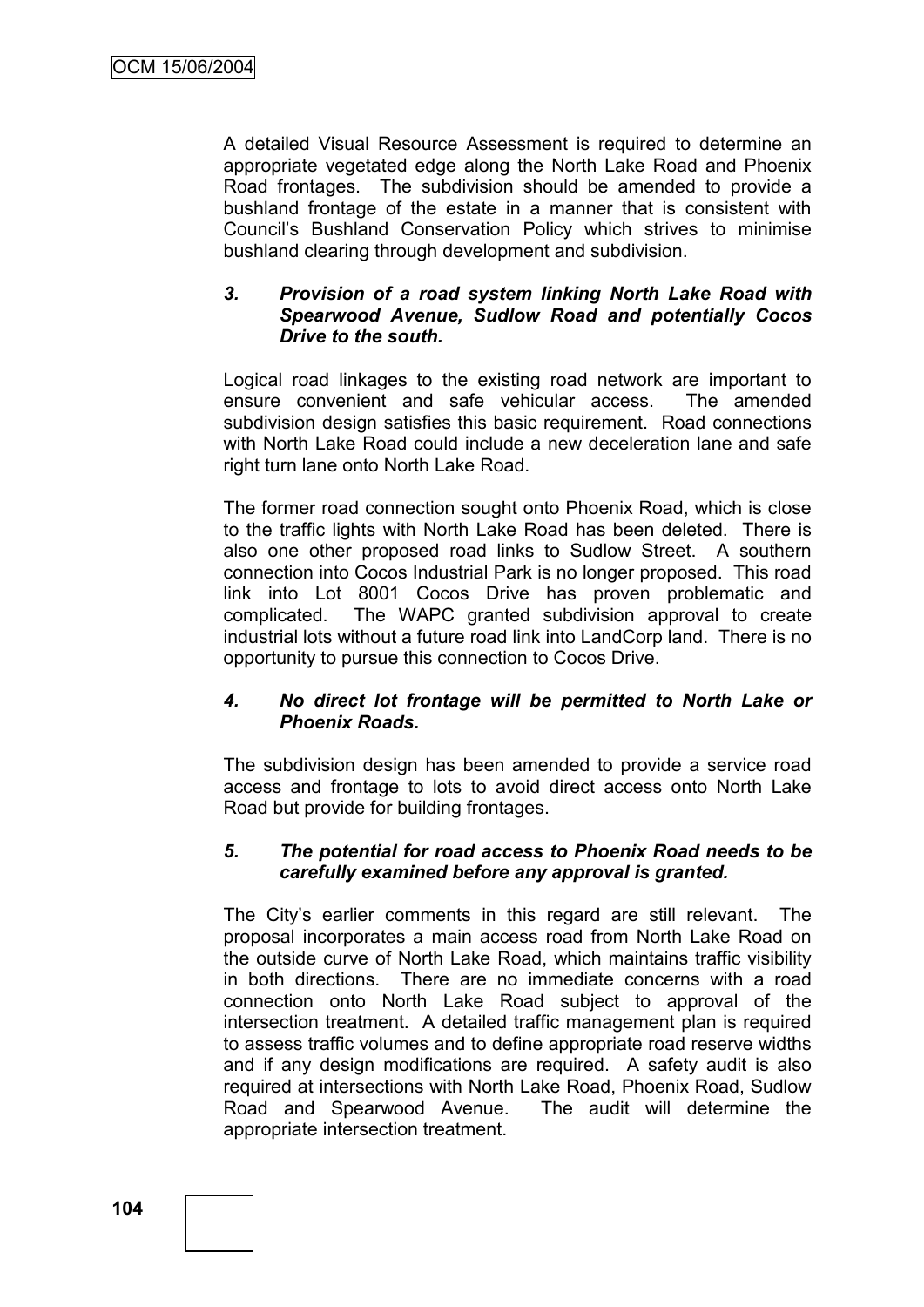# *6. A service road is to be provided along a portion of the disused railway reserve along the southern boundary of the land.*

The subdivision design does not incorporate a service road along the disused railway reserve. Large industrial size lots would abut the reserve along their rear lot boundary and access being via an internal road link. The existing lots south abut the railway reserve in a similar manner to the subdivision plan. There are no objections to the plan notwithstanding that it does not adhere to this principle given that a road link to Cocos Park Estate is not achievable.

# *7. Lots are not to back onto South Lake reserve or Phoenix/North Lake Road.*

A service road abuts the additional POS to South Lake instead of lots backing onto this land. The design largely complies with this requirement except for "end lots" but this is acceptable. The basis of this principle is to ensure an appropriate building frontage and improved appearance along North Lake Road rather than a view of the rear walls and storage yards.

# *8. An estate development plan and development guidelines are required.*

These details have not been provided and could be resolved following a decision from the WA Planning Commission. LandCorp have committed to preparing these guidelines at the appropriate time.

# *9. The discharge of drainage into South Lake or its buffer area will not be permitted and the development will need to be implemented in a manner, which will not adversely impact on the water quality or hydrology of the lake.*

The application proposes to alter the existing contours in a way that avoids any direct discharge of stormwater into South Lake reserve, which include its buffer area.

# *10. Subdivision requirements will include underground power and high quality estate perimeter fencing.*

The subdivisional requirements that can be expected from Western Power include the provision of underground power.

Estate perimeter fencing details are not included in the subdivision plans and could be explored in development guidelines. This is normally a standard subdivision requirement.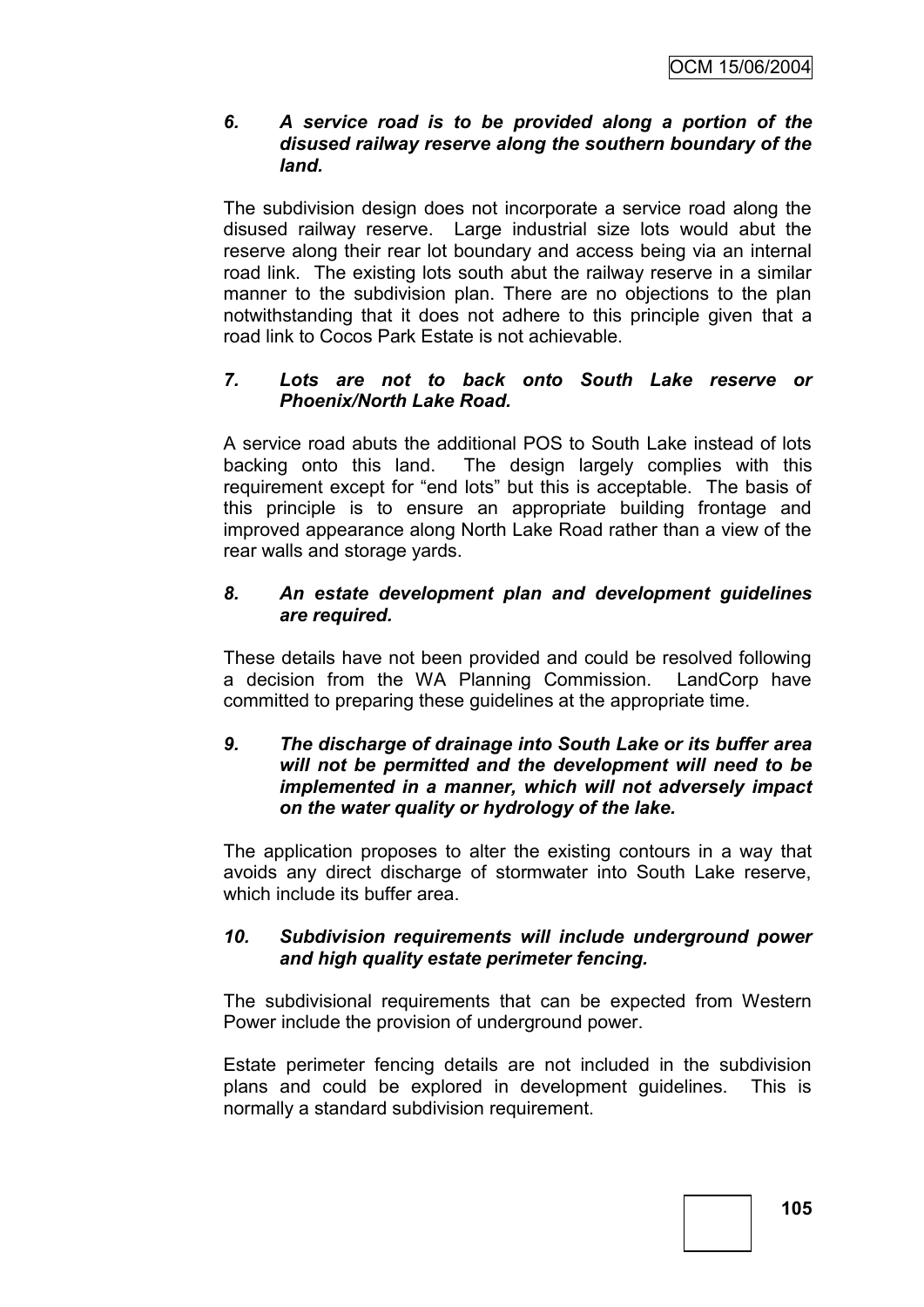# *11. Subdivision of the land into superlots will not be supported except to enable the excision of the lot for the Amcor factory from the balance of the site.*

The subdivision design does not incorporate superlots with the exception of the Amcor factory and office.

# **Strategic Plan/Policy Implications**

The Corporate Strategic Plan Key Result Areas which apply to this item are:-

Planning Your City

- *"To ensure that the planning of the City is based on an approach which has the potential to achieve high levels of convenience for its citizens.*
- *To ensure that the development will enhance the levels of amenity currently enjoyed by the community*
- *To foster a sense of community within the district generally and neighbourhood in particular."*

Conserving and Improving Your Environment

- *"To conserve the quality, extent and uniqueness of the natural environment that exists within the district."*
- *"To ensure that the development of the district is undertaken in such a way that the balance between the natural and human environment is maintained."*

Facilitating the Needs of Your Community.

 *"To determine by best practice, the most appropriate range of sporting facilities and natural recreation areas to be provided within the district to meet the needs of all age groups within the community"*

Maintaining Your Community Facilities

- *"To construct and maintain roads, which are the responsibility of the Council, in accordance with recognised standards, and are convenient and safe for use by vehicles, cyclists and pedestrians."*
- *To construct and maintain parks which are owned or vested in the Council, in accordance with recognised standards and are convenient and safe for public use."*

# **Budget/Financial Implications**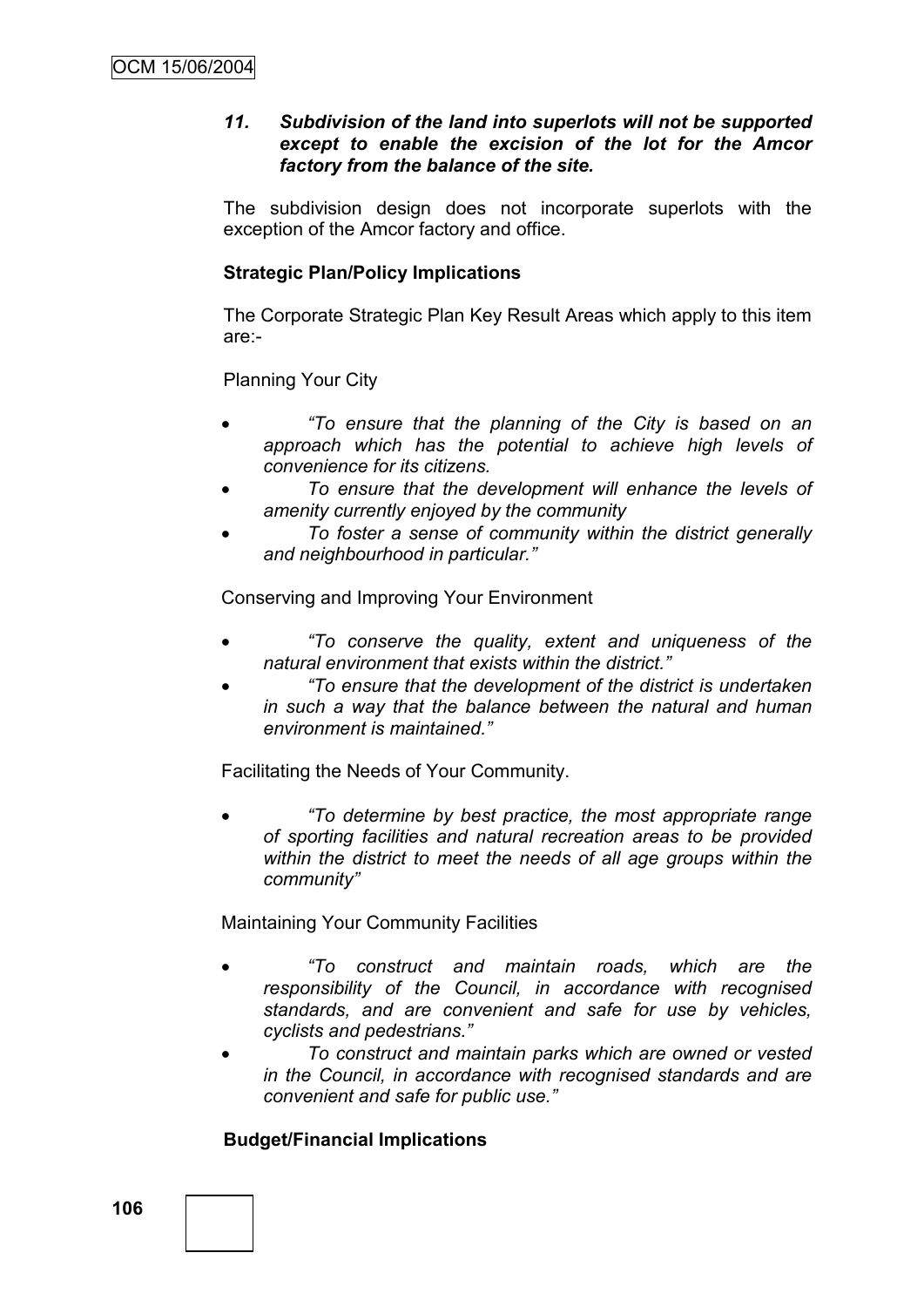Following subdivision the land the Council will be responsible for the maintenance of the roads created, post road maintenance bonding of works.

# **Legal Implications**

N/A

# **Community Consultation**

N/A

# **Implications of Section 3.18(3) Local Government Act, 1995**

Nil.

# **14.20 (MINUTE NO 2449) (OCM 15/06/2004) - BIBRA LAKE CAFE/KIOSK - LOT 309 PROGRESS DRIVE, BIBRA LAKE - OWNER: CITY OF COCKBURN (1114553) (CP) (ATTACH)**

# **RECOMMENDATION**

That Council:

- (1) proceed with an application to the Minister pursuant to Section 18 of the WA Aboriginal Heritage Act 1972 for consent to disturb an Aboriginal site for development of the Bibra Lake café/kiosk;
- (2) write to the Combined Metropolitan Working Group thanking them for their response, confirming the Council is willing to attend another on-site meeting as suggested, but noting that budgetary constraints currently prevent a further payment being made for the attendance of group members and indicate that the Council is prepared to consider any specific concerns the group may wish to make about the amended café/kiosk plan that may not have been previously communicated;
- (3) instruct Voran Pty Ltd and Gavin Jackson Pty Ltd to prepare an application on behalf of the City for submission to the Minister under the Act.

# **COUNCIL DECISION**

MOVED Clr M Reeve-Fowkes SECONDED Clr S Limbert that Council:

(1) proceed with an application to the Minister pursuant to Section 18 of the WA Aboriginal Heritage Act 1972 for consent to disturb an Aboriginal site for development of the Bibra Lake café/kiosk;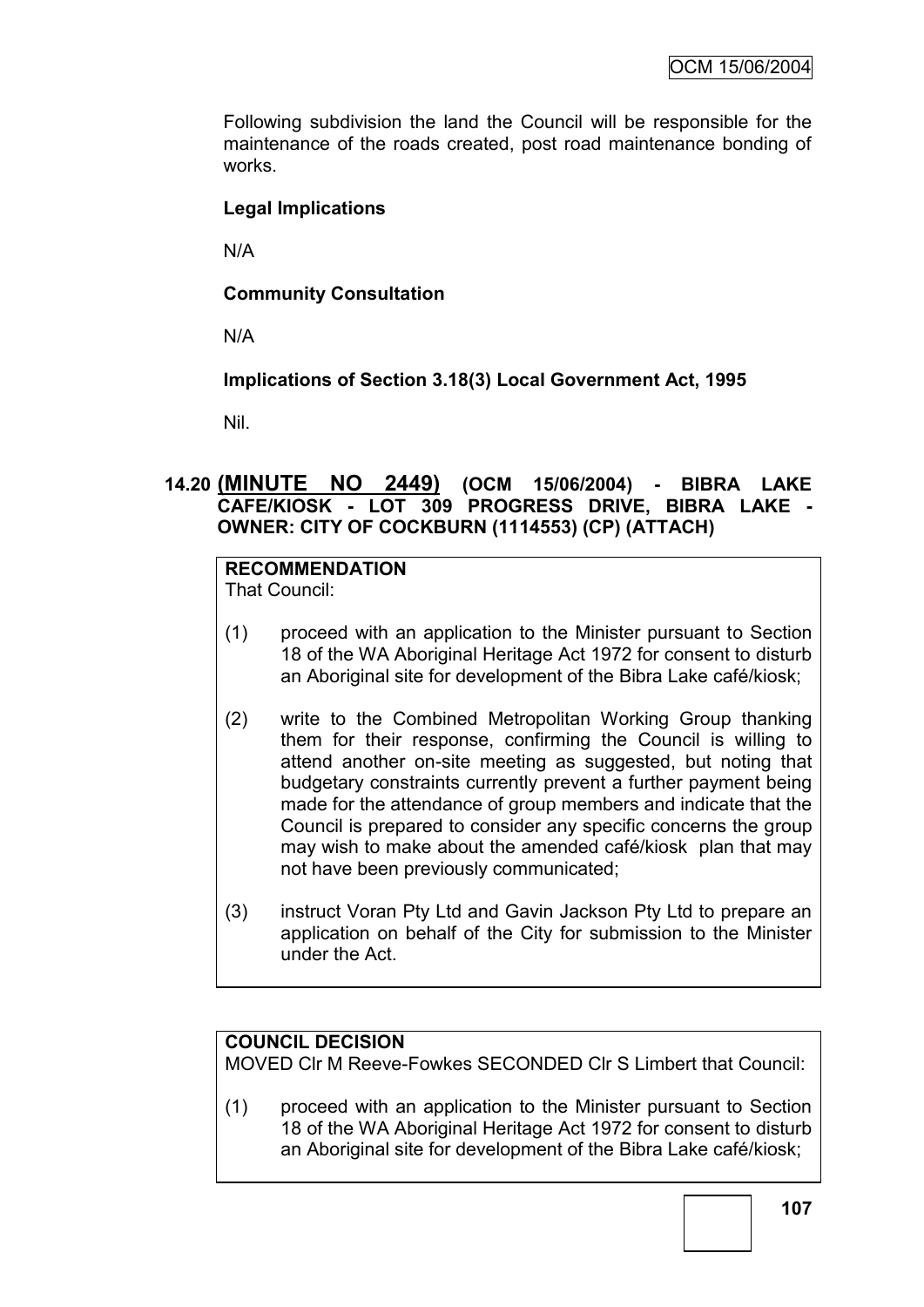- (2) write to the Combined Metropolitan Working Group thanking them for their response, confirming the Council is willing to attend another on-site meeting as suggested, but noting that budgetary constraints currently prevent a further payment being made for the attendance of group members and indicate that the Council is prepared to consider any specific concerns the group may wish to make about the amended café/kiosk plan that may not have been previously communicated;
- (3) instruct Voran Pty Ltd and Gavin Jackson Pty Ltd to prepare an application on behalf of the City for submission to the Minister under the Act;
- (4) request Gavin Jackson Pty Ltd, through Voran Pty Ltd, to seek formal direction from the Department of Indigenous Affairs regarding the need for further consultation for the Bibra Lake Café/Kios proposal; and
- (5) based on the outcome of (4) above, instruct Gavin Jackson Pty Ltd, through Voran Pty Ltd, to undertake further consultation for the purpose of reporting back to the Department of Indigenous Affairs on the Section 18 application.

**CARRIED 10/0**

# **Explanation**

Subsequent to the report being prepared, Council was approached by a local Aboriginal Elder, Mr Clarry Collard-Ugle, who requested the City consult with more locally based Aboriginal people. Concern was expressed by Mr Collard-Ugle, that Council had consulted primarily with the Combined Metropolitan Working Group. For the purpose of proceeding with a Section 18 Application to the Minister, it is appropriate to seek formal direction from the Department of Indigenous Affairs in light of the above events. It is possible to undertake further consultation should it be deemed necessary prior to the Minister determining the Section 18 Application which could include Council's Aboriginal Advisory Committee. However, due to budgetary constraints, Council is unable to make payments to the individuals concerned other than contributing to minor expenses such as travel.

# **Background**

Development of a proposed café kiosk at Lot 309 Progress Drive, Bibra Lake has been the subject of reports to Council in March 2002, June 2003, September 2003 and April 2004.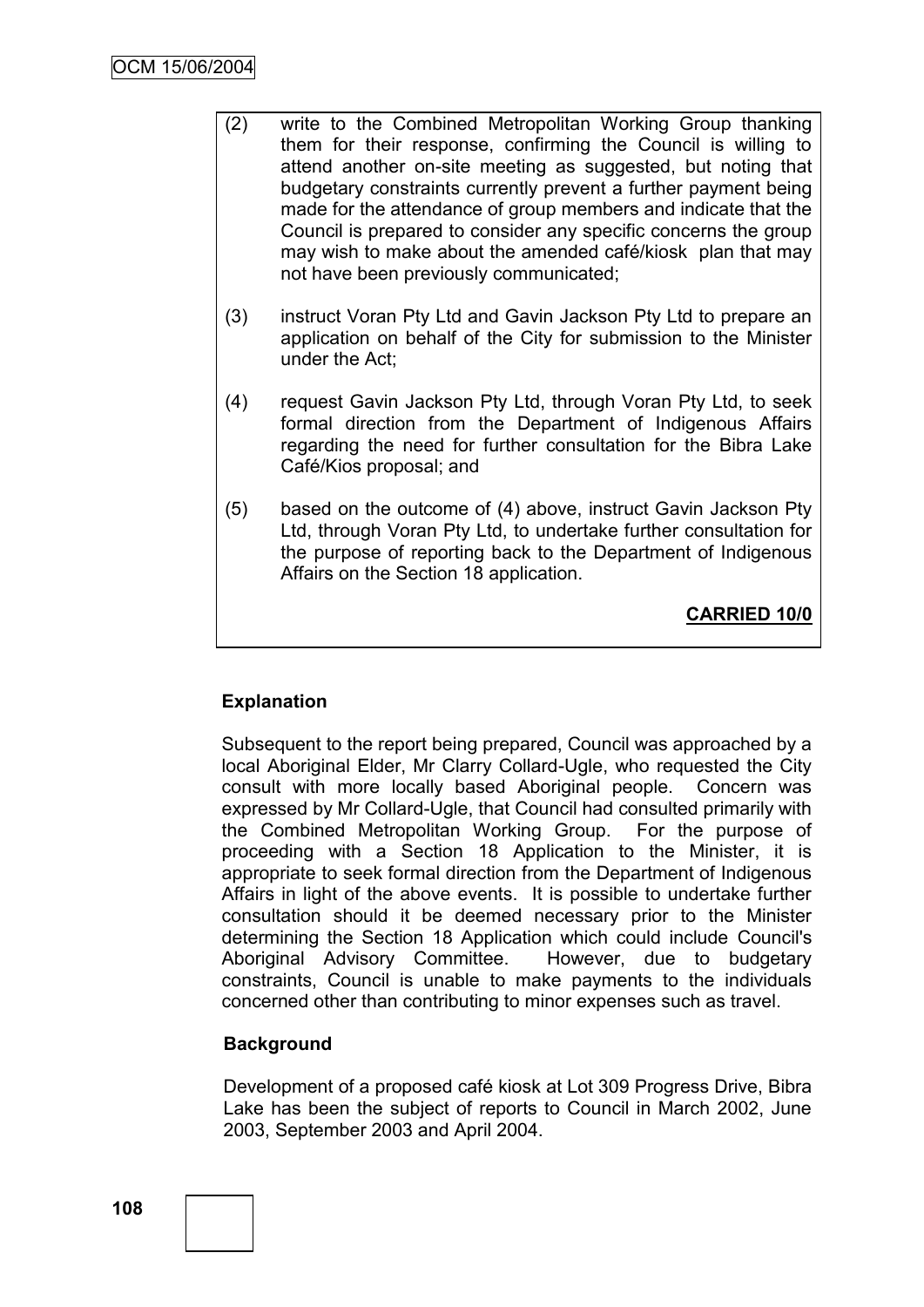On 10 March 2004 Council staff and its consultants met on-site at Bibra Lake with 21 members of the Combined Metropolitan Working Group (the "CMWG" or "the group"), being a group of Aboriginal representatives recognised by the Department of Indigenous Affairs for the purpose of consultation on development matters within the Perth metropolitan area. At this meeting the proposal was discussed and the group indicated unanimous opposition to the proposed café/kiosk in the location proposed.

Given the response of the CMWG, various courses of action were considered for the project as a whole. The project team favoured a modified proposal that went some way towards responding to the groups concerns and the matter was reported to Council at it"s meeting on the 20 April 2004 (Item 14.17). At that meeting Council resolved:

- *"(2) to support the recommended repositioning of the proposed café/kiosk within Lot 309 Progress Drive being immediately adjacent to, and east of the existing carpark;*
- *(3) through the Chief Executive Officer, negotiate an appropriate package, as detailed in the report with the Aboriginal representatives which recognises their association with the land, with the final negotiated package to be referred to Council for decision."*

On 14 May 2004 in accordance with this resolution, a letter was sent to members of the CMWG. The letter outlined the Council's position regarding the options considered for the siting of the kiosk, in light of the group"s suggestion for the kiosk to be sited on the western side of Progress Drive. In particular, the letter invited comments from the group on an amended plan showing the kiosk shifted 6 metres further to the west of the original location (being further away from the edge of Bibra Lake).

Copies of this letter and the response received from the group are contained in the Agenda Attachments.

# **Submission**

The CMWG responded to the amended café/kiosk site plan by:

- indicating it is culturally insensitive of the City to consult with Nyungah Elders by mail; and
- requesting a further site meeting take place at Bibra Lake.

The response does not indicate any change in the group"s position on the proposal.

# **Report**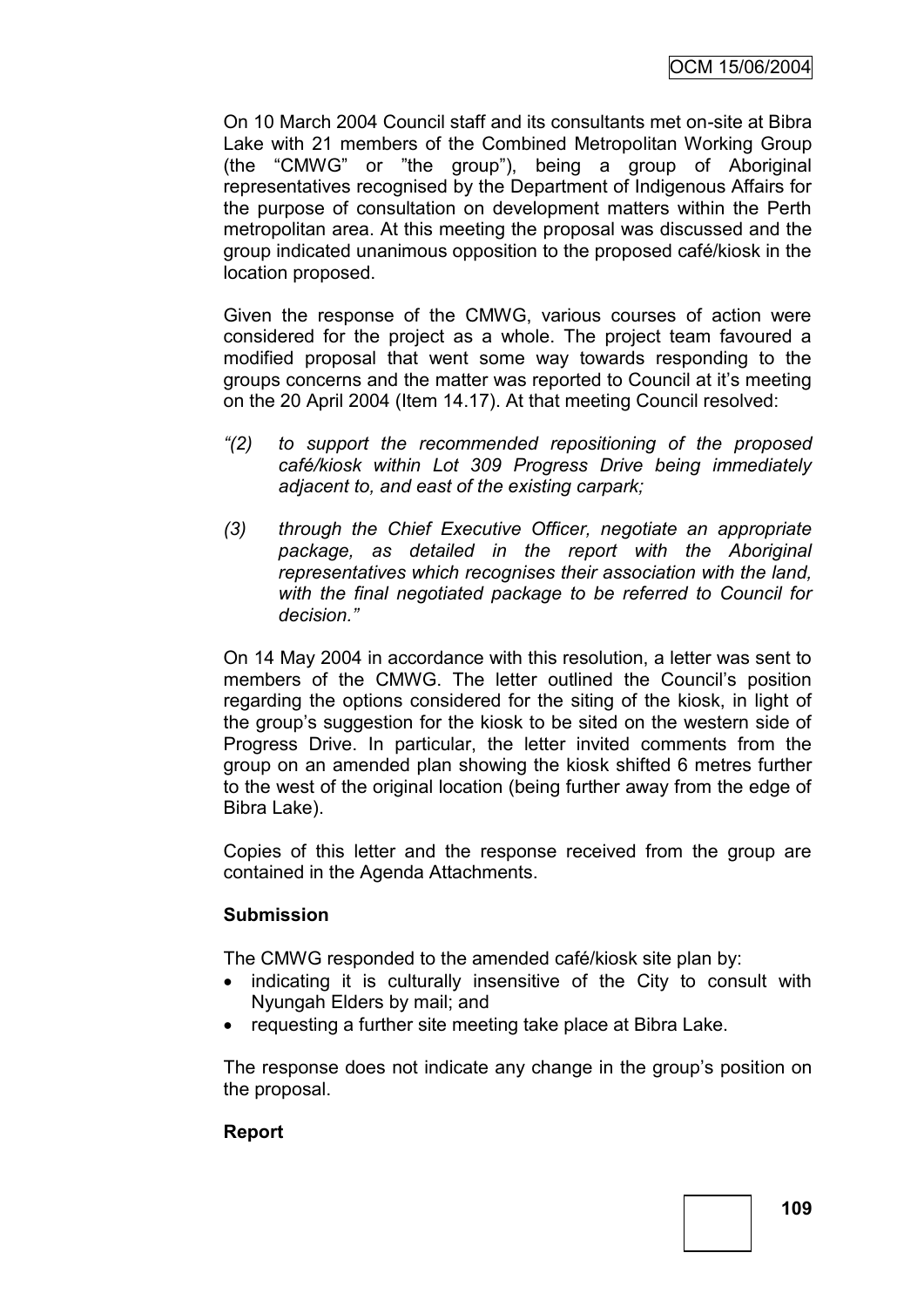In terms of the project as a whole, the Council has the following options:

- 1. Abandon the project;
- 2. Relocate the kiosk to the western side of Progress Drive in accordance with CMWG"s suggestion;
- 3. Undertake a further site meeting with the Aboriginal representatives as requested before deciding on a course of action;
- 4. Prepare an application to the Minister of Indigenous Affairs under Section 18 of the Act for determination.

The project team has considered Option 2 and discounted it on the basis of traffic safety concerns associated with patrons (in particular, children) crossing Progress Drive to reach the kiosk from Bibra Lake. The kiosk/cafe is proposed with the users of the Bibra Lake foreshore in mind, so siting the facility on the western side of Progress Drive would necessitate people crossing the road, which can be extremely busy at times.

In terms of Option 3, in considering the group's request for another onsite meeting the following factors are considered relevant:

- The likelihood of any new information being presented that has not been discussed in previous consultations;
- The likelihood of any significant shift occurring in the group's current position on the project;
- The timeframe implications for a Section 18 application to the Minister in the event that no agreement is reached at the meeting;
- The additional costs associated with assembling the Aboriginal representatives, Council staff and consultants.

The City's heritage consultant is not confident another meeting will result in any positive benefits for the project, given the extent of consultation undertaken to date, the issues raised and the constraints associated with alternative sites. However, there is nothing preventing the Council from continuing with the consultation process while seeking Section 18 approval from the Minister. This would be in the interests of natural justice and would be considered good practice.

It is appropriate to respond to the group's letter and agree to another on-site meeting as they have requested. However, budget limitations prevent further payments being made for the attendance of group members. Nevertheless, the Council should invite the group to outline any specific concerns they may have that may not have previously been communicated.

Negotiations with the Aboriginal representatives of a package recognising their association with the land as previously resolved by Council should be continued.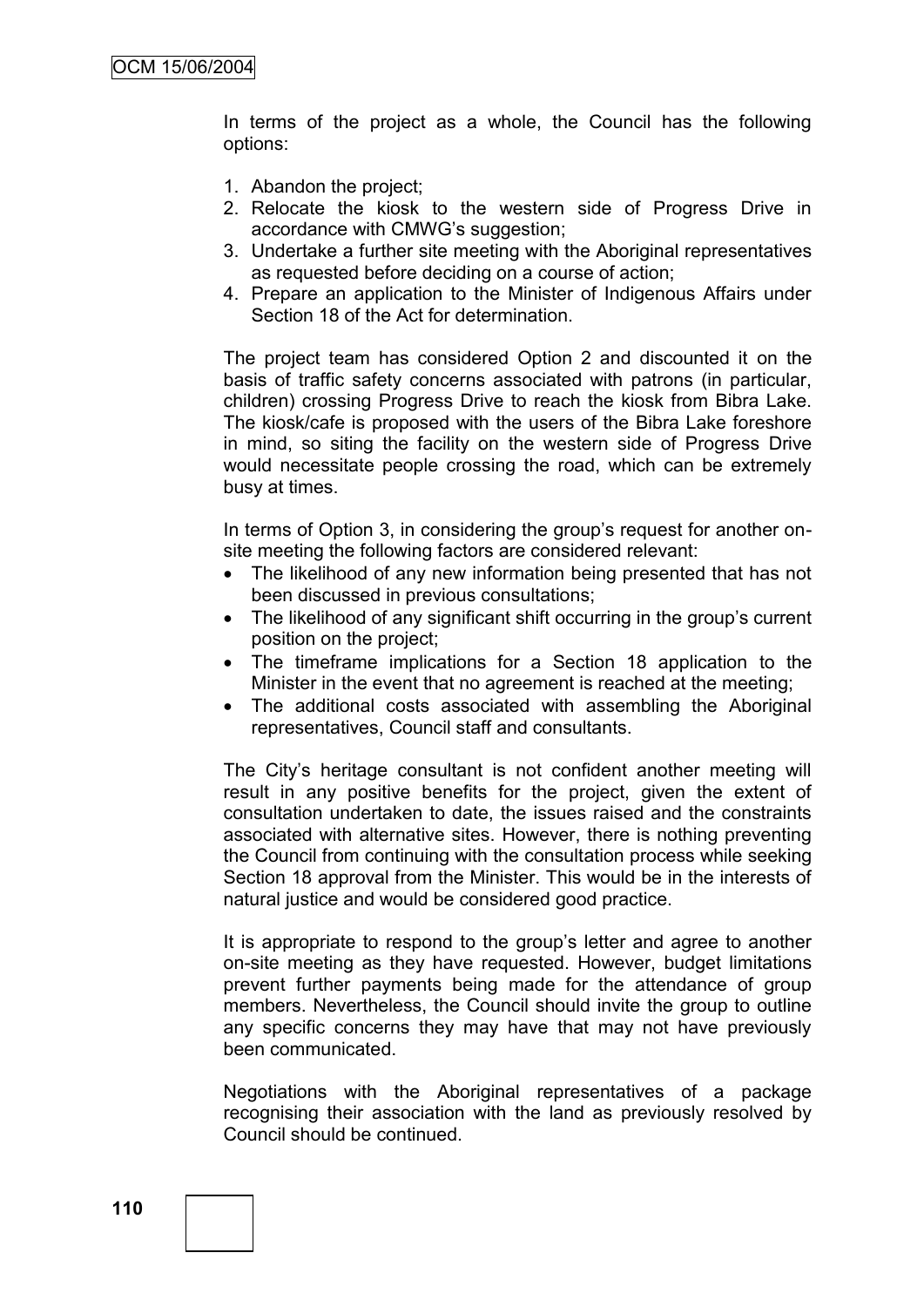Given all of the above, Option 4 is the recommended course of action, whereupon a Section 18 application would need to be prepared and submitted to the Minister by 30 June 2004 in order to be considered by the relevant committee in August 2004.

The Aboriginal Cultural Material Committee (ACMC) will consider the Section 18 application and:

- 1. recommend to the Minister that consent be denied; or
- 2. recommend to the Minister that consent be granted (with or without certain conditions; or
- 3. defer consideration of the application to a future meeting.

It is possible that the ACMC may defer consideration of the application until a future meeting pending further information on the significance of the site to assist them in their decision. This will of course cause some delay to the project.

Should the ACMC recommend to the Minister that consent be granted, the CMWG may exercise their right to apply to the Commonwealth Minister for Indigenous Affairs for an emergency declaration under Section 10 of the Aboriginal and Torres Strait Islander heritage Protection Act 1984. Should this occur, the Commonwealth minister is obliged to consult with his State counterpart on whether to place an emergency declaration on the land. If the emergency declaration is successful, this effectively places an embargo on the proposed café/kiosk development until such time as the matter is resolved to the satisfaction of the Commonwealth Minister.

It should be noted that this is very much a worst case scenario and may not eventuate. Nevertheless, it is probably wise for the Council to be aware at this early stage that the Section 18 application may not necessarily be a simple or straight forward process.

In conclusion, the amended café/kiosk location is considered to be the preferable option on the basis that:

- it retains the kiosk at an appropriate position in relation to play equipment to ensure that children can be watched over by their parents from the kiosk;
- the kiosk is located on land that has been significantly altered over the years and will not represent a disturbance to a relatively natural environment;
- the new location responds as much as practicable to the concerns indicated by the combined Metropolitan Working Group;
- the kiosk does not impinge on the road reserve associated with Progress Drive and will therefore not interfere with other services;

the location is the only possible position for the kiosk, which does not require the removal of large established trees or other infrastructure.

# **Strategic Plan/Policy Implications**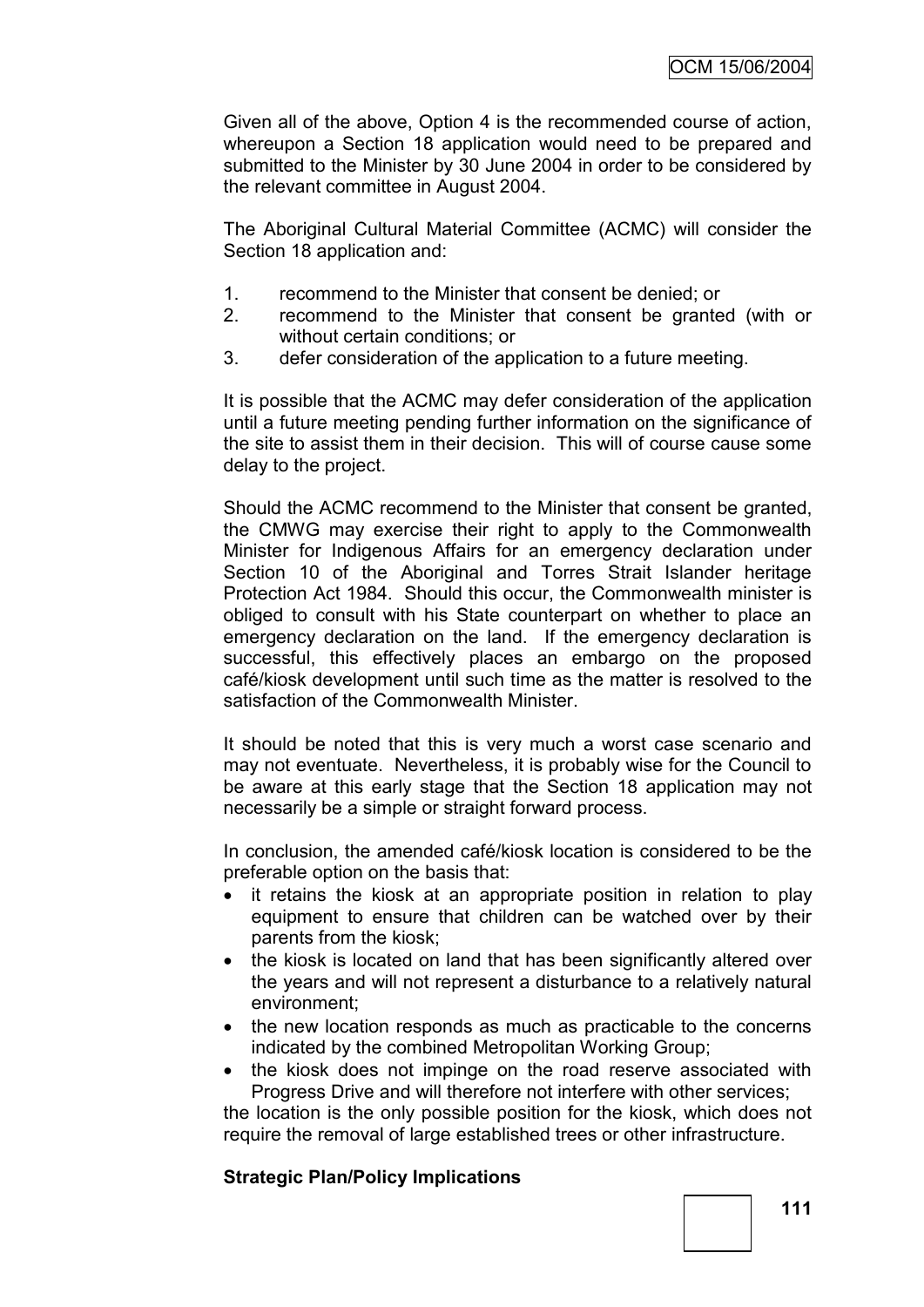The Corporate Strategic Plan Key Result Areas which apply to this item are:-

- 1. Managing Your City
	- *"To deliver services and to manage resources in a way that is cost competitive without compromising quality."*
	- *"To conduct Council business in open public forums and to manage Council affairs by employing publicly accountable practices."*
- 2. Planning Your City
	- *"To ensure that the planning of the City is based on an approach which has the potential to achieve high levels of convenience for its citizens."*
	- *"To ensure that the development will enhance the levels of amenity currently enjoyed by the community."*
- 3. Conserving and Improving Your Environment
	- *"To conserve the quality, extent and uniqueness of the natural environment that exists within the district."*
	- *"To conserve the character and historic value of the human and built environment."*
	- *"To ensure that the development of the district is undertaken in such a way that the balance between the natural and human environment is maintained."*
- 4. Facilitating the needs of Your Community
	- *"To facilitate and provide an optimum range of community services."*
	- *"To identify current community needs, aspirations, expectations and priorities of the services provided by the Council."*

# **Budget/Financial Implications**

Funds are limited for this project under the current budget, but include provision for a Section 18 application. Based on the previous on-site meeting, further consultation with the Combined Metropolitan Working Group will result in additional expenditure in the order of \$6,300, being \$300 to each representative present, in addition to consultant fees. There are insufficient funds in the budget to cover this.

# **Legal Implications**

N/A

# **Community Consultation**

Limited to Aboriginal representatives at this time.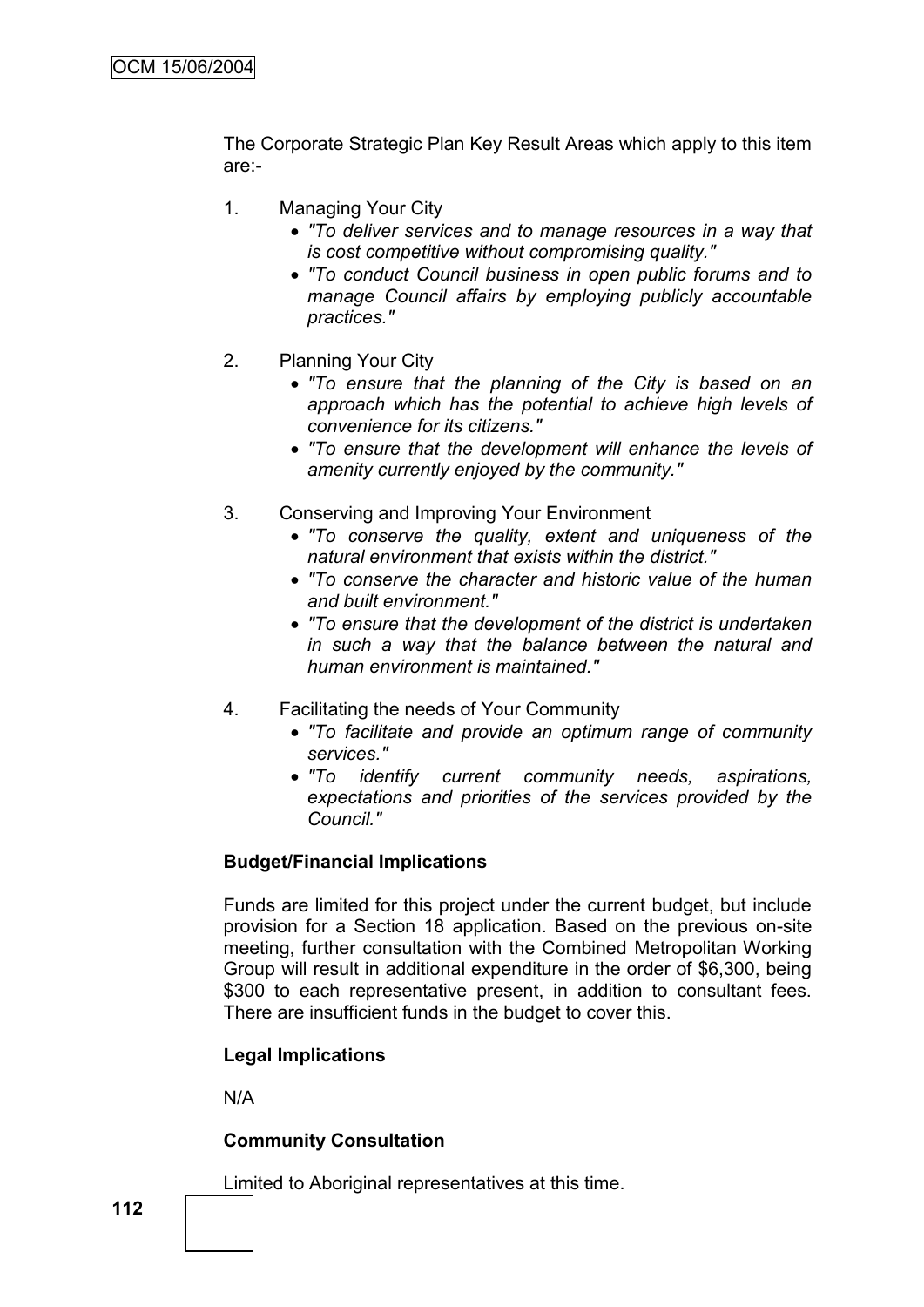# **Implications of Section 3.18(3) Local Government Act, 1995**

Nil.

# **14.21 (MINUTE NO 2450) (OCM 15/06/2004) - LOCAL PLANNING POLICY FOR THE COCKBURN SOUND CATCHMENT (SPD8) (9667) (CP) (ATTACH)**

#### **RECOMMENDATION** That Council:

- (1) receive this report;
- (2) adopt the Local Planning Policy (SPD8), as amended, pursuant to Clause 2.5.2 of Town Planning Scheme No.3;
- (3) publish a notice of the Policy in a local newspaper pursuant to Clause 2.5.3 of Town Planning Scheme No.3;
- (4) refer a copy of the Policy to the Western Australian Planning Commission.
- (5) write to the Cockburn Sound Management Council advising of the outcome of this meeting.

# **COUNCIL DECISION**

MOVED Clr M Reeve-Fowkes SECONDED Clr A Tilbury that the recommendation be adopted.

# **CARRIED 10/0**

# **Background**

In coordination with the Cities of Cockburn, Rockingham and the Town of Kwinana, the Cockburn Sound Management Council has developed a draft Local Planning Policy, intended to enable coordinated management of landuse activities to protect and improve water quality and marine habitat in Cockburn Sound from contamination originating within the catchment area.

The Delegated Authority, Policies and Position Statements Committee (the "DAPPS" Committee) of Council considered the draft policy at its meeting on 19 February 2004, whereupon it resolved: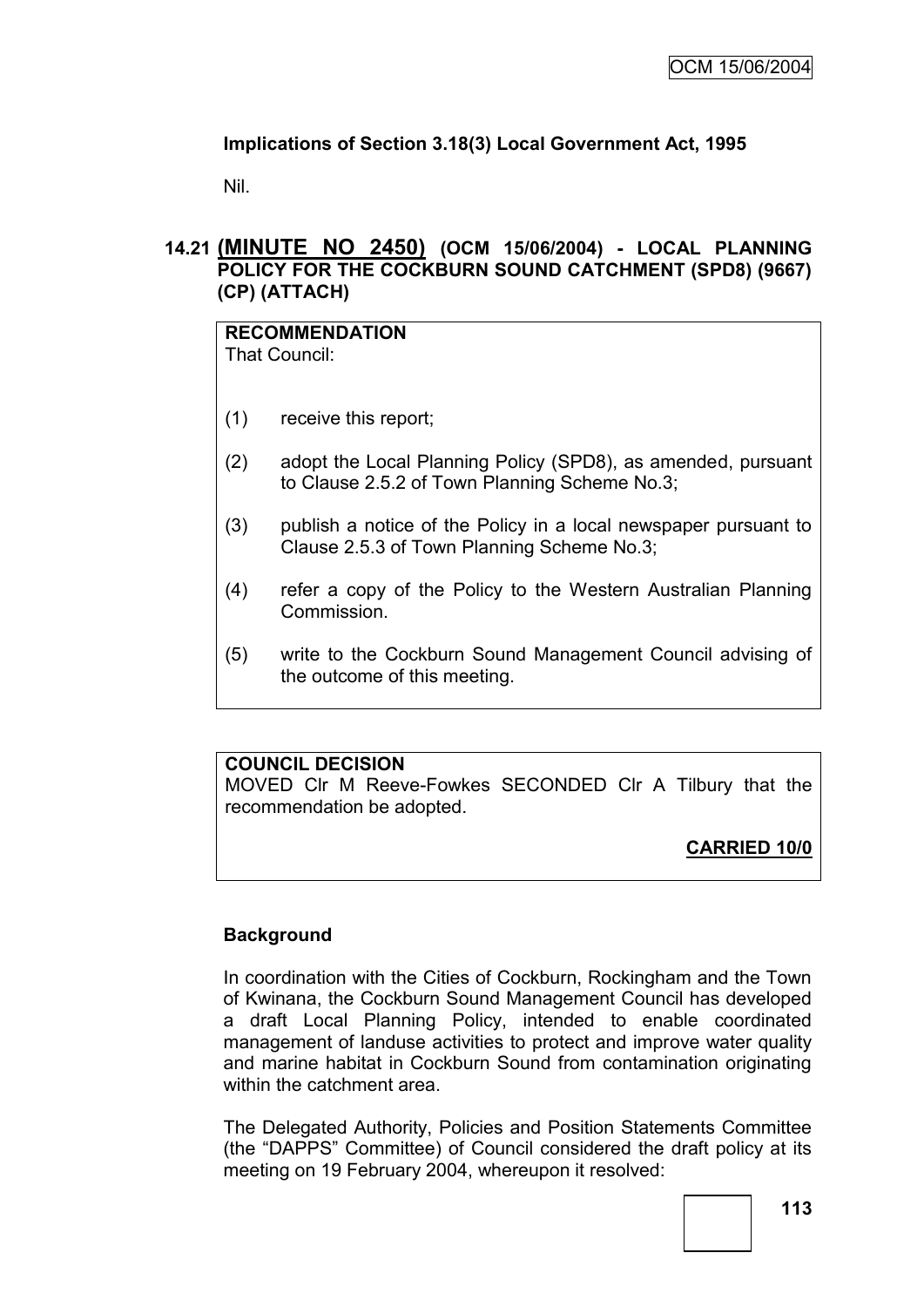"That Council:

- (1) adopt the Draft Local Planning Policy (SPD8) for the Cockburn Sound Catchment for the purpose of seeking public comment;
- (2) advertise the Draft Local Planning Policy in accordance with the requirements of Clause 2.5 of the City of Cockburn Town Planning Scheme No 3.
- (3) refer the Draft Policy back to Council upon the completion of advertising."

The DAPPS Committee meeting minutes were adopted in full by Council at its ordinary meeting on 16 March 2004.

#### **Submission**

The draft "Local Planning Policy for the Cockburn Sound Catchment" was advertised for public comment in accordance with Town Planning Scheme requirements on 16 and 23 April 2004.

Advertising was coordinated between the Cockburn Sound Management Council ("CSMC") and the three local governments affected by the policy. The submission period closed on 14 May 2004.

Although the Cities of Cockburn and Rockingham received no submissions, the Town of Kwinana received three submissions, being from:

- The Cockburn Sound Management Council;
- Kwinana Industries Council: and
- BP Refinery Kwinana.

#### **Report**

The submissions raised issues of a broad ranging nature to the extent that they have been taken into account across all three local government areas, while the policy has been amended accordingly.

Specifically, the key issues raised related to:

- A perceived duplication of function of the existing regulatory authority jurisdictions;
- Concerns about a lack of a demonstrated relationship between nutrient input and water quality in Cockburn Sound;
- The need for the policy to consider contamination from all potential sources, rather than focusing on nutrient sources.

The summary of submissions (refer Agenda Attachments) addresses the issues in detail and indicates the amendments made to the policy in response.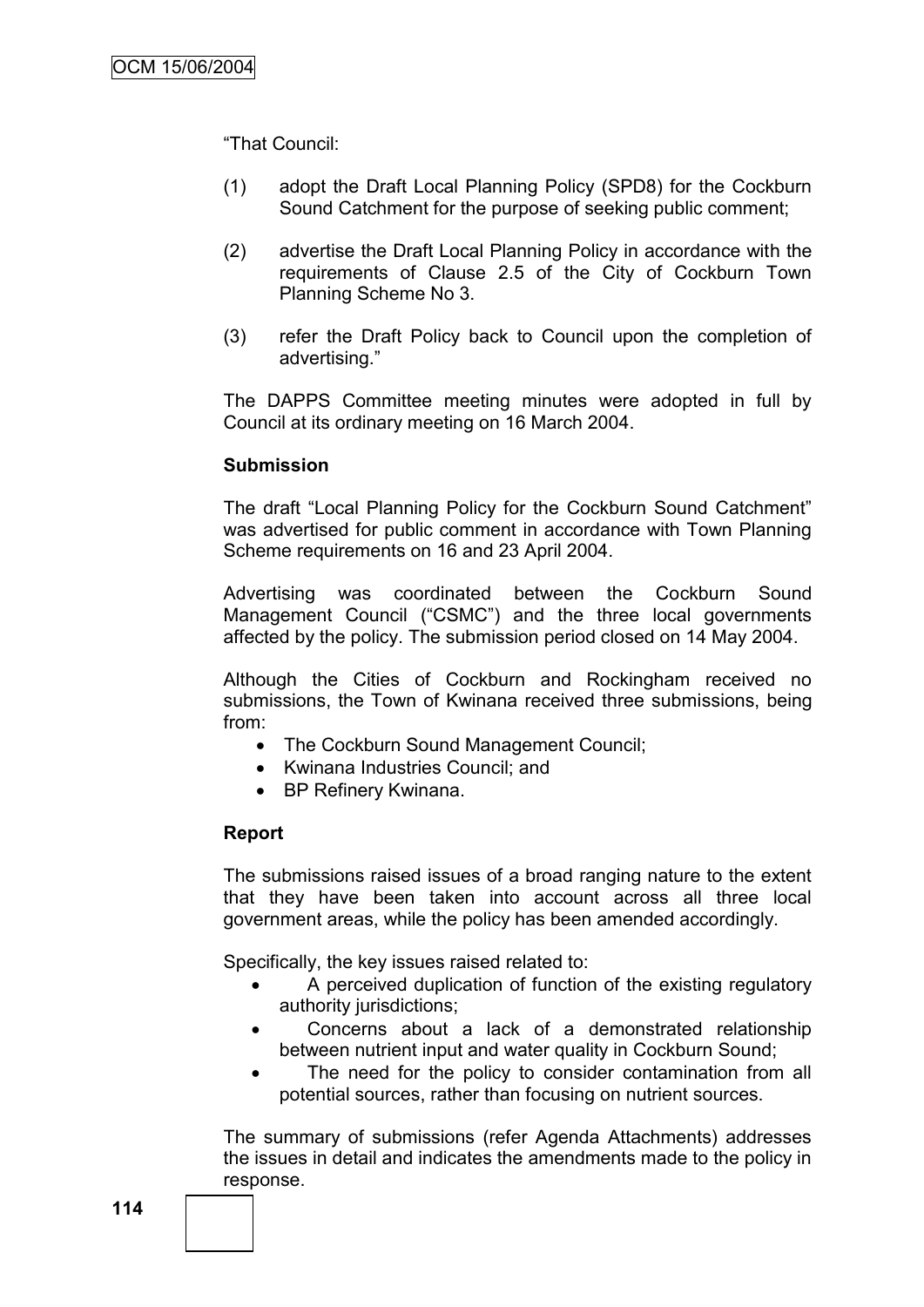Fundamentally, it is worthy to note that the policy is intended as a mechanism to coordinate a consistent approach across the various local government areas by providing standardised guidelines and conditions and does not duplicate the regulatory functions of local government.

As this policy has been developed in coordination with the City of Rockingham, Town of Kwinana and the Cockburn Sound Management Council as per the endorsed Memorandum of Understanding between the parties, it is critical that a decision on the policy is made by the Council in a timely manner. In this regard, it is expected that the policy will be reported to the CSMC at it's meeting on 4 June 2004 for adoption pending any minor modifications required by local governments.

Should any of the local governments resolve to further modify the policy, it would then be reported to the Executive meeting of the CSMC on 2 July for finalisation. The objective is to have the policy adopted across the board for a public forum to be held by the CSMC in August. In light of these timeframes, it is necessary for this Council to expedite finalisation of the policy, hence the matter being reported to full Council in this instance.

A copy of the amended policy (changes underlined) and the summary of submissions are contained in the Agenda Attachments.

# **Strategic Plan/Policy Implications**

The Corporate Strategic Plan Key Result Areas which apply to this item are:-

- 1. Managing Your City
	- *"To conduct Council business in open public forums and to manage Council affairs by employing publicly accountable practices."*
- 2. Planning Your City
	- *"To ensure that the planning of the City is based on an approach which has the potential to achieve high levels of convenience for its citizens."*
	- *"To ensure that the development will enhance the levels of amenity currently enjoyed by the community."*
- 3. Conserving and Improving Your Environment
	- *"To conserve the quality, extent and uniqueness of the natural environment that exists within the district."*

# **Budget/Financial Implications**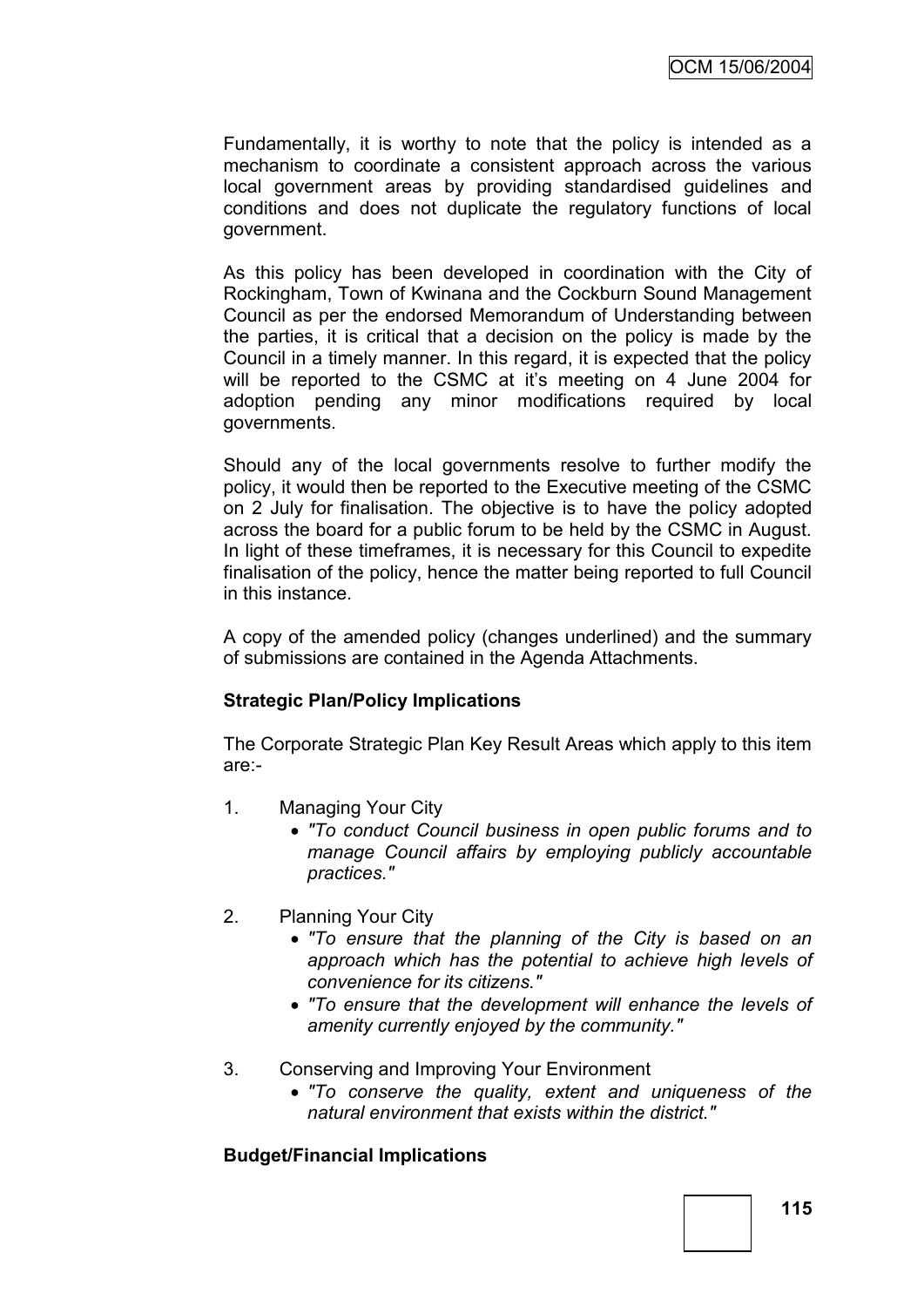N/A

# **Legal Implications**

Ensures consistency with the draft "Environmental Protection (Cockburn Sound) Policy 2002" and the "Interim Environmental Management Plan for Cockburn Sound and its Catchment 2002".

# **Community Consultation**

Advertised for public comment.

# **Implications of Section 3.18(3) Local Government Act, 1995**

Nil.

# **15. FINANCE AND CORPORATE SERVICES DIVISION ISSUES**

# **15.1 (MINUTE NO 2451) (OCM 15/06/2004) - LIST OF CREDITORS PAID (5605) (KL) (ATTACH)**

# **RECOMMENDATION**

That Council receive the List of Creditors for May 2004, as attached to the Agenda.

# **COUNCIL DECISION**

MOVED Clr M Reeve-Fowkes SECONDED Clr A Tilbury that the recommendation be adopted.

**CARRIED 10/0**

# **Background**

It is a requirement of the Local Government (Financial Management) Regulations 1996, that a List of Creditors be compiled each month and provided to Council.

# **Submission**

N/A

# **Report**

N/A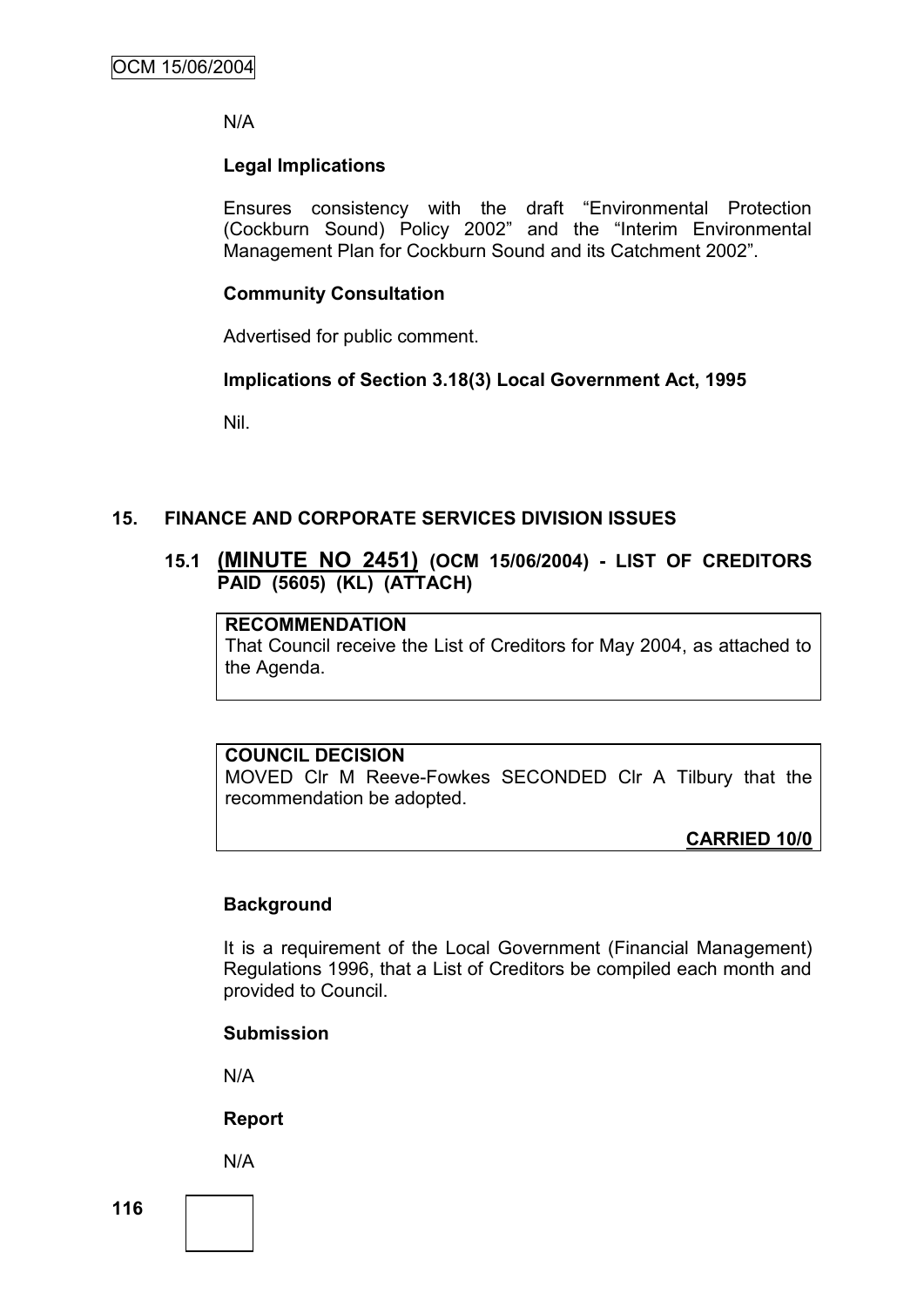# **Strategic Plan/Policy Implications**

N/A

**Budget/Financial Implications**

N/A

**Legal Implications**

N/A

**Community Consultation**

N/A

**Implications of Section 3.18(3) Local Government Act, 1995**

Nil.

# **15.2 (MINUTE NO 2452) (OCM 15/06/2004) - TENDER NO. 02/2004 - AUDITING SERVICES - INTERNAL (5017) (DMG) ATTACH)**

# **RECOMMENDATION**

That Council accepts the tender from Barrett and Partners – DKF for Tender No. 02/2004, Auditing Services – Internal, for a four (4) year period (2004-2007), at the sum of \$38,500 (GST inclusive).

# **COUNCIL DECISION**

MOVED Deputy Mayor R Graham SECONDED Clr K Allen that Council accept the tender from KPMG for Tender No.02/2004 - Auditing Services - Internal, for a four(4) year period (2004-2007) at the sum of \$56,892 (GST inclusive).

**CARRIED 10/0**

# **Explanation**

It is considered that in the interest of impartiality and transparency, the internal and external audits should be conducted by separate firms.

This is the same reasoning provided by Council, represented by Commissioners, when the Tender was previously awarded in 1999.

# **Background**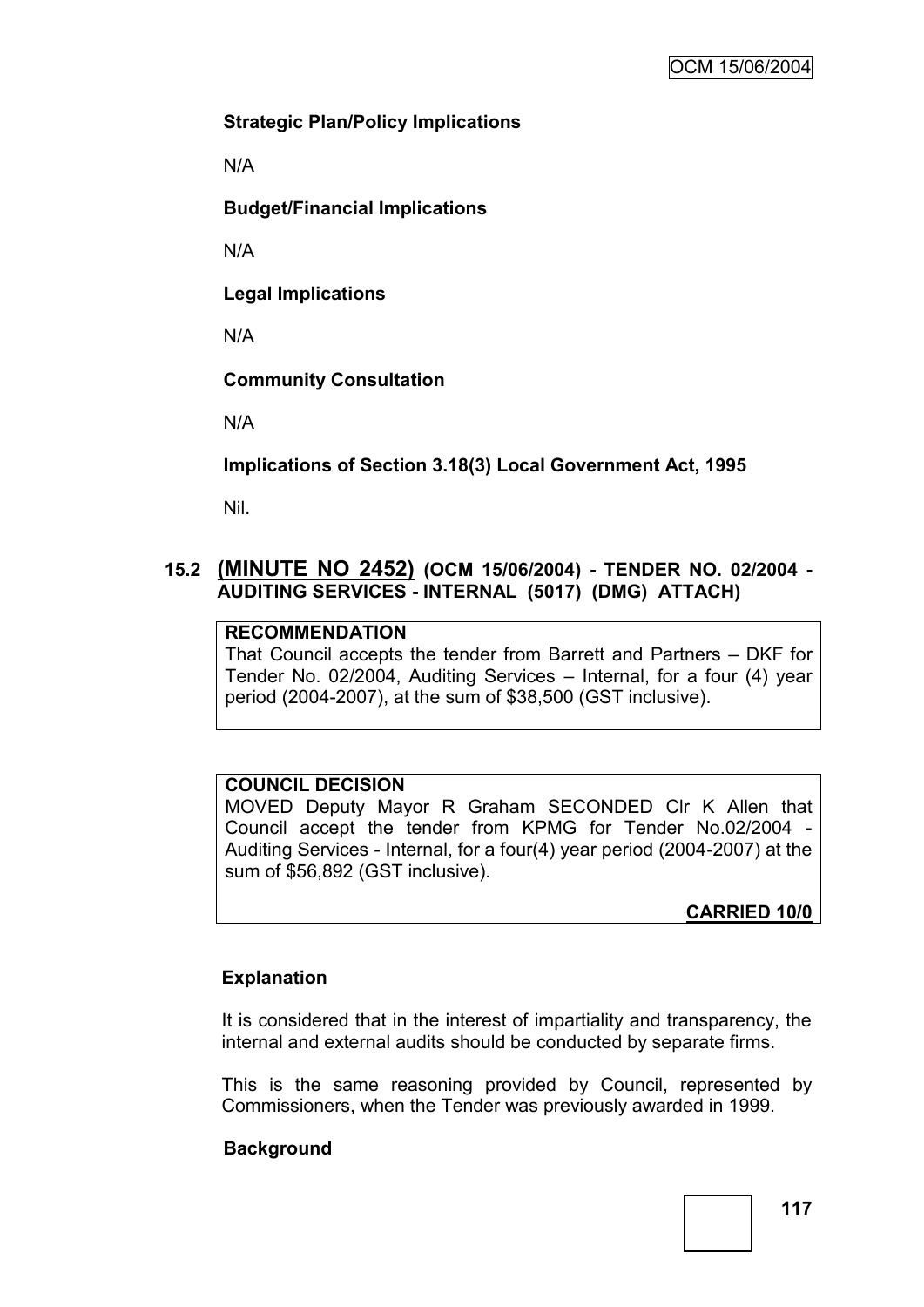This matter was deferred from the April, 2004, Council Meeting, on the basis that the recommended tenderer was also Council"s appointed External Auditor.

The contract for this function is also due for Council appointment and, accordingly, it was considered appropriate to delay a decision on the Internal Audit function, pending the outcome of that appointment.

The explanation provided for the deferral of this item in April, 2004, was, as follows:-

*"The recommended tenderer for the performance of Council's internal audit function for the timeframe 2004-2007 is Council's current external auditor.*

*An external auditor's independence may be viewed as being jeopardised by having a dual role in the control process, thereby contributing to organisational risk. Independent external auditors attest to management assertions regarding the financial statements. As significant participants in the internal control process, internal auditors provide management with information to formulate their assertions. If external auditors perform the internal auditing function, and attest to management assertions about the internal control system, they essentially are attesting to an activity in which they have directly supported management assertions. This can be seen as an impairment of their independence.*

*In view of recent high-profile corporate collapses, Council values the minimization of organizational risk.*

*Council will consider the appointment of external auditors at its May Ordinary Council meeting. Council believes it should wait until it appoints its external auditors before appointing its internal auditors."*

In 2000, Council appointed KPMG to conduct an annual Audit of the internal financial and non-financial management systems and procedures of Council for a four (4) year period (2000-2003). In September 2003, Council resolved to call Tenders for this service for the period 2004-2007. Deputy Mayor Graham has requested this tender be placed before Council for determination.

#### **Submission**

Submissions were received by the closing date of tenders, details of which are attached.

#### **Report**

Five (5) compliant tenders were received following the closure of the advertising period on 16 March, 2004.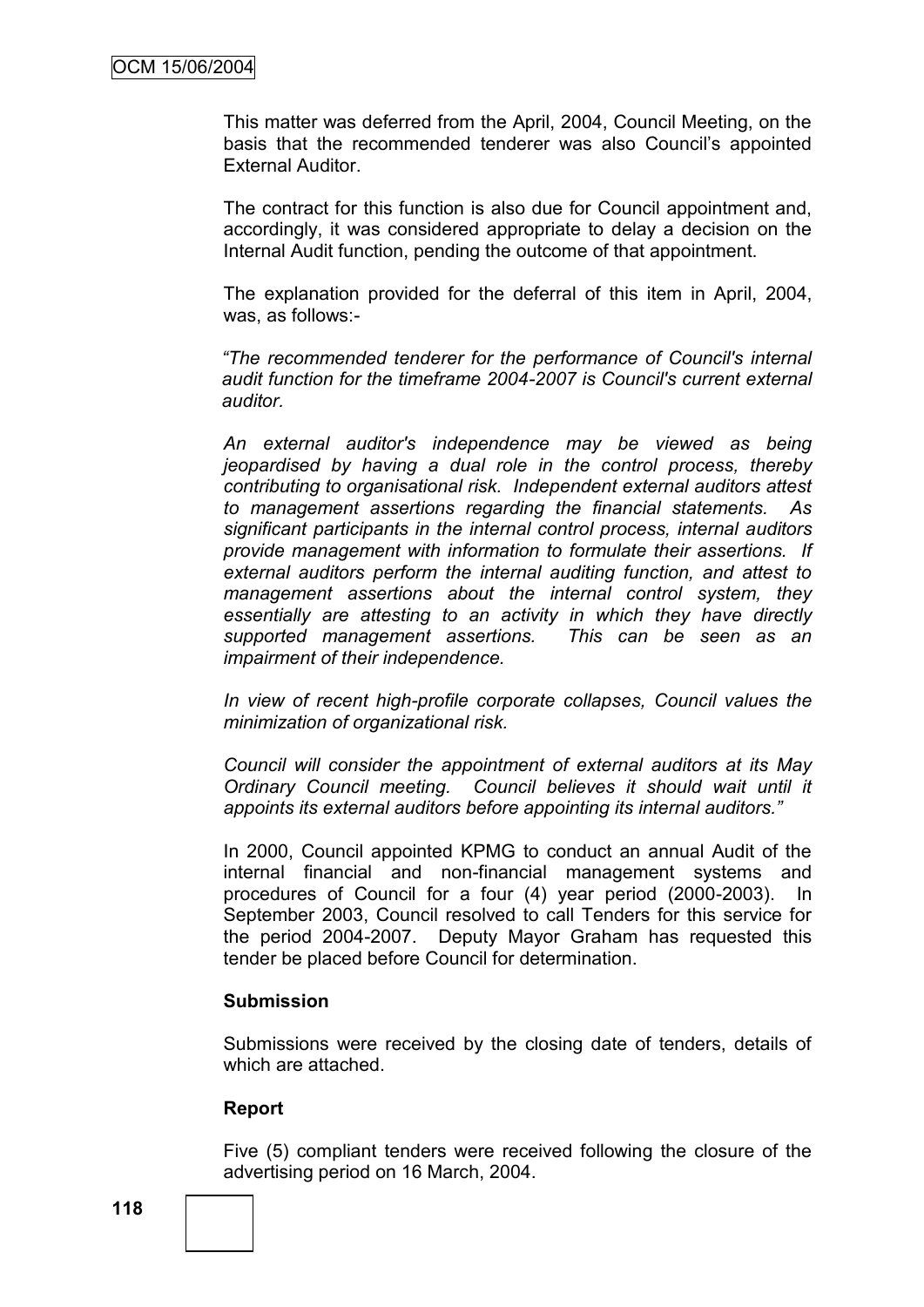The following criteria and weighting values were used to assess each Tender.

| <b>CRITERIA DESCRIPTION</b>              | <b>WEIGHTING</b> |
|------------------------------------------|------------------|
| Experience in providing similar services | 25%              |
| Skills/experience of key personnel       | 15%              |
| <b>Tenderers Resources</b>               | 10%              |
| Understanding of task                    | 10%              |
| Tendered price / evaluated cost          | 40%              |
|                                          | 100%             |

The scope of the Audit requires the successful Tenderer to carry out such work as necessary to form an opinion as to the adequacy and effectiveness of:

- System compliance;
- Internal controls;
- Identification of possible risks;
- Operational efficiencies and effectiveness, with an emphasis on those areas with greater risk exposure; and
- Compliance with approved policies and procedures, regulations and relevant legislation.

The work should include, but is not limited to:

# **Financial**

- Revenue
- Payroll
- Fixed Assets
- Procurement
- Payments
- Annual Report/Principal Activities Plan

# **Non Financial**

- Local Laws
- Commercial Activities
- Elections
- Council Meetings and Administration
- Delegations of Authority
- Disclosure of Financial Interests

Tenders were assessed by the Director – Community Services and Manager – Community Services.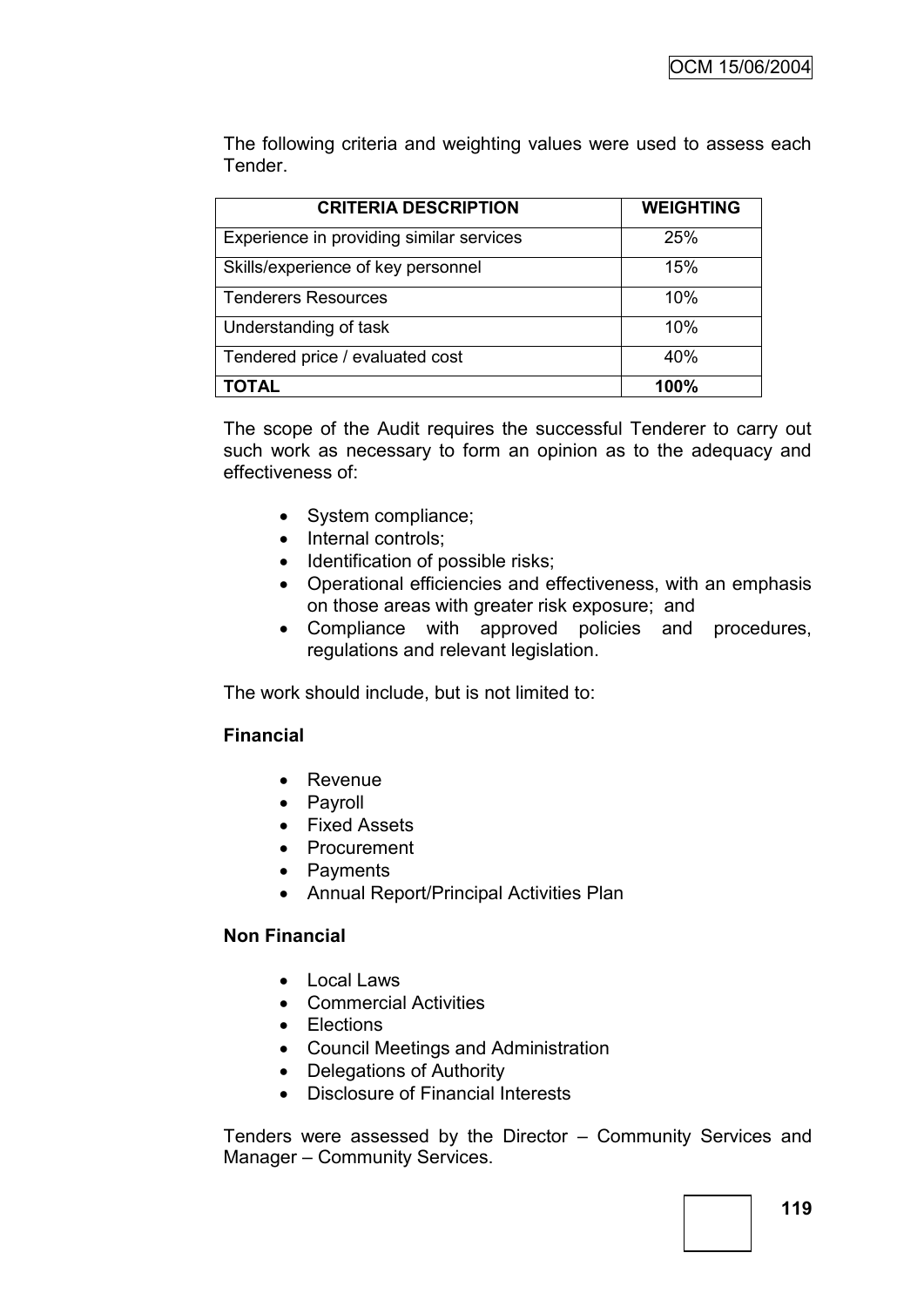| <b>Tendered Prices</b>        |         |
|-------------------------------|---------|
| <b>Barrett &amp; Partners</b> | 38,500  |
| Haines Norton                 | 67,320  |
| <b>KPMG</b>                   | 56,892  |
| <b>PKF</b>                    | 58,465  |
| <b>Stamfords</b>              | 105,006 |

Scores were assessed as follows:-

| <b>Tenderer's Name</b>        | Non-cost<br>criteria | + Cost<br><b>Criteria</b> | = Assessment<br><b>Score</b> |
|-------------------------------|----------------------|---------------------------|------------------------------|
| <b>Barrett &amp; Partners</b> | 51.75                | 40                        | 91.75                        |
| <b>Haines Norton</b>          | 45.5                 | 29                        | 74.5                         |
| <b>KPMG</b>                   | 51.5                 | 33                        | 84.5                         |
| <b>PKF</b>                    | 37.25                | 324                       | 69.65                        |
| <b>Stamfords</b>              | 37.25                | 147                       | 52.45                        |

While it is understood that Council has concerns surrounding the potential appointment of the same Audit firm undertaking both the internal and external functions, there is no legal obligation on Council to appoint separate auditors for each function. This opinion has been verbally confirmed by an officer from the Department of Local Government and Regional Development.

Indeed, there are examples of metropolitan local governments having appointed the same firm to undertake both functions on their behalf.

On balance, Barrett and Partners represents the best value tender on the basis that it is able to demonstrate a clear understanding of the required outcomes and undertake the task in a timely, cost efficient manner.

# **Strategic Plan/Policy Implications**

Key Result Area "Managing Your City" refers.

# **Budget/Financial Implications**

Funds available in Council"s Municipal Budget for this purpose.

# **Legal Implications**

Sec. 3.57 of the Local Government Act, 1995, Part 4 of the Local Government (Functions and General) Regulations and Reg. 5(2)(c) of the Local Government (Financial Management) Regs refer.

# **Community Consultation**

Advertisement placed in "West Australian" Newspaper closed 16 March, 2004.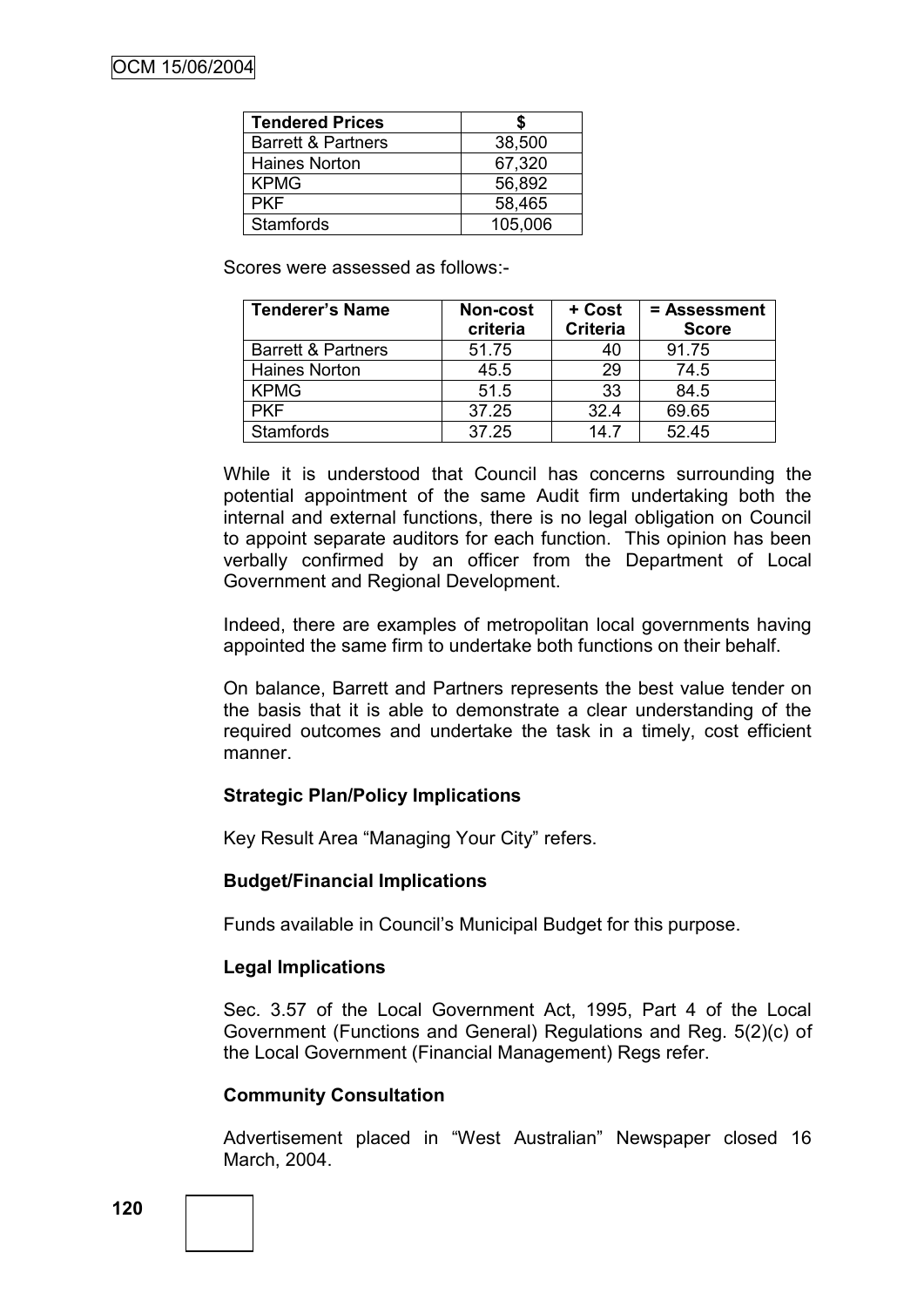# **Implications of Section 3.18(3) Local Government Act, 1995**

Nil.

# **16. ENGINEERING AND WORKS DIVISION ISSUES**

# **16.1 (MINUTE NO 2453) (OCM 15/06/2004) - REQUEST TO REMOVE TREE GROWING ON VERGE - 3 PAUSIN CRESCENT, BIBRA LAKE (1108143) (AC)**

# **RECOMMENDATION**

That Council authorise:

- (1) removal of the Eucalyptus grandis tree growing on the street verge adjacent to number 3 Pausin Crescent, Bibra Lake, at full cost to the Council;
- (2) the tree being removed by a suitable contractor engaged by the City for the purpose;
- (3) the tree being dismantled to the ground, removed from the site and the stump ground out; and
- (4) the City planting a replacement tree suitable for the location, within six months of removing the original tree, at the Council's cost.

# **COUNCIL DECISION**

MOVED Clr L Goncalves SECONDED Clr I Whitfield that Council authorise removal of the Eucalyptus Grandis tree growing on the street verge adjacent to No.3 Pausin Crescent, Bibra Lake, subject to:

- (1) removal being at full cost to the property owners of Nos.3 and 4 Pausin Crescent, Bibra Lake, who have made the request for removal;
- (2) the tree not being removed until the City has received payment for the full cost of removal;
- (3) the tree being removed by a suitable contractor engaged or approved by the City for the purpose;
- (4) the tree being dismantled to the ground, removed from the site and the stump ground out; and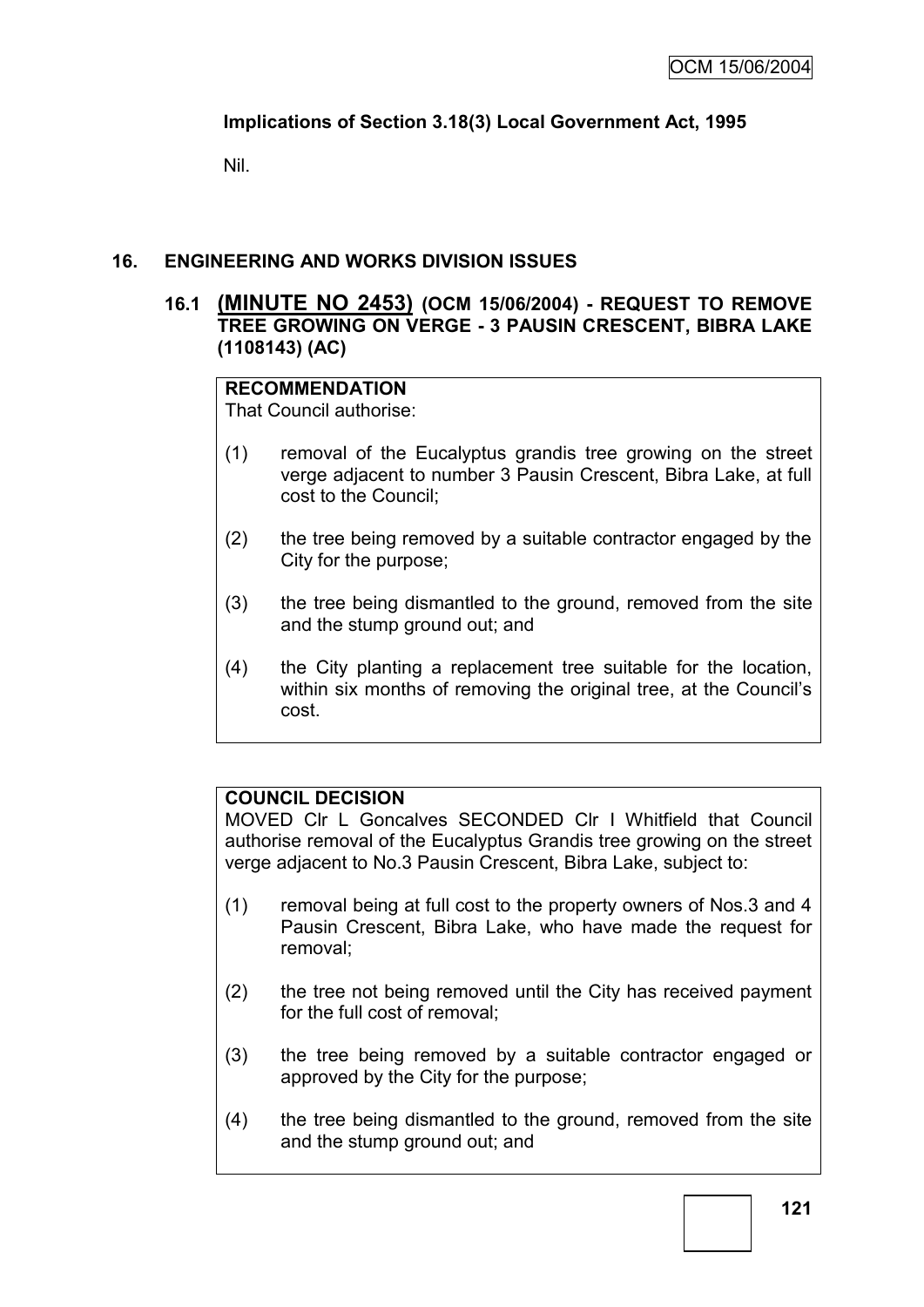(5) the City planting a replacement tree suitable for the location, within six months of removing the original tree, at the Council's cost.

**CARRIED 10/0**

# **Explanation**

Council is generally not supportive of the removal of trees as they create a beautiful aesthetic environment for residents. It is on this basis that Council is not prepared to pay for the removal however, if the owners of Nos.3 and 4 Pausin Crescent, Bibra Lake, are strongly of the view the tree be removed, then the cost of same should be met by them.

#### **Background**

At its meeting held on Tuesday  $19<sup>th</sup>$  August 2003, the Council considered a written request from Ms Julie Regan of 3 Pausin Crescent, Bibra Lake, for the removal of a tree growing on the street verge adjacent to her residence.

With a 9/1 majority the Council decision was:

*"That Council authorise removal of the Eucalyptus grandis tree growing on the street verge adjacent to number 3 Pausin Crescent, Bibra Lake, subject to:*

- *(1) Removal being at full cost to the property owner who made the request for removal;*
- *(2) The tree not being removed until the City has received payment for the full cost of removal;*
- (3) The tree being removed by a suitable contractor engaged by the City for the purpose;
- *(4) The tree being dismantled to the ground, removed from the site and the stump ground out; and*
- *(5) The City planting a replacement tree suitable for the location, within six months of removing the original tree, at the Council"s cost."*

On the 20<sup>th</sup> August 2003 Ms Julie Regan was advised in writing of the Council"s decision.

#### **Submission**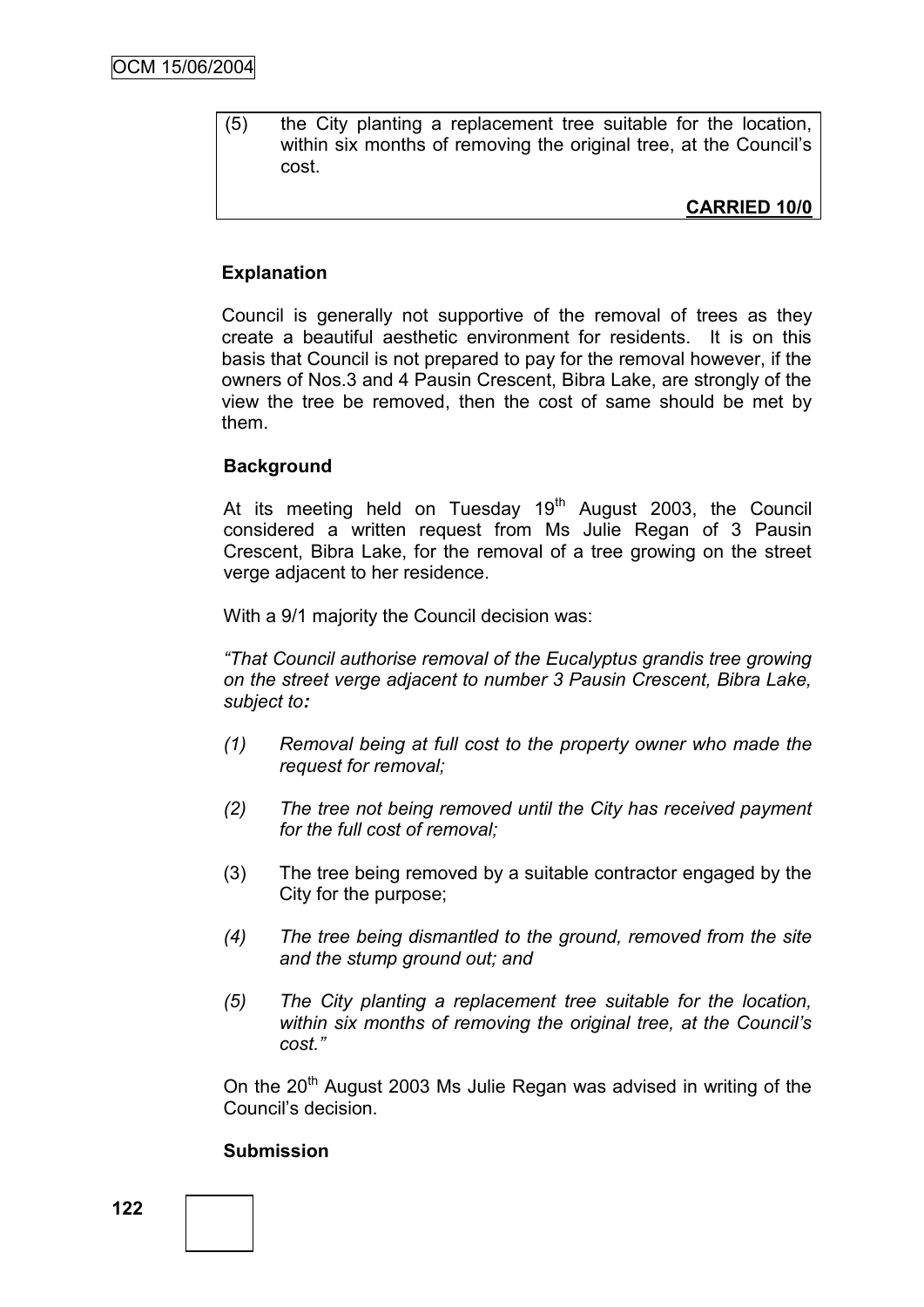# N/A

# **Report**

On 12<sup>th</sup> April 2004, the City received a written application from Mr and Mrs T Dean of number 4 Pausin Crescent, Bibra Lake, requesting removal of the tree growing on the street verge adjacent number 3 Pausin Crescent, which is directly opposite their residence. Mr and Mrs Dean have requested removal of the tree on the basis that it is adversely affecting their health. In support of their claim, they have provided a letter from their doctor asserting that pollen from the tree is seriously aggravating their respective medical conditions.

Mr and Mrs Dean have also submitted a 19 signature petition from the residents of numbers 1,2,3,4,5,6,7,8,9 and 10 Pausin Crescent, requesting removal of the tree.

On  $4<sup>th</sup>$  May 2004, the City received a second written application from Mr and Mrs Dean requesting that their proposal be listed for discussion at the next Council meeting and that the Council reconsiders its decision and has the tree removed.

# *Officers Comments*

As the Council resolved at its meeting held on Tuesday 19<sup>th</sup> August 2003, to authorise removal of this tree, subject to removal being at full cost to the property owner who made the request, the issue to be reconsidered is at cost to whom. That is, at full cost to the Council or at full cost to the requestor(s).

Position Statement PSEW15 – Removal and Pruning of Trees states, in part, that:

"Where the Council has resolved to authorise removal of a tree at the request of an adjacent property owner, removal shall be at full cost to the property owner who made the request for removal".

In this instance, the request for removal has not been received from the adjacent property owner, but from the owners across the street.

# **Strategic Plan/Policy Implications**

The Corporate Strategic Plan Key Result Areas which apply to this item are:-

- 3. Conserving and Improving Your Environment
	- *"To ensure that the development of the district is undertaken in such a way that the balance between the natural and human environment is maintained."*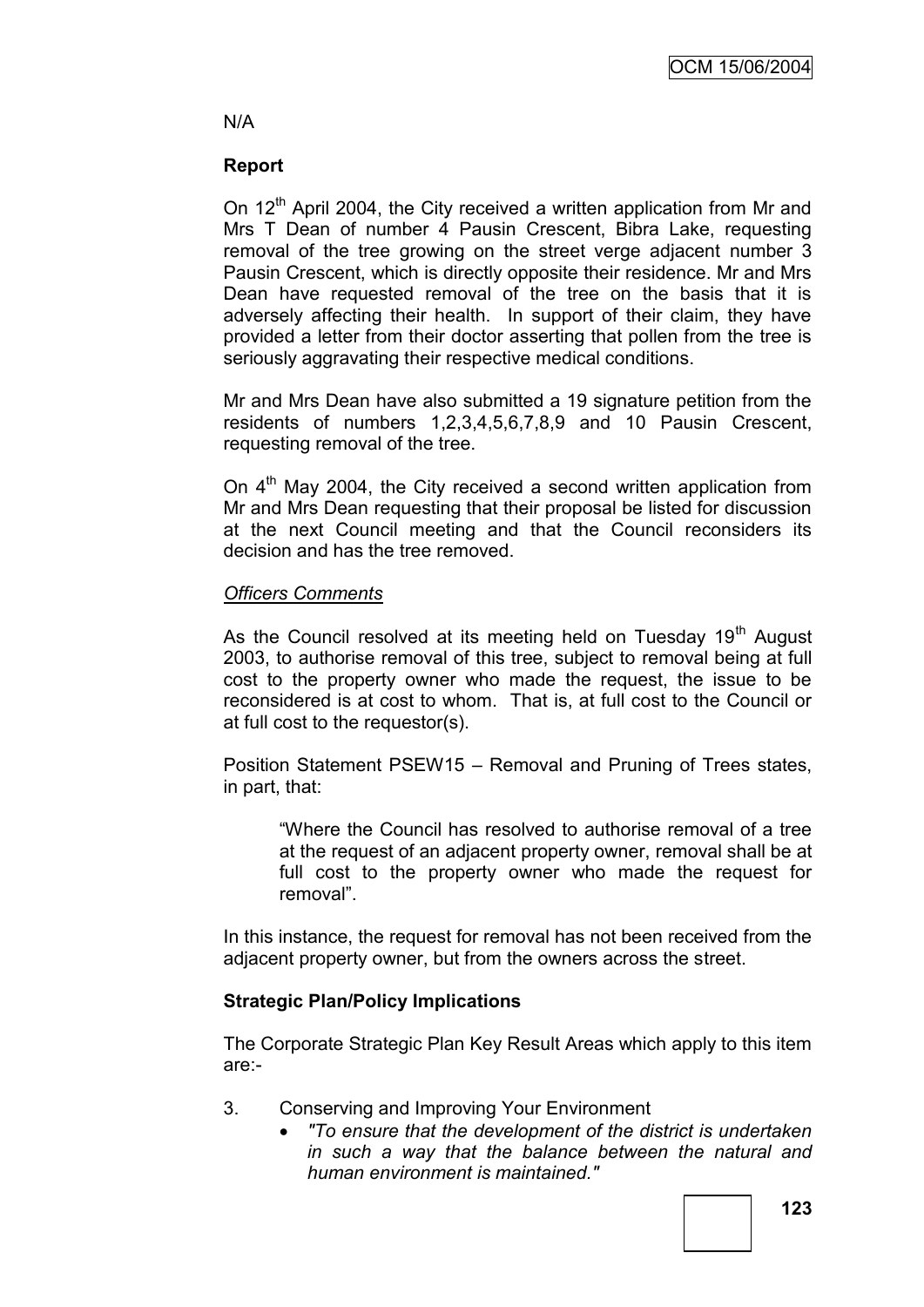#### **Budget/Financial Implications**

The estimated cost for removal of the tree is \$1,000.

Planting of a replacement tree is accounted for within parks maintenance account number 7601-*Street Trees,* established for the maintenance and replacement of street trees. Cost for removal of the tree can be accounted for within this account number.

#### **Legal Implications**

N/A

#### **Community Consultation**

Consultation has not been undertaken with the community.

# **Implications of Section 3.18(3) Local Government Act, 1995**

Nil

# **16.2 (MINUTE NO 2454) (OCM 15/06/2004) - PROPOSED TRAFFIC TREATMENT AT PROGRESS DRIVE, NORTH LAKE (450691) (SL) (ATTACH)**

#### **RECOMMENDATION**

That Council adopt design Option 5 – Median Island / Slow Point Treatment as the proposed traffic treatment at Progress Drive, North Lake, between Hope Road and Farrington Road.

#### **COUNCIL DECISION**

MOVED Clr A Tilbury SECONDED Clr M Reeve-Fowkes that the recommendation be adopted.

**CARRIED 10/0**

#### **Background**

At the Ordinary Meeting of Council held on Tuesday 20 April 2004, it was resolved that Council:-

*"(1) proceed with traffic treatment at Progress Drive between Hope Road and Farrington Road, North Lake;*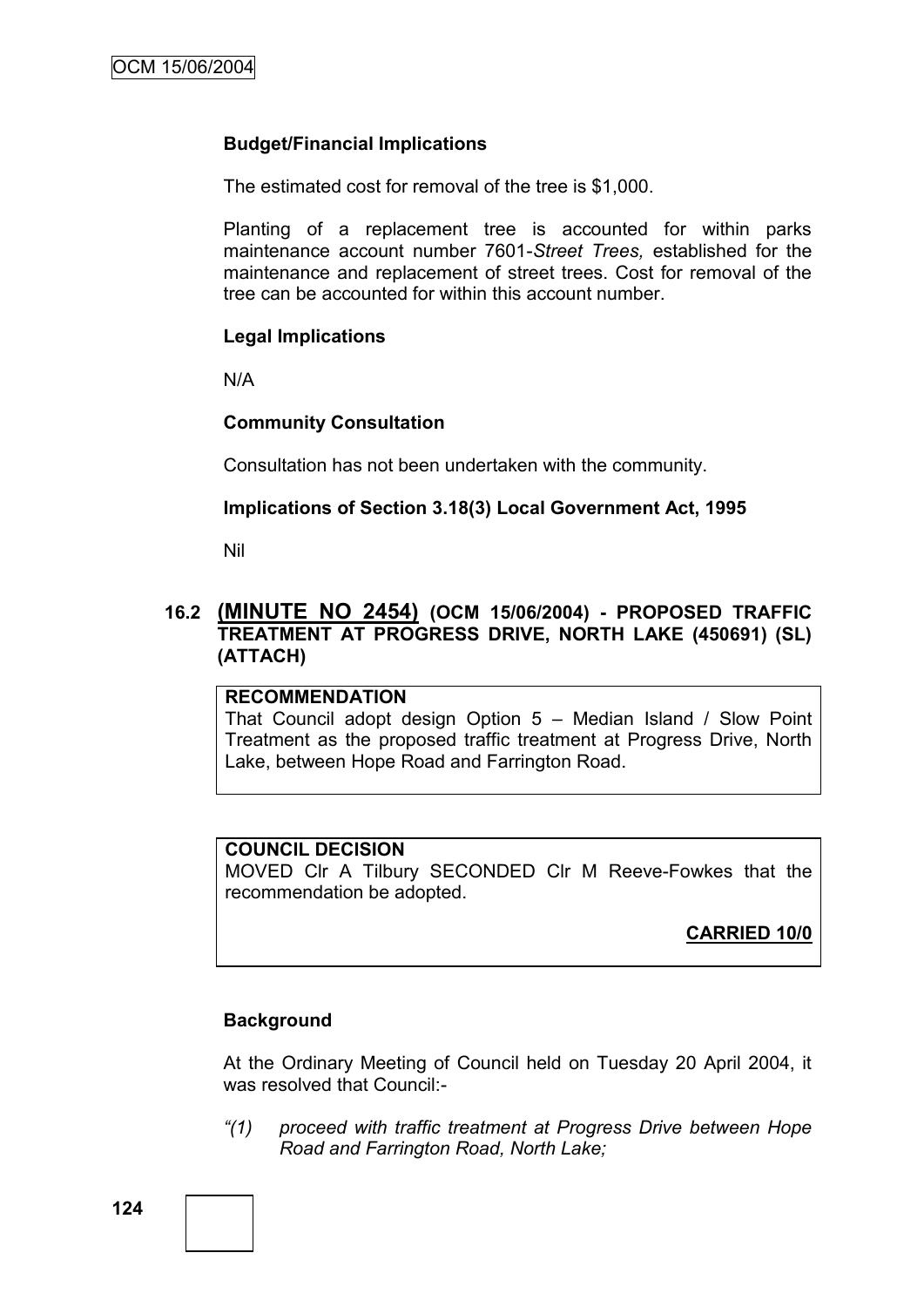- *(2) require a report outlining design options being presented within two months to a future Council meeting; and*
- *(3) consider the allocation of additional funds to the new Roundabout Safety Improvement Program during its budget deliberations for 2004/05."*

Following the Council Meeting, Mr Logan Howlett, President North Lake Residents Association Inc, emailed to Council"s Chief Executive Officer on 30 April 2004 expressing interest in discussions with Council Officers in regard to the detailed design options.

A meeting between Council staff and community members was held on Tuesday 4th May 2004. Community members recommended the following alternatives for consideration.

- 1. Closing off Progress Drive, between Rossetti Court and Hope Road (Should Council adopt this option, the entire residents in North Lake, fire and other emergency services will need to be consulted as there will be only one access (at Farrington Road) to the residential area of North Lake.); or
- 2. Raised Median Island treatment similar to the existing treatment on Progress Drive, between Hope Road and Gwilliam Drive; or
- 3. Single-Lane Angled Slow Point treatment (See attached. The device allows only one vehicle to negotiate at a time; approaching traffic needs to stop and wait for its turn.); or
- 4. Installation of edge line and Centre line (subject to Main Roads approval. Council staff will undertake traffic surveys to identify the latest traffic volumes and speeds that may support the linemarking proposal).
- 5. Irrespective of any one of the above options, remove the existing chicane treatments from Progress Drive, make good the road surface after the removal (no rutting road surface) and get rid of stormwater puddles.

Other associated suggestions are:-

- 1. Install footpath on the eastern side of Progress Drive;
- 2. Should Progress Drive be made into cul-de-sac near Rossetti Court / Hope Road,
	- Create an additional access to the suburb of North Lake by opening Du Maurier Road onto North Lake Road (Proposed by Mr Pound; some community members have reservations – uncertain of any traffic safety concerns this proposal may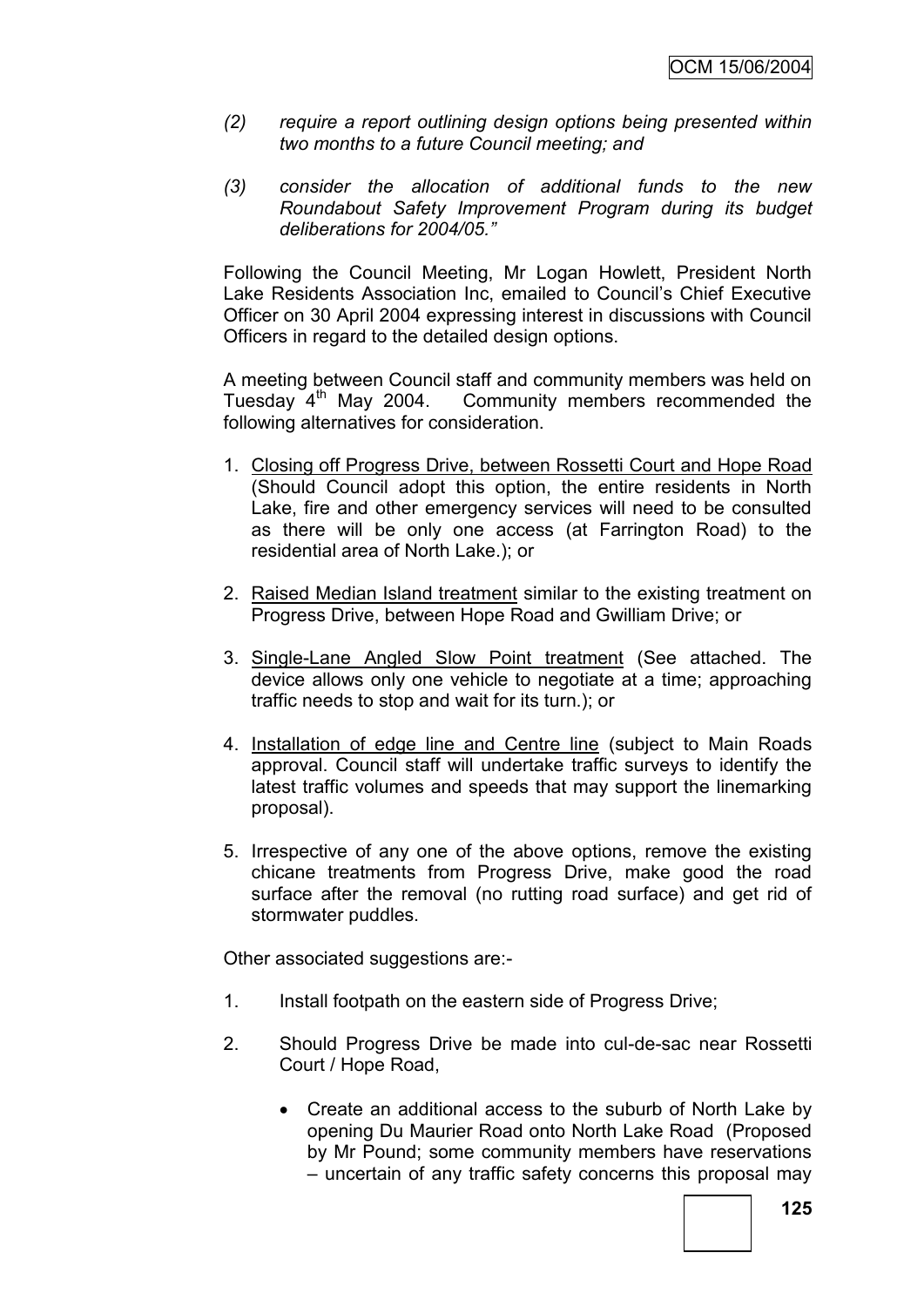bring, for the proposed access being at a close proximity to the traffic light controlled intersection of North Lake Road and Farrington Road.); or

- Look at other alternative for emergency access to North Lake;
- 3. Install large "Local Traffic Only " signs; and
- 4. Put Council"s Speed Check trailer on Progress Drive to alert motorists to drive within the speed limit.

# **Submission**

Plans detailing five design options for Progress Drive traffic treatments were developed based on community feedback and are included in the Agenda attachments.

# **Report**

Design Options 1 to 4 were undertaken in accordance with Community recommendations. Option 5 is the combined treatments of Options 2 and 3.

The highlights of each option are as follows.

# *Option 1 – Closure Treatment*

- Closing off Progress Drive between Rossetti Court and Hope Road (referred hereon as section A);
- Removal of existing chicanes from Progress Drive;
- Provision of dual bicycle lanes on the western side of Section A by making use of the existing road pavement surface; and
- Provision of a footpath on the eastern side of Section A by making use of the existing road pavement surface.

# Comments:

- Should Council adopt this option, the entire residents in North Lake, fire and other emergency services will need to be consulted. Their support is essential, as this option will reduce the number of access roads to the residential area of North Lake from two to one.
- Recent traffic surveys reveal that the traffic volume in Progress Drive near Farrington Road is 3136 vehicles per day, while near Hope Road 2014 vpd. Should Option 1 be adopted, it will have an impact on the traffic flow in Progress Drive and its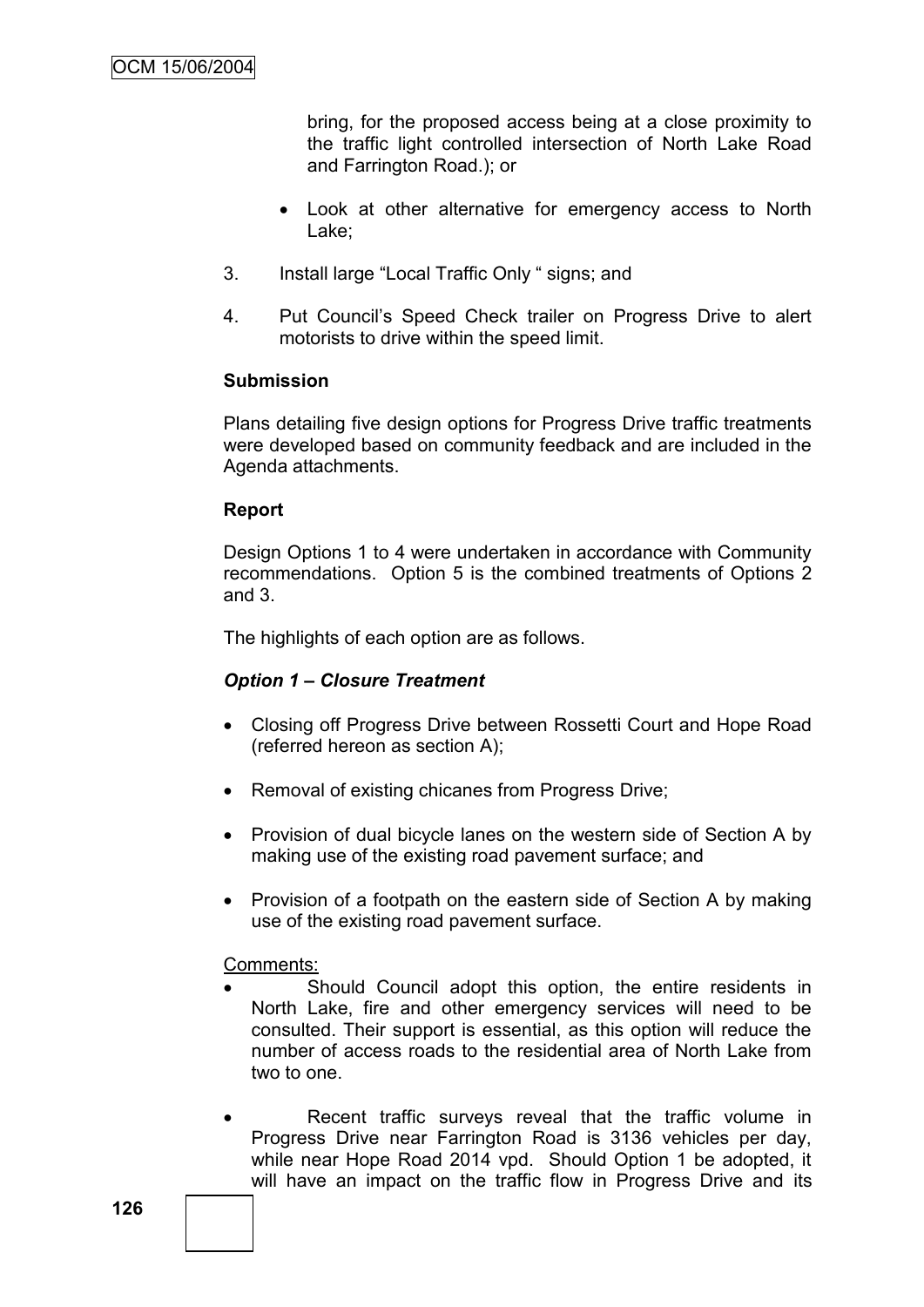neighbouring road network. Residents in the southern part of North Lake will be disadvantaged by the road closure. The existing southbound traffic (local + through traffic) will be distributed onto the northern part of Progress Drive, Farrington Road, North Lake Road, Bibra Drive and Hope Road.

- This option only addresses the through traffic situation. It does not address any speeding traffic issue in Progress Drive between Rossetti Court and Farrington Road.
- Progress Drive is a scenic route. It should be kept open for public and tourist enjoyment.

# *Option 2 - Median Island Treatment*

- Raised Median Island treatment similar to the existing treatment on Progress Drive, between Hope Road and Gwilliam Drive. That is: painted median islands, plus raised concrete islands at intermittent interval, plus landscaping at the raised islands;
- Removal of the existing chicanes from Progress Drive; and
- Road widening to accommodate the above traffic treatments and the sharing movement of bicycles and motor vehicles.

# Comments:

 This is an aesthetic treatment and has a moderate effect in traffic calming.

# *Option 3 – Slow Point Treatment*

- Single-Lane Angled Slow Point treatment;
- Road widening at the above treatment locations to accommodate bicycle movement and stormwater runoff; and
- Removal of the existing chicanes from Progress Drive.

# Comments:

 This is an effective traffic calming treatment. It allows only one vehicle to negotiate at a time; approaching traffic needs to stop and wait for its turn.

# *Option 4 – Line Marking Treatment*

- Installation of edge line and Centre line; and
- Removal of the existing chicanes from Progress Drive;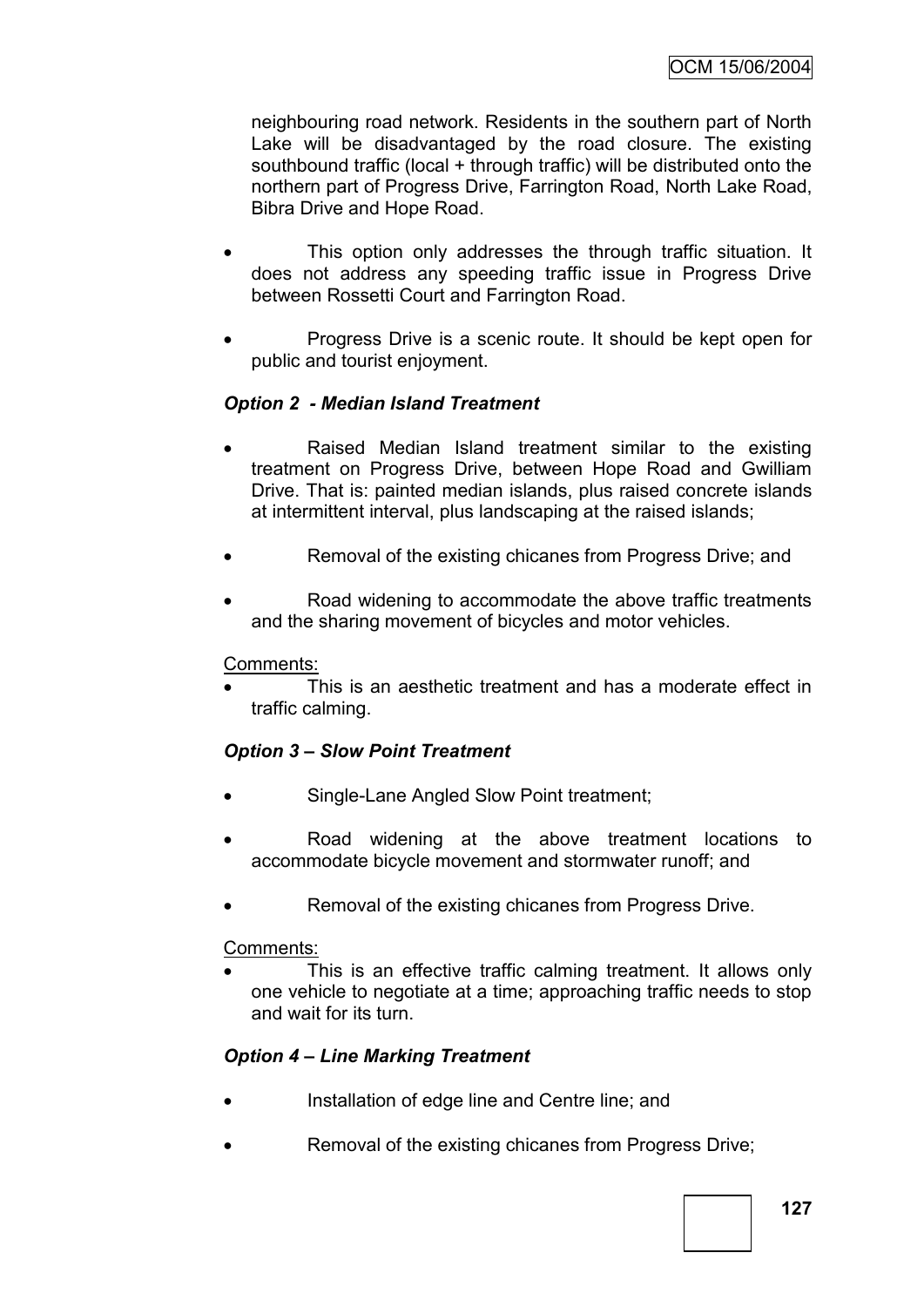# Comments:

 This proposal requires the approval of Main Roads Western Australia, who is the authority in linemarking. This treatment has little effect on calming traffic.

#### *Option 5- Median Island / Slow Point Treatment*

- Combined treatments of "Single-Lane Angled Slow Point" (Option 3) and "Raised Median Island" (Option 2);
- Removal of the existing chicanes from Progress Drive.

#### Comments:

 This is an aesthetically pleasing and effective traffic calming treatment.

Option 5 which has been developed from the other four options is considered by staff as the most appropriate to satisfy the community"s requirements.

# **Strategic Plan/Policy Implications**

The Corporate Strategic Plan Key Result Areas which apply to this item are:-

- 1. Facilitating the needs of Your Community
	- *"To identify current community needs, aspirations, expectations and priorities of the services provided by the Council."*
- 2. Maintaining Your Community Facilities
	- *"To construct and maintain roads, which are the responsibility of the Council, in accordance with recognised standards, and convenient and safe for use by vehicles, cyclists and pedestrians."*

# **Budget/Financial Implications**

There is \$47,648 in the current Budget for the capital work (CW2037).

# **Legal Implications**

N/A

# **Community Consultation**

Previously, residents in Progress Drive, North Lake were consulted on the proposal. Plans were also displayed at the Spearwood and Coolbellup Libraries and on Council"s website and information signs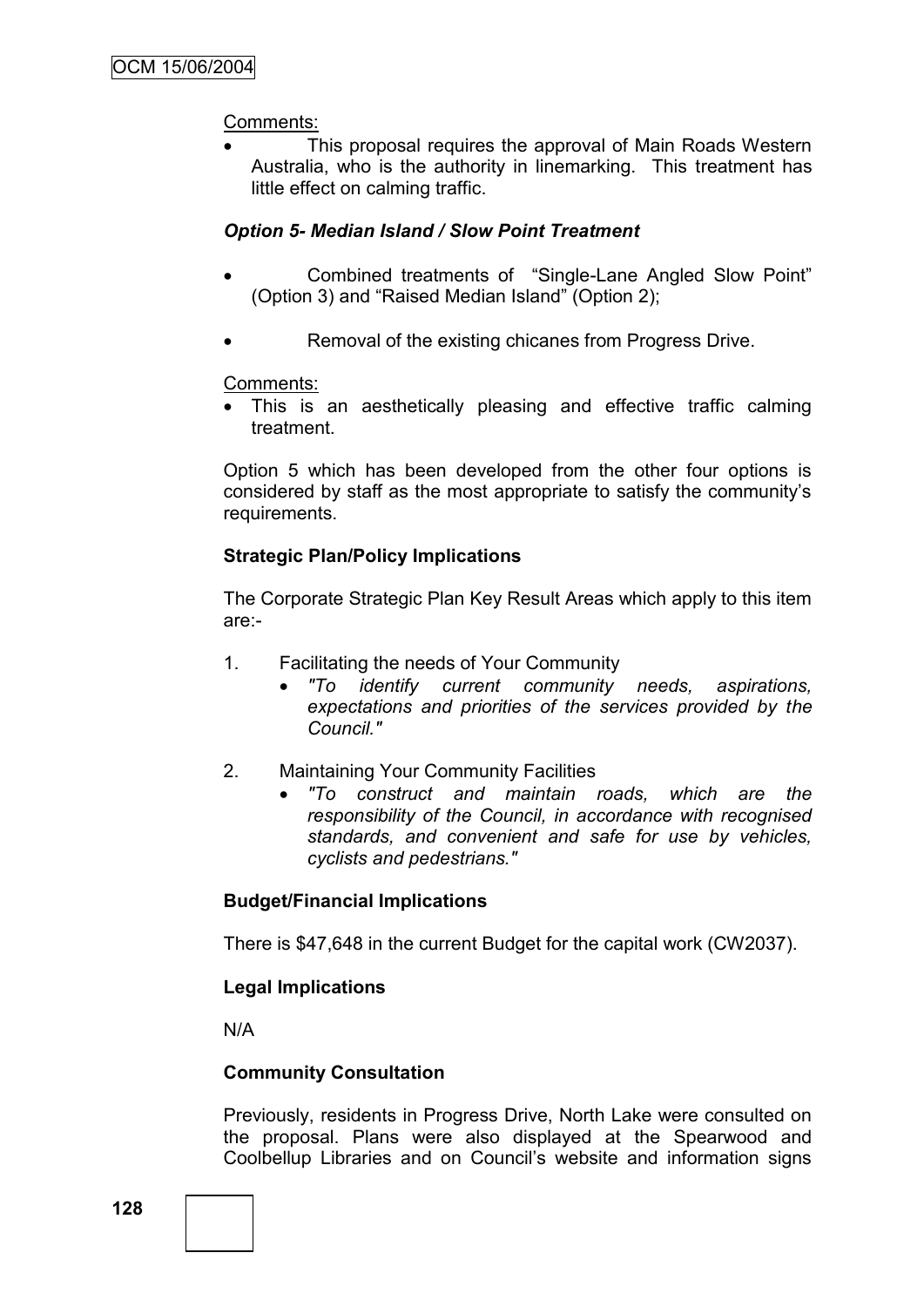were erected on Progress Drive and the adjoining roads to alert motorists of the proposed modifications.

# **Implications of Section 3.18(3) Local Government Act, 1995**

Nil.

# **16.3 (MINUTE NO 2455) (OCM 15/06/2004) - TENDER NO. RFT 11/2004 - SUPPLY AND DELIVERY OF PRE-MIXED CONCRETE (4437) (IS) (ATTACH)**

# **RECOMMENDATION**

That Council accept the tender submitted by Readymix Concrete for Tender No. 11/2004 – Supply and Delivery of Pre-mixed Concrete at a fixed rate including GST of \$124.85 per  $m<sup>3</sup>$  plus a surcharge of \$33 for each cubic metre less than  $3.4m^2$  for the period 1<sup>st</sup> July 2004 to 30<sup>th</sup> June 2006.

# **COUNCIL DECISION**

MOVED Clr A Tilbury SECONDED Clr M Reeve-Fowkes that the recommendation be adopted.

**CARRIED 10/0**

# **Background**

Council has a program of calling annual tenders each year for the regular supply of materials and services to facilitate Council's roads and parks programs.

# **Submission**

Tenders were called for the supply and delivery of pre-mixed concrete for the next two (2) financial years. Four (4) tender submissions were received, the details of which are attached to the Agenda.

# **Report**

Four compliant tenders were received. The tenders have been assessed under the following criteria, which were outlined in the tender documents:

|                                   | Weighting |
|-----------------------------------|-----------|
| 1 Price                           | 35%       |
| 2. Technical conformance          | 10%       |
| 3. Demonstrated safety management | 15%       |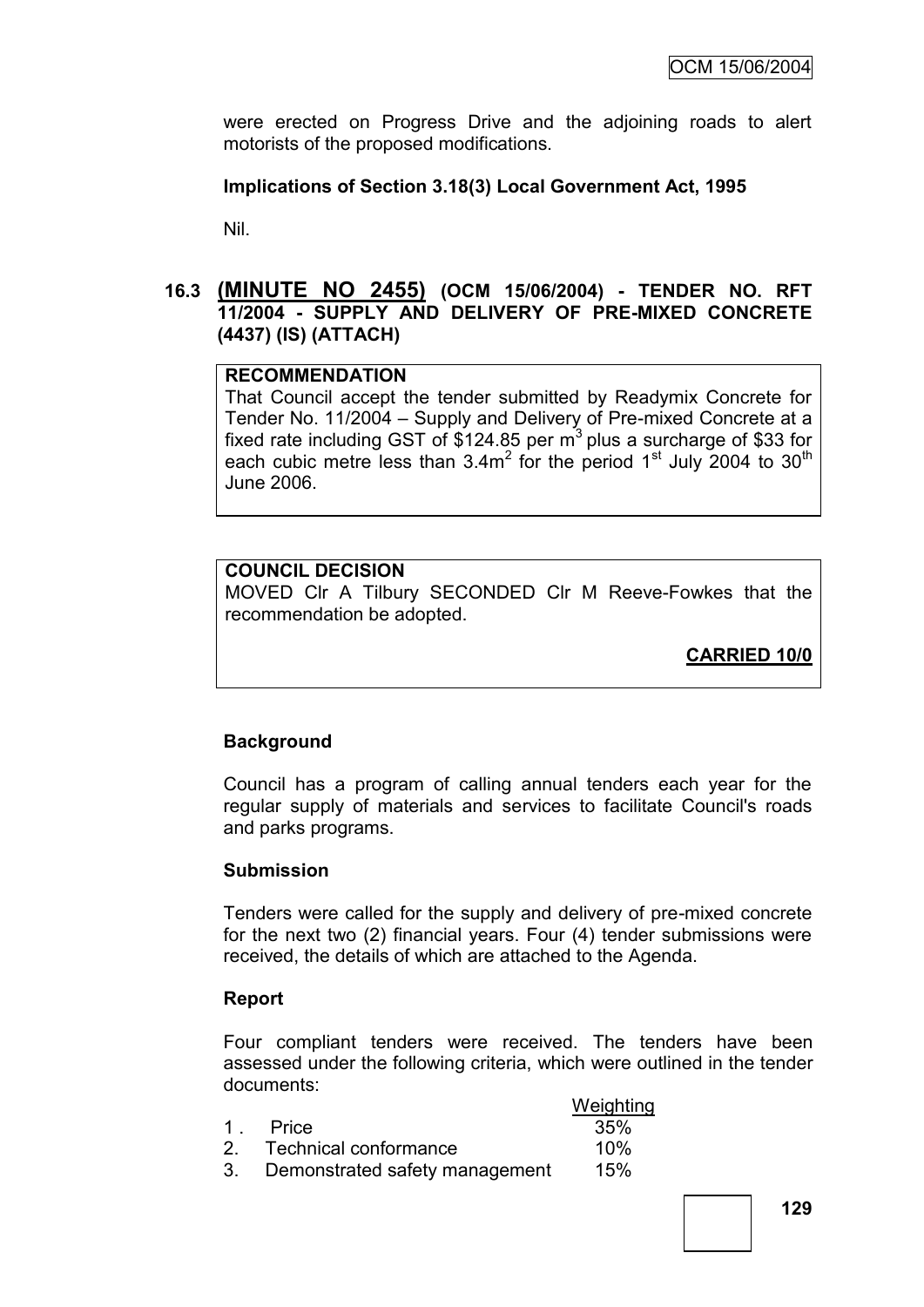| 4. Delivery response performance | <b>20%</b> |
|----------------------------------|------------|
| 5. Quality endorsement           | 5%         |
| 6. References                    | 10%        |
| 7. Insurances                    | 5%         |
|                                  | 100%       |

Tenderers were required to provide adequate information in the tender submission to allow for scoring each criteria. Where information was not supplied, that particular criteria was not scored.

Premixed concrete is used for the construction of and repair of footpaths and for other miscellaneous construction works carried out by Council staff.

The assessments under the above criteria were carried out by the Works Manager and supervisor from the Roads Department.

The tendered prices were:

Contract Estimate (2 Years)

| <b>BGC Concrete</b>      | \$883,000 |
|--------------------------|-----------|
| <b>Boral Concrete</b>    | \$899,000 |
| <b>Readymix Concrete</b> | \$912,000 |
| <b>Pioneer Concrete</b>  | \$926,000 |

Scores were assessed as follows:

| Tenderer's name      | Non cost<br>Criteria | Cost<br>$\ddot{}$<br>Criteria | = Assessment Score |
|----------------------|----------------------|-------------------------------|--------------------|
|                      |                      |                               |                    |
| 1. Readymix Concrete | 62.46                | 33.94                         | 96.40%             |
| 2. Pioneer Concrete  | 47.52                | 33.38                         | 80.90%             |
| 3. Boral Concrete    | 34.41                | 34.39                         | 68.80%             |
| 4. BGC Concrete      | 24.40                | 35.00                         | 59.40%             |

While Readymix Concrete were not the lowest tenderer on price, through the tender evaluation criteria, they cam out on top. This is mainly due to the reports received from the references provided on their work quality and timeliness.

#### **Strategic Plan/Policy Implications**

One of the Corporate Strategic Plan objectives is that footpaths be constructed and maintained. Pre-mixed concrete is used in the construction and maintenance of footpaths and crossovers.

# **Budget/Financial Implications**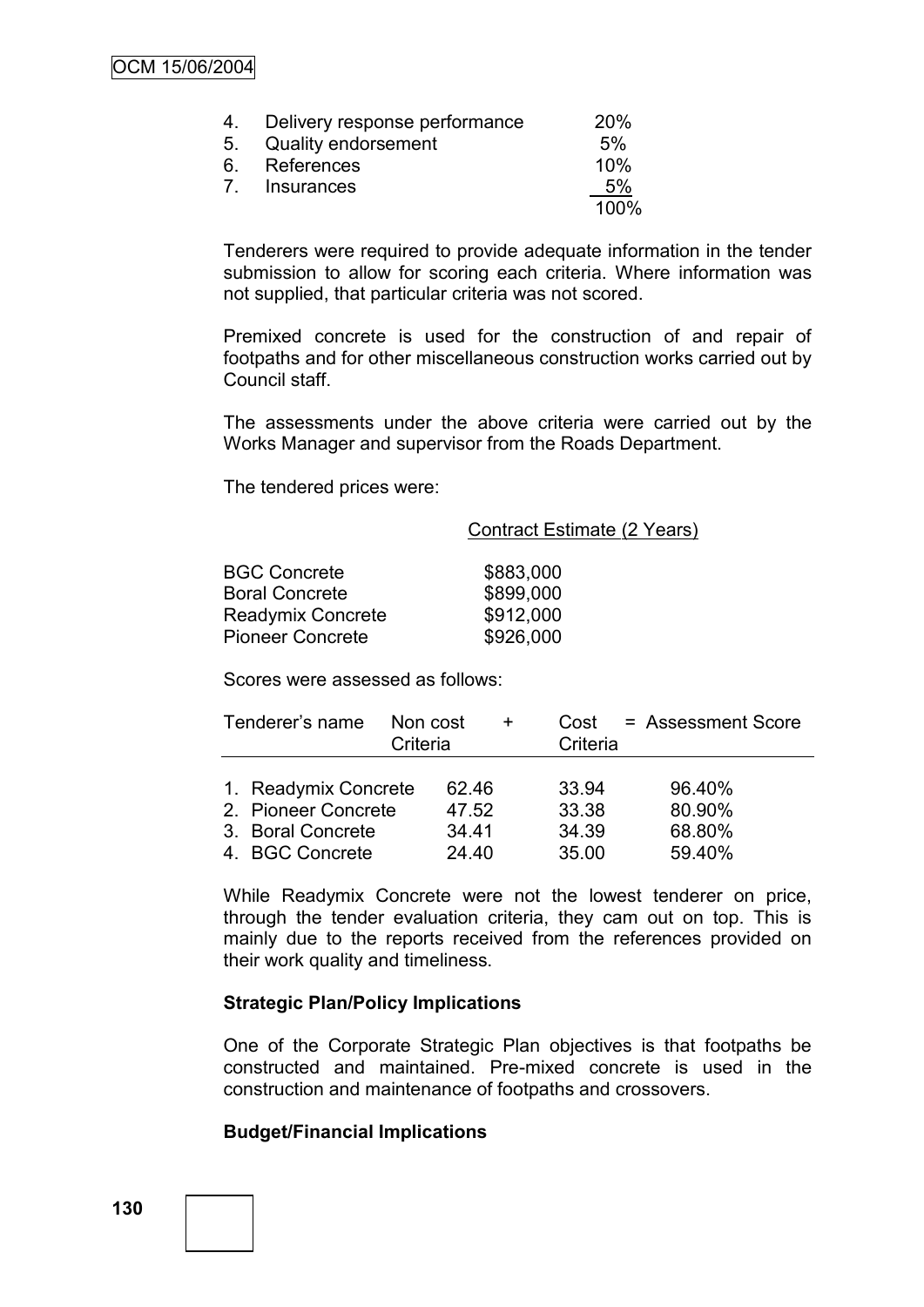The cost of pre-mixed concrete is contained within the footpath construction and maintenance budget allocations.

# **Legal Implications**

N/A

# **Community Consultation**

N/A

**Implications of Section 3.18(3) Local Government Act, 1995**

Nil.

# **17. COMMUNITY SERVICES DIVISION ISSUES**

# **17.1 (MINUTE NO 2456) (OCM 15/06/2004) - HAMMOND ROAD, SUCCESS RECREATION FACILITIES (4621) (RA) (ATTACH)**

# **RECOMMENDATION**

That Council supports the development of Reserve 7756 on Hammond Road to incorporate 24 hard courts, clubrooms, community facilities and active grassed areas as detailed in the consultant's report as the preferred option and require the development of a concept plan for the site and buildings with cost estimates for future consideration by Council.

# **COUNCIL DECISION**

MOVED Clr A Tilbury SECONDED Clr M Reeve-Fowkes that the recommendation be adopted.

**CARRIED 10/0**

# **Background**

Reserve 5500062 has an area of 27.8748ha which is set aside for drainage and recreation purposes. The Reserve includes a portion of the power line easement which runs on the western side of the freeway north/south through Success. Of the total area of the reserve there is 8.2ha which is suitable and available for the construction of recreation and community facilities. This area abutts Hammond Road and is immediately south of the Success Fire Station (see attached plan).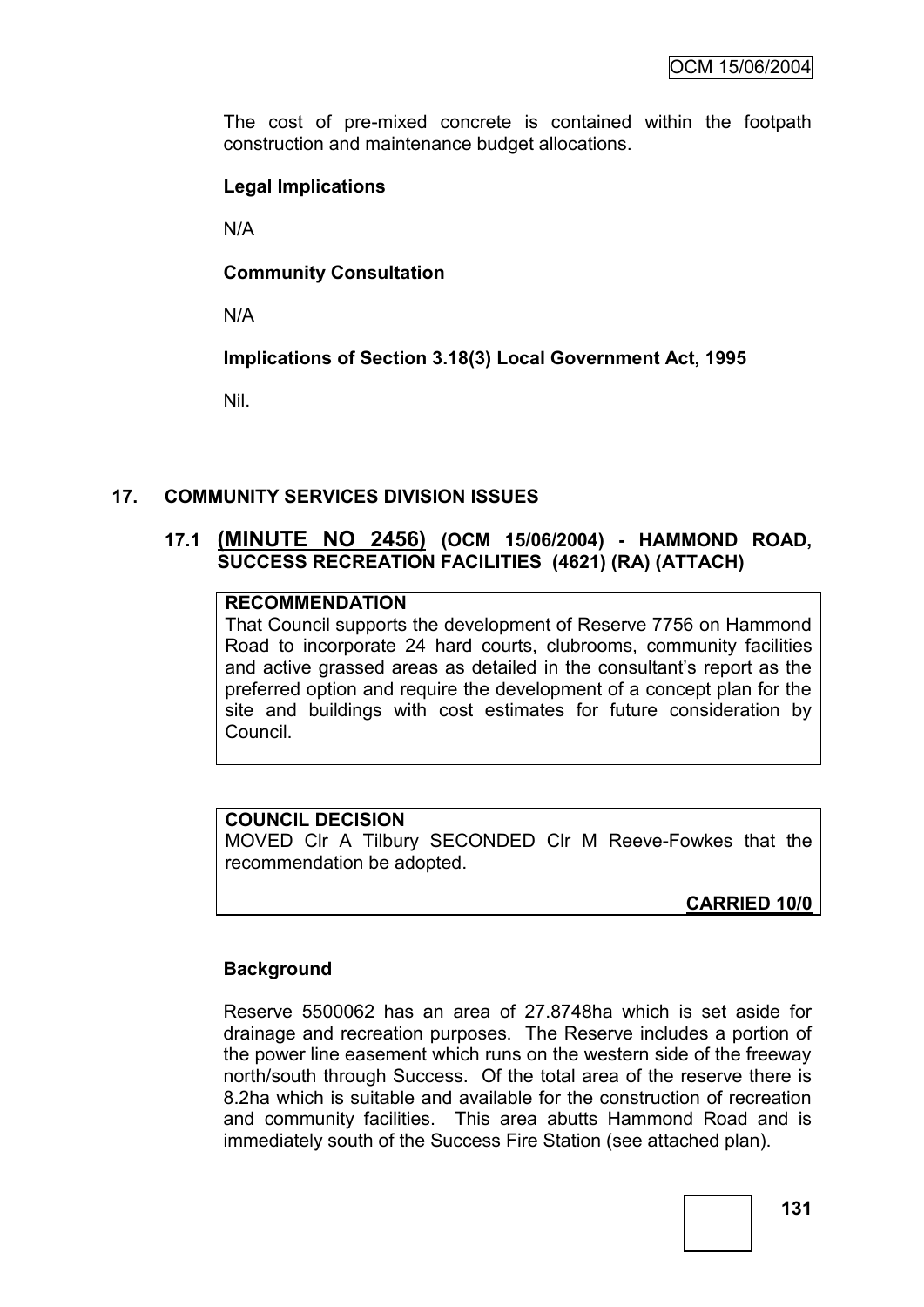Council included in its 2003/04 Municipal Budget \$20,000 for the employment of a consultant to undertake a needs analysis and the preparation of a preliminary concept plan for a recreational and community facility to be located on the Reserve.

#### **Submission**

The Y.M.C.A. Perth as the appointed consultants have provided in accordance with the requirements of the brief the results of the needs assessment for recreation facilities for the Eastern portion of the City suitable for the Hammond Road site with recommendations on recreation and community facilities provision.

#### **Report**

#### Hammond Road Recreation Area

A survey of 2000 resident households for the suburbs of Success, Atwell, Hammond Park, Banjup and South Lake were distributed with 400 usable responses received, which translated to 1239 individuals. The survey addressed a range of issues including the type of recreational/leisure activity they would like to participate in, price sensitivity for participation, transport needs and management model.

As detailed in the report the responses for the outdoor facility"s priorities in order of importance are as follows:-

| $\bullet$ Tennis | 46.7%    |
|------------------|----------|
| Netball          | 21.9%    |
| • Football       | 21.4%    |
| • Cricket        | 19.3%    |
| • Lawn Bowls     | $17.7\%$ |
| Soccer           | 13.00%   |

Tennis was clearly the most popular sport followed by Netball and Football.

In respect to indoor sport facilities the responses in order of importance were as follows:-

| • Basketball       | 35.7% |
|--------------------|-------|
| • Netball          | 35.1% |
| $\bullet$ Football | 17.9% |
| $\bullet$ Cricket  | 17.3% |
| • Lawn Bowls       | 10.1% |

As a result of this element of the survey it is evident that the hard court sports of tennis and netball are of high demand. In discussions with the respective associations, the Y.M.C.A. have proposed that 12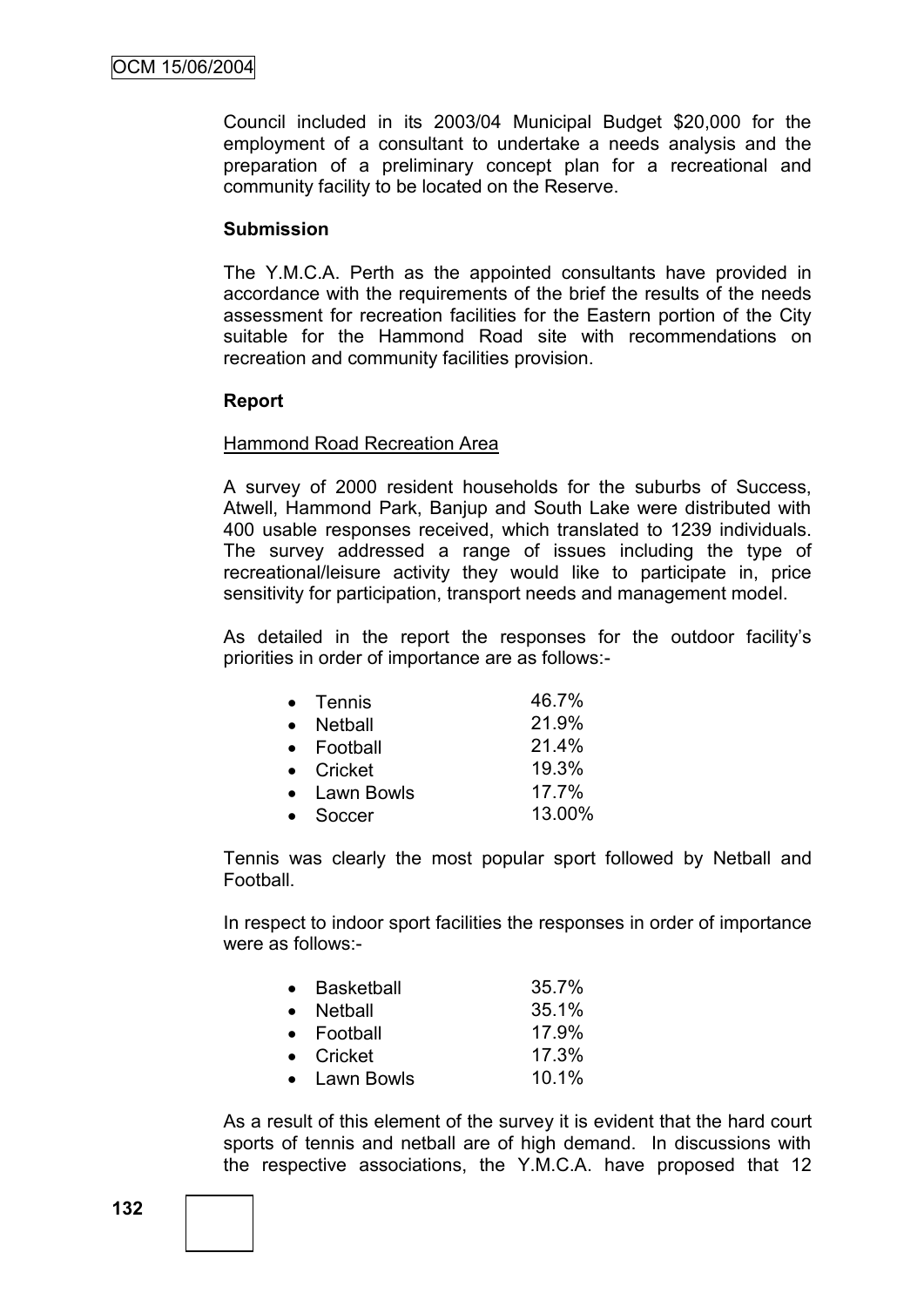specific tennis courts be constructed, 8 specific netball courts and 4 marked for a number of sports. Tennis West the State Association is also keen to see some clay courts established as there is a great need for this type of playing surface.

The next two sports with the highest response rates were Australian Rules Football and Soccer. This result concurs with the demands being expressed by local clubs in the area for grounds for these sports. The construction of a grassed area to accommodate Australian Rules Football and/or Soccer is viable on the site available.

The survey also indicated a strong demand for a Health and Fitness club to be included within the area. Health and Fitness clubs have the capacity to generate substantial incomes but they are very expensive to establish and require high levels of staffing and management. The establishment of such a facility would be in direct competition to the facilities at the South Lake Leisure Centre and the privately run Zest on North Lake Road. Similarly there was a high level of support for indoor sports courts to be located on the site. Once again such a facility would be in competition with the South Lake Leisure Centre, Lakeside Recreation Centre, Wally Hagan Stadium and Leeming Recreation Centre. The future use of the Cockburn Central Regional Recreation Reserve has yet to be determined and may well in the future be a better site for significant indoor sports facilities. Indoor sport courts to be viable need to provide for 3 indoor courts and supporting infrastructure which are expensive to construct.

It is recommended that a Health Fitness Club and indoor sports courts not be provided on this site at this time but the design of proposed facilities allow for their future provision should they be required.

The survey addressed the issue of travel time and travel mode to utilise facilities provided. 83% of the potential users of the facility said they would spend no longer than 15 minutes travelling and 96% of respondents said they would travel by car. With these two factors combined the current catchment population of a facility on the Hammond Road site is 31,000 and by 2006 - 33,870; 2011 – 39,416 and ultimately 66,700.

It is evident from the survey that respondents were highly price sensitive i.e. increases in prices for participation would severely reduce usage rates. There was from the survey questionnaire an expectation that the current pricing structure applied by the City would apply. 51% of potential users preferred a user pays system, that is on a casual basis and 30% would prefer a club or membership arrangement. A related question in the survey was the preferred management structure which showed that 43% preferred Council management, 23% not for profit group and 18% community association. To address the matter of casual usage and Council management the survey appeared to demonstrate the need for a Council employee to be in place to facilitate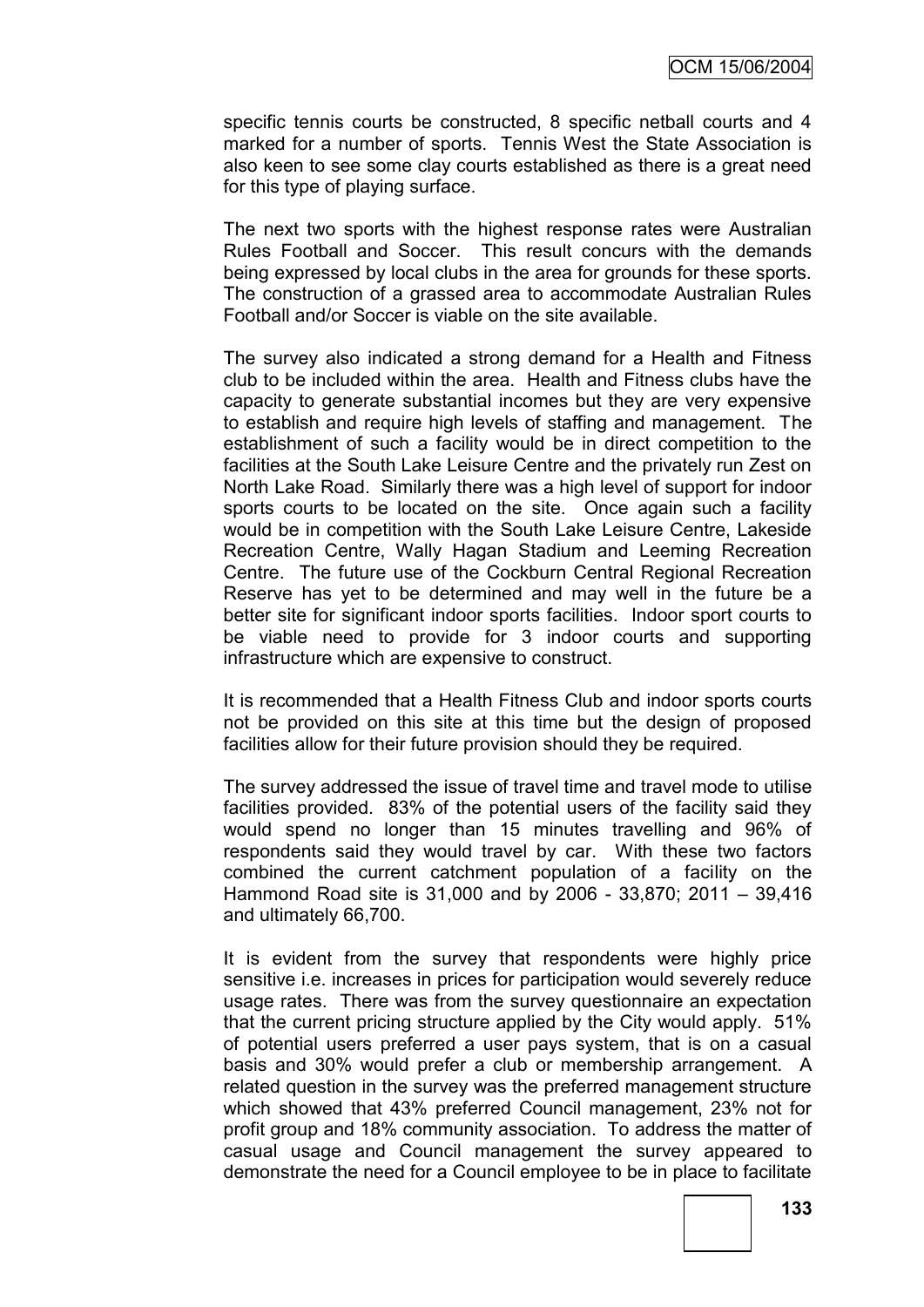the management of the facility. Should Council proceed with the development of hard courts for tennis, there is some potential to come to an arrangement for the use and management of the facility with Tennis West.

Should Council proceed to develop 24 hard courts on the site or a large active open space there will be a requirement to also provide club / change rooms to serve the facilities. There are no community halls, meeting rooms or children"s activity facilities currently provided on the eastern side of the freeway to serve the suburbs of Success and Hammond Park nor is there any provision for such facilities within the next few years. The suburbs of Success and Hammond Park have rapidly growing residential populations and the needs for such facilities is becoming pressing.

The opportunity exists to create a range of recreation and community facilities on the one site which will create opportunities for cost savings in construction, synergy between the various users and for a coordinated management arrangement.

Included within the consultants brief was the requirement to canvass the views of the Department of Sport and Recreation and the respective State Association on the identified community needs. The Department was supportive of the proposal as recommended, as were the tennis, netball and football associations. This support is of importance as State Government funding toward the cost of construction of the facilities will be imperative to maximise the opportunities of the site and meet demand.

# **Strategic Plan/Policy Implications**

"To construct and maintain community buildings, which are owned or managed by the Council, to meet community needs."

"To deliver services and to manage resources in a way that is cost effective without compromising quality."

# **Budget/Financial Implications**

Council has placed on its Principal Activity Plan \$600,000 for ovals and \$100,000 for preliminary design work for Club/Community Facilities for 2005/06. Of this amount \$570,000 is a Council contribution and \$130,000 is from cash in lieu.

The plan shows \$1,350,000 toward the buildings on the site of which \$800,000 was to come from Council sources and \$550,000 from other sources. The ten-year forward plan shows \$1,000,000 for hard courts in 2010/2011. The research clearly demonstrates that these are required earlier. Broadly speaking it is expected that the preferred option will fit the budget allocated for 2005/06 and 2006/07.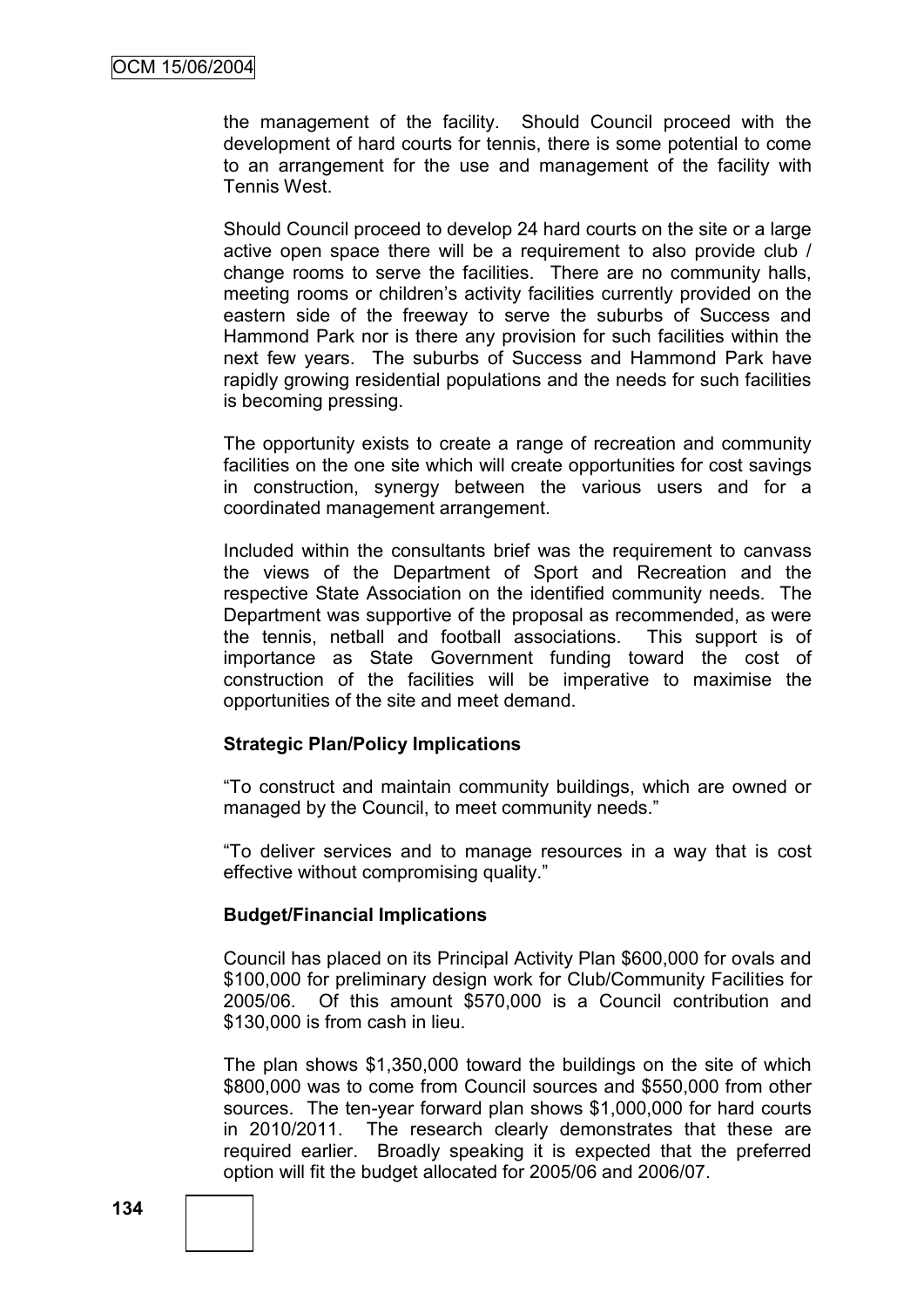# **Legal Implications**

N/A

# **Community Consultation**

The consultants have surveyed 2,000 resident households of suburbs in the East Ward with 20% of these being returned and used in the resultant findings.

# **Implications of Section 3.18(3) Local Government Act, 1995**

Nil.

# **17.2 (MINUTE NO 2457) (OCM 15/06/2004) - MEMORIAL HALL AND PRECINCT UPGRADE (4605; 8406) (RA)**

# **RECOMMENDATION**

That Council:

- (1) adopt the refurbishment of Memorial Hall and the landscaping of the precinct in accordance with Alternative 1 and these works proceed subject to the adoption of the Structure Plan for the Memorial Hall Precinct and requisite funding; and
- (2) commit to the refurbishment of the Memorial Hall and the landscaping of the precinct in accordance with Alternative 1 with works to proceed on the option of the Structure Plan for the Memorial Hall Precinct.

# **COUNCIL DECISION**

MOVED Mayor S Lee SECONDED Clr S Limbert that:

- (1) Council commit to the refurbishment and additions to the Memorial Hall and the landscaping of the property for the total project as identified by the consulting architect for 2006/07; and
- (2) the plans prepared for these works form the basis of the Structure Plan for the Memorial Hall Precinct.

**CARRIED 9/1**

# **Explanation**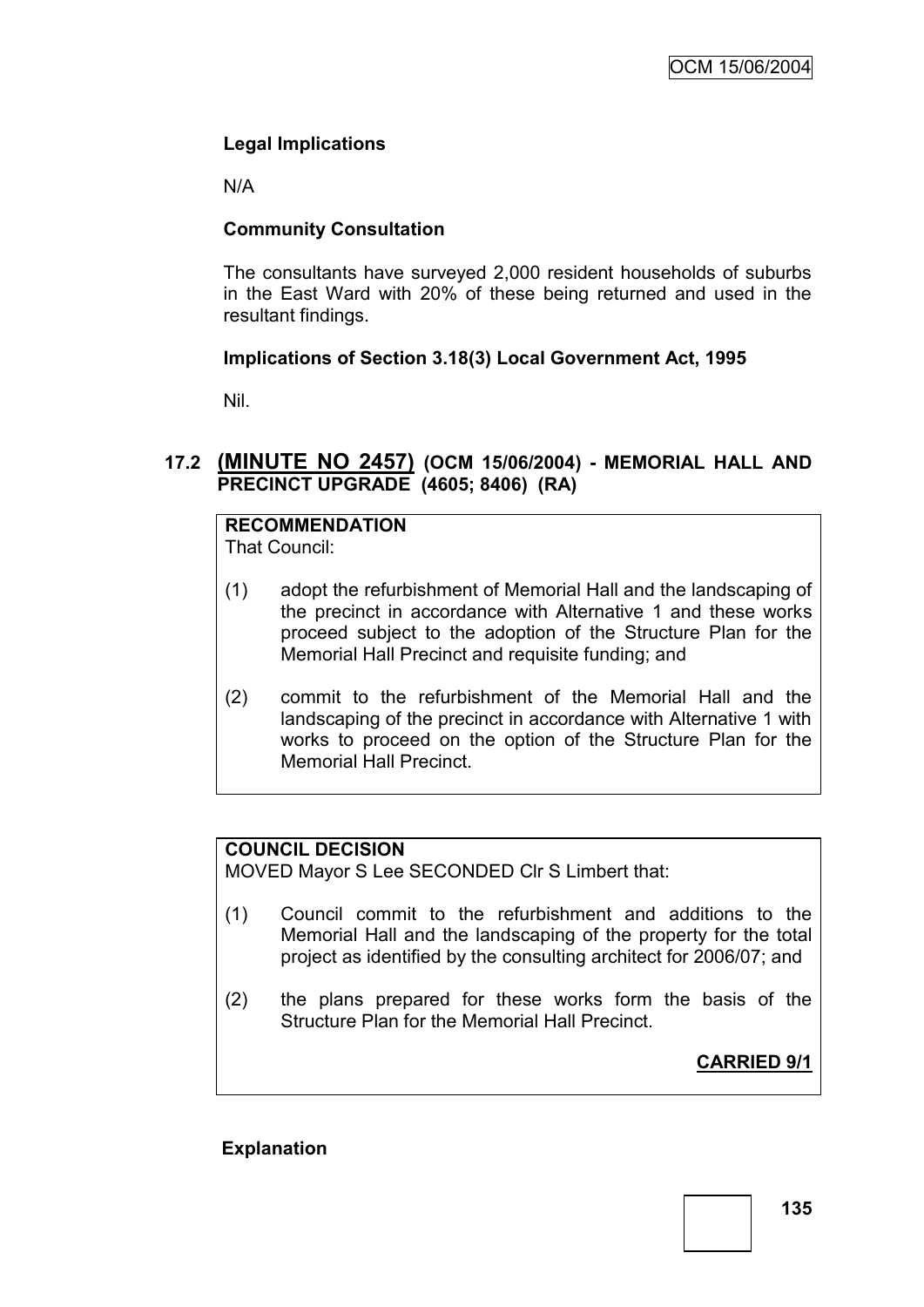The Principal Activities Plan shows the planned alterations and refurbishments being completed in 2006/07 and this resolution reflects that. There has been extensive public consultation on the Memorial Hall renovations with strong public support being evident as an outcome of the consultation. The hall sits on one of the major intersections in the City and Council needs to be definite about lifting the appearance of the area.

# **Background**

Council at its meetings of the 15 October 2002 and 19 November 2002 resolved to investigate a number of options for the Cockburn Civic Centre and concurrently had resolved also at its meeting of the 19 November 2002, to appoint a suitable qualified consultant to develop concept plans for the refurbishment of Memorial Hall. There was also consideration being given for the need for additional space to accommodate increases in staff numbers and the expansion and upgrade of the Elected Members area.

Council at its meeting of the 15 July 2003 considered all these matters together and resolved to upgrade the Memorial Hall, the use of the Civic Centre and the administration building needs. The decision of Council at this meeting is as follows:

- *"(1) require the Architect contracted for the Memorial Hall project to develop concept plans and usage options that:*
	- *1. Are cognizant of and in accordance with the Conservation Plan for the Memorial Hall, as attached to the Agenda.*
	- *2. Allow for a facility that is suitable for cultural/arts activities and/or for functions for at least 100 people.*
- *(2) on the completion of the concept plans and usage options, instigate a public consultation process to include a consultative workshop with stakeholders prior to the matter being submitted to Council for its consideration;"*

The architect gave a briefing to Elected Members and senior staff on the concept plans on the 14 October, 2003. A similar briefing was provided to interested community members on the 20 October, 2003.

# **Submission**

N/A

# **Report**

The appointed Architect, Palassis Architects have prepared a concept plan for the area around the building, the building itself and possible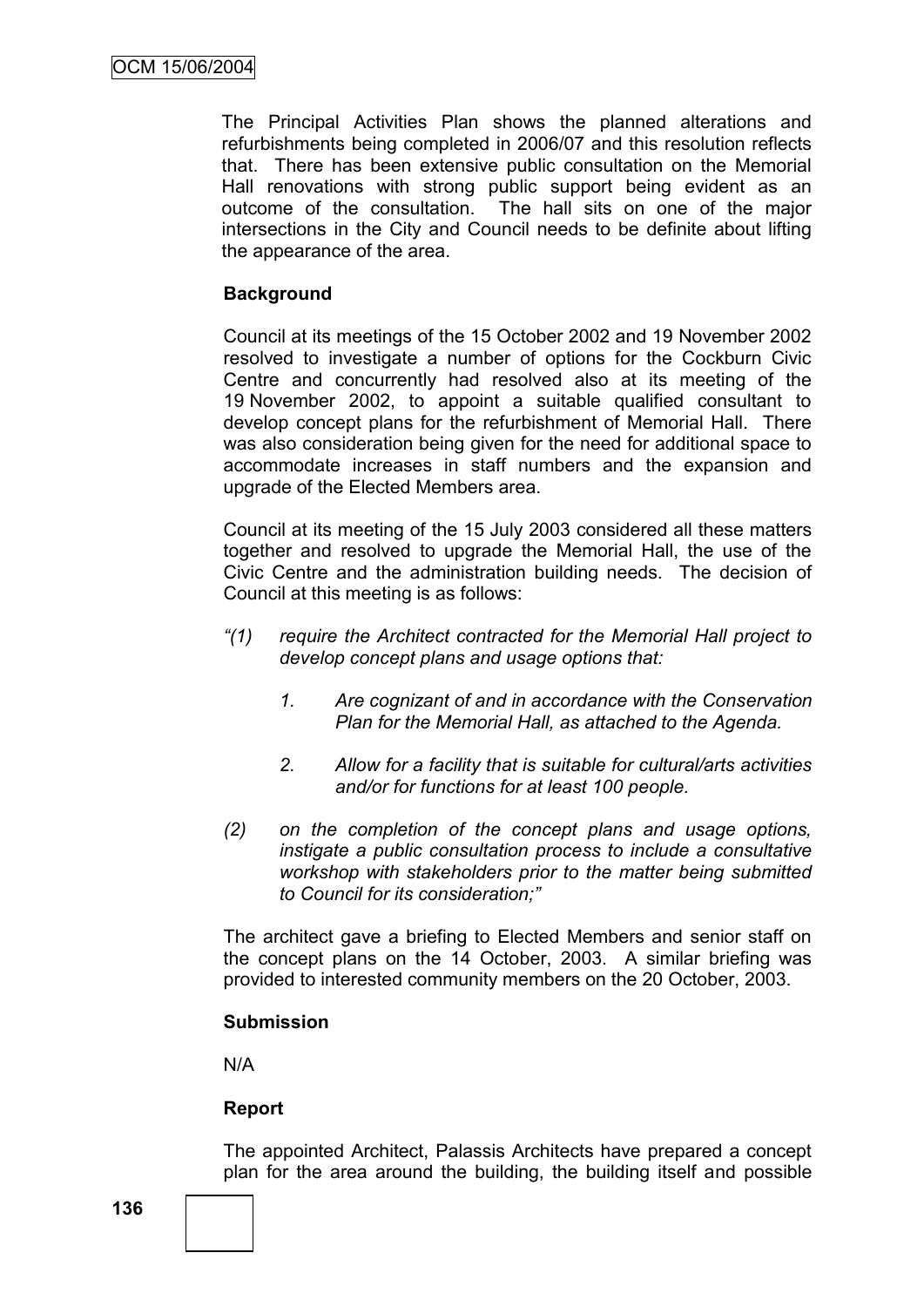expansion of the building to provide for a range of additional specific activities.

There have been three possible stages identified by the Architect for the project. The first stage is a relatively minor upgrade of the building façade and some tree planting in the surrounds. This work has been estimated at \$110,000. The second stage is more significant involving the removal of the two "wings" constructed on the original building to bring it back to its original form and the restoration of the old building. This stage, by necessity, provides for construction of a new kitchen and toilet area to serve the hall. The third and final stage proposed by the Architect involves the construction of a lesser hall / gallery and green rooms to serve the stage. This stage could be further divided into a lesser hall / gallery space and green room component.

The stages and indicative costs prepared by the Architect is as follows:-

# **HAMILTON HILL MEMORIAL HALL**

| Stage 1 |  |
|---------|--|
|---------|--|

| South West Façade                                                                        | \$80,000.00  |                     |
|------------------------------------------------------------------------------------------|--------------|---------------------|
| <b>Tree Planting</b>                                                                     | \$30,000.00  |                     |
| <b>Sub Total Stage 1 exc GST</b>                                                         |              | \$110,000.00        |
| Stage 2                                                                                  |              |                     |
| Construct<br>kitchen/toilets<br>new<br>$100m^2$ x 2000/m <sup>2</sup>                    | \$200,000.00 |                     |
| Board of south east wing & build<br>new wall                                             | \$30,000.00  |                     |
| Connect kitchen/main hall                                                                | \$26,000.00  |                     |
| Demolish north west wing                                                                 | \$6,000.00   |                     |
| Carry out conservation/adoption<br>main hall:                                            |              |                     |
| Interior                                                                                 | \$225,000.00 |                     |
| <b>Exterior</b>                                                                          | \$62,000.00  |                     |
| Landscape works $4800m^2 \times $40/m^2$                                                 | \$192,000.00 |                     |
| <b>Sub Total Stage 2 exc GST</b>                                                         |              | <u>\$741,000.00</u> |
| <u>Total 1 and 2</u>                                                                     |              | \$851,000.00        |
| Stage 3                                                                                  |              |                     |
| Construct gallery/lesser hall 120m <sup>2</sup><br>x \$2000/m <sup>2</sup><br>x \$2000/m | \$240,000.00 |                     |
| Construct new green rooms 65m <sup>2</sup> x                                             | \$130,000.00 |                     |
|                                                                                          |              |                     |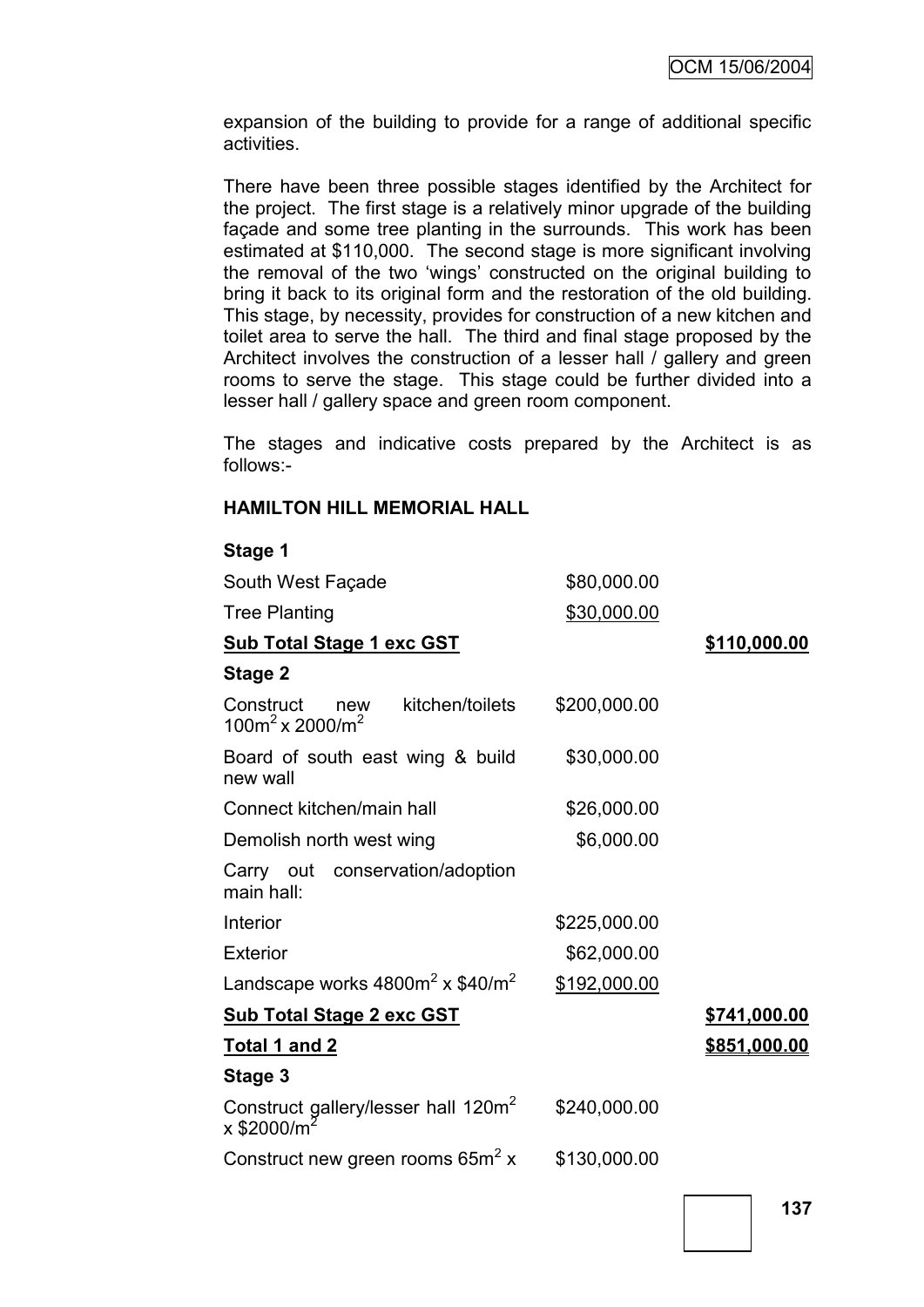| \$2000/ $m^2$                     |             |                       |
|-----------------------------------|-------------|-----------------------|
| Link to kitchen/toilet to gallery | \$26,000.00 |                       |
| Complete landscaping              | \$20,000.00 |                       |
| <b>Sub Total Stage 3 exc GST</b>  |             | \$416,000.00          |
|                                   |             | \$1,267,000.00        |
| Plus Fees 10%                     |             | \$126,700.00          |
| <b>Grand Total</b>                |             | <u>\$1,393,700.00</u> |

All figures exclude GST, contingency, and escalation and will vary according to detailed design, materials selection and market conditions at time of tender. Figures are a budget indication only prepared October 2003, and require confirmation as design proceeds. The total cost of the project at present values inclusive of fees is in the vicinity of \$1,400,000 (excluding GST).

# **The Site:**

The intersection of Rockingham Road and Carrington Street in Hamilton Hill is a major entry point into the City of Cockburn. The site gives a very poor presentation in part due to the rundown state of the shopping centre buildings to the north of the intersection. The War Memorial and its immediate surrounds also appear as unkempt and located within an unattractive bitumen area.

For a number of years the parking area around Memorial Hall has served as a bus terminus and transfer point for the metropolitan bus service. Proposed alterations and improvements made to the Memorial Hall precinct requires that bus movements through the site need to be modified.

Discussions have been held with the Department of Planning and Infrastructure (DPI), owners of the adjoining land and traffic authorities on the best means to address bus movements in the area. The plan proposed by the architect takes into consideration this element although more detailed discussion is required to finalise the plan particularly in respect to the location of public parking. The funding of the road works associated with the bus transfer and parking will need further discussion with the Department of Planning and Infrastructure and Transperth. It is expected that these authorities would be required to substantially cover the cost of these works.

# **Alternative 1 - Hall and Landscaping Upgrade:**

Whilst the architect has proposed 3 stages to the project it is strongly recommended, should Council decide to proceed with the project that stages 1 and 2 be amalgamated on the basis that there are benefits accruing from the upgrade of the Memorial Hall, re-establishing the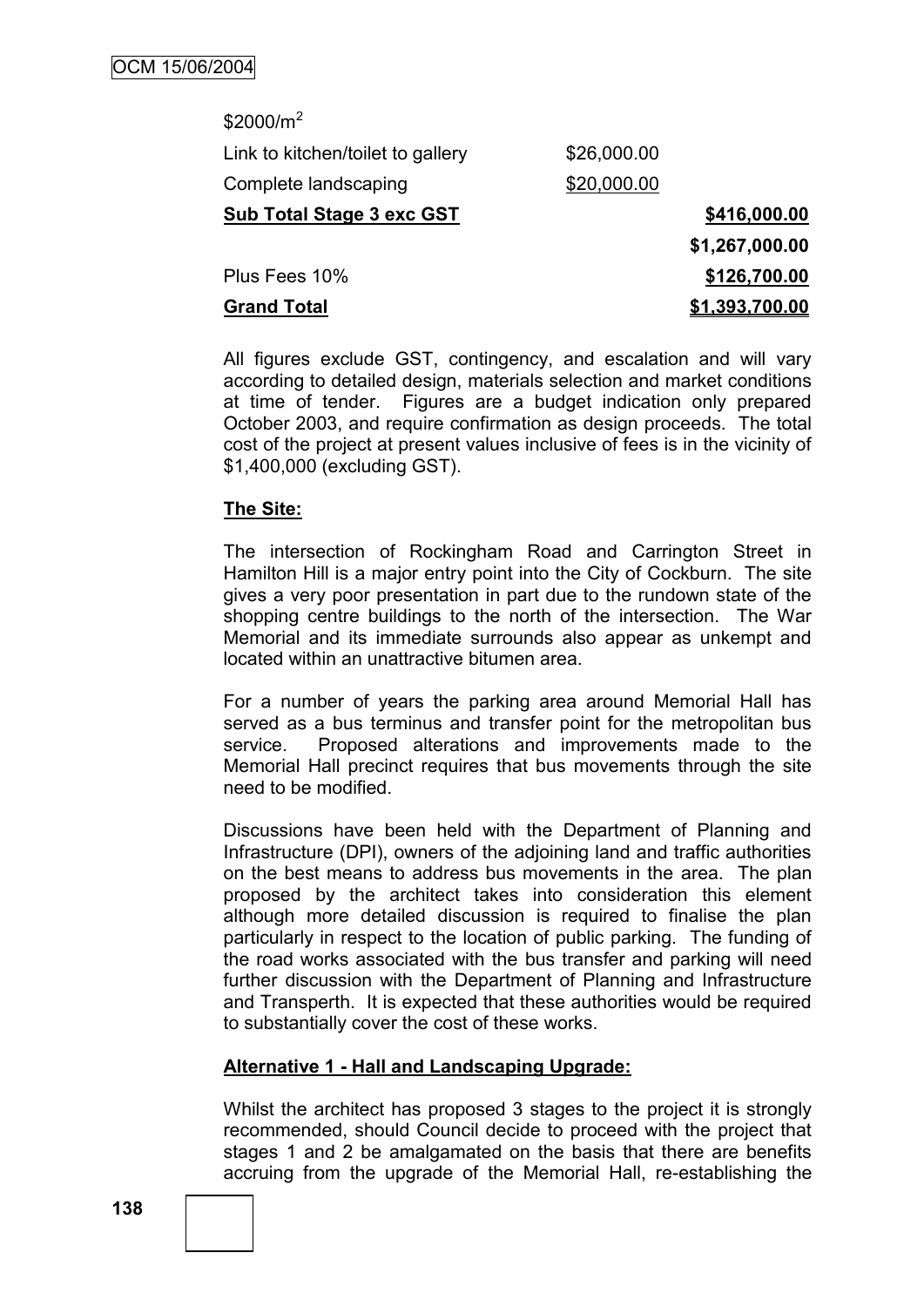Memorial, creating an effective and attractive bus transfer point and landscaping the area occurring simultaneously. The anticipated cost of this alternative is \$851,000 say \$950,000 with fees and contingency.

Bringing the building back to its original core and replacing the kitchen and toilets will contribute to the increased usage level of the building. It is this area of improvement that may attract funds from the Lotteries Commission.

The landscaping of the outside of the Hall will enhance the appearance of the area and the appearance of the key intersection.

It is expected that the removal of the old wings from the existing hall will improve the acoustics of the hall and this will make it more attractive to hire for functions and regular users. There are currently 4 regular hirers using the hall and there is hence a lot of time available for additional regular hirers. Further, functions at present only occur one to two times a month, hence, there is also scope to greatly increase function usage.

The envisaged alterations to the hall with the removal of the two wings to bring the building back to its original condition will result in a hall with a capacity of 200 $m^2$ .

Functions that could be attracted to use the hall could include:

- $\blacksquare$  Weddings the opportunity for ceremony to be held in the landscaped grounds and the reception in the hall.
- School Graduations and Awards Nights
- **Fundraisers**
- Sporting group functions
- Community Group activities such as "Meet the Neighbours evenings"
- Birthday Parties
- Old fashion dances

It ought to be noted that this is the only hall in the City with a purpose built stage which lends itself to use for some specific functions.

#### **Memorial Hall Income and Expenditure**

| Year                                 | 1999/2000  | 2000/2001  | 2001/2002   | 2002/2003  | 2003/2004  |
|--------------------------------------|------------|------------|-------------|------------|------------|
| Income                               | \$6.210.15 | \$7,003.69 | \$12,528,93 | \$9,776.70 | \$6,218,00 |
| Expenditure<br>(exc<br>Depreciation) | \$8,334    | \$16,483   | \$22.101    | \$20,045   | \$10,675   |

#### **Comparison with other halls**

| <b>Halls</b>       | Income for 2002/2003 | Expenditure |
|--------------------|----------------------|-------------|
| Yangebup Hall      | \$22,445.83          | \$52,511    |
| <b>Atwell Hall</b> | \$49,894.91          | \$57,294    |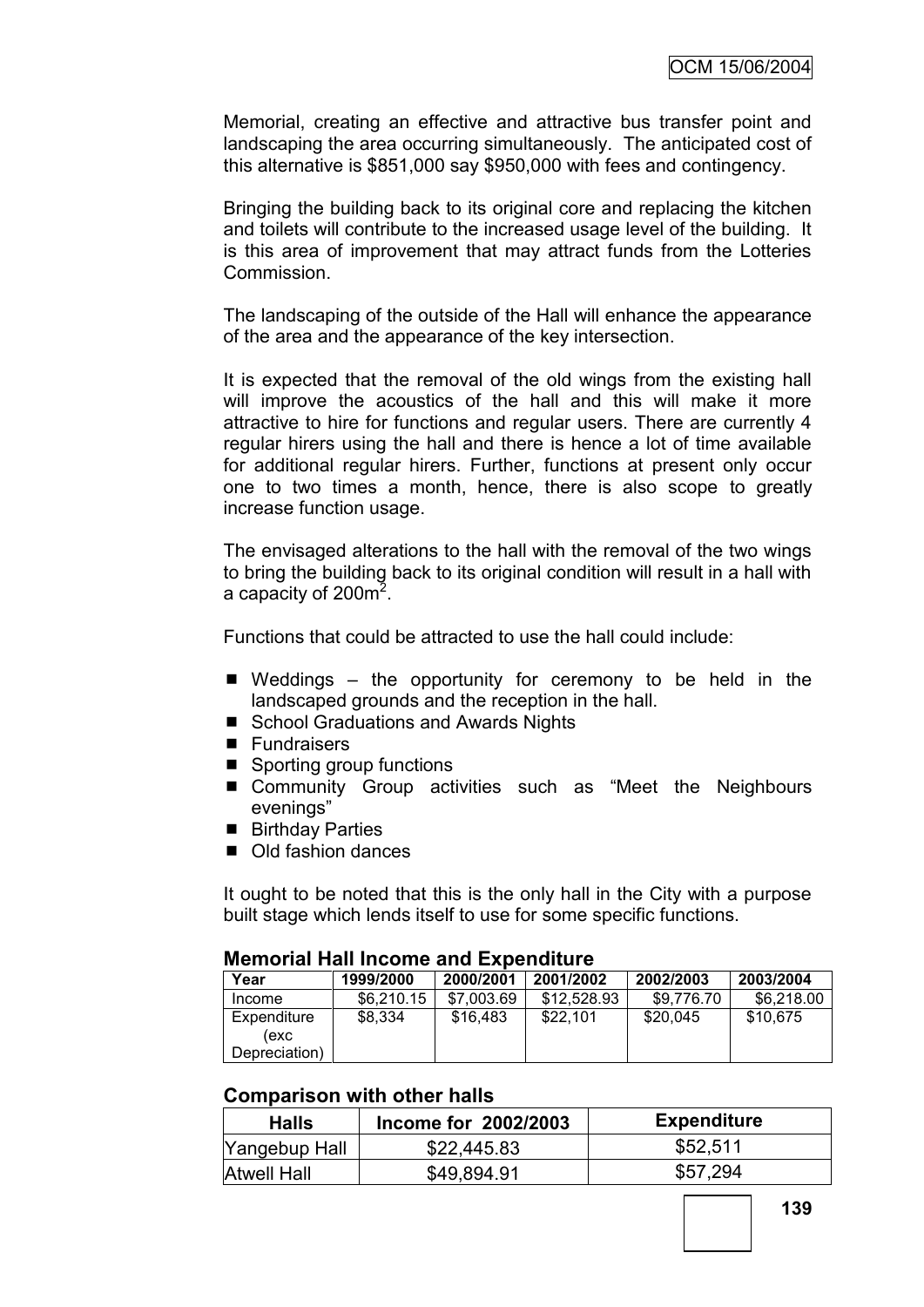| Year                         |       | Year 1   | Year 2   | Year 3   |
|------------------------------|-------|----------|----------|----------|
| Income                       |       | \$15,000 | \$16,000 | \$17,000 |
| Expenditure<br>depreciation) | less) | \$20,000 | \$21,000 | \$21,600 |

#### **Memorial Hall (from completion of Stage 1) Anticipated Income / Expenditure**

There would be an additional \$20,000 **required** annually for the maintenance of the gardens and lawns around the hall and memorial.

The first alternative is essentially to improve the aesthetics of this prime site and the building appearance. These improvements are likely to increase patronage of the refurbished hall.

## **Alternative 2 - Addition of Green Room & Dressing Rooms:**

The architect has estimated the construction of green and dressing rooms to serve the stage, is estimated to be \$150,000 inclusive of fees. There would be a further amount of approximately \$70,000 required for basic seating, lighting and a sound system to allow for the utilisation of the performance area.

With the inclusion of the proposed dressing rooms and green room facility the Memorial Hall is opened up to wider usage opportunities.

In addition to the uses stated above the following groups and activities could also be accommodated which would allow for a greater scope in the hire of the facility.

- **Pedia** Professional & Amateur Theatre groups
- $\blacksquare$  Theatre work shops
- School plays/productions
- **Film Nights**
- Band Practice
- Choirs
- Seniors gatherings for performances

On the assumption that this portion of the development cost in the vicinity of \$220,000 the operating and maintenance cost would be in the vicinity of \$5,500 pa based on these costs being 2½% of the capital cost of construction.

The income generated is difficult to estimate, as there are no similar facilities in the City. Other comparable facilities in metropolitan Perth have a range of management models, which makes estimations of income and expenditure problematic particularly when there are no readily identifiable users for the Memorial Hall facility. The market for these facilities is very much dependant upon the level of volunteer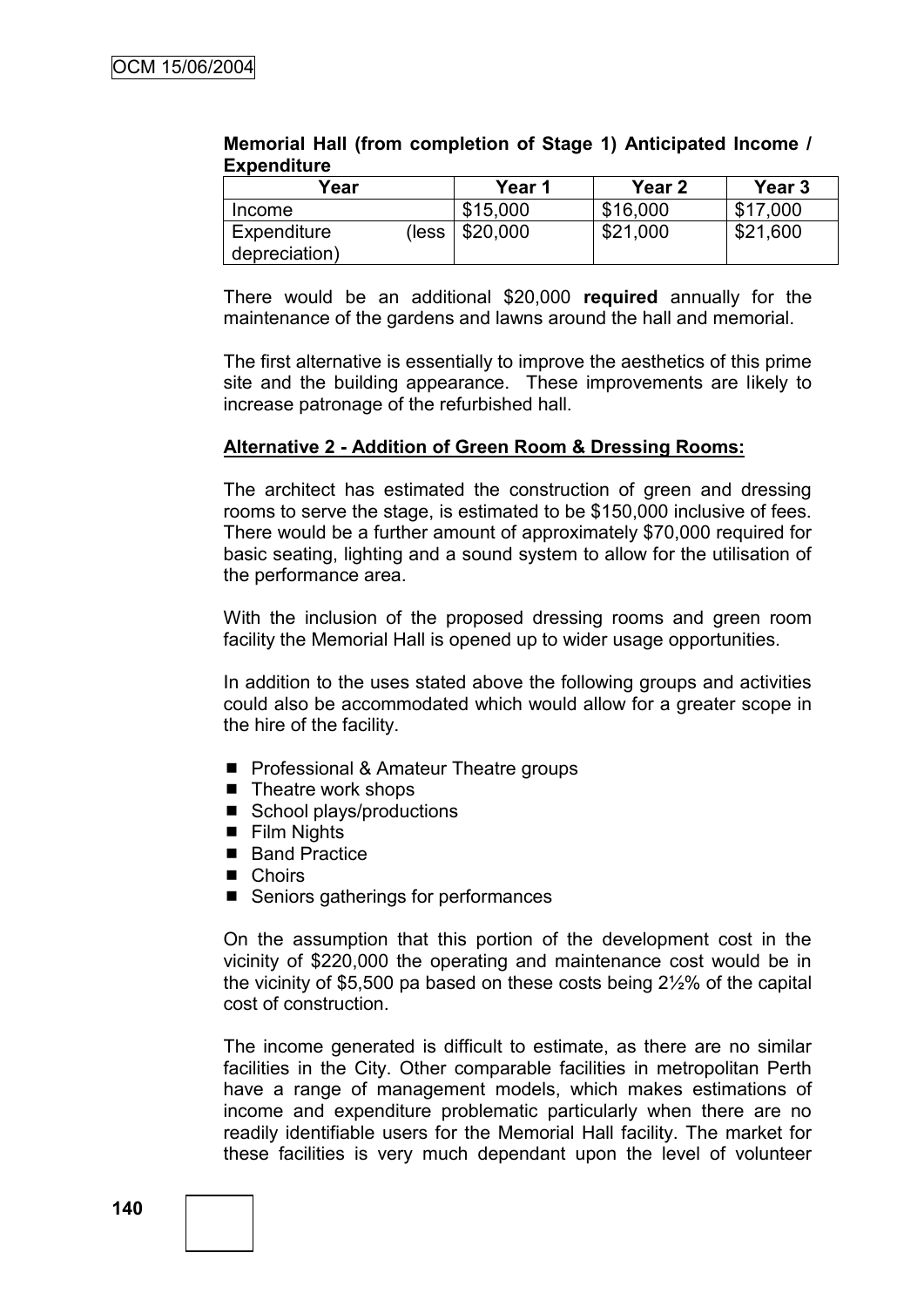involvement in theatre groups and the like and frequently require financial contributions from State and local Government.

# **Alternative 3 - Addition of Lesser Hall / Gallery Space:**

The architect anticipates the construction cost of this area to be in the vicinity of \$300,000 inclusive of fees. The provision of the lesser hall / gallery space would allow for more activities to be included within the main hall as there could be concurrent events or larger events occurring that require separated areas.

The lesser hall would hold approx 110 people and would be available for the following activities.

- Community associations meeting space
- Project space
- Art exhibitions
- Workshop space
- Language classes
- **Playgroups**
- $\blacksquare$  Crèche (for activities happening in Main Hall)
- **N** Yoga
- Craft groups
- Spill out space for seminars etc happening in Main Hall

The Lesser Hall is also intended to double as a gallery space where small exhibitions can be mounted and with the number of professional artists that reside in Cockburn and the lack of a local exhibition space this space has the potential to be utilised for this purpose.

The income generated from the provision of a lesser hall / gallery area is difficult to estimate. It is unlikely that the provision of an art gallery would provide a significant level of income. Furthermore, it is unlikely that there could be other activities taking place in the gallery area while an exhibition is taking place. The more exhibitions held would result in less income from other sources. Overall an income level of say \$4,000 pa would not cover an anticipated operating cost of this area of say \$6,000.

## **Alternative 4**

An alternative available to Council not canvassed by the Architect is for the restoration of the façade of the building to bring it back to its original condition, landscaping around the building including moving the War Memorial and a rationalisation of parking and bus traffic across the site. Indicative costs for this work are as follows:-

|                   | Restoration of the \$80,000 |  |  |
|-------------------|-----------------------------|--|--|
| South West Façade |                             |  |  |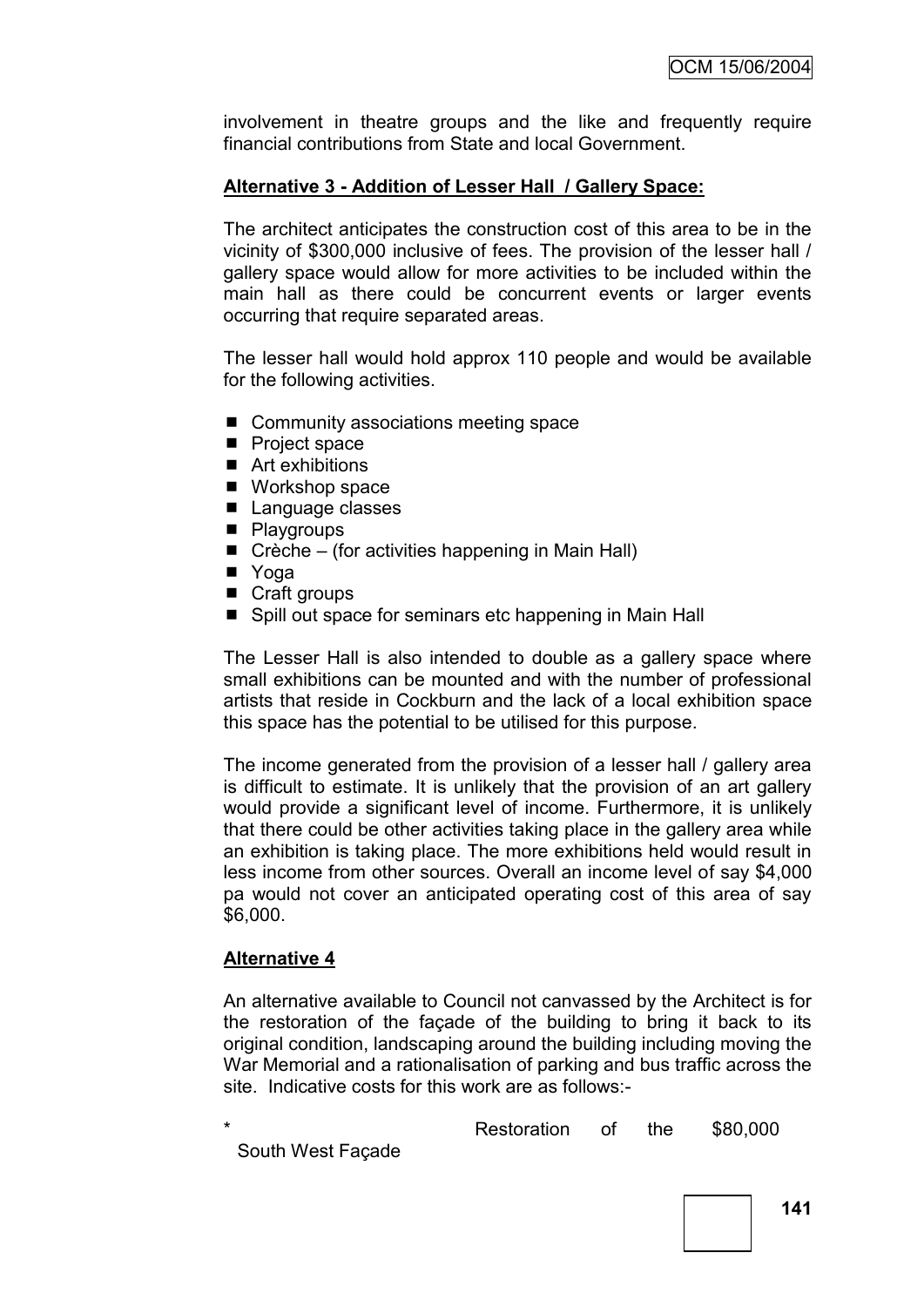| $\star$<br>of War Memorial           | Landscaping and move  | \$120,000 |
|--------------------------------------|-----------------------|-----------|
| $\star$<br>for hall and bus transfer | Roadworks and Parking | \$150,000 |
| $\star$<br>kitchens within the Hall  | Upgrade of toilet and | \$50,000  |
|                                      |                       | \$400,000 |

It would be expected that there would be a contribution from Transperth of say \$70,000 toward the bus transfer station and association parking.

## **Conclusion:**

It is proposed that Council proceed with the development of Alternative 1 of the project subject to the Council receiving a clear commitment from the State Government on the concept plan for the overall precinct and a commitment to fund the infrastructure associated with the bus transfer station.

The development of alternatives 2 and 3 ought to be considered by Council at a later date and be on the basis of a more detailed report on the likely users of facilities that will serve primarily as a cultural arts facility for the City. Such a report would investigate matters such as the levels and nature of usage of these facilities, operating costs and income generation.

## **Strategic Plan/Policy Implications**

"To facilitate and provide an optimum range of community services" refers.

"To conserve the character and historical values of the human and built environment" refers.

## **Budget/Financial Implications**

The redevelopment of the Memorial Hall and the precinct will involve a significant capital cost to the City of approximately \$1,400,000. A significant contribution from the State Government through the Department of Planning and Infrastructure for modification to the bus terminus and adjoining roads would be expected. The shops to the north of the hall site are in need of redevelopment and have been identified by DPI as the site of possible urban renewal with some income generating potential for the State Government.

The Principal Activities Plan has identified \$900,000 for Alternative 1 and \$450,000 for Alternative 2 giving a total of \$1,350,000 of which \$600,000 is to come from other sources.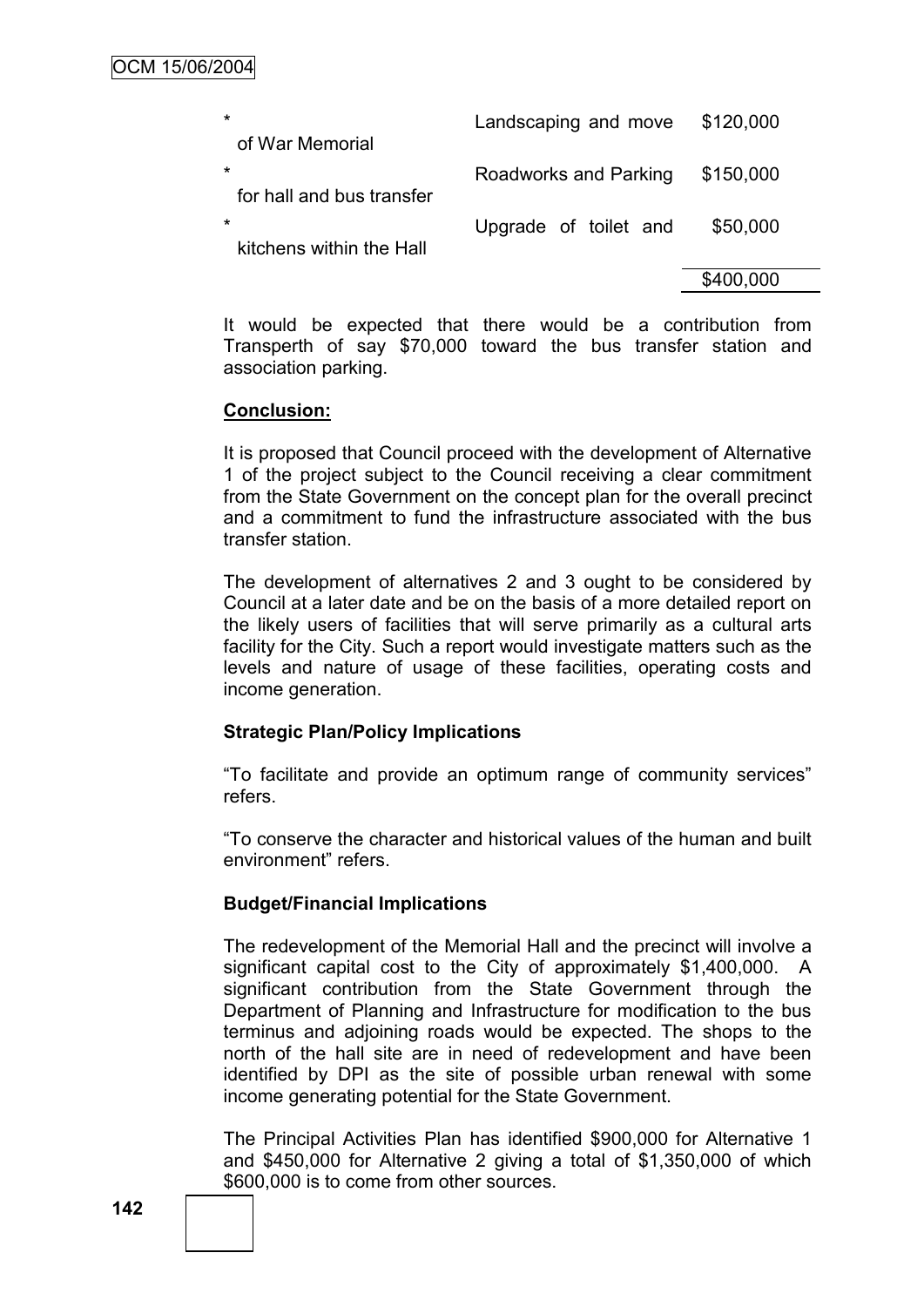# **Legal Implications**

N/A

# **Community Consultation**

Palassis Architects carried out significant and well-publicised consultation with all stakeholders and other interested parties on the proposed redevelopment. The findings of their study are included in the Hamilton Hill Memorial Hall Conservation Plan January 2004.

# **Implications of Section 3.18(3) Local Government Act, 1995**

Nil.

# **17.3 (MINUTE NO 2458) (OCM 15/06/2004) - STRATEGIC BUSINESS PLAN FOR COCKBURN WETLANDS EDUCATION CENTRE AND HARVEST LAKES RESOURCE CENTRE (4617) (RA) (ATTACH)**

# **RECOMMENDATION**

That Council:

- (1) receives the Cockburn Environmental Centre"s Strategic Business Plan and related information;
- (2) increases its total contribution in its 2004/05 Municipal Budget from \$25,000 to \$40,000 for the Cockburn Wetlands Education Centre (CWEC) as a contribution towards the operation of services from the Centre; and
- (3) allocates \$10,000 within the Municipal Budget for 2004/05 for the development of a concept plan and cost estimates for the Hope Road precinct.

**TO BE CARRIED BY AN ABSOLUTE MAJORITY OF COUNCIL**

# **COUNCIL DECISION**

MOVED Deputy Mayor R Graham SECONDED Clr L Goncalves that Council:

- (1) receive the Cockburn Environmental Centre"s Strategic Business Plan and related information;
- (2) make a contribution of \$120,000 over three(3) years, payable yearly, to the Cockburn Wetlands Education Centre as a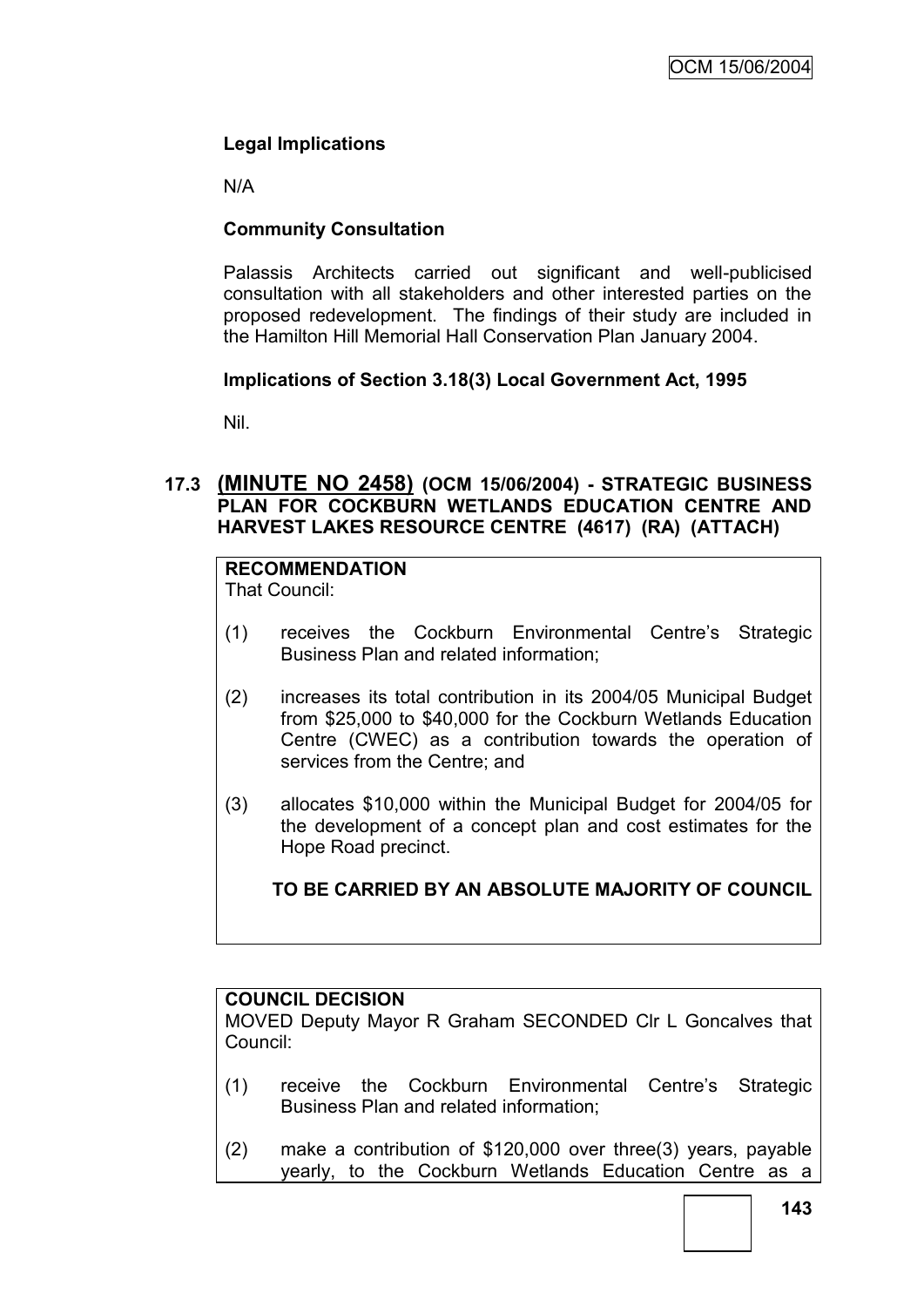contribution towards the operation of services from the Centre; and

(3) allocate \$10,000 within the Municipal Budget for 2004/05 for the development of a concept plan and cost estimates for the Hope Road precinct.

**CARRIED BY AN ABSOLUTE MAJORITY OF COUNCIL 10/0**

#### **Explanation**

By providing for a funding amount over three years, Council enables the Cockburn Wetlands Education Centre to have increased certainty in relation to its revenue sources and this is considered valuable for the Centre's forward planning processes.

#### **Background**

The CWEC has come under significant financial constraint in recent years with the Commonwealth restructure of Natural Heritage Trust grants. This has resulted in reduced service delivery and some one-off supplementary fund allocations from Council, above the existing \$25,000 (which has remained at this level for 5 years).

At the Ordinary Council Meeting of 29 July 2003, the City resolved to allocate the sum of \$10,000 for the engagement of a Consultant/Specialist to prepare a Strategic Business Plan for the Cockburn Wetlands Education Centre and the proposed Atwell Resource Centre. Subsequent to this resolution David Winter from Business Horizons was contracted to undertake the work. The outcomes from this work and correspondence with the Board of the CWEC are presented here.

Elected Members were briefed on the status of the project on 13 April 2004.

#### **Submission**

N/A

## **Report**

Six options have been identified and reported on by Business Horizons and are presented in the attached executive summary and recommendation. The discussion paper has been considered by the Board of the CWEC and a response from the Board is also attached.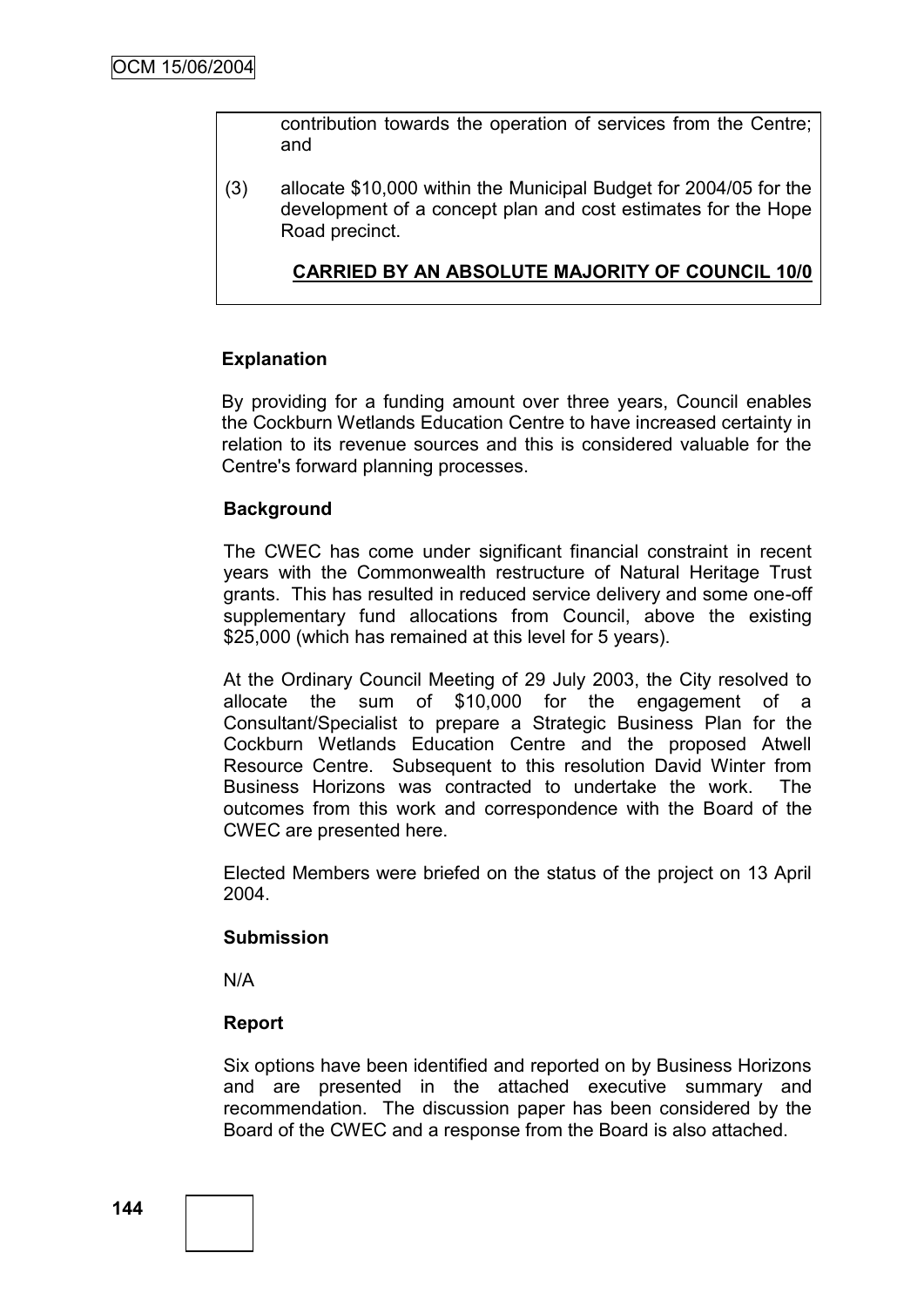A modified version of Option 6 is the recommended strategy as it builds on the existing strengths of the CWEC, is consistent with current Scouts plans to replace existing storage facilities, upgrading to accommodate indoor activities has been considered, will become a "show case" environmental education facility for the City, retains expertise and management within Cockburn and involves minimal capital injection from the City.

In a 2004/2005 budget submission, the CWEC has requested an increase in salary component of funding to \$40 000 per annum to replace a staff member lost last year. Given that the City has not increased the Centre's Building Management payment of \$25 000 since it was introduced and the Centre estimates a multiplier effect of 10 for the community on the City"s contribution, it is recommended that the increase in funding be approved.

Option one proposed by the consultant is for Council to maintain the current level of funding at \$25,000. This option is not supported by the consultant, the CWEC nor the City as the CWEC is not a viable entity able to provide a level of service commensurate with the funding, as significant resources are required to perform basic administrative tasks.

Option two identified by the consultant is to increase the level of grant to the CWEC by \$45,000, from \$25,000 to \$70,000. In the view of the Consultant this level of funding would ensure that the CWEC would be able to provide a high level of environmental education and high quality environmental works around the nearby lakes. The CWEC, however, believe that the level of funding they require is \$40,000 or an increase of \$15,000 pa.

Option three is for the co-location of the CWEC and the Harvest Lakes programs at the Hope Road premises. There are several advantages with this proposal including the sharing of resources and joint promotion. The success of this option is based on the continuation of funding from Sustainable Energy Development Office (SEDO), which accounts for 70% of the funds required for the employment of the officer. To be assured of long-term viability the City would be required to contribute at least \$40,000 for the CWEC portion of the activities and potentially a further \$50,000 to cover the cost of the employment of the sustainability officer should the State Government funds not be continued. There is potentially a large financial commitment required by Council, acknowledging that the result would be a comprehensive wetlands and energy conservation and sustainability education service offered by Council.

Option four canvassed by the consultant is for the City to contract on a fee for service basis the CWEC to carry out specific environmental works and educational services. Whilst this provides the CWEC with some opportunities it would require the group to be competitive in the market place with bigger private providers of environmental works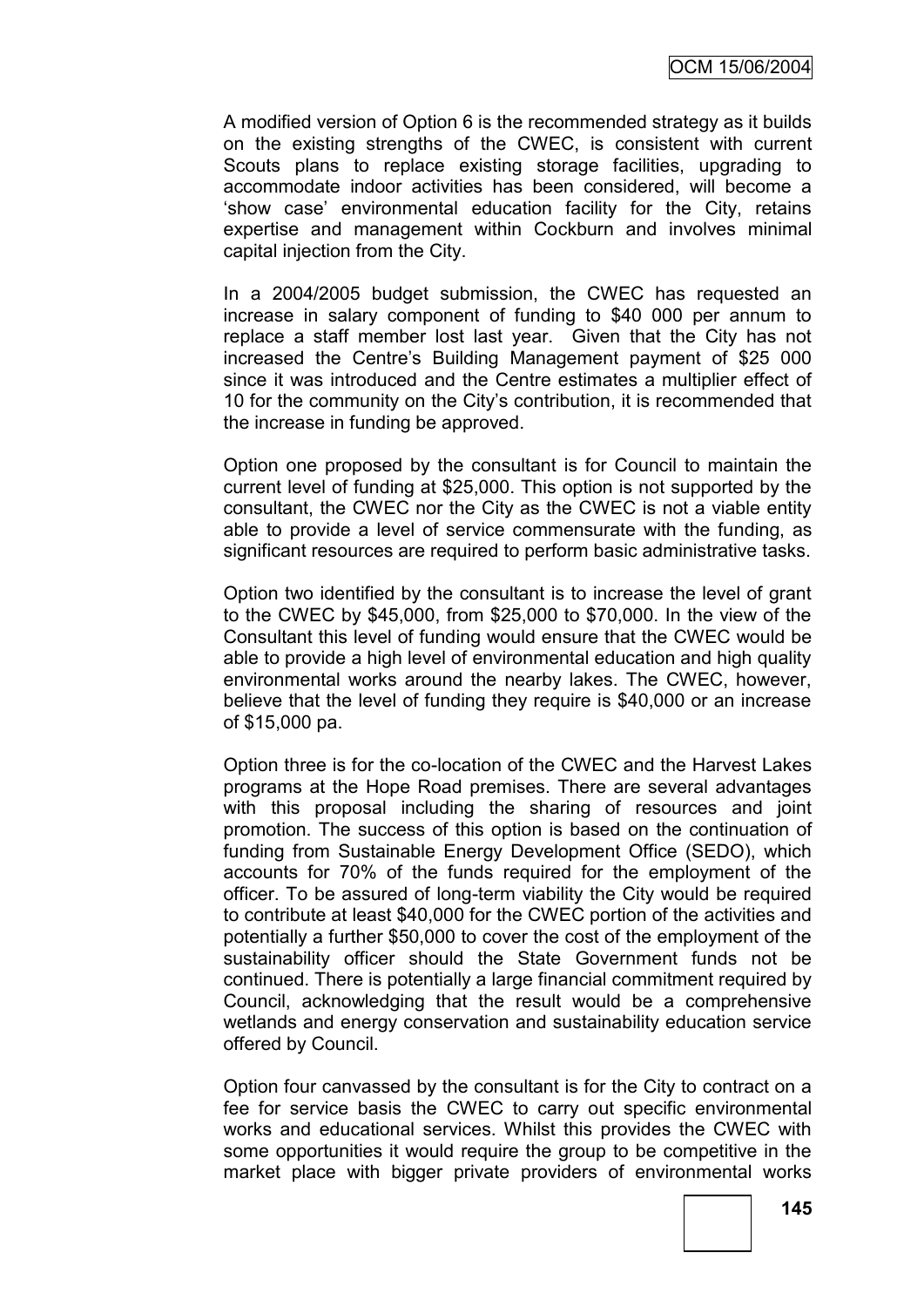services. The CWEC does not currently have the physical and human resources to carry out such projects. The City would be in possible breach of competition policy guidelines should it give some advantage to the CWEC.

Option five is a partnership with the City of Melville to facilitate the delivery of environmental/ sustainable living education programs for the region from their Piney Lakes premises. There are a number of significant advantages with this option including: reduction of duplication of services across the region; opportunities to develop an integrated range of coordinated services: economies of scale with centrally coordinated financial and general administration: enabling an organisation structure that allows for Piney Lakes to become a premier delivery point for sustainability complemented with the Wetlands Education Centre services and the South Atwell facility. In the view of the consultant this option would require a commitment from the City of Cockburn to match that of the City of Melville, which is proposed to be \$97,000. In Council funds the City's contribution would be \$65,000 with the balance coming from SEDO and current corporate sponsors. The City would also need to fund the major maintenance of the Hope Road facility, which is likely to be in the vicinity of say \$4,000 pa. On the negative side it is possible that over time the Wetlands Education Centre and Atwell South facility would become minor satellite offices of the larger better resourced Piney Lakes facility and the epicentre of activity would be in Melville. It is evident that this option is not preferred by the Board of the CWEC. Council, should it proceed down this path, could be "forcing" the CWEC to join into a new structure.

An option that has not been proposed in the report is for the Council to cease funding altogether for the CWEC and come to some arrangement with the Scouts for the managerial use of the hall. Besides the impact of the services currently provided by the CWEC ceasing another impact of this line of action is that a number of other affiliated groups that currently use the facilities that have an environmental mandate would have their use of the facilities compromised. These groups include the Friends of Bibra Lake, Wildflower Society of WA, Australian Wetlands Alliance, Centre for Groundwater Studies, Conservation Volunteers Australia and Perth Biodiversity Project.

On balance the most viable option is to provide an additional \$15,000 to the CWEC group for 2004/05 and 2005/06 to consolidate their activities and employ a person specialised in finances and administration. This will give the group some certainty until such time as the concept plan for the overall site is determined and funding for possible redevelopment to meet the needs of the various parties is identified.

The consultant's brief was to investigate the viability of the CWEC and the South Atwell facility and making recommendations on the best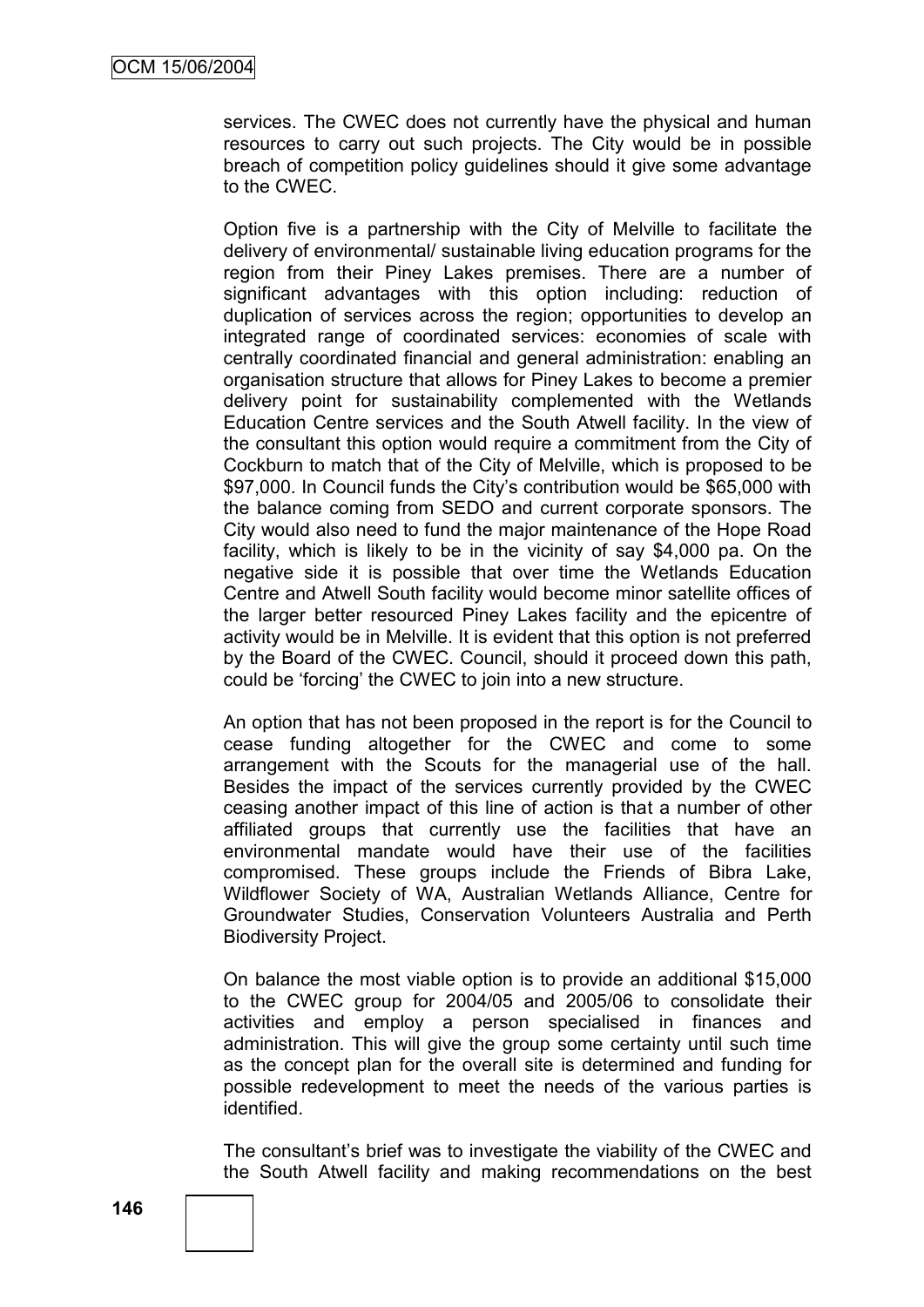means to provide environmental and sustainability services to and for local residents.

Since the development of the brief and the instigation of the report there has been some discussions with the WA Scout Association on their future plans within the City of Cockburn. The scouts are keen to continue their presence and consolidate their activities in Hope Road. They also advise that there is an environmental unit within the scout organisation that could be located in Hope Road should there be suitable accommodation. Several other buildings on the site are in a poor state of repair, namely the old asbestos house and the sheds used for storage by the scouts. The CWEC have previously sought support from the City for additions to the current building to allow for the establishment of permanent wetlands displays which would give them the opportunity to provide quality wetlands education facilities rather than the current arrangement where displays can only be temporary. The cost of the extensions to the current facilities to meet the needs of the CWEC has been estimated to be \$250,000.

The old asbestos house currently used by the Native Arc as its headquarters is in a very poor state of repair and totally unsuitable for their needs as a native animal rehabilitation facility. There has been a budget allocation in 2003/04 of \$5,000 made for the removal of this building; this has not been progressed, as there have been no funds identified to provide a substitute facility.

Bringing these issues together there appears to be an option for the development of new facilities to accommodate all the scouts needs and for the existing centre to be provided to the CWEC as is to meet their requirements. Such an arrangement, which satisfies the needs of both the scouts and the CWEC would be an attractive funding option to Lotteries West, the main source of funds for the Scout Association and for the CWEC. Built into the funding application to Lotteries West would be funds to provide appropriate facilities for Native Arc.

In conclusion it is proposed that Council allocate in its 2004/05 budget the sum of \$10,000 for the development of a concept plan for the possible coordinated development of the site that includes the CWEC, scouts storage sheds, parking areas, native arc facilities including the asbestos house and the house use by the Waalitj Aboriginal Corporation for consideration by Council.

## **Strategic Plan/Policy Implications**

The Corporate Strategic Plan Key Result Areas which apply to this item are:-

- 5. Conserving and Improving Your Environment
	- *"To conserve the quality, extent and uniqueness of the natural environment that exists within the district."*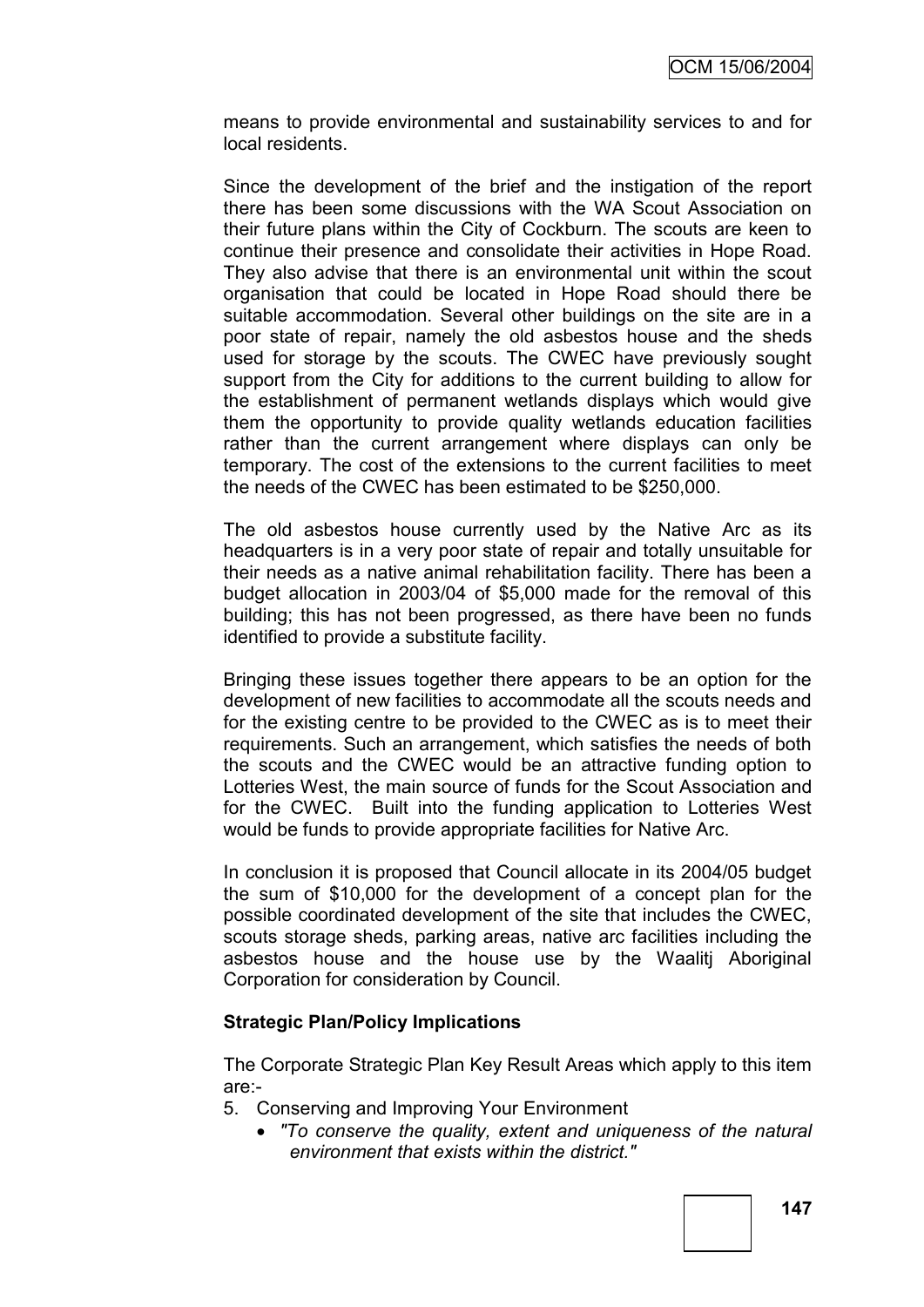- *"To conserve the character and historic value of the human and built environment."*
- 4. Facilitating the needs of Your Community
	- *"To facilitate and provide an optimum range of community services."*

## **Budget/Financial Implications**

Requested increase in payment to CWEC of \$15 000 to \$40 000. An allocation of \$10,000 for the development of a concept plan and costings for the upgrade of the Hope Road Precinct.

Council"s current budget for the CWEC is comprised of \$15,000 as an operational subsidy and \$10,000 toward the cost of an education officer. It is proposed that all donations to the CWEC be consolidated into one donation.

## **Legal Implications**

N/A

#### **Community Consultation**

N/A

## **Implications of Section 3.18(3) Local Government Act, 1995**

Nil.

THE PRESIDING MEMBER PRESENTED THE MINUTES OF THE COCKBURN SECURITY SERVICES COMMITTEE – 3 JUNE 2004 FOR CONSIDERATION BY COUNCIL

## **17.4 (MINUTE NO 2459) (OCM 15/06/2004) - MINUTES - COCKBURN SECURITY SERVICES COMMITTEE 3 JUNE, 2004 (8957) (DMG) (ATTACH)**

### **RECOMMENDATION**

That Council receives the Minutes of the Cockburn Security Services Committee, as attached to the Agenda, dated 3 June, 2004, and adopts the recommendations therein.

# **COUNCIL DECISION**

MOVED Clr M Reeve-Fowkes SECONDED Clr L Goncalves that the recommendation be adopted.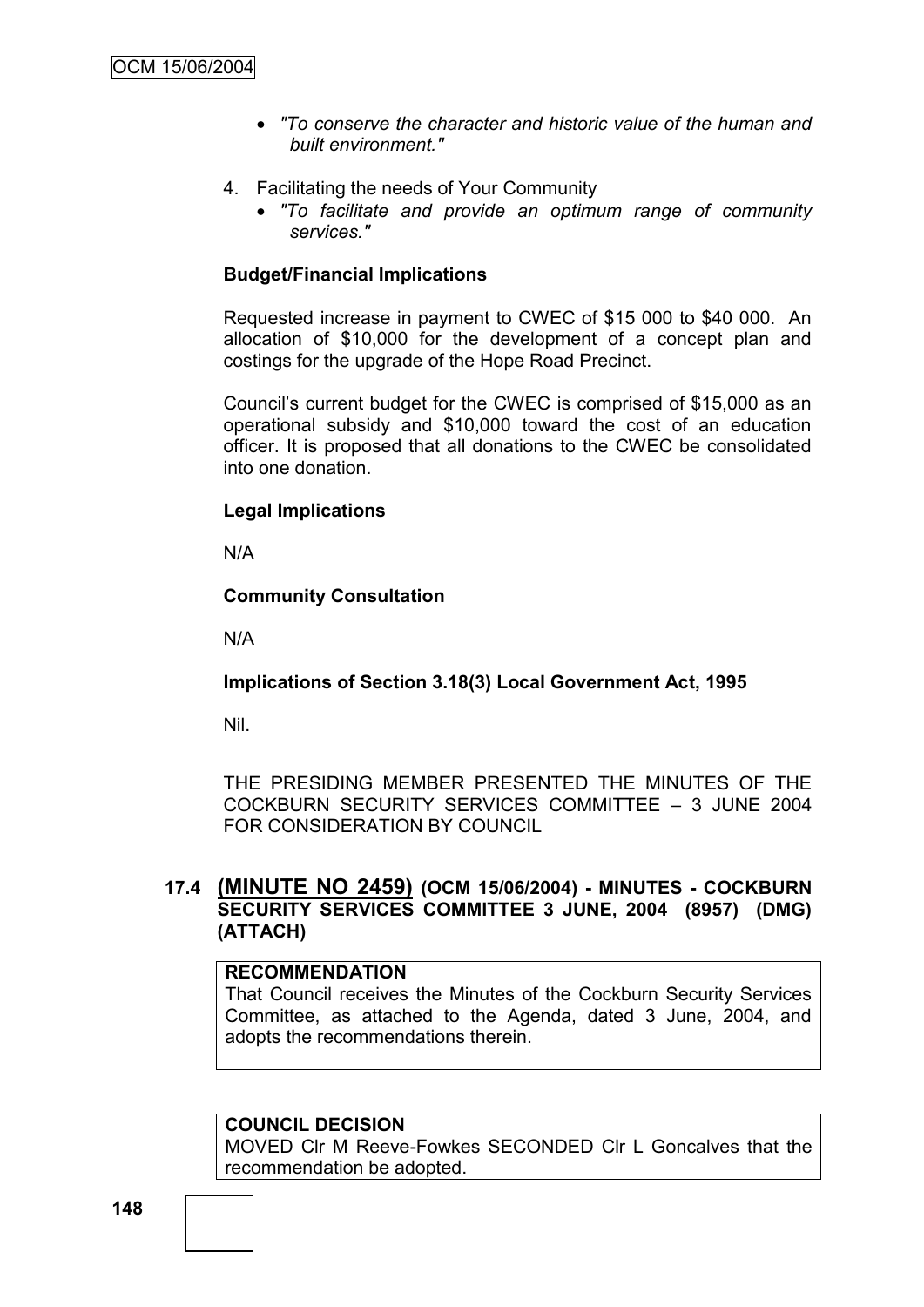# **CARRIED 10/0**

# **Background**

A meeting of the Cockburn Security Services Committee was conducted on 3 June, 2004. The meeting made a number of recommendations which require Council consideration.

#### **Submission**

To adopt the Committee recommendations.

#### **Report**

Refer to Committee Minutes. In summary, it is recommended that the Business Case required by Council to be prepared, and the associated Due Diligence Review be received as information and that Council conditionally supports a Joint Venture security patrol service being established, in conjunction with the City of Melville, to cover the Cockburn District.

## **Strategic Plan/Policy Implications**

Key Result Area "Facilitating the Needs of Your Community" refers.

## **Budget/Financial Implications**

Refer to Committee Minutes

## **Legal Implications**

Refer to Committee Minutes

## **Community Consultation**

Refer to Committee Minutes

## **Implications of Section 3.18(3) Local Government Act, 1995**

Refer to Committee Minutes

## **18. EXECUTIVE DIVISION ISSUES**

Nil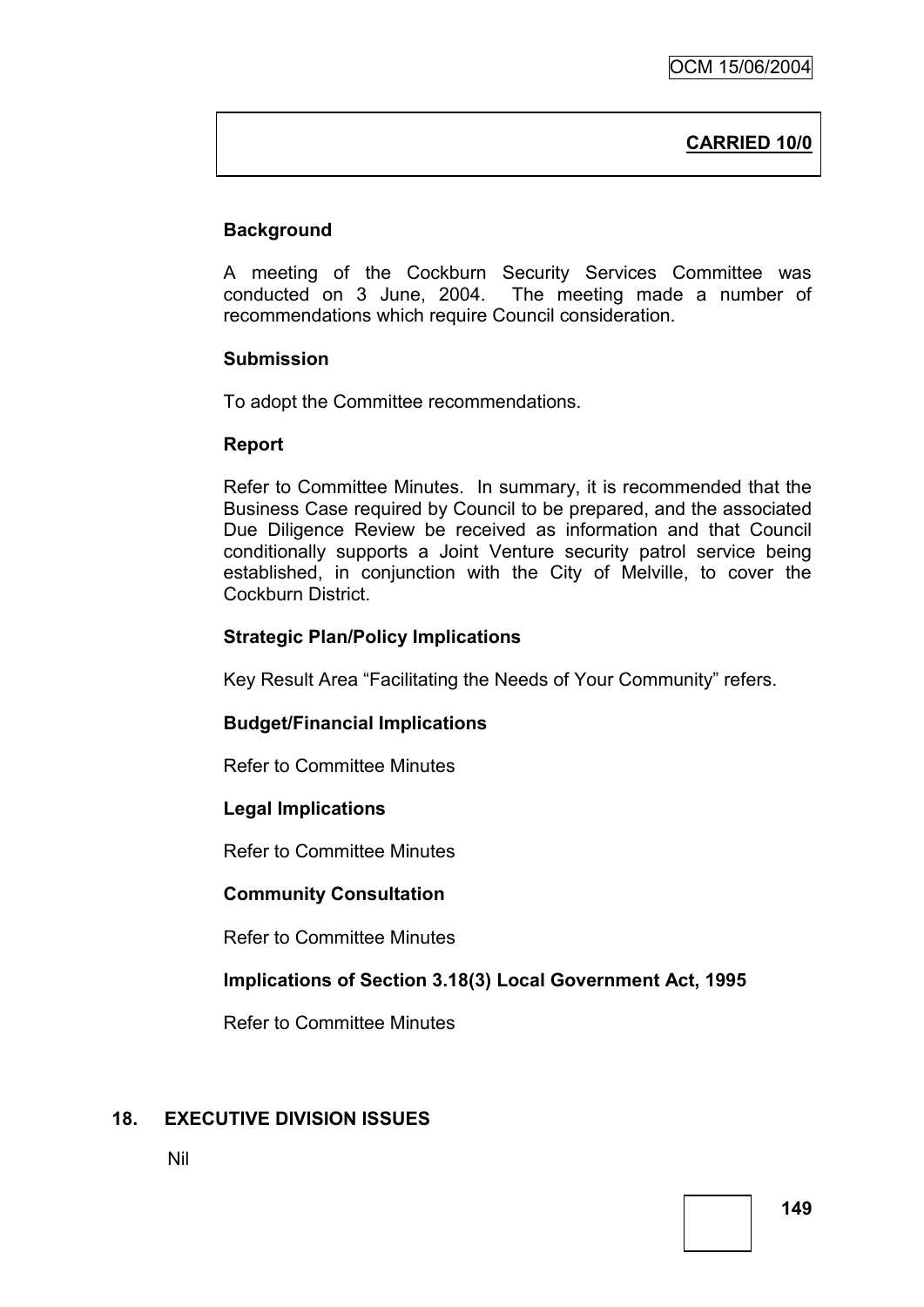## **19. MOTIONS OF WHICH PREVIOUS NOTICE HAS BEEN GIVEN**

Nil

#### **20. NOTICES OF MOTION GIVEN AT THE MEETING FOR CONSIDERATION AT NEXT MEETING**

Nil

### **21 (OCM 15/06/2004) - NEW BUSINESS OF AN URGENT NATURE INTRODUCED BY COUNCILLORS OR OFFICERS**

Mayor Lee agreed that the following items be added to the Agenda.

- 21.1 Appointment of a New Chief Executive Officer (2612) (ATC)
- 21.2 Claim for Reimbursement of Vehicle Damage Cathy Hatte (5511) (Mayor Lee)
- 21.3 Car Park Security Council Offices and Elected Members Parking Area (8959) (Clr Limbert)

## **(MINUTE NO 2460) (OCM 15/06/2004) – MEETING BEHIND CLOSED DOORS**

## **COUNCIL DECISION**

MOVED Deputy Mayor R Graham SECONDED Clr A Tilbury that pursuant to s5.23(2) (a) and (c) of the Local Government Act, 1995 (WA) Council move behind closed doors, the time being 8.14 pm, to discuss Items 21.1 and 21.2.

**CARRIED 9/1**

DIRECTOR - COMMUNITY SERVICES, DIRECTOR - PLANNING AND DEVELOPMENT, DIRECTOR - ENGINEERING AND WORKS, COMMUNICATIONS MANAGER AND SECRETARY – FINANCE AND CORPORATE SERVICES LEFT THE MEETING AT THIS STAGE THE TIME BEING 8.15 PM

#### **21.1 (MINUTE NO 2461) (OCM 15/06/2004) - APPOINTMENT OF A NEW CHIEF EXECUTIVE OFFICER (2612) (ATC) (ATTACH)**

**RECOMMENDATION** That Council consider the Confidential Report prepared by Director,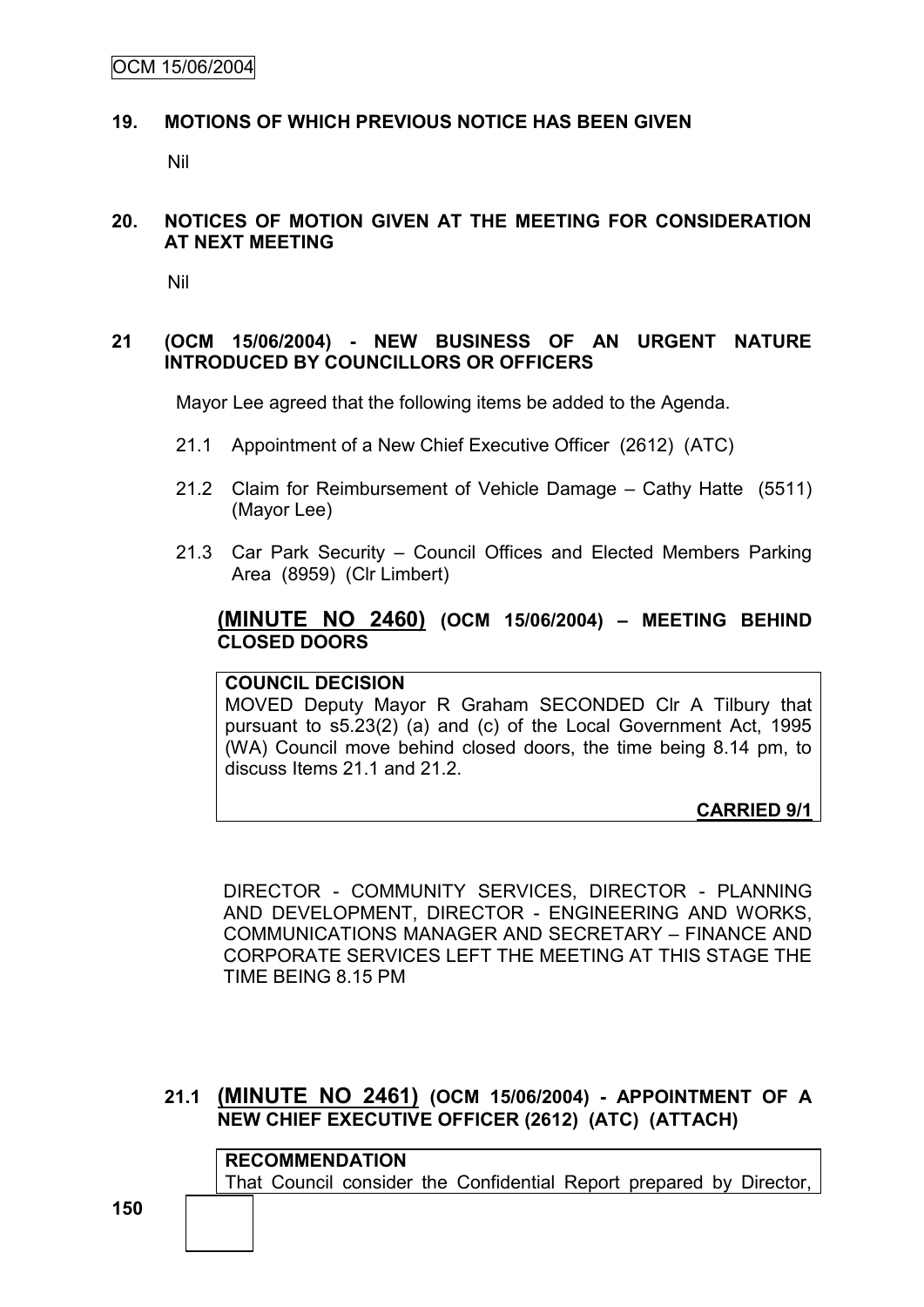Finance and Corporate Services, as attached to the Agenda, in relation to the appointment of the new Chief Executive Officer.

# **COUNCIL DECISION**

MOVED Clr M Reeve-Fowkes SECONDED Clr S Limbert that Council:

- (1) adopt the Position Description for the Chief Executive Officer, as attached;
- (2) give approval for the advertised remuneration package for a new Chief Executive Officer to be set in the vicinity of \$180,000 per year; and
- (3) amend the annual remuneration package to exclude the reference to a "laptop computer" and replace the words "mobile telephone and home phone connection" with "communication allowance" at an assessed value equivalent to the annual communication allowance payable to Elected Members.

# **CARRIED 10/0**

## **Background**

At its meeting on 18 May 2004 Council established the "Co-ordination of the Appointment of a New Chief Executive Officer Committee" to coordinate all necessary documentation, advertising and short-listing of candidates for the position of Chief Executive Officer. Council will then appoint an interview panel that will make a recommendation to council as to the preferred candidate(s) for final decision.

## **Submission**

N/A

## **Report**

A confidential report has been forwarded under separate cover to all Elected Members.

# **Strategic Plan/Policy Implications**

Key Result Area "Managing Your City" refers.

# **Budget/Financial Implications**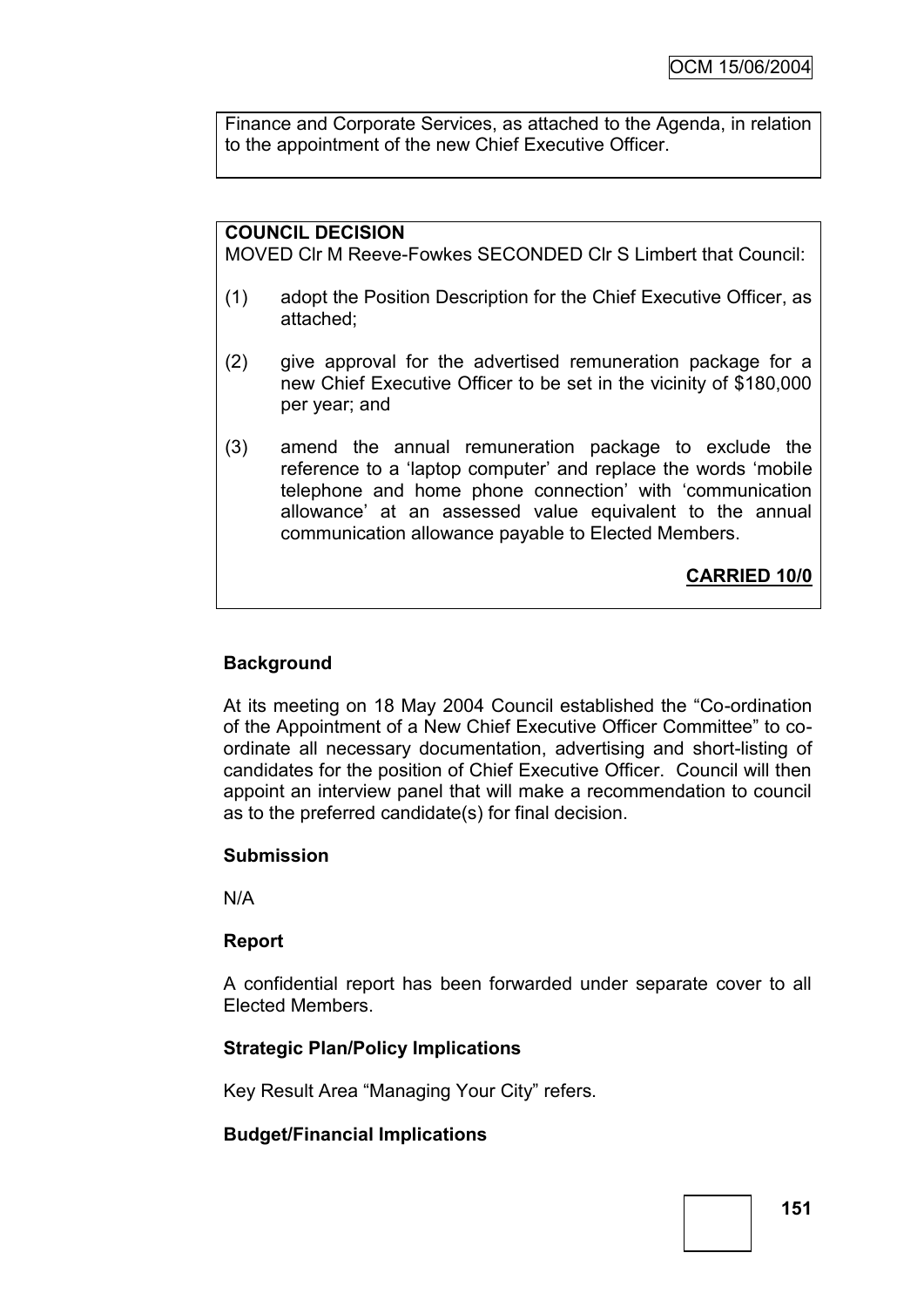Funds for the employment of a Chief Executive Officer are contained within the Budget.

### **Legal Implications**

Legal advice will be obtained prior to finalising the Contract of Employment for the new Chief Executive Officer.

### **Community Consultation**

N/A

#### **Implications of Section 3.18(3) Local Government Act, 1995**

Nil.

#### **DECLARATION OF CONFLICT OF INTEREST**

Clr Tilbury declared a conflict of interest in the following item. The nature of the interest being that Cathy Hatte used to live next door to her.

CLR TILBURY LEFT THE MEETING AT THIS STAGE THE TIME BEING 8.43 PM

## **21.2 (MINUTE NO 2462) (OCM 15/06/2004) - CLAIM FOR REIMBURSEMENT OF VEHICLE DAMAGE - CATHY HATTE (5511) (MAYOR LEE)**

# **COUNCIL DECISION**

MOVED Mayor S Lee SECONDED Clr K Allen that:

- (1) Council in response to a claim received via email from Mrs Cathy Hatte dated 24 May 2004, and as a gesture of good faith, make a "without prejudice" payment of up to a maximum of \$633.10 for repairs to her vehicle allegedly damaged at Council"s Wellard Street Works Depot on 13 May 2004, in accordance with a quote provided by Mrs Hatte from Melville Mitsubishi; and
- (2) payment to be forwarded upon receipt of the works being carried out.

**CARRIED 7/2**

CLRS WHITFIELD AND OLIVER WISHED THEIR VOTE AGAINST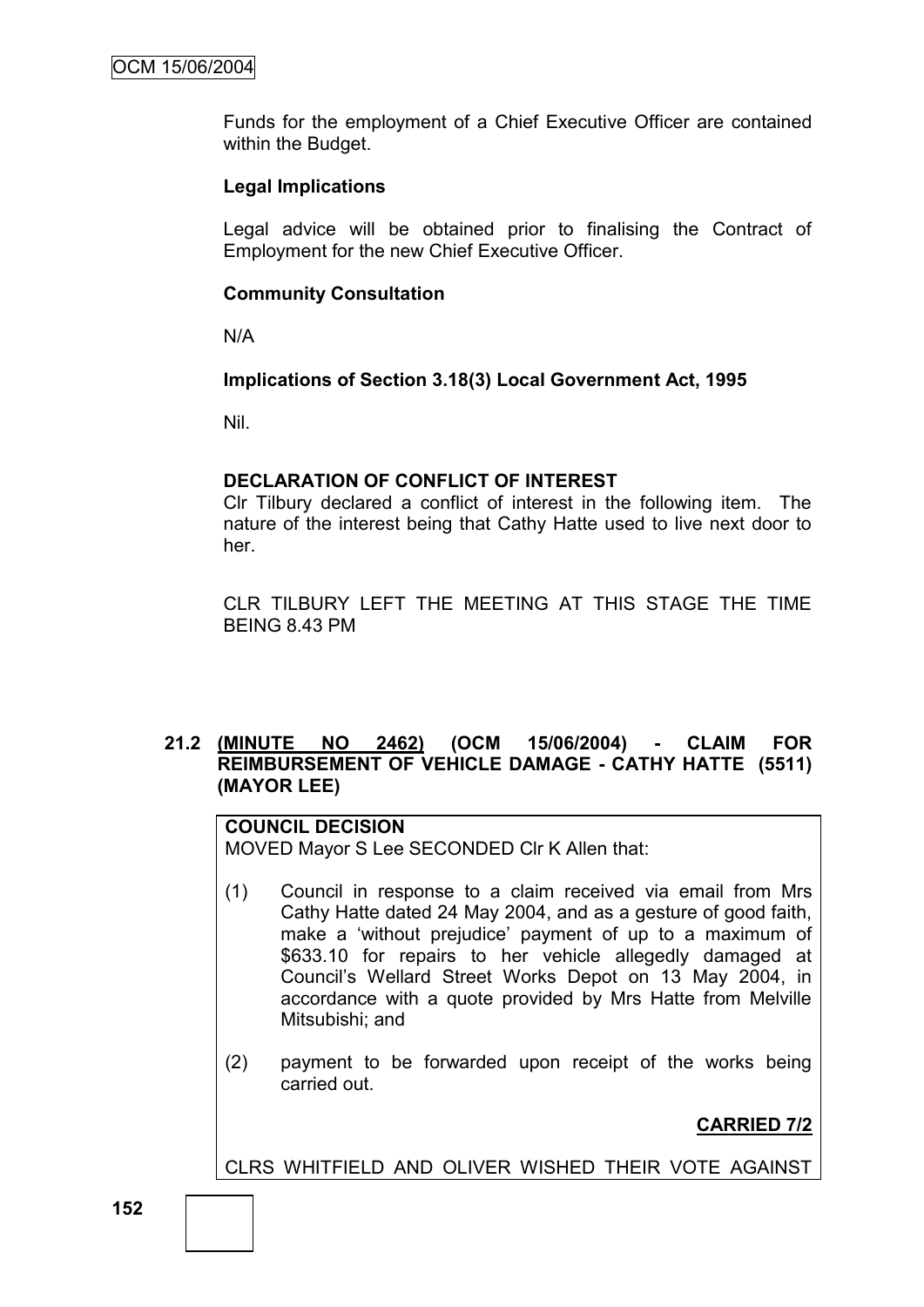## THE MOTION TO BE RECORDED

## **Explanation**

Council believes that it is in the best interest of all concerned to provide this matter with closure through an ex-gratia payment to Mrs Hatte for repairs to the damage to her vehicle which allegedly occurred at the picket line at Wellard Street.

CLR TILBURY RETURNED TO THE MEETING THE TIME BEING 8.47 PM

## **(MINUTE NO 2463) (OCM 15/06/2004) - MEETING OPEN TO THE PUBLIC**

**COUNCIL DECISION** MOVED Clr K Allen SECONDED Clr S LIMBERT that the meeting be opened to the public the time being 8.51 pm.

**CARRIED 10/0**

SECRETARY, FINANCE AND CORPORATE SERVICES RETURNED TO THE MEETING THE TIME BEING 8.49 PM.

THE PRESIDING MEMBER READ THE DECISION OF COUNCIL WHILST BEHIND CLOSED DOORS.

## **DECLARATION OF CONFLICT OF INTEREST**

Clr Reeve-Fowkes declared a conflict of interest in the following item as Item (3) is subject to a claim he is requesting in relation to his personal car insurance.

CLR REEVE-FOWKES LEFT THE MEETING AT THIS POINT THE TIME BEING 8.51 PM

## **21.3 (MINUTE NO 2464) (OCM 15/06/2004) - CAR PARK SECURITY - COUNCIL OFFICES AND ELECTED MEMBERS (8959) (CLR LIMBERT)**

**COUNCIL DECISION** MOVED Clr S Limbert SECONDED Clr A Tilbury that Council: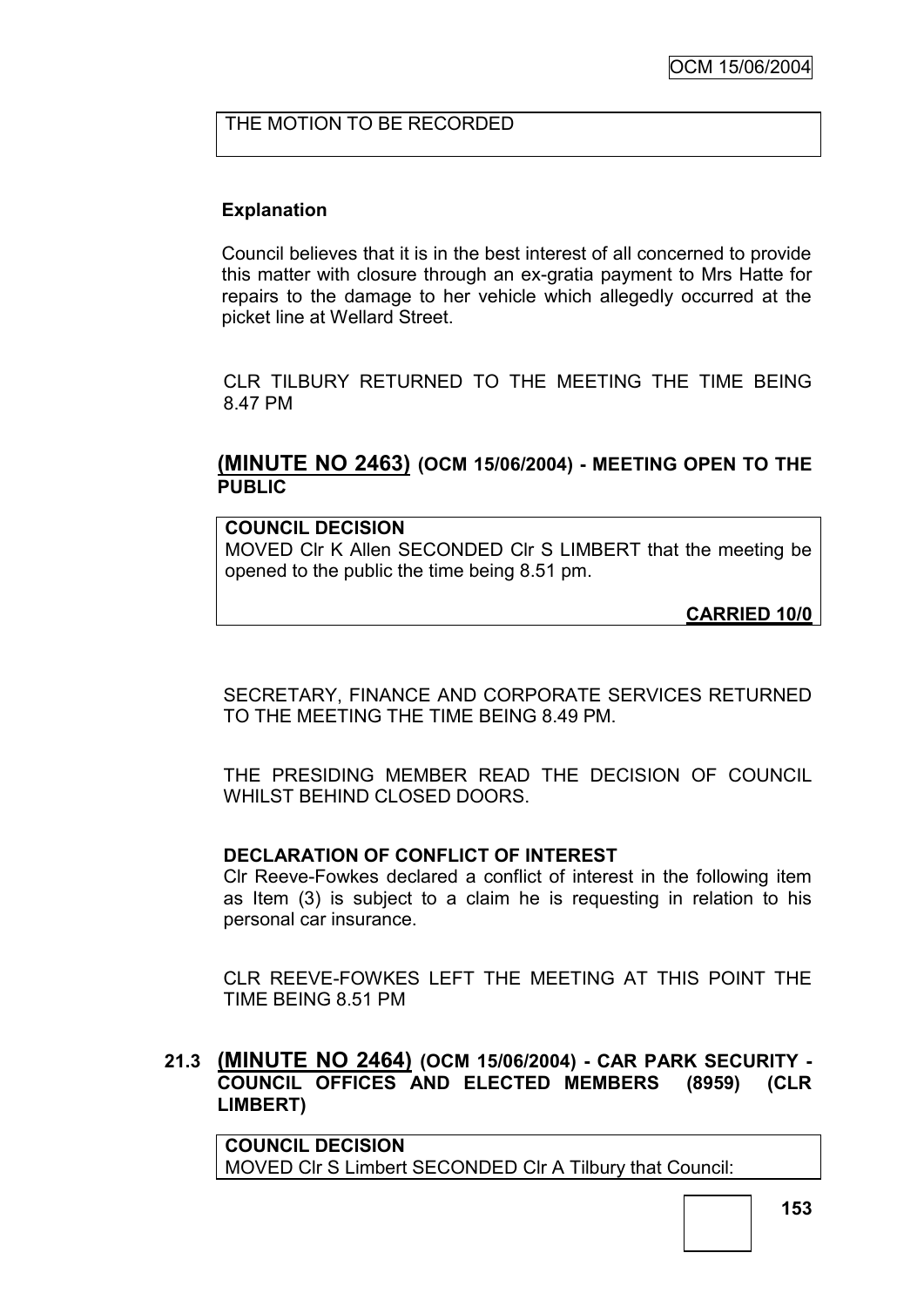- (1) act immediately on the request that a report be prepared on car park security in the Coleville Crescent Council car parks, with full cost implications of any upgrade being ready for this year's budget deliberations;
- (2) adjust the security camera in the northern (Elected Members) car park to a position where it will view the Mayor and Councillors vehicles; and
- (3) reimburse Clr Reeve-Fowkes the sum of \$250 being the excess on his personal car insurance claim resulting from an incident where his vehicle was damaged in the Council car park whilst on Council business.

**CARRIED 8/1**

## **Explanation**

Clr Reeve-Fowkes' car has been broken into and incurred damage on two separate occasions in 2004, one of them resulting in an insurance claim where Clr Reeve-Fowkes had to pay an excess of \$250. Given the large amount of afterhours meetings attended by the Mayor and Councillors and the history of damage and theft occurring to vehicles in the Councillor's car park, it is considered appropriate that the camera on the northern end of the Council building be realigned to view the Mayor's car parking bay and the area where Councillors park of an evening. Should any upgrades be required to Council's camera security system, they be addressed in the report previously requested by Clr Reeve-Fowkes in April and mentioned in part (1) above.

CLR REEVE-FOWKES RETURNED TO THE MEETING THE TIME BEING 8.54 PM

#### **22 (OCM 15/06/2004) - MATTERS TO BE NOTED FOR INVESTIGATION, WITHOUT DEBATE**

Deputy Mayor Graham requested that in the interests of best practice management and as a transparency and accountability mechanism, a report be provided to a future Council meeting confirming compliance with Section 6 of the Local Government (Financial Management) Regulations 1996 (WA).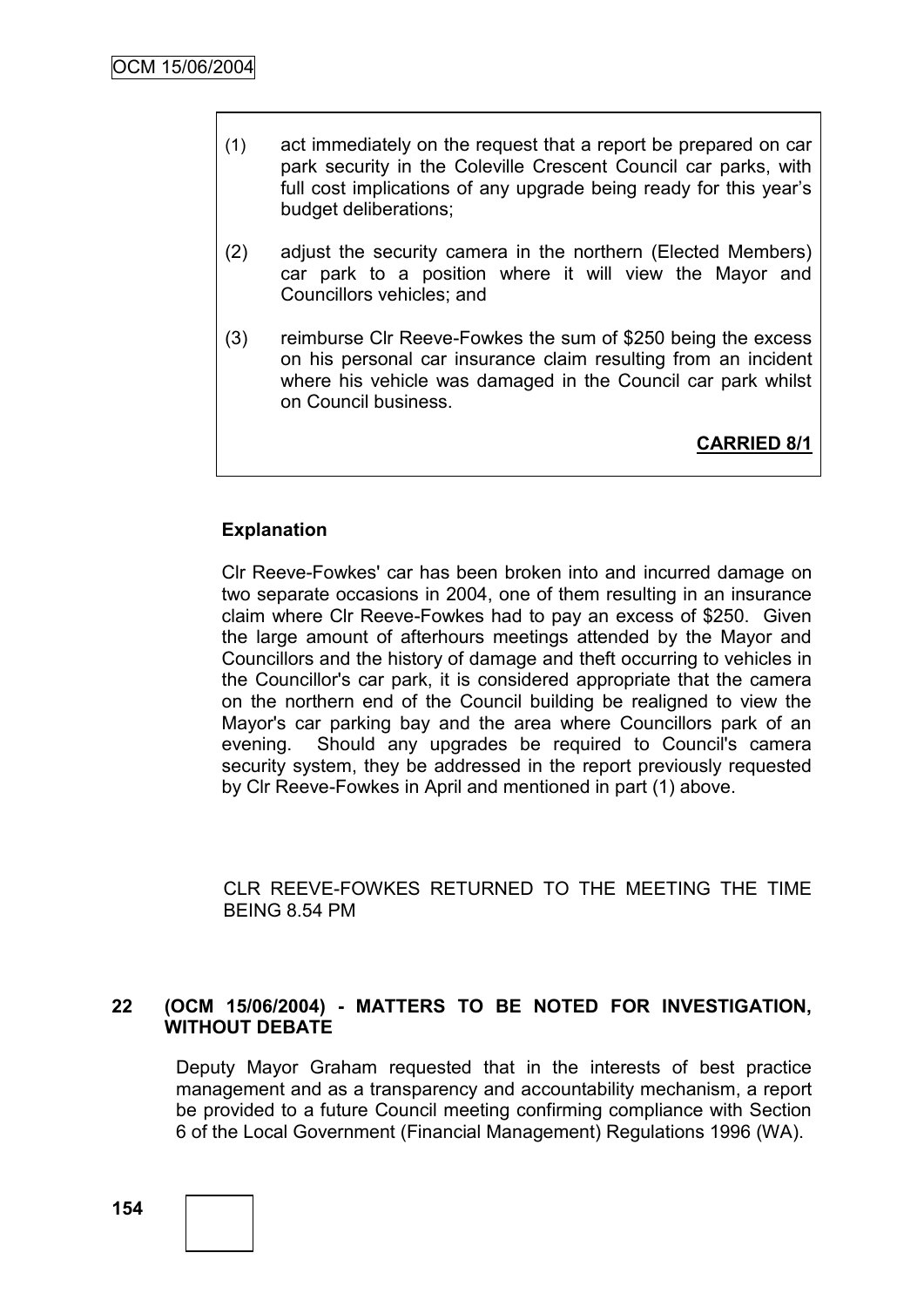## **23. CONFIDENTIAL BUSINESS**

Nil

# **24. (MINUTE NO 2465) (OCM 15/06/2004) - RESOLUTION OF COMPLIANCE (SECTION 3.18(3), LOCAL GOVERNMENT ACT 1995)**

### **RECOMMENDATION**

That Council is satisfied that resolutions carried at this Meeting and applicable to items concerning Council provided services and facilities, are:-

- (a) integrated and co-ordinated, so far as practicable, with any provided by the Commonwealth, the State or any public body;
- (b) not duplicated, to an extent Council considers inappropriate, services or facilities as provided by the Commonwealth, the State or any other body or person, whether public or private; and
- (c) managed efficiently and effectively.

# **COUNCIL DECISION**

MOVED Clr M Reeve-Fowkes SECONDED Clr A Tilbury that the recommendation be adopted.

**CARRIED 10/0**

# **25 (OCM 15/06/2004) - CLOSURE OF MEETING**

MEETING CLOSED 8.57 PM

# **CONFIRMATION OF MINUTES**

I, ………………………………………….. (Presiding Member) declare that these minutes have been confirmed as a true and accurate record of the meeting.

Signed: ………………………………………. Date: ……../……../……..